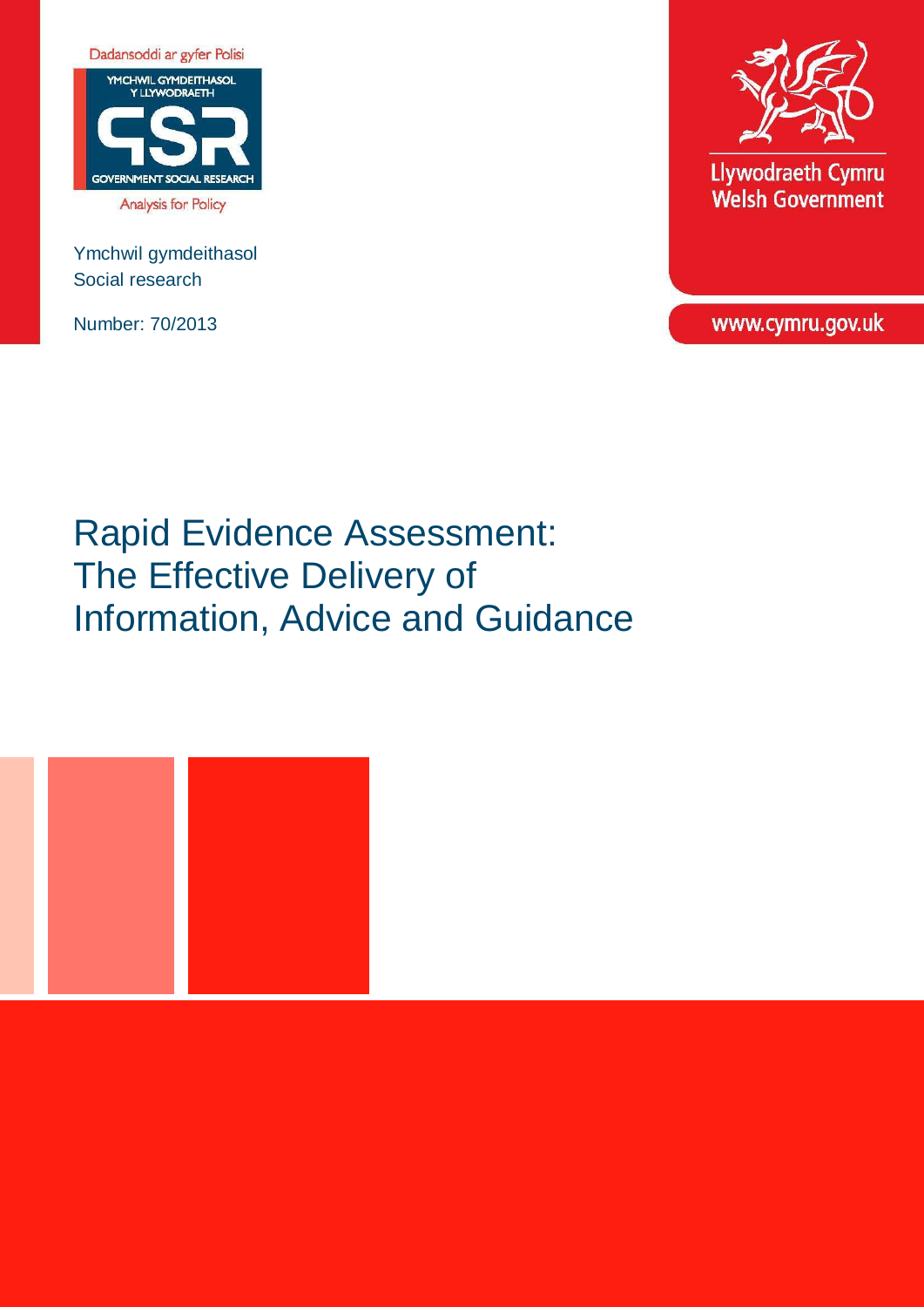# **Rapid Evidence Assessment: The Effective Delivery of Information Advice and Guidance**

# **Consilium Research and Consultancy**

Views expressed in this report are those of the researcher and not necessarily those of the Welsh Government

For further information please contact: Name: Semele Mylona Department: Knowledge and Analytical Services Welsh Government Cathays Park Cardiff CF10 3NQ Tel: 029 2082 6942 Fax: N/A Email: Semele.Mylona@wales.gsi.gov.uk

Welsh Government Social Research, 2013 ISBN 978-1-4734-0511-0 © Crown Copyright 2013

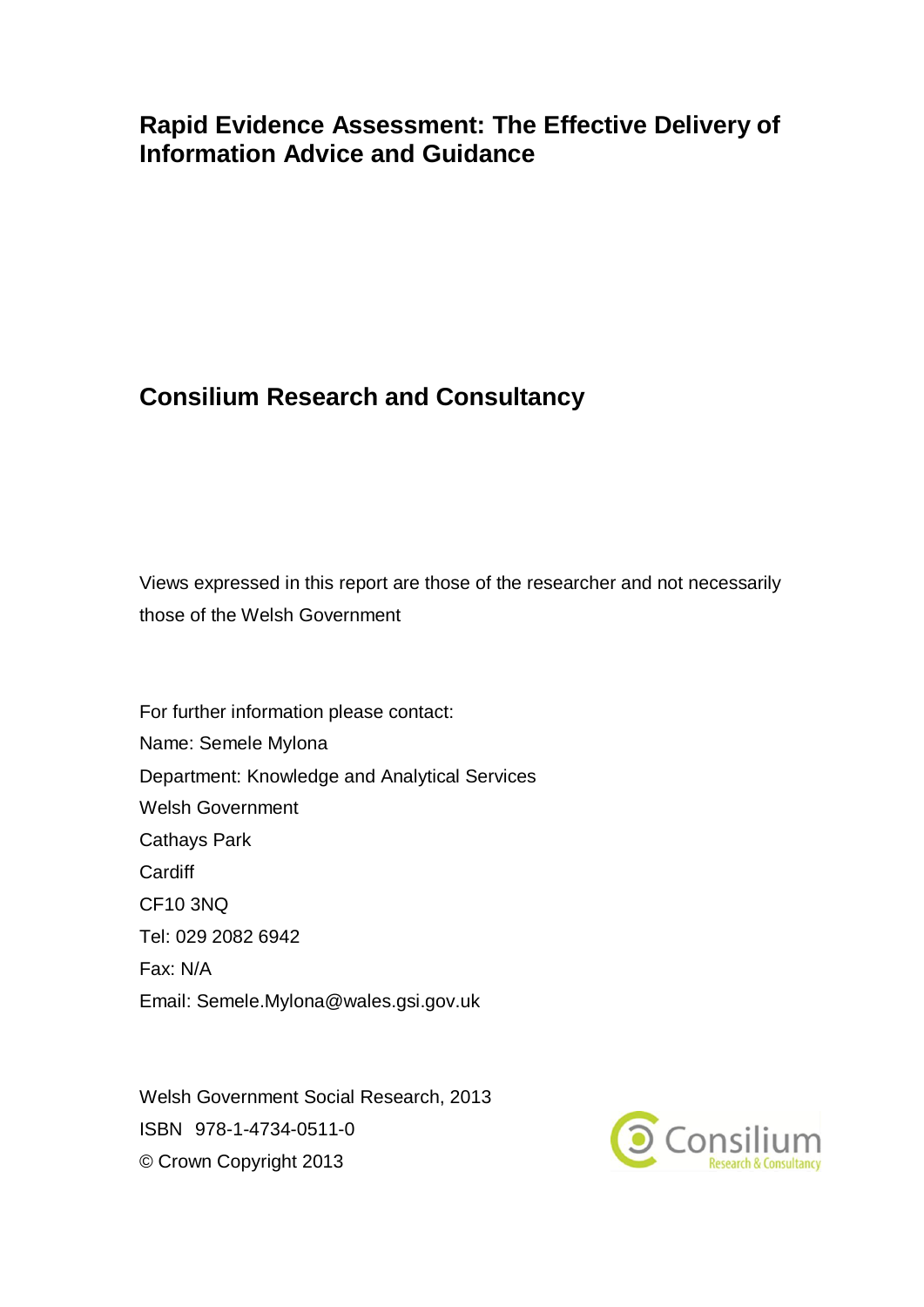# **Table of contents**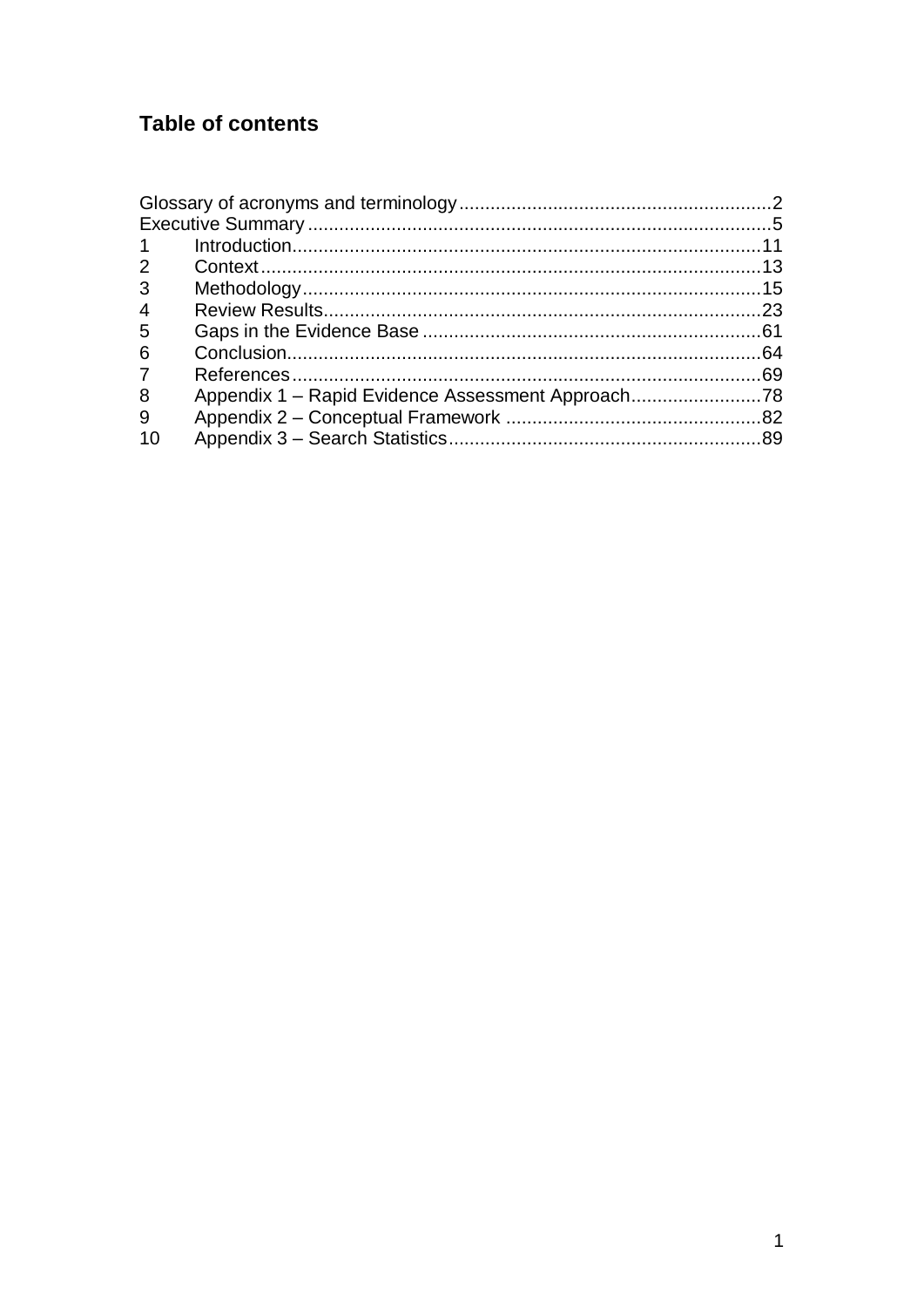# <span id="page-3-0"></span>**Glossary of acronyms and terminology**

| <b>BME</b>             | Black, Minority and Ethnic                                                                                                                                                                                                                                                                                                                                                                                                                                                                      |
|------------------------|-------------------------------------------------------------------------------------------------------------------------------------------------------------------------------------------------------------------------------------------------------------------------------------------------------------------------------------------------------------------------------------------------------------------------------------------------------------------------------------------------|
| <b>CABx</b>            | Citizens Advice Bureaux - referring to individual local                                                                                                                                                                                                                                                                                                                                                                                                                                         |
|                        | bureaux                                                                                                                                                                                                                                                                                                                                                                                                                                                                                         |
| <b>CLAC</b>            | <b>Community Legal Advice Centre</b>                                                                                                                                                                                                                                                                                                                                                                                                                                                            |
| <b>DWP</b>             | Department for Work and Pensions                                                                                                                                                                                                                                                                                                                                                                                                                                                                |
| <b>IAG</b>             | Information, Advice and Guidance                                                                                                                                                                                                                                                                                                                                                                                                                                                                |
| <b>ICT</b>             | <b>Information Communication Technologies</b>                                                                                                                                                                                                                                                                                                                                                                                                                                                   |
| <b>LSC</b>             | <b>Legal Services Commission</b>                                                                                                                                                                                                                                                                                                                                                                                                                                                                |
| <b>LSRC</b>            | <b>Legal Services Research Centre</b>                                                                                                                                                                                                                                                                                                                                                                                                                                                           |
| MoJ                    | Ministry of Justice                                                                                                                                                                                                                                                                                                                                                                                                                                                                             |
| <b>NEET</b>            | Not in Education, Employment or Training                                                                                                                                                                                                                                                                                                                                                                                                                                                        |
| <b>NfP</b>             | Not-for-Profit                                                                                                                                                                                                                                                                                                                                                                                                                                                                                  |
| <b>REA</b>             | <b>Rapid Evidence Assessment</b>                                                                                                                                                                                                                                                                                                                                                                                                                                                                |
| <b>Advice Services</b> | Services that diagnose the client's legal problem and any<br>related legal matters; identify relevant legislation and<br>decide how it applies to a client's particular<br>circumstances, including identifying the implications and<br>consequences of such action and grounds for taking<br>action; providing information on matters relevant to the<br>problem, such as advising on next steps; and identify<br>dates by which action must be taken in order to secure a<br>client's rights. |
| Advocacy               | Used within the advice sector to describe a level of<br>service which the advice agency provides for its clients:<br>is possible with third parties and representation of                                                                                                                                                                                                                                                                                                                       |

- service which the advice agency provides for its clients: i.e. negotiation with third parties and representation at tribunal and court proceedings. Agencies providing advice may often describe their activities as "advocacy" where they are supporting a client to access justice through taking action on their behalf in line with the definitions of 'advice', 'specialist advice' or 'specialist casework', e.g. representing a client at court or tribunal hearings.
- **Beneficial** outcome The positive changes, benefits, learning or other effects that happen as a result of the delivery of information, advice and guidance
- Clients A customer or patron of a service or organisation, generally where the service provider is professional and is in a position of trust and confidence.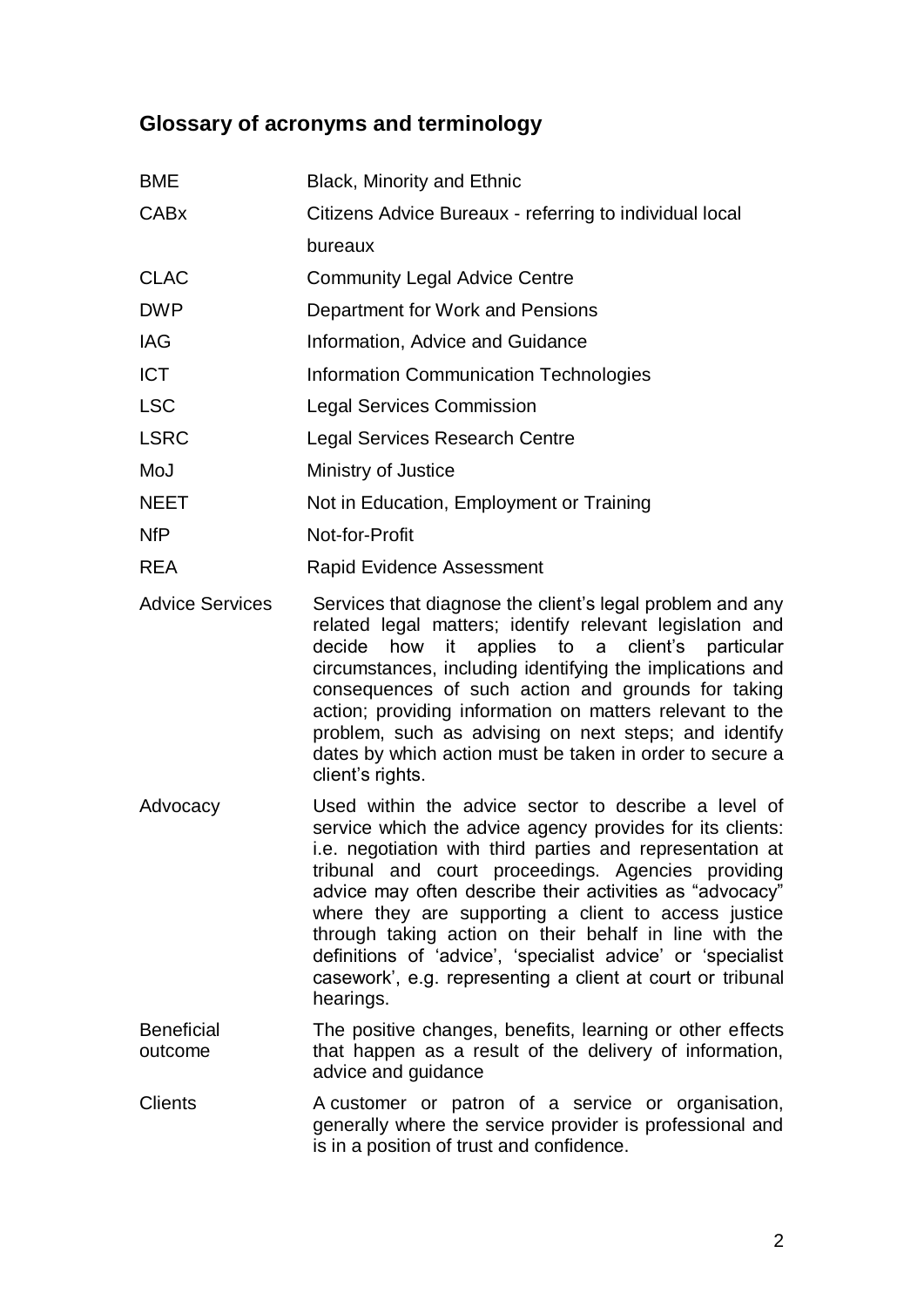- Discrimination Less favourable treatment of a person compared with another person because of a protected characteristic.
- Information **Services** Services that give clients the information they need, for them to know and do more about their situation. It can include information about rights, policies and practices; and about national and local services and agencies. Responsibility for taking any further action rests with the client.
- Legal advice Within the not-for-profit sector, advice on matters of social welfare law is often given by advisers, paid or voluntary. These are not legally qualified people and may not consider that they are giving "legal" advice simply because they do not have detailed knowledge of, or training in, social welfare law or case law. However, any advice which involves interpreting how the law applies to a client's particular problem or set of circumstances is legal advice.
- Not-for-profit advice sector A not-for-profit organisation does not earn profits for its owners. All of the money earned by or donated to a notfor-profit organisation is used in pursuing its objectives. The majority of not-for-profit advice providers are community based charities, sometimes focusing solely on advice provision, but often providing an array of services of which advice is a key part.
- Specialist consumer advice Relates to the purchase or use of goods and services, and can range from information and advice on financial services and products, to considering the impact of rising fuel costs on people living in poverty, through to missselling and aggressive sales tactics.
- Specialist debt advice Advice linked to financial difficulties resulting from a range of reasons including financial shocks, low incomes, poor money management and creditor behaviour.
- **Specialist** discrimination advice Discrimination advice relates to equality legislation and ensuring those within protected characteristic groups are not discriminated against within society, as well as ensuring broader coverage regarding the Human Rights Convention.
- Specialist employment advice Advice covering individuals' rights at work including leave, flexible working and problems at work and health and safety issues. Within the wider scope of employment advice also includes support for those seeking employment or facing redundancy.
- Specialist housing advice Advice covering issues linked to homelessness legislation, housing standards, energy efficiency, and adaptations and in relation to tenancy issues.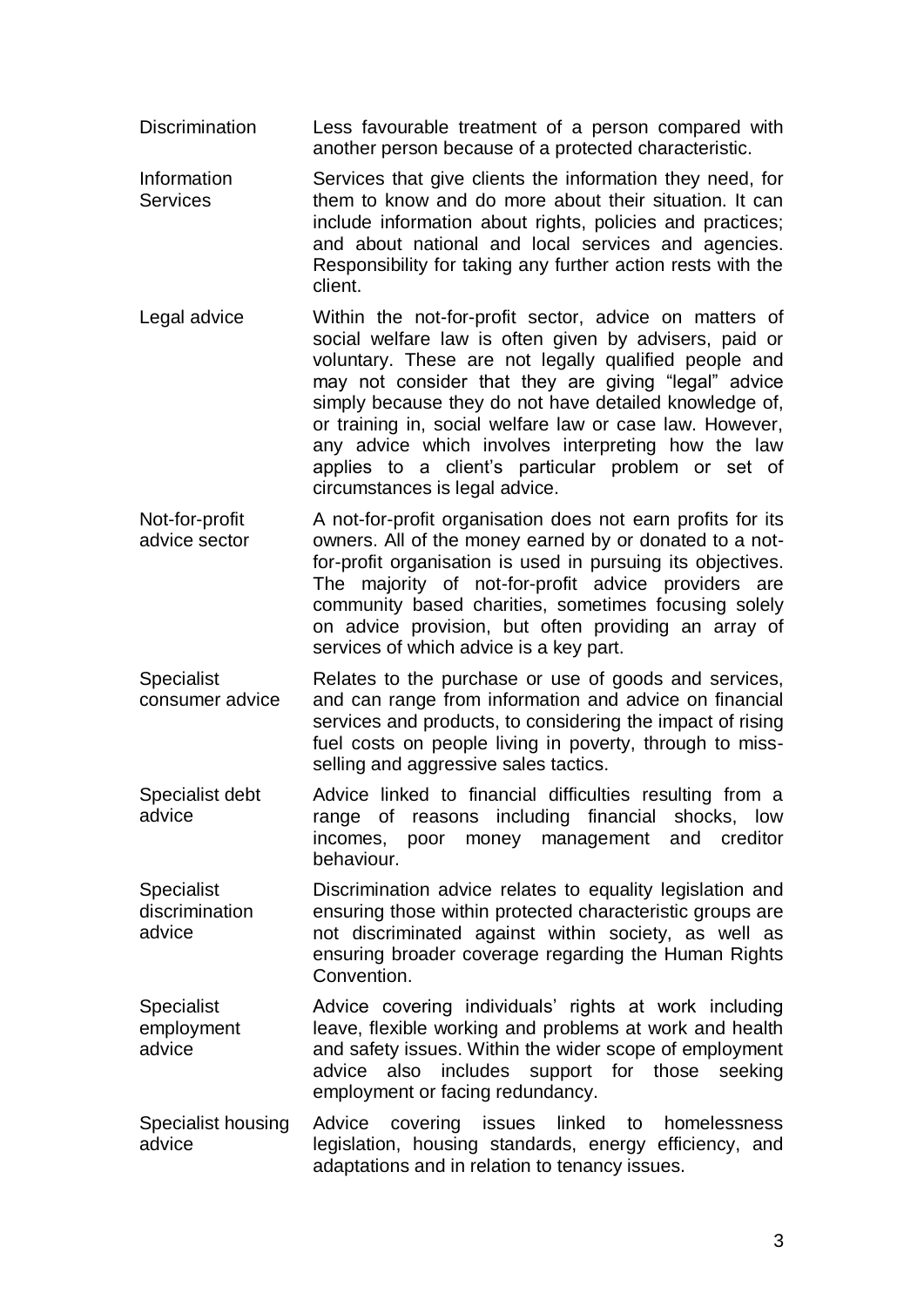Specialist welfare benefits advice Advice linked to the understanding, access and entitlement to welfare benefits.

Low level provision Information services (e.g. signposting, and providing information for the client to pursue such as leaflets or verbal information).

Medium level provision Advice services (e.g. benefit eligibility check, help with form filling, contacting someone on behalf of the client, repayment arrangements, advice on rights).

High level provision Specialist advice (e.g. due to a client's multiple and complex needs or in-depth pieces of work, specialist legal knowledge is required to resolve the issue).

- Social Welfare Law Those categories of law which govern entitlement to state benefits and housing; the management of personal and business debt; an employee's rights at work and access to redress for unfair treatment; and access to appropriate care and support for people with particular health problems.
- Specialist Advice Services where the adviser or services as a whole undertakes advice and casework at a level where very detailed knowledge of the law and case law is required. Usually, this means it is delivered by advisers who have the necessary levels of knowledge and expertise to undertake representation for clients through the court or tribunal.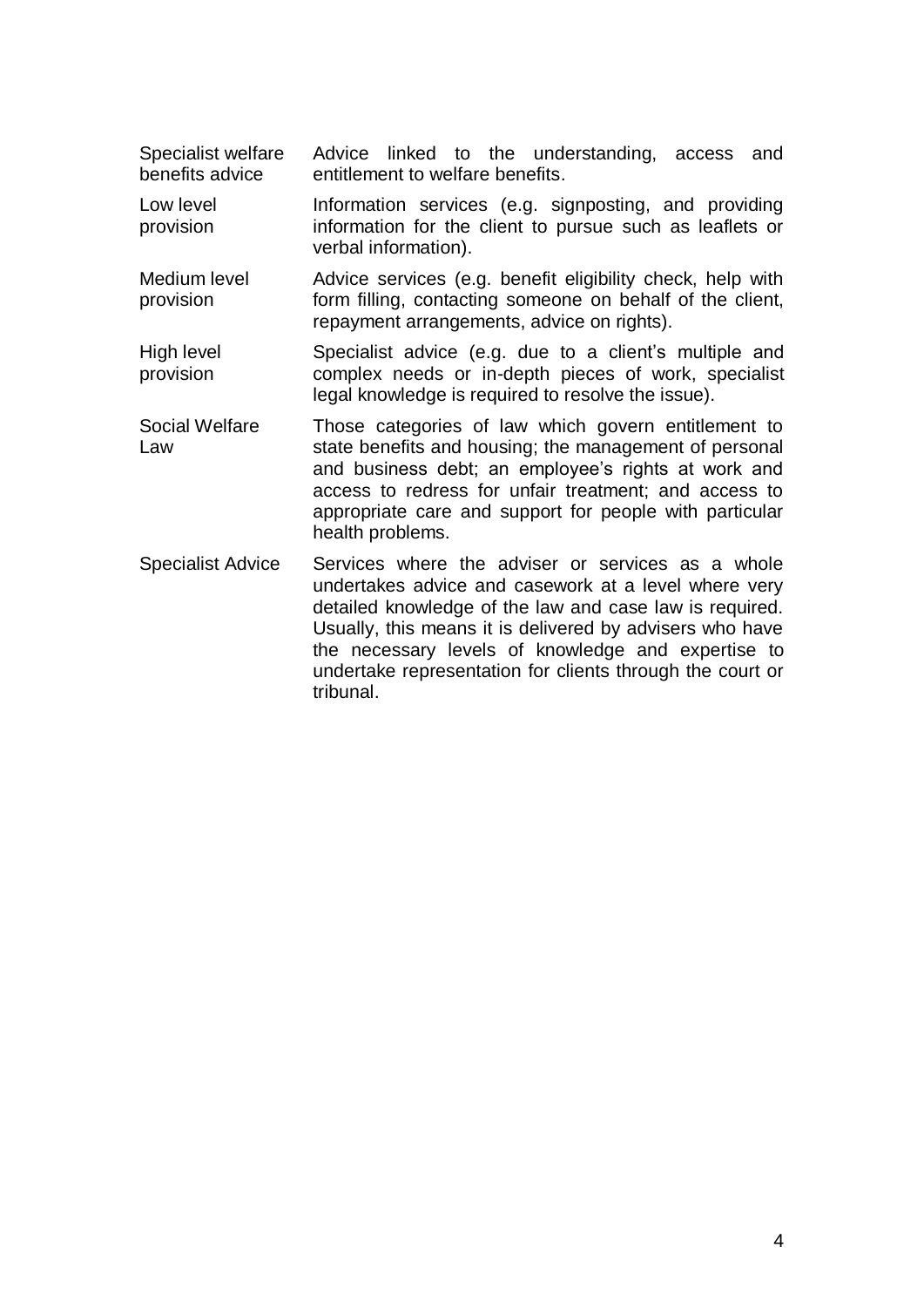# <span id="page-6-0"></span>**Executive Summary**

1. Consilium Research and Consultancy (Consilium) conducted an evidence review in order to assess the effectiveness of the different delivery mechanisms service providers use to provide information, advice and guidance (IAG) to members of the public. The research provides a summary of the evidence collated and reviewed as part of the review of studies that focus on delivery mechanisms that are recognised as ensuring beneficial outcomes for clients and specifically those aspects evidenced as instrumental to prompting positive changes in the behaviours of clients.

# **Context**

2. The provision of IAG services in Wales is a key component of both the Welsh Government's Tackling Poverty Action Plan, 2012-2016 and the Strategic Equality Plan, 2012-2016. Access to these services is seen as central in giving everyone a fair and equal chance in life. However these services in Wales face considerable pressures due to a combination of factors including the economic downturn, UK Government reforms to Welfare and Legal Aid and as a result of the reduction and changes in funding for advice provision itself. This study complements a range of research emanating from the review of not-for-profit (NfP) advice services with an objective of informing the future allocation of resources for the delivery of IAG.

# **Key Findings**

3. A broad overview of the key findings is outlined below.

# **The effectiveness of different IAG delivery mechanisms**

4. The REA process has highlighted a range of factors which can influence the impact and effectiveness of the range of IAG delivery methods or channels employed by IAG providers. These include combining IAG delivery methods including Information Communication Technology and the development of a strong relationship between the advisor and the client based on trust and respect.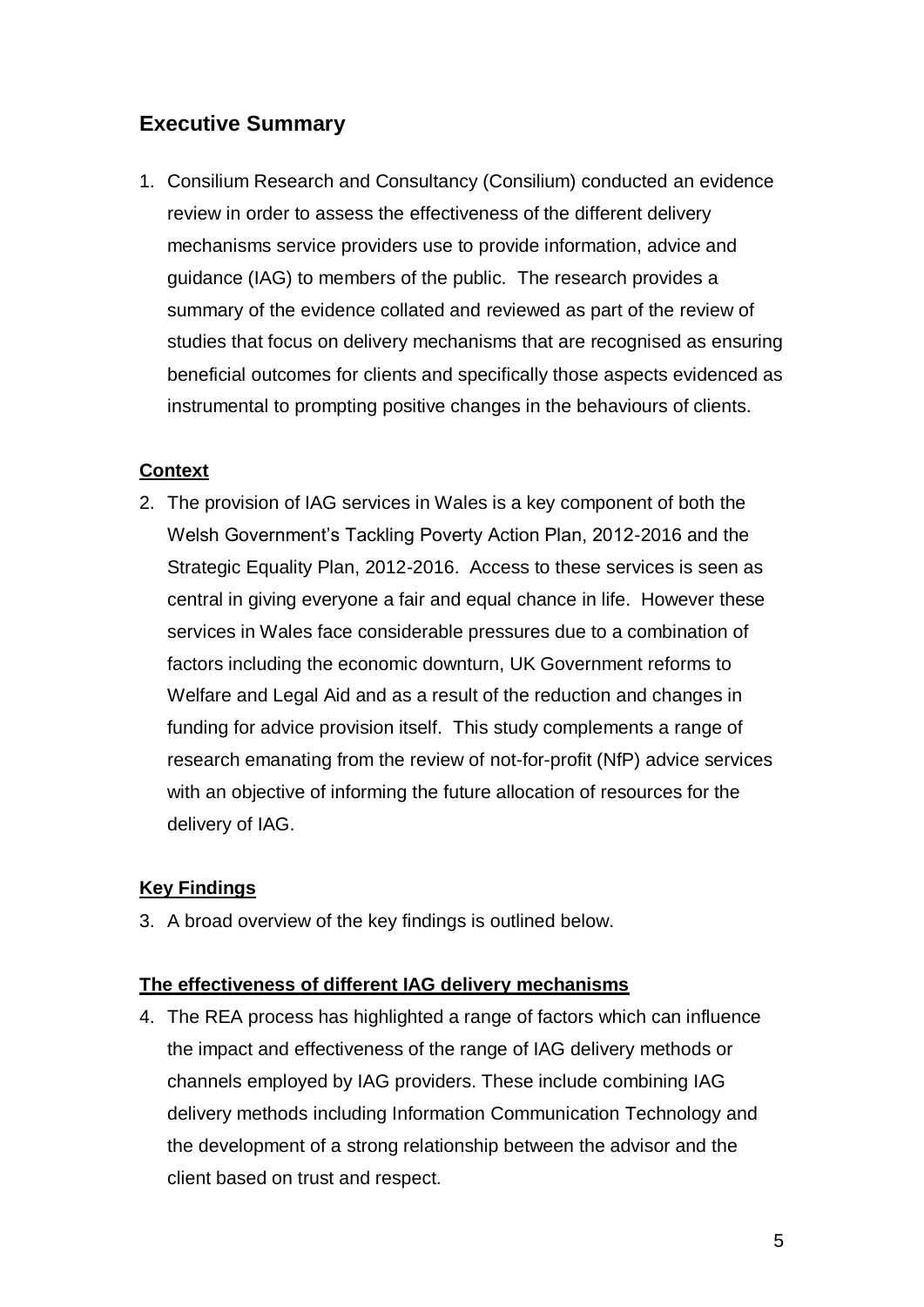- 5. **Face-to-face support** is acknowledged as the predominant delivery method for IAG, although the research points to the fact with vulnerable clients more likely to be found in face-to-face channels.
- 6. **Telephone channels** are frequently cited as a cost effective approach to delivering or allocating increasingly scarce resources according to complexity and need (e.g. a triage system).
- 7. **Online support** is frequently cited as enabling quick and up to date access to information on a range of issues although there remain concerns over barriers to access
- 8. **Self-help methods** are defined as generic or specific information targeted at resolving specific social welfare issues.

### **Measurement Systems and Outcomes**

9. The quality of advice should relate to a combined measurement of how good the advice given to a client is, the effectiveness of the delivery and the degree to which the client acts upon the advice provided. However, there are no consistent standards or frameworks against which providers of IAG and funders can assess the quality of the IAG provided, and attribute the service to the achievement of outcomes and impacts. The REA highlights the difference between short term satisfaction with the research process and quality advice which contributes to quality outcomes.

### **Effectiveness of IAG Delivery by Client Group**

10.The evidence of the effectiveness and key attributes of IAG delivery to the general public highlights issues which will also be of relevance for specific target groups.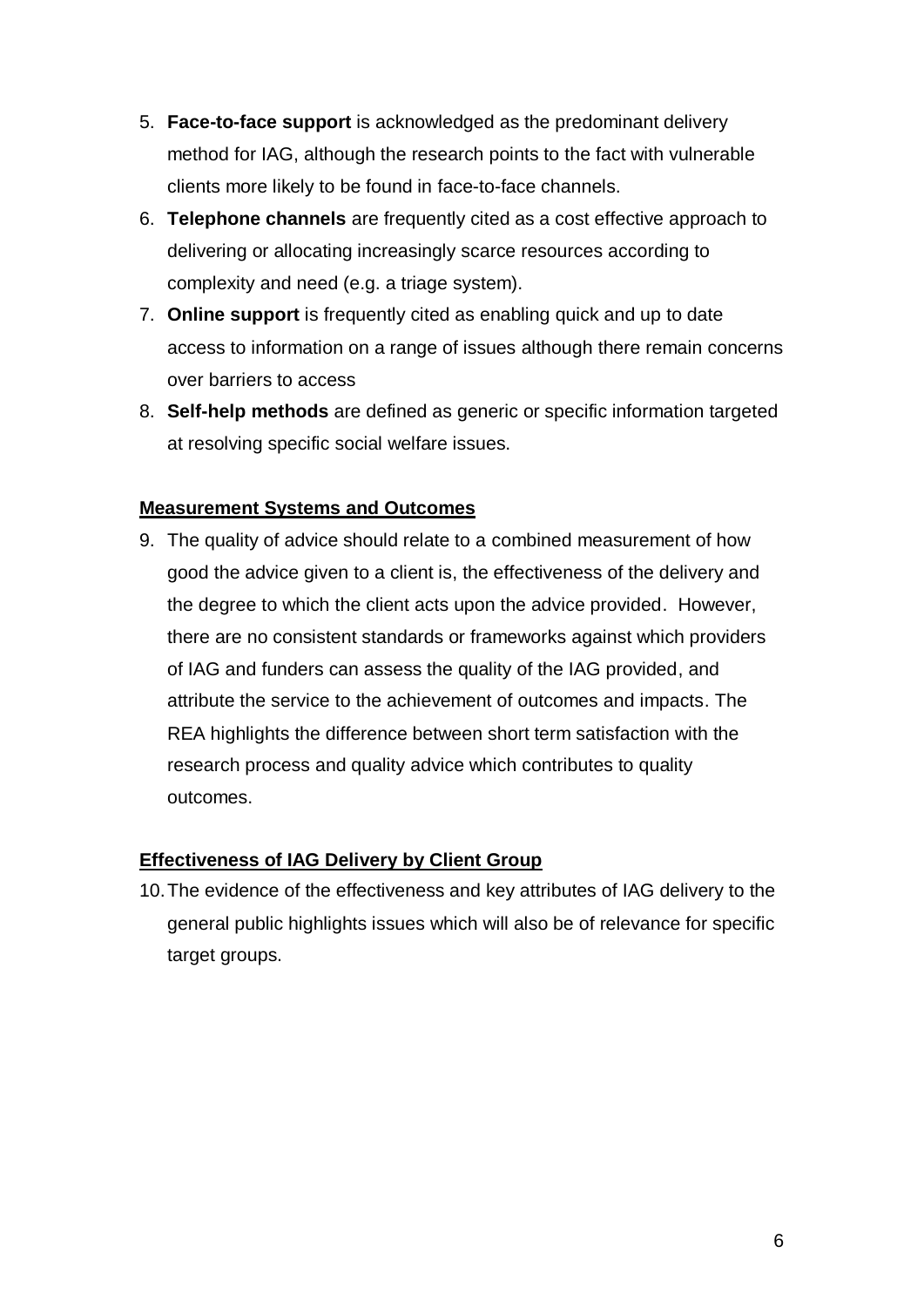# **General Public**

- 11.Face-to-face channels are successful in reaching socially and financially excluded people, develop trust and outcomes that can change a client's advice seeking behaviour by empowering them to take control of their problems and use self-help materials to achieve a more sustainable solution to their problems based on establishing a trusted relationship with clients.
- 12.Question marks remain over the effectiveness of telephone channels whilst the practical and financial benefits of online support channels are recognised.
- 13.Vulnerable groups need more than just access to information but also help in interpreting it. There is value in adopting a holistic view in providing ongoing casework to resolve complex and inter-linked issues.

### **Older People**

- 14.The value of face-to-face IAG support for older people is reinforced in much of the evidence base with older people valuing a personalised approach from a trusted source who is focused on their interests.
- 15.Telephone support channels are a cause of frustration for service users and advisers, whilst a significant proportion of older people are likely to remain unable to take advantage of new technologies for the foreseeable future.
- 16.Many older people will need support to fully understand and act on information, highlighting the role of the adviser in achieving positive outcomes although the value of self-help provision for older people can often be realised between more intensive support sessions.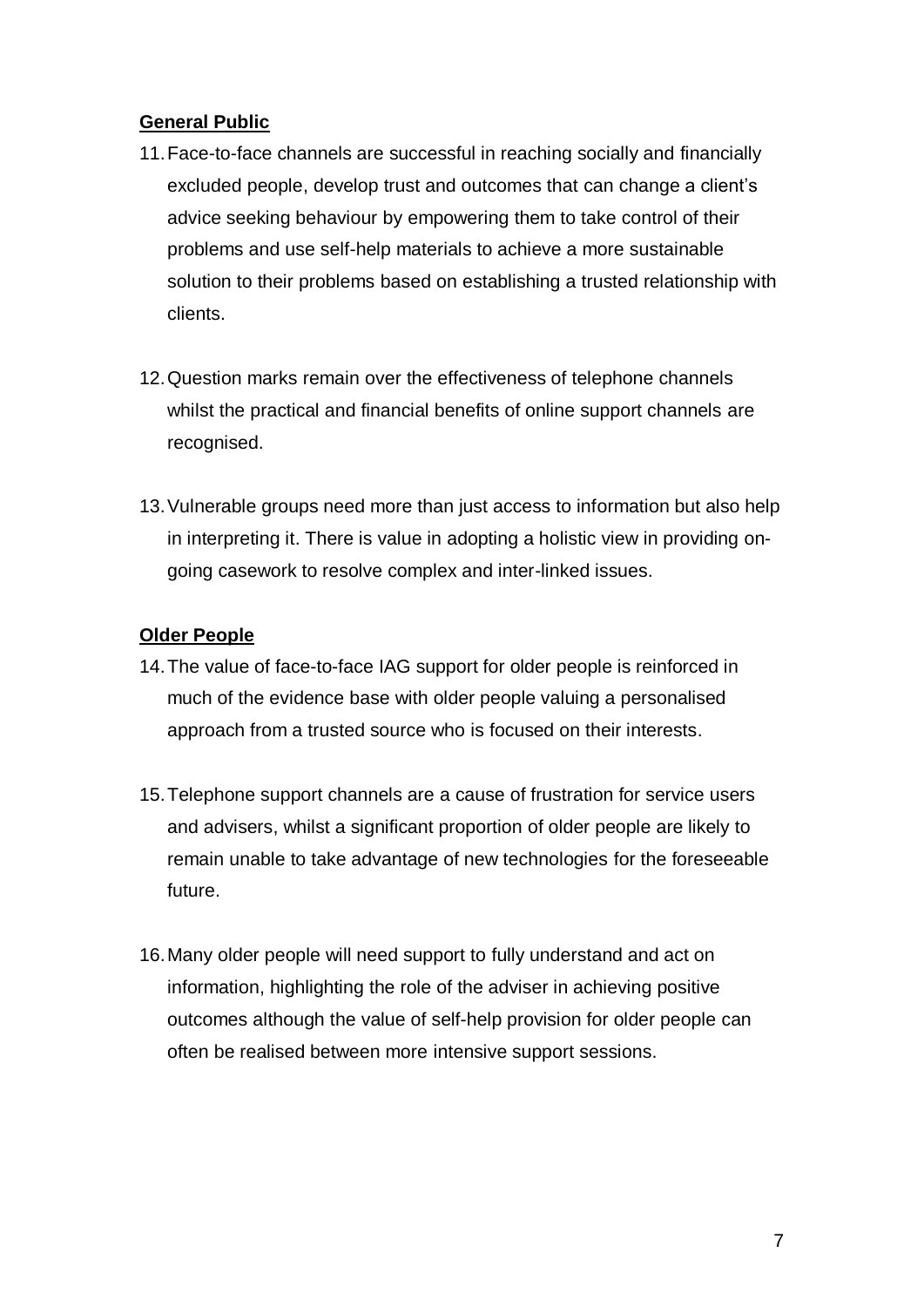# **Young People**

- 17.The evidence suggests that remote mediums, such as email and telephone, are not as conducive to building the trust with an adviser which is necessary for young people to open up about their social welfare problems. Successful helplines for young people tend to focus on sensitive personal, emotional and health issues rather than legal or practical issues.
- 18.An adviser who possesses the skills to engage with troubled young people and the tenacity to pursue a case is more likely to produce positive outcomes.

# **People with Health and Social Care Needs**

- 19.There are skills gaps amongst advisers which contribute to a lack of understanding and unfulfilled outcomes for cancer patients. The knowledge that financial issues can be taken care of can have additional impacts linked to reduced stress levels.
- 20.The research highlights a need to ensure that unemployed disabled people or those in a poor financial position have access to IAG support.

# **Gaps in the Evidence Base**

- 21.This REA review acknowledges the absence of robust, quality evidence which refers to the effectiveness of IAG and specifically IAG delivery methods that are effective in achieving positive outcomes for and changes in the behaviour of clients.
- 22.The major omission from the evidence base is a critical mass of material outlining the outcomes and impacts of IAG support by delivery method. The longer term benefits of IAG provision can take many years to fully emerge and only after a lengthy, multi-method IAG journey. This makes it hard to disaggregate and attribute impact to individual methods when eventual impacts fall outside the scope of time limited evaluations that do not incorporate a longitudinal element.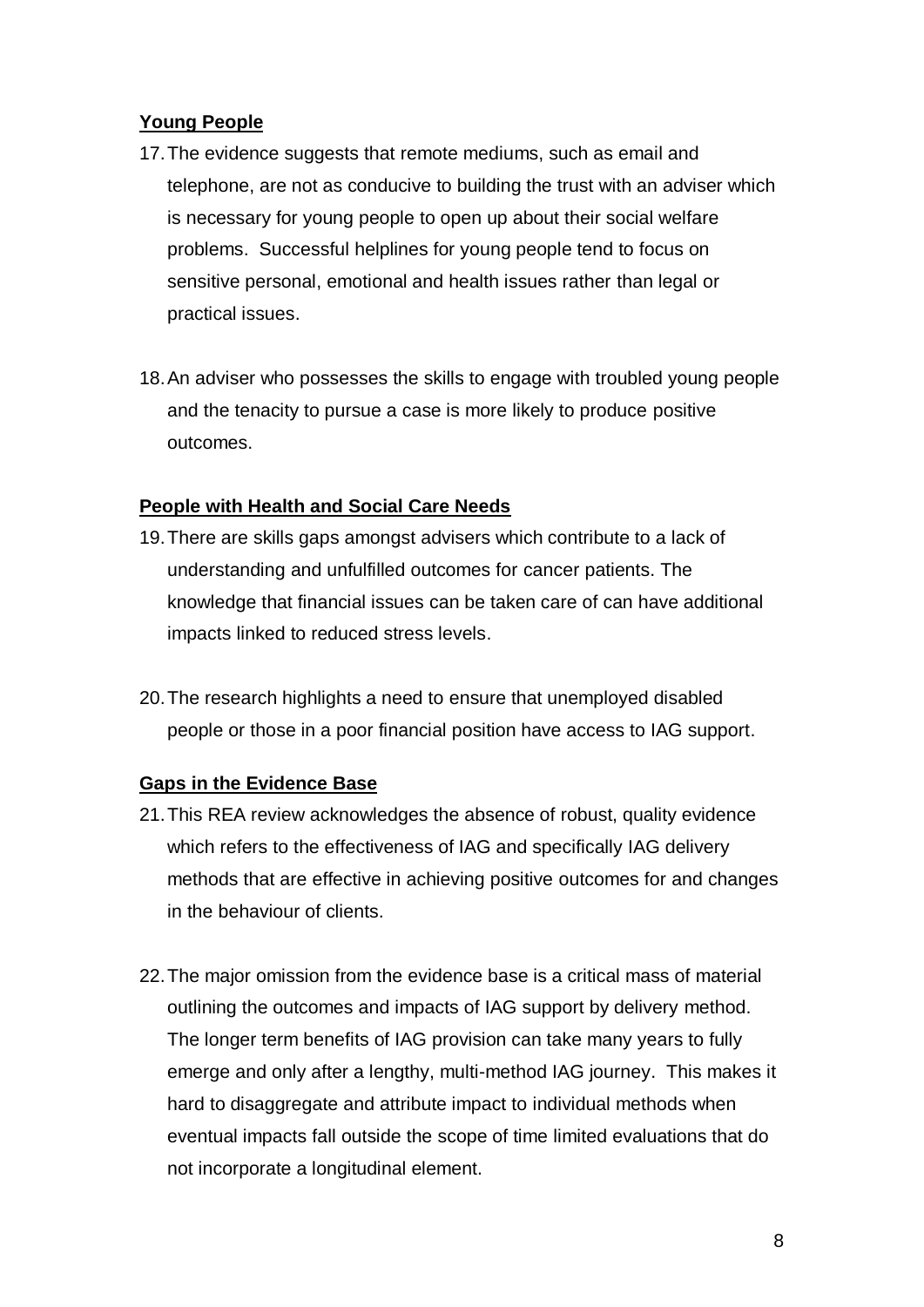# **Conclusion**

- 23.Whilst the majority of the studies fall short of evidencing a causal link between IAG delivery and outcomes for clients, there are a number of delivery characteristics, which are recognised as crucial to the achievement of successful outcomes. These can provide guidance to policy makers and delivery agencies on approaches which are able to alleviate barriers to accessing IAG or hasten the identification of the root causes and therefore effective solutions to the often multifaceted problems faced by many clients.
- 24.The distinction between information and the added value offered by advice, guidance and advocacy highlights the importance of the role of the adviser in coordinating the relative values and benefits to be gained from each element of the IAG journey as part of a trusted relationship with the client. Indeed, the combination of different delivery methods, exploiting technology and convenience, is recognised as providing the most effective package of support to meet the IAG needs of clients.
- 25.Face-to-face support is acknowledged as the predominant method of IAG delivery from which the most substantive outcomes can be achieved and especially when dealing with clients with clusters of problems. However, research has shown that there are occasions when clients either do not want a face-to-face discussion or have no preference in delivery method and simply search for help from the first available organisation (particularly for clients at crisis point).
- 26.There are clear lessons for the allocation of resources to ensure that faceto-face support is prioritised to those clients and cases which require the level of support offered by this route although more research is required to match service provision to advice seeking behaviour.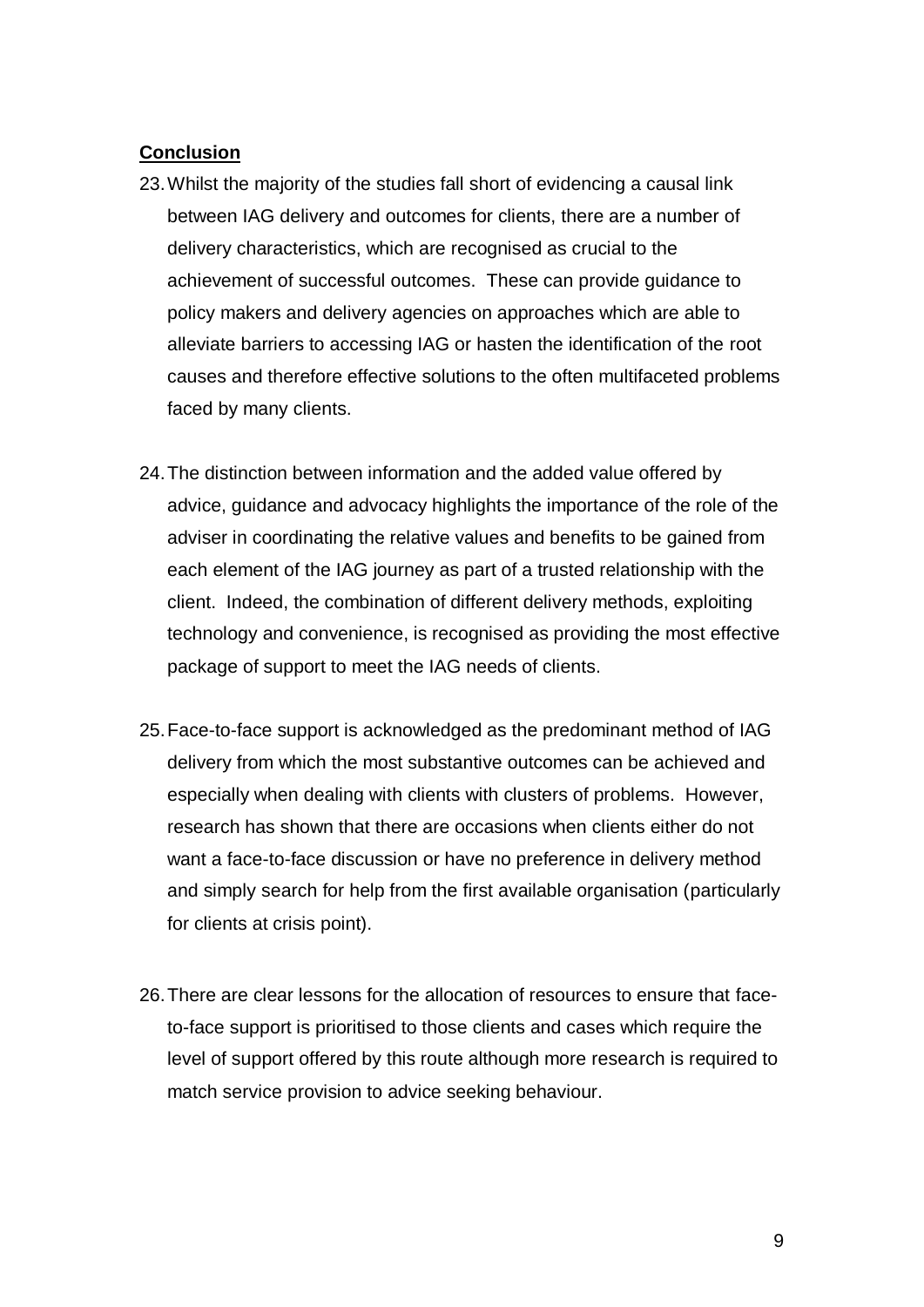- 27.The REA has highlighted the challenges faced in rolling out a larger proportion of IAG delivery through telephone services. There is evidence to suggest that the outcomes associated with telephone support are less effective when compared to face-to-face and could also be more expensive in the longer term as problems are not tackled in the most appropriate way and/or clients are not empowered to try to address future problems earlier and on a self-help basis.
- 28.There are similar access and impact issues associated with online support as telephone support, although the growing use and advancement of the Internet provides examples of good practice that can be applied to a range of problems and clients.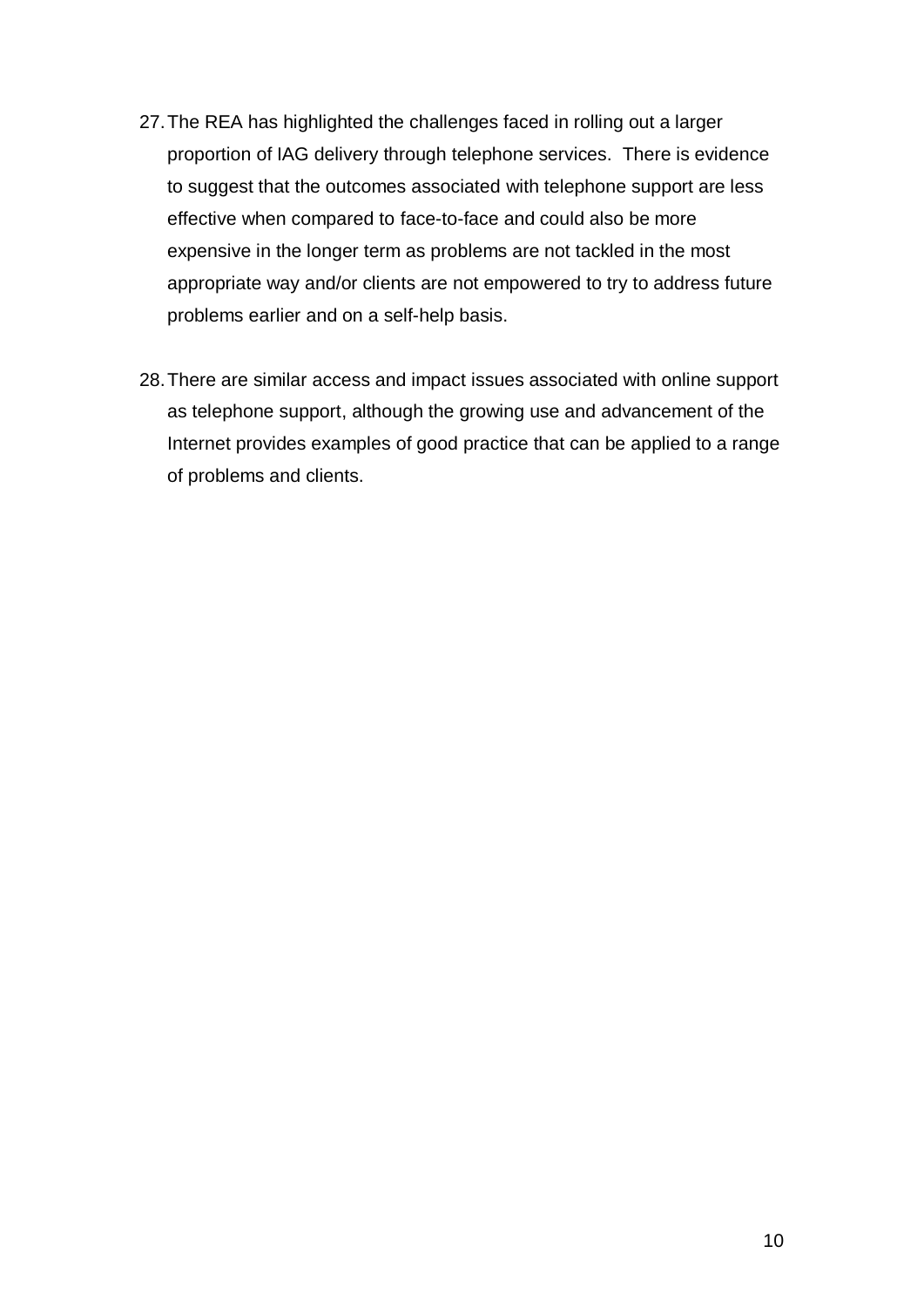# <span id="page-12-0"></span>**1 Introduction**

- 1.1 In October 2013 Consilium Research and Consultancy (Consilium) was commissioned by the Welsh Government to undertake an evidence review in order to assess the effectiveness of the different delivery mechanisms service providers use to provide information, advice and guidance (IAG) to members of the public.
- 1.2 This narrative report provides a summary of the evidence collated and reviewed that focus on delivery mechanisms, which are recognised as ensuring beneficial outcomes for clients and specifically those aspects evidenced as instrumental to prompting positive changes in the behaviours of clients.
- 1.3 The key research questions that the evidence review seeks to answer are provided below:

### *Impact questions*

- What evidence is there of the effectiveness of different delivery  $\bullet$ mechanisms service providers use to provide information, advice and guidance to members of the public?
- $\bullet$ Which delivery mechanisms are known to ensure positive outcomes for and changes in behaviours of service users?

#### *Non-impact questions*

- $\bullet$ What are the key characteristics of effective delivery mechanisms?
- What is the role of new technologies in facilitating effective delivery  $\bullet$ of information, advice and guidance to members of the public?
- How are the outcomes for service users measured?  $\bullet$
- How is the link between the delivery of information, advice and  $\bullet$ guidance and the outcomes for service users assessed?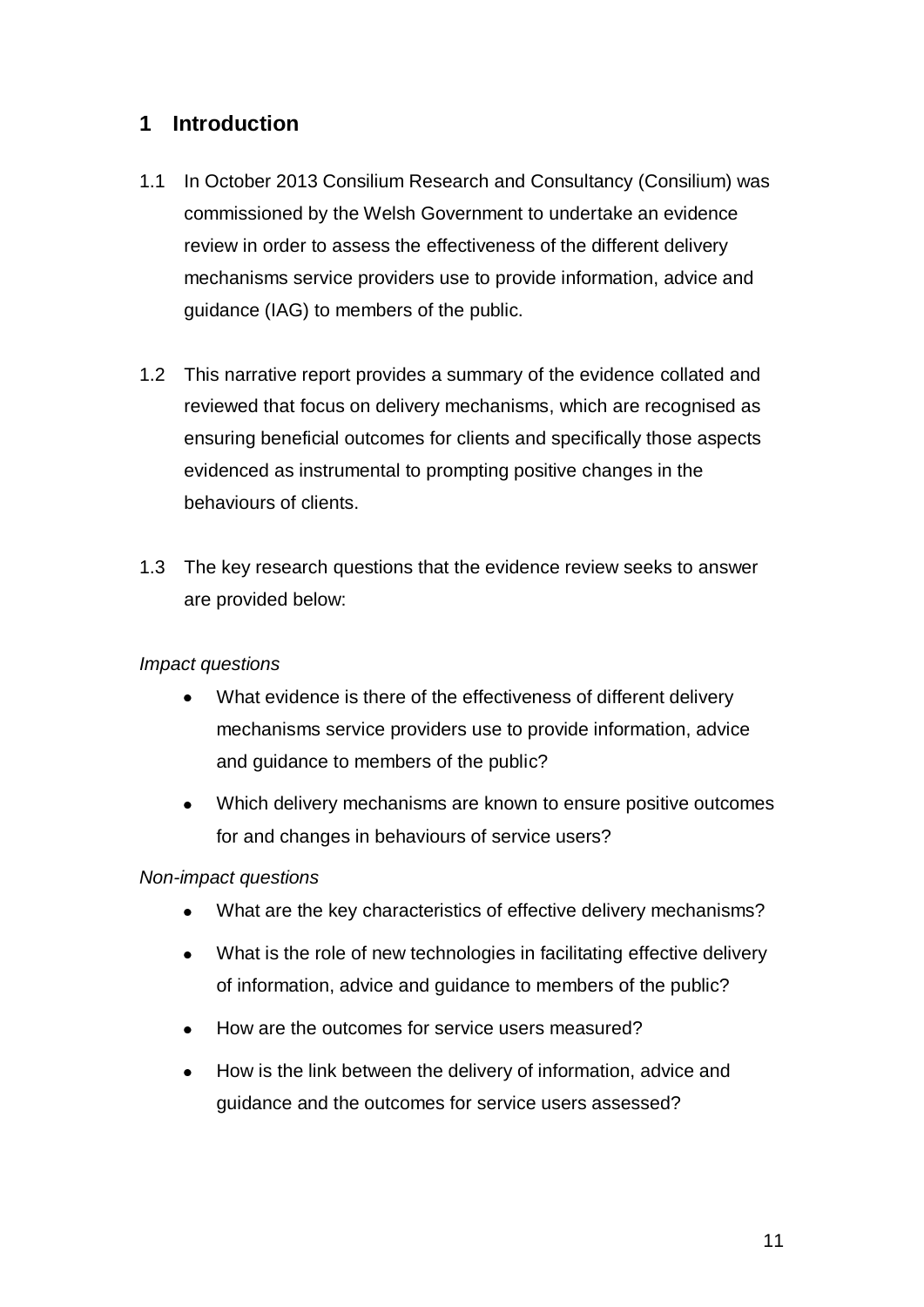- What are the key characteristics and models of service delivery that  $\bullet$ service providers use to deliver effective information, advice and guidance to members of the public?
- What is the role of service providers in enhancing the delivery  $\bullet$ mechanisms used to provide information, advice and guidance to members of the public?
- What mechanisms deliver the best return on investment?  $\bullet$
- 1.4 This report is structured into the following six sections:
	- Context.  $\bullet$
	- Methodology.  $\bullet$
	- Results.  $\bullet$
	- Gaps in the evidence base.  $\bullet$
	- Conclusion.  $\bullet$
	- References. $\bullet$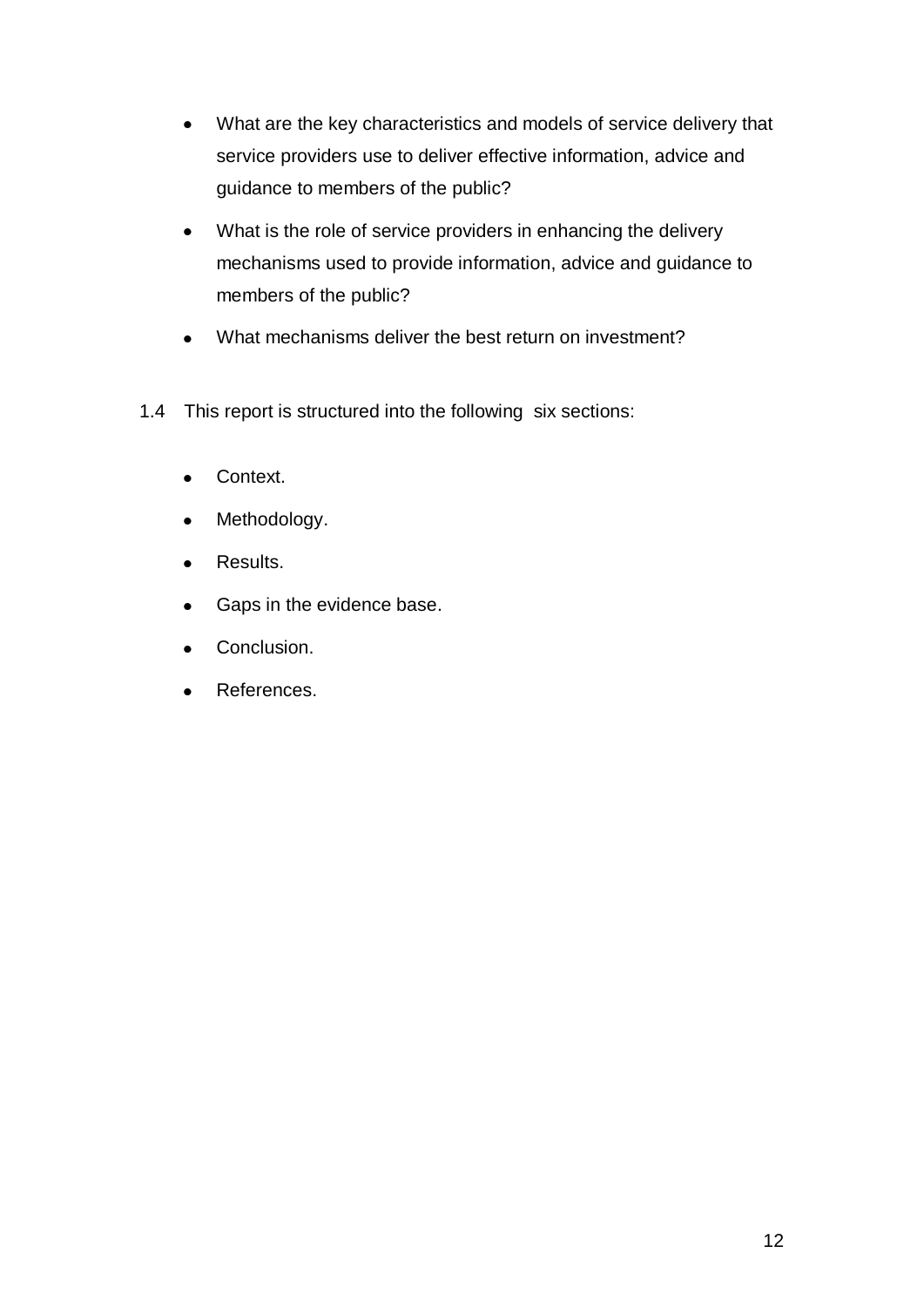# <span id="page-14-0"></span>**2 Context**

- 2.1 The provision of information, advice and guidance services in Wales is a key component of both the Welsh Government's Tackling Poverty Action Plan, 2012-2016 (Welsh Government, 2012a and the Strategic Equality Plan, 2012-2016 (Welsh Government, 2012b). Access to these services is seen as central in giving everyone a fair and equal chance in life. However these services in Wales face considerable pressures due to a combination of factors including the economic downturn, UK Government reforms to Welfare and Legal Aid and as a result of the reduction and changes in funding for advice provision itself.
- 2.2 In light of the challenges facing not-for-profit (NfP) advice providers the Minister for Local Government and Communities and the Finance Minister instigated a review of advice services in Wales (Welsh Government, 2013). The scope of the review was limited to primary advice provision by the third and public sectors while also taking into account private sector provision and organisations which offer advice as a secondary part of their aims.
- 2.3 The review recognises that access to IAG is an enabling and preventative service, which can help citizens to make informed decisions relating to their lives. Effective IAG has the potential to improve an individual's health and wellbeing as well as reducing their reliance on public services.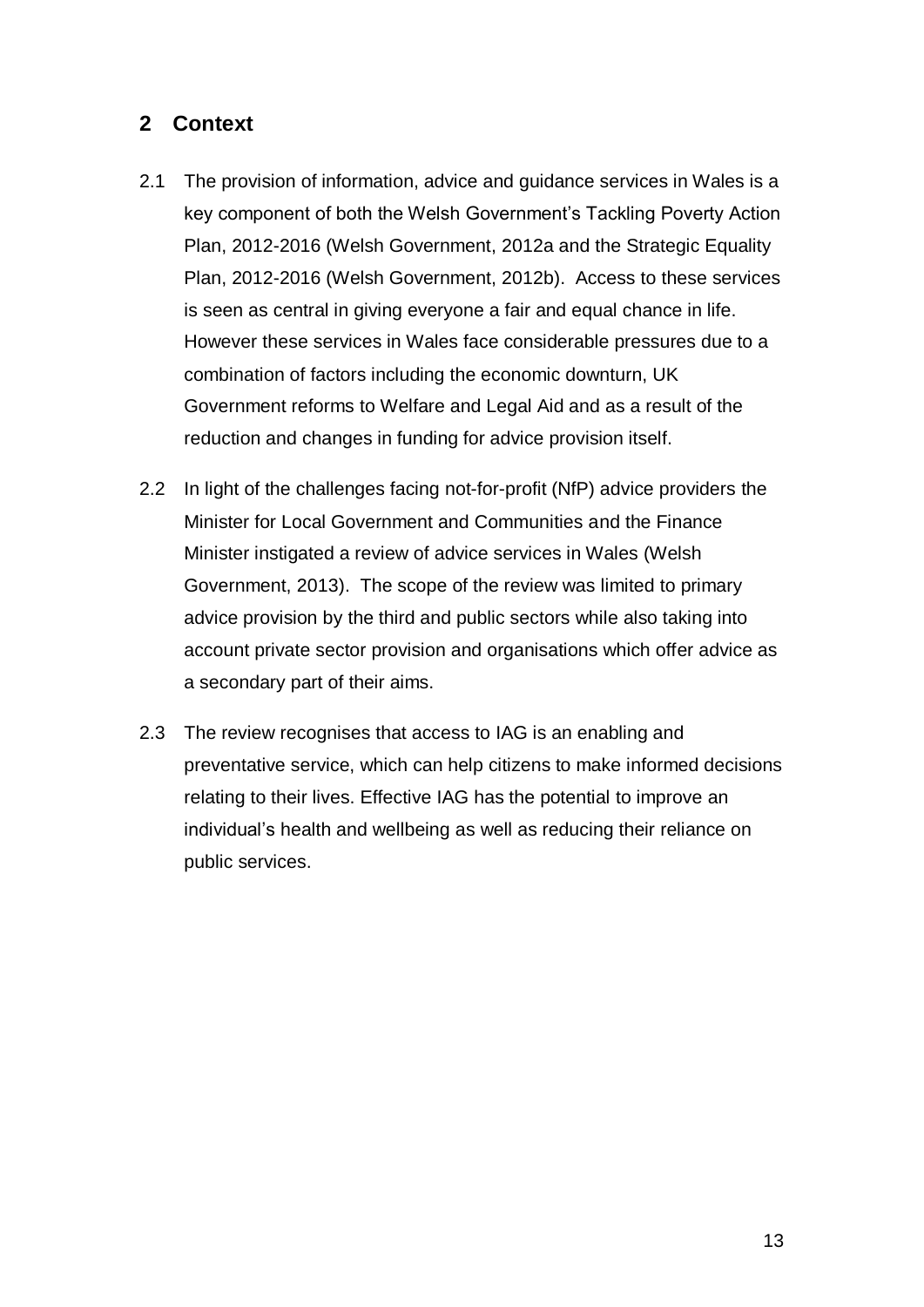- 2.4 The literature review conducted as part of the wider review summarises the characteristics of the different channels through which advice is provided. It highlights that face-to-face advice delivered through outreach offers the advantage of widening access to advice for hard to reach communities, whilst telephone advice appears most suited to initial advice and guided self-help as opposed to supporting people to address complex problems. However the review acknowledges that online advice services are still relatively new with little research into their impact on resolving people's problems, despite their rapid growth in recent years.
- 2.5 The review report also identifies a likely increase in advice seekers requiring specialist welfare benefit, debt and housing advice as well as money advice as a result of Welfare Reform and the on-going economic downturn. The report also states that this increase in demand will occur at the same time that these specialist services are diminishing under Legal Aid Reform as part of a range of unprecedented challenges being faced by NfP advice providers.
- 2.6 This raises concerns regarding the capacity and ability of the sector to support people with complex problems seeking help. In response the report outlines a series of recommendations which aim to respond to these challenges and meet the rising demand for specialist advice services. This evidence review is one of a number of research studies on-going in Wales with an objective of informing the future allocation of resources for the delivery of IAG.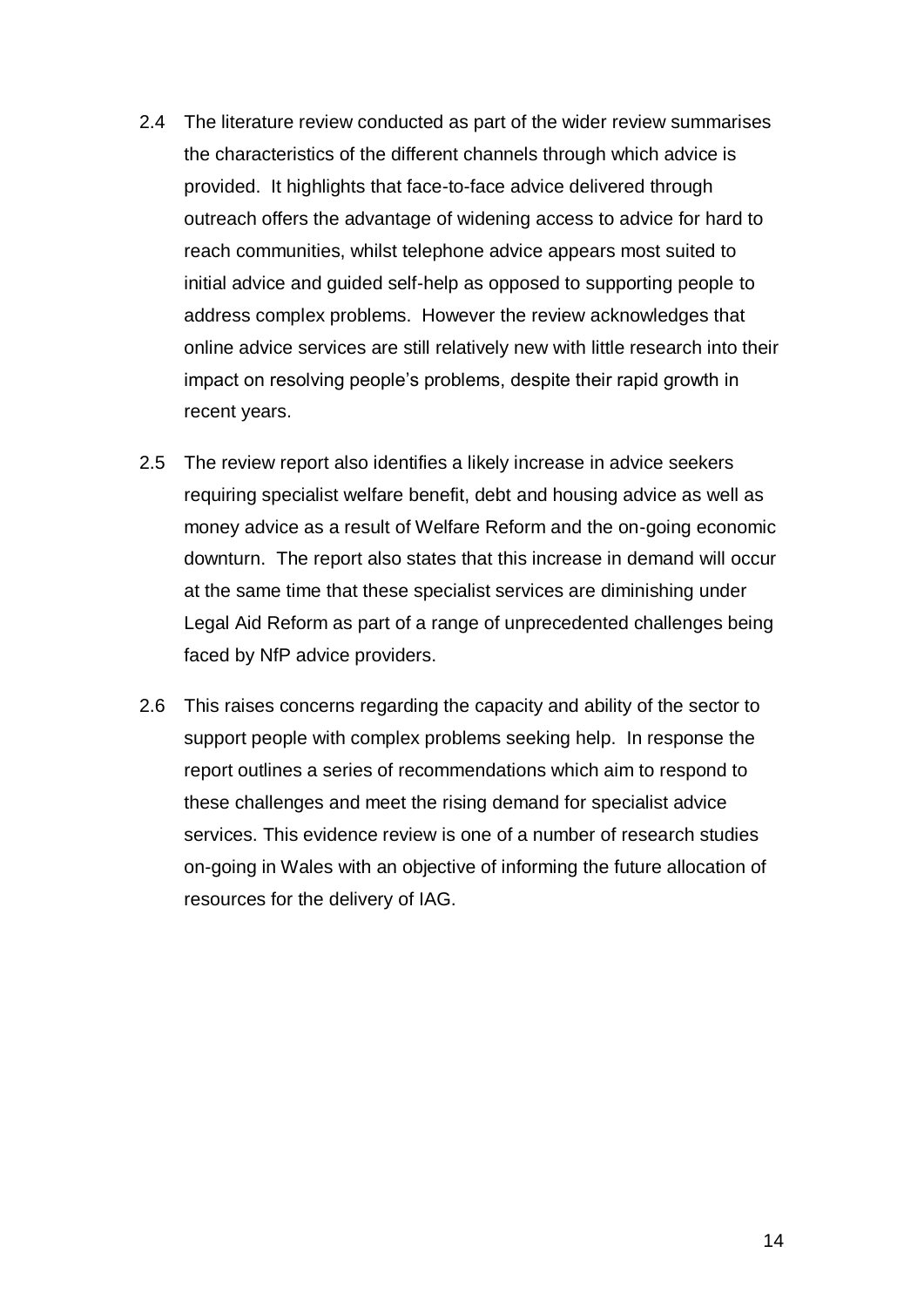# <span id="page-16-0"></span>**3 Methodology**

3.1 The approach to completing this evidence review has followed established good practice (see Appendix 1) including the formulation of review questions and the development of a conceptual framework (Appendix 2). Inclusion and exclusion criteria were agreed with officials from the Welsh Government's Local Government and Communities Analytical Team and the search strategy implemented. The evidence review was implemented between the 1st October and 31st October 2013.

# **Search Strategy**

- 3.2 The search strategy incorporated a number of approaches in order to identify research that would assist in answering the key review questions. Searches were undertaken of a range of web based knowledge management systems including British Library Public Catalogue<sup>1</sup>, Google Scholar, The Cochrane Library, Joseph Rowntree Foundation, Wiley Online Library, Ingenta Connect, Third Sector Knowledge Portal, Online Information Review, The King's Fund and Taylor & Francis Online. A full list of knowledge management systems utilised in the search strategy is provided in Appendix 1.
- 3.3 To interrogate the knowledge management systems the research team used a number of search terms including:
	- Information advice guidance.  $\bullet$
	- Debt advice.
	- Welfare benefits advice.
	- Housing advice.  $\bullet$
	- Employment advice.
	- Consumer advice.  $\bullet$
	- Discrimination advice.

 1 Included a search of journals only.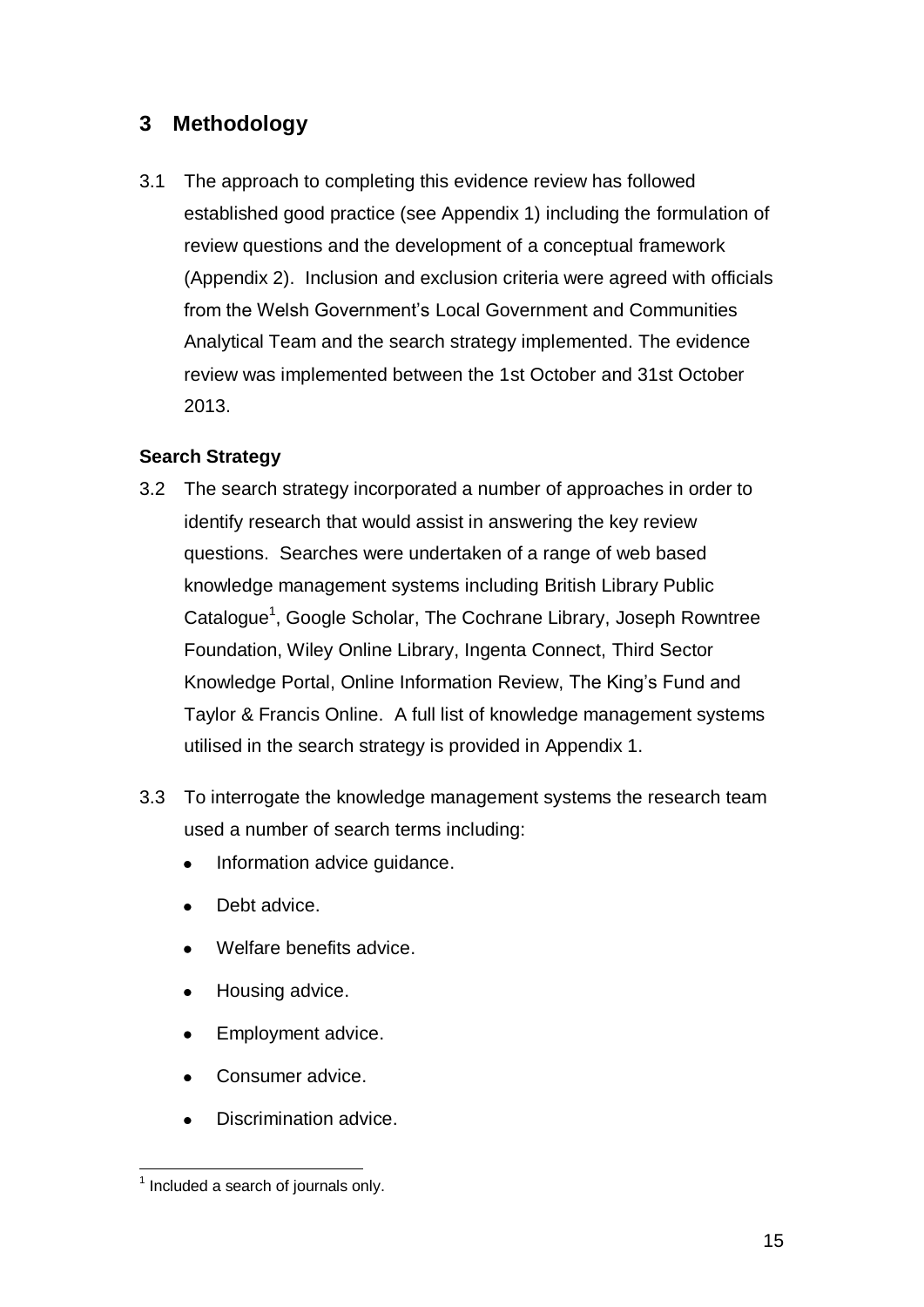- 3.4 Analysis of the scale of the results generated through the application of these search terms across a cross section of the knowledge management systems used is provided in Appendix 3. The analysis highlights the scale of the screening process required in order to identify research evidence that meets the inclusion and exclusion criteria.
- 3.5 The research team was kindly assisted by a number of membership based organisations who cascaded information regarding the research to their respective networks. This has been particularly valuable in the identification grey literature that is difficult to trace via conventional routes such as published journals, either because it has not been published commercially or is not widely accessible.
- 3.6 Generating a 'call for evidence' across a range of organisations has enabled the evidence review to draw on original and recently published reports. The 'call for evidence' was cascaded through the Independent Advice Providers' Forum. In total the research team disseminated details of the evidence review to 73 individuals covering 63 organisations.
- 3.7 Finally as part of the review and screening process, the research team sourced relevant publications referenced in studies collated as part of the evidence review. All studies identified in the evidence review process have been referenced within a bespoke database to provide a resource that can underpin future research and development.

#### **Screening**

3.8 The evidence review identified 205 documents that met the search criteria. Each document was screened and compared against the final agreed inclusion and exclusion criteria. The initial inclusion and exclusion criteria were modified following discussion with the Welsh Government with a stronger focus on non-UK evidence within the latter stages of the search and the inclusion of a small number of influential and relevant reports published prior to 2003.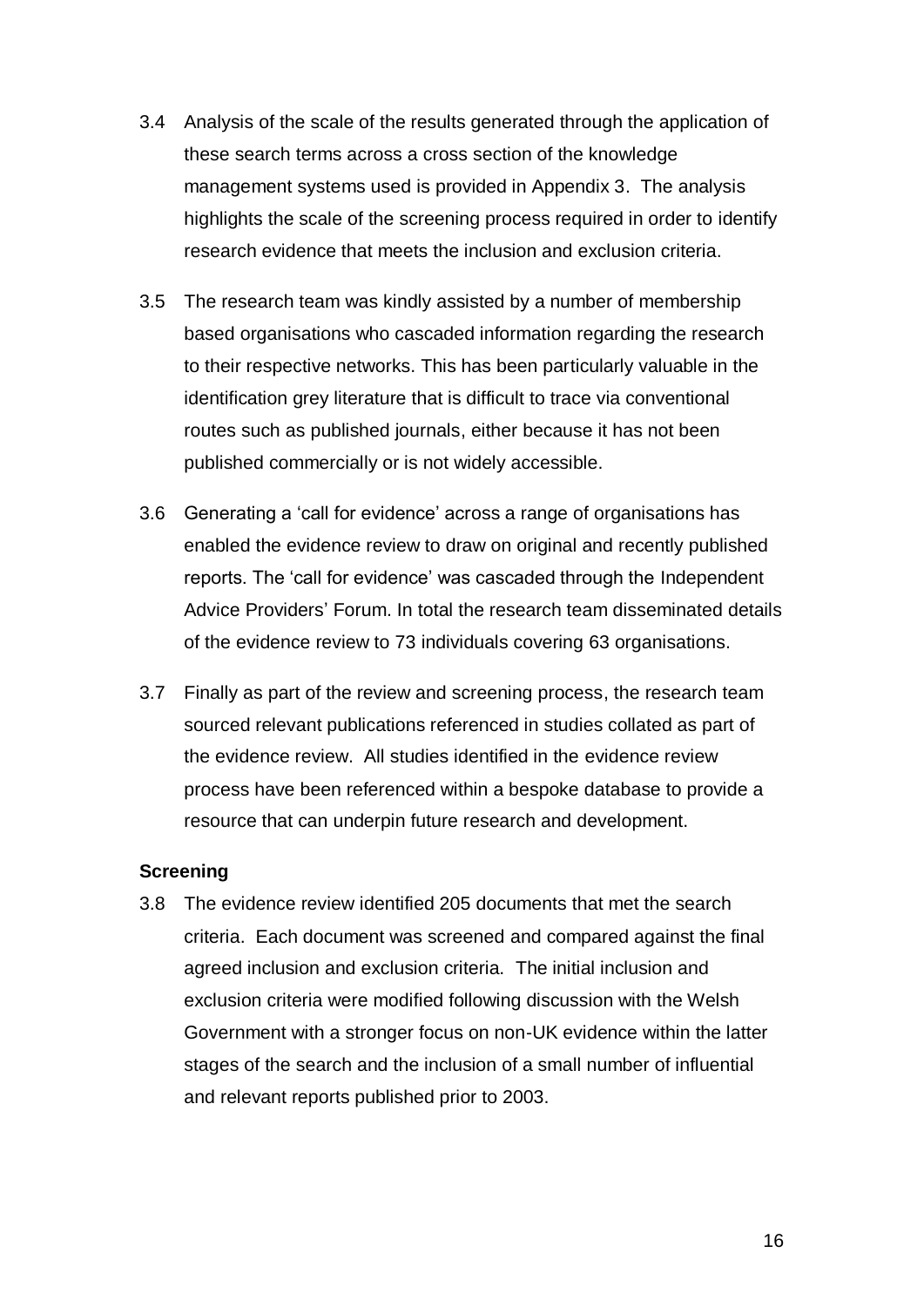### *Inclusion criteria*

- Studies that focus on the delivery of information, advice and  $\bullet$ guidance.
- Studies that can evidence clearly defined outcomes for service  $\bullet$ users.
- Studies that provide evidence of the effectiveness of information,  $\bullet$ advice and guidance in prompting positive change that officials can draw from to inform policy.
- Formal research (i.e. subject to a clear research process).  $\bullet$
- Informal published material (i.e. grey literature) with reference to the  $\bullet$ 'quality' of the evidence.
- Studies that report on the delivery of advice in the following areas (as defined above):
	- o Generalist advice services.
	- o Social welfare law information services.
	- o Social welfare law advice services.
	- o Specialist debt advice.
	- o Specialist welfare benefits advice.
	- o Specialist housing advice.
	- o Specialist employment advice.
	- o Specialist consumer advice.
	- o Specialist discrimination advice.

# *Exclusion criteria*

- $\bullet$ Studies that report on practice that doesn't have a clearly stated purpose or include clearly defined outcomes.
- Soft evidence (i.e. primary commentary, anecdotal evidence or  $\bullet$ interview data).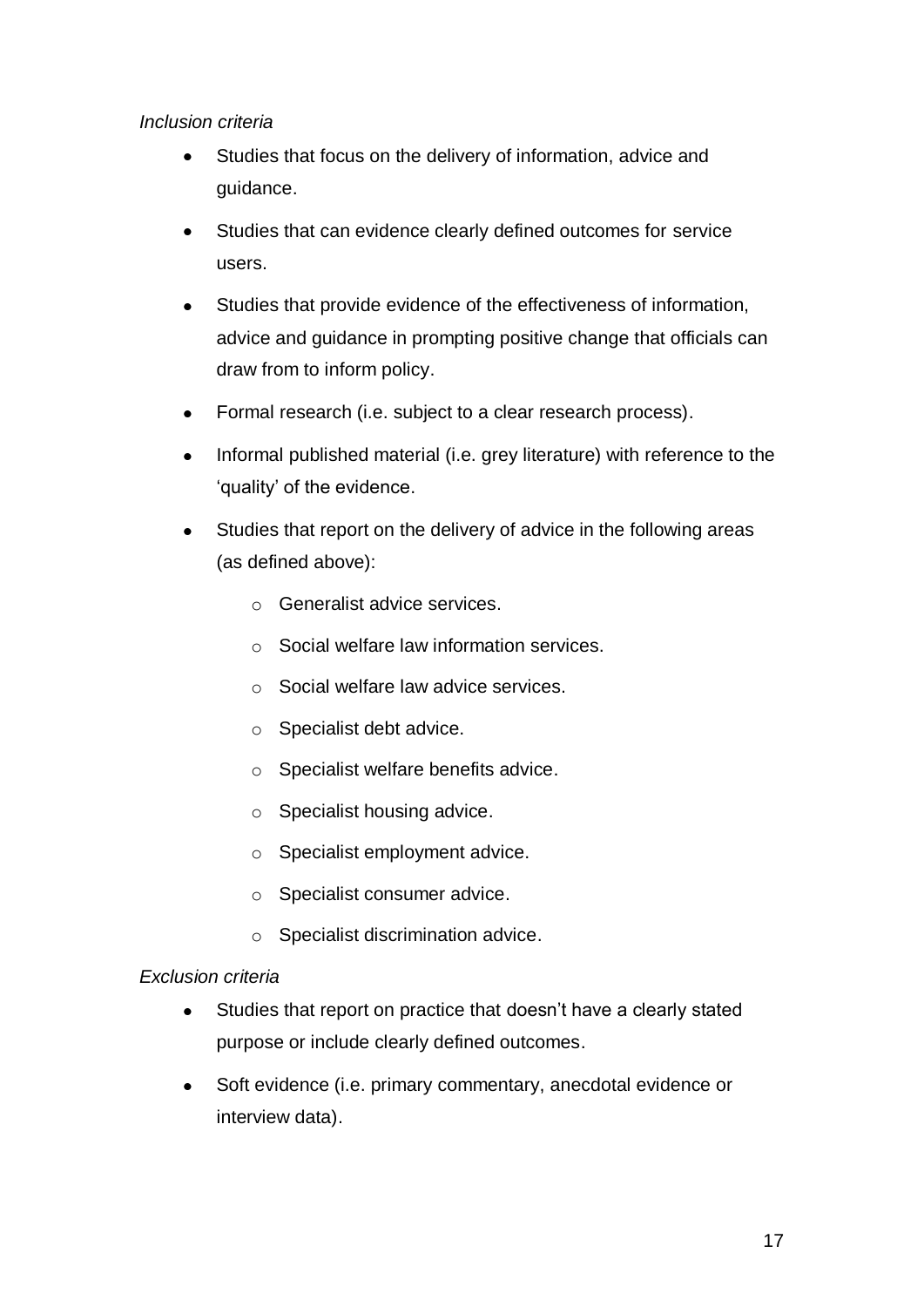- Studies that report solely on evidence of satisfaction derived from the delivery of information, advice and guidance as opposed to the achievement of defined outcomes for service users.
- Studies published before  $2003^2$ .
- Studies not published in English.
- 3.9 The initial screening process reduced the number of documents to be synthesised in the REA report to 100. The screening process identified a number of trends in these studies, in particular those submitted by organisations and individuals as part of the 'call for evidence' process, namely:
	- The majority of studies fell short of evaluating the longer term outcomes and impact achieved as a consequence of the IAG delivery.
	- $\bullet$ The majority of publications focus on outputs (i.e. numbers supported) and access issues.
	- Most reports do not specifically link the IAG delivery method used to  $\bullet$ the achievement of longer term outcomes.
- 3.10 These trends are discussed in more detail as part of wider analysis of gaps in the evidence base (see Section 5) and measurement of outcomes within the evidence base (see page 33).

# **Quality assessment**

3.11 Following the initial screening process the research team reviewed the quality of the studies and their potential to answer the key research questions. This secondary screening process had to overcome challenges in categorising studies which assess multiple delivery methods targeting a variety of client groups and a wide range of service areas.

 $\overline{a}$  $2$  A small number of reports published prior to 2003 were included given the value added to the REA process.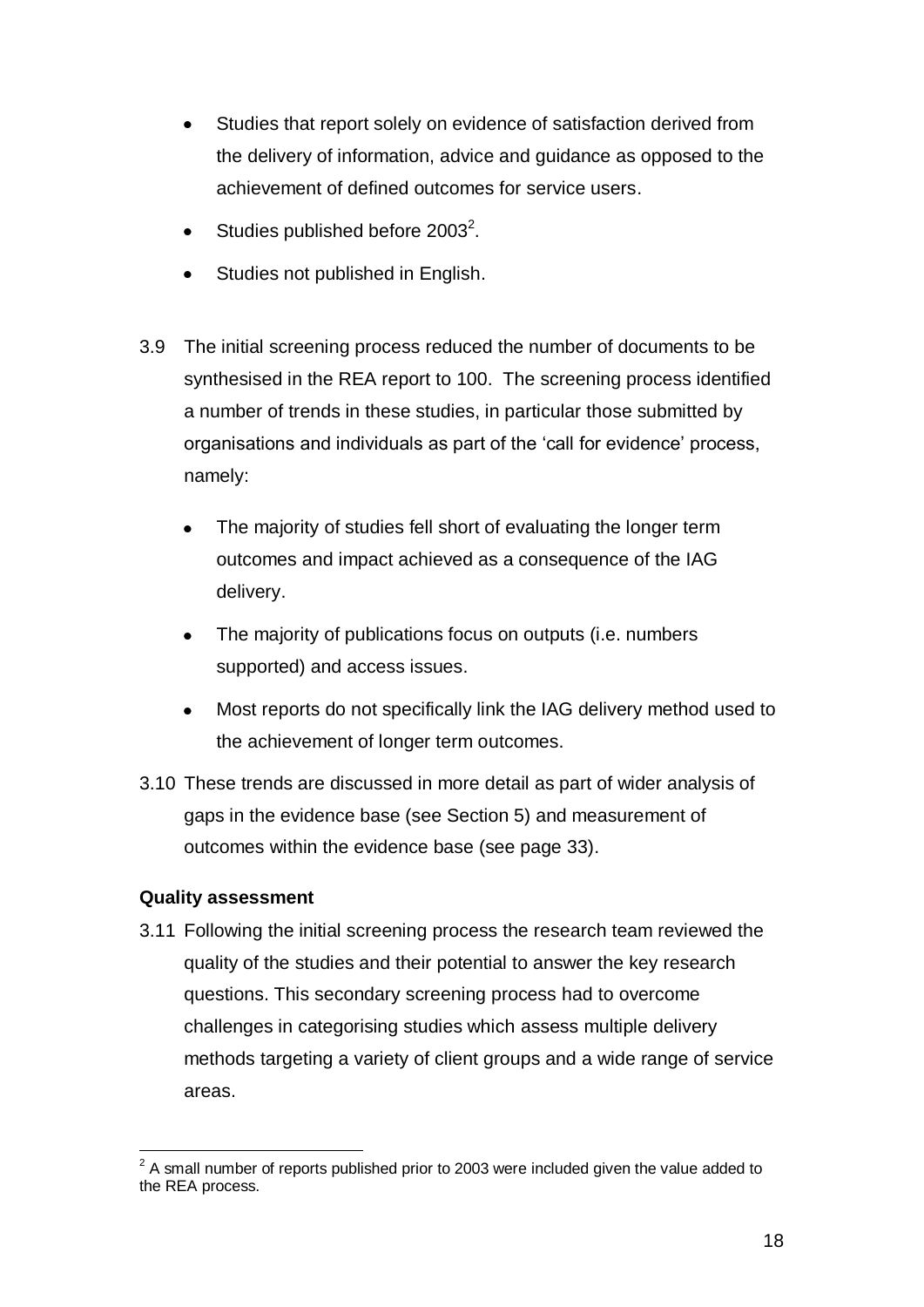- 3.12 Many of the studies present evidence of practice in the form of individual case studies. These vary in the strength of their evidence base with a number offering greater value as advocacy or awareness raising publications, rather than robust evidence and insight regarding the relative merits and effectiveness of different delivery methods for IAG. However, these publications do still retain value in building a picture of the extent of practice across the UK and in several cases make a case for future research investment in order to build a stronger evidence base.
- 3.13 Where the research team considers publications to have value but are methodologically weak this has been denoted with appropriate caveats.
- 3.14 A breakdown of the research evidence reviewed across a range of variables is provided below:

| <b>Research Type</b> | <b>Number</b> | %   |
|----------------------|---------------|-----|
| Primary              | 21            | 21  |
| Secondary            | 21            | 21  |
| Mixed                | 58            | 58  |
| Total                | 100           | 100 |

#### **Table 3.1 - Research Type**

#### **Table 3.2 – Sector Provider**

| <b>Sector</b> | <b>Number</b> | %   |
|---------------|---------------|-----|
| Private       |               |     |
| Public        | 41            | 46  |
| <b>Third</b>  | 48            | 53  |
| <b>Total</b>  | 90            | 100 |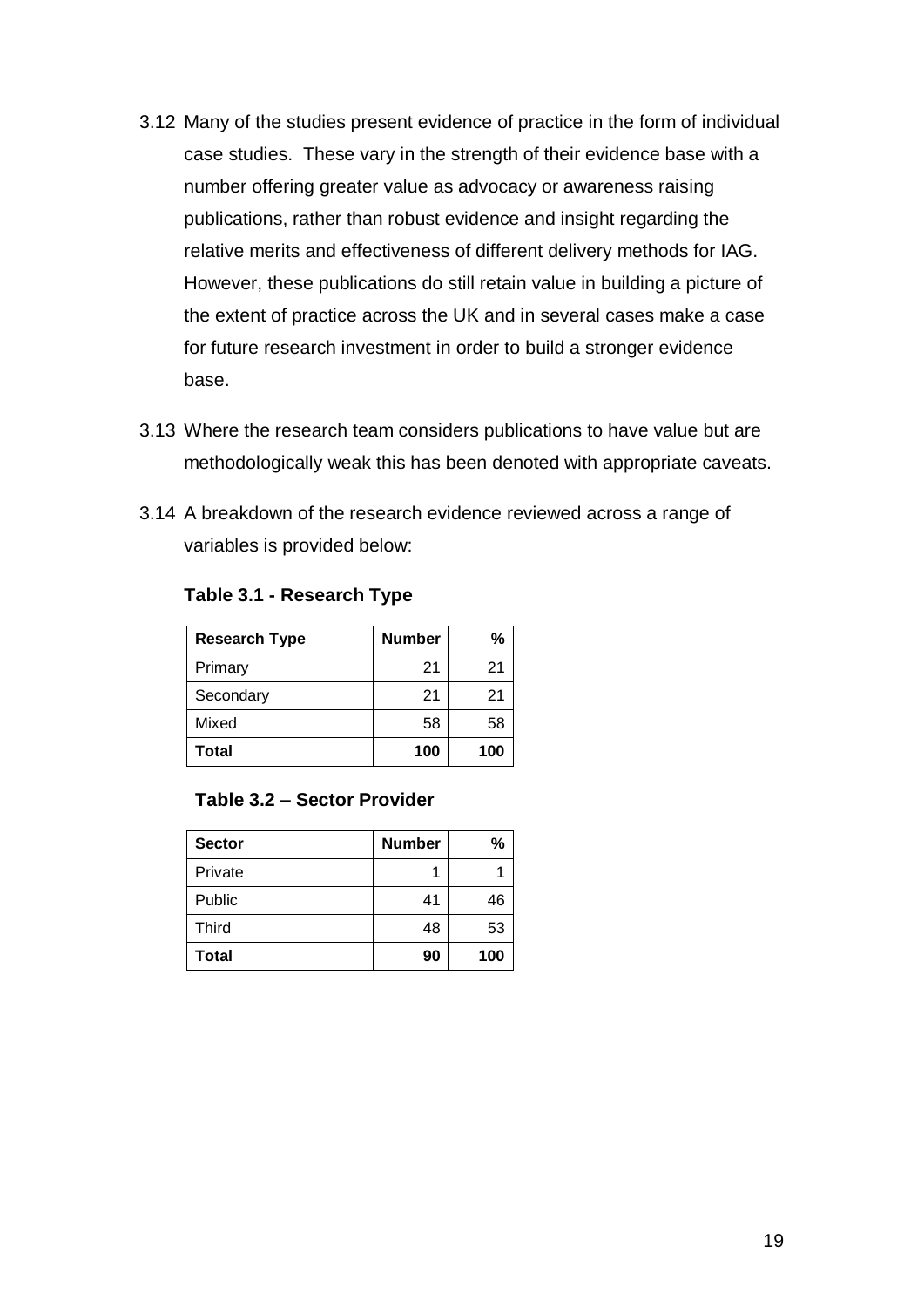#### **Table 3.3 – Service Area**

| <b>Sector</b>                      | <b>Number</b> | %   |
|------------------------------------|---------------|-----|
| Generalist                         | 43            | 43  |
| <b>Specialist Debt Advice</b>      | 15            | 15  |
| Social Welfare Law Advice          | 15            | 15  |
| <b>Specialist Welfare Benefits</b> | 14            | 14  |
| <b>Specialist Consumer</b>         | 7             | 7   |
| <b>Specialist Employment</b>       | 4             | 4   |
| Social Welfare Law Information     | 1             | 1   |
| Specialist Housing                 | 1             |     |
| <b>Total</b>                       | 100           | 100 |

# **Table 3.4 – Service Level**

| <b>Research Type</b> | <b>Number</b> | %   |
|----------------------|---------------|-----|
| Low                  | 14            | 14  |
| Medium               | 81            | 82  |
| High                 | 5             | 5   |
| <b>Total</b>         | 100           | 100 |

#### **Limitations of the Review**

- 3.15 This evidence review has been conducted over a period of four weeks which incorporated the research design, the search for evidence, analysis and reporting. Given the benefits of the call for evidence approach in generating research evidence, and in particular grey material, then further time to dedicate to this area may have enabled additional relevant evidence to be identified and reviewed in particular from partners unable to respond within the short timeframe available.
- 3.16 There is considerable variation in the quality and rigour of the research reports identified in the evidence review. Examples range from a research study based on a randomised control trial to small scale pilot studies that present qualitative evidence from a handful of service users using a case study format. The evidence also provides wide variance in the definition of a positive outcome which makes any overall analysis problematic.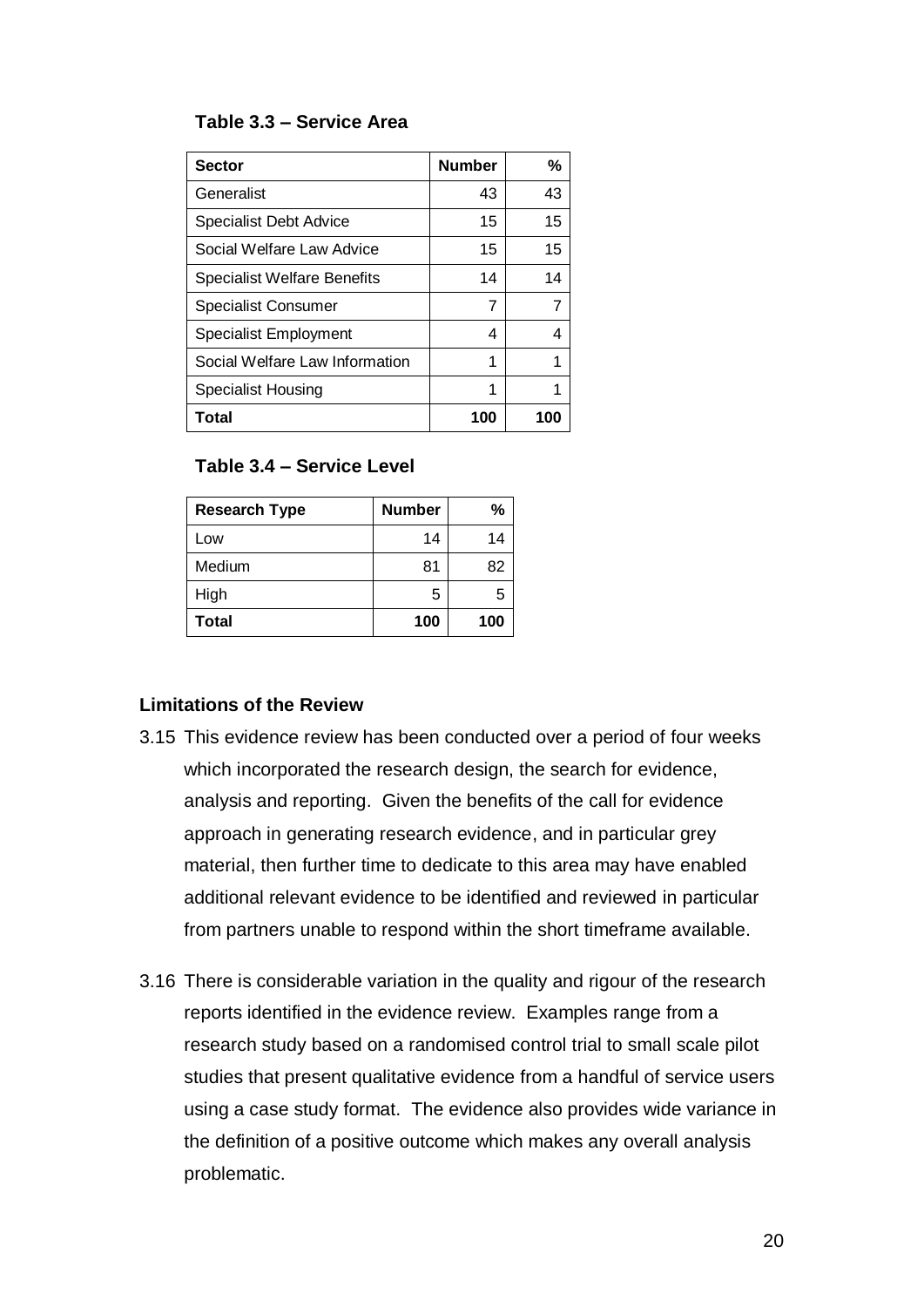- 3.17 There are also issues which need to be overcome relating to the search strategy for evidence related to the impact of IAG delivery outside of the UK. Differences in terminology, the delivery of services and requirements for IAG in different service areas (e.g. US law) requires a longer and more sophisticated search and analysis process than could be employed in this study.
- 3.18 There is a lack of consistency in the research reports regarding the measurement tools used to assess the impact of different delivery methods of IAG on clients. Indeed, a number of the studies highlight the need for follow-up research (in particular longitudinal assessments) in order to validate any findings arising from pilot or small-scale studies. This highlights the current dearth of evidence attributing IAG provision, and specifically comparing the method of delivery of the IAG, to clearly defined outcomes for clients.
- 3.19 The limitations of the evidence base identified through the REA process highlights both a necessary feature of the process itself in terms of being driven by tight inclusion and exclusion criteria and the availability of published evidence to form the subsequent analysis and reporting. Good practice can involve the use of REAs as part of a larger research process which, for example, creates a baseline from which value can be added through primary research and debate (e.g. an IAG provider workshop) in order to explore the findings and gaps in more detail.
- 3.20 This review does however recognise the potentially transferable lessons from studies that report on the benefits of using different delivery methods to support beneficiaries across different topics and different advice levels. It identifies common themes and learning arising from the evidence base that can inform future approaches to delivering IAG.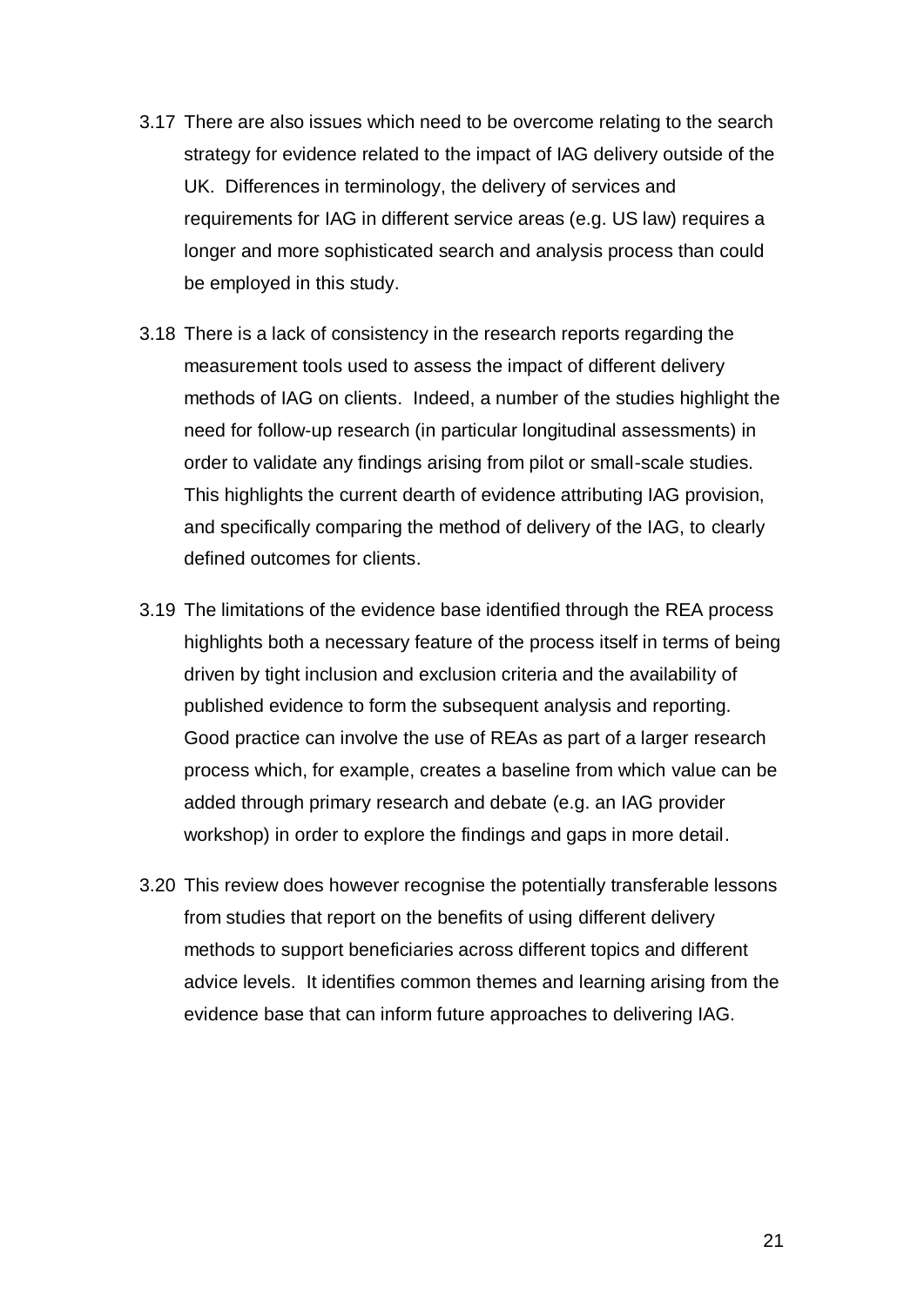- 3.21 In particular, many of the reports detail how providers have facilitated access to advice services for a range of client groups which can be linked to the achievement of positive outcomes (assuming that quality advice is provided). Consequently facilitating access to IAG (process) and the provision of quality advice (output) represent key factors which support the delivery of positive outcomes.
- 3.22 Gaps identified in the evidence base used to inform research are presented in Section 5 of this report.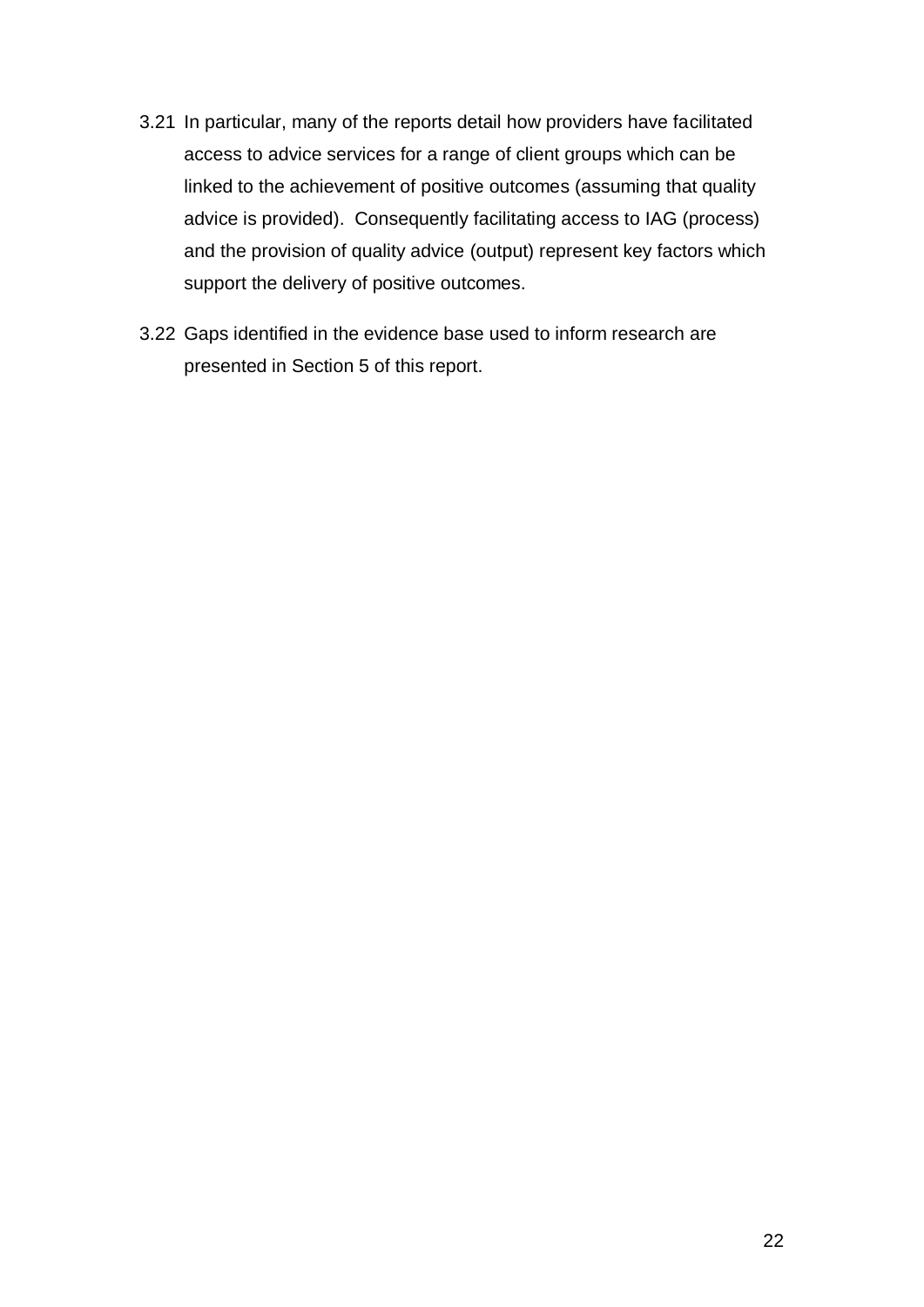# <span id="page-24-0"></span>**4 Review Results**

- 4.1 This section of the report provides a synthesis of the evidence captured through the review process. It begins with an analysis of some of the relevant evidence which explores the key impact issues linked to the following terms:
	- a) Information, Advice, Guidance and Advocacy.
	- b) Informing Policy.
	- c) IAG Delivery Methods:
		- Face-to-face.
		- Telephone.
		- Online.
		- Self-Help.
	- d) Measurement Systems and Outcomes
- 4.2 The remaining analysis is presented against the following service user groups:
	- a) General public<sup>3</sup>.
	- b) Older people.
	- c) Young people.
	- d) People with health and social care needs.
- 4.3 Where evidence is available, the key characteristics of IAG delivery to each of these cohorts is presented through analysis of the following issues:
	- a) Delivery methods<sup>4</sup>:
		- Face-to-face.
		- Telephone.
		- Online.
		- Self-help methods.

 $\overline{a}$  $3$  A group comprised of clients not within the other service user group categories

<sup>&</sup>lt;sup>4</sup> In line with those used in the Welsh Government Advice Services Review: Final Research Report (Welsh Government, 2013)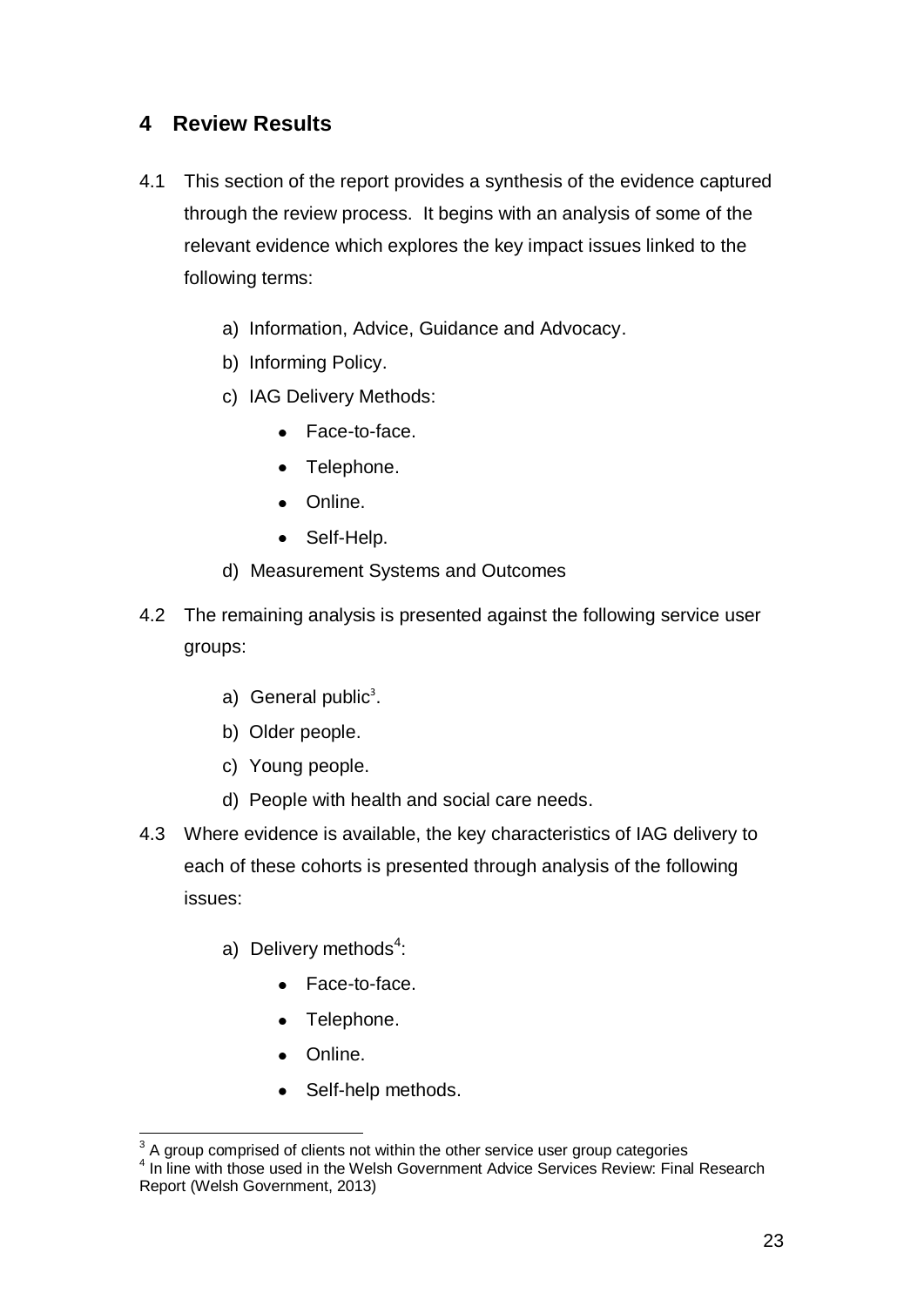- Facilitating Factors (i.e. features of service delivery across delivery methods which act as catalysts to support the achievement of successful outcomes).
- Service level.
- Provider sector.

# **Guiding Definitions of Characteristics of IAG Provision**

4.4 The evidence base gathered in the development of the REA has revealed a wide range of definitions of key terms which require explanation in order to support the commentary and analysis. An exploration of these key terms is provided using examples from the REA database.

### *Information, Advice, Guidance and Advocacy*

- 4.5 Clarity on the nature and scope of each aspect of advisory services, namely information, advice, guidance (IAG) and advocacy, is required to fully understand the relevance of key factors crucial to their delivery across a range of channels or methods.
- 4.6 The distinction between information and advice lies not only in the content of the material, but also the context within which it is given. Advice adds to the content through interpretation by an adviser for example and delivery of a suggested course of action. As outlined by Margiotta et al (2003), information and advice and guidance are often used interchangeably, but are in fact distinct and should be seen as having different applications.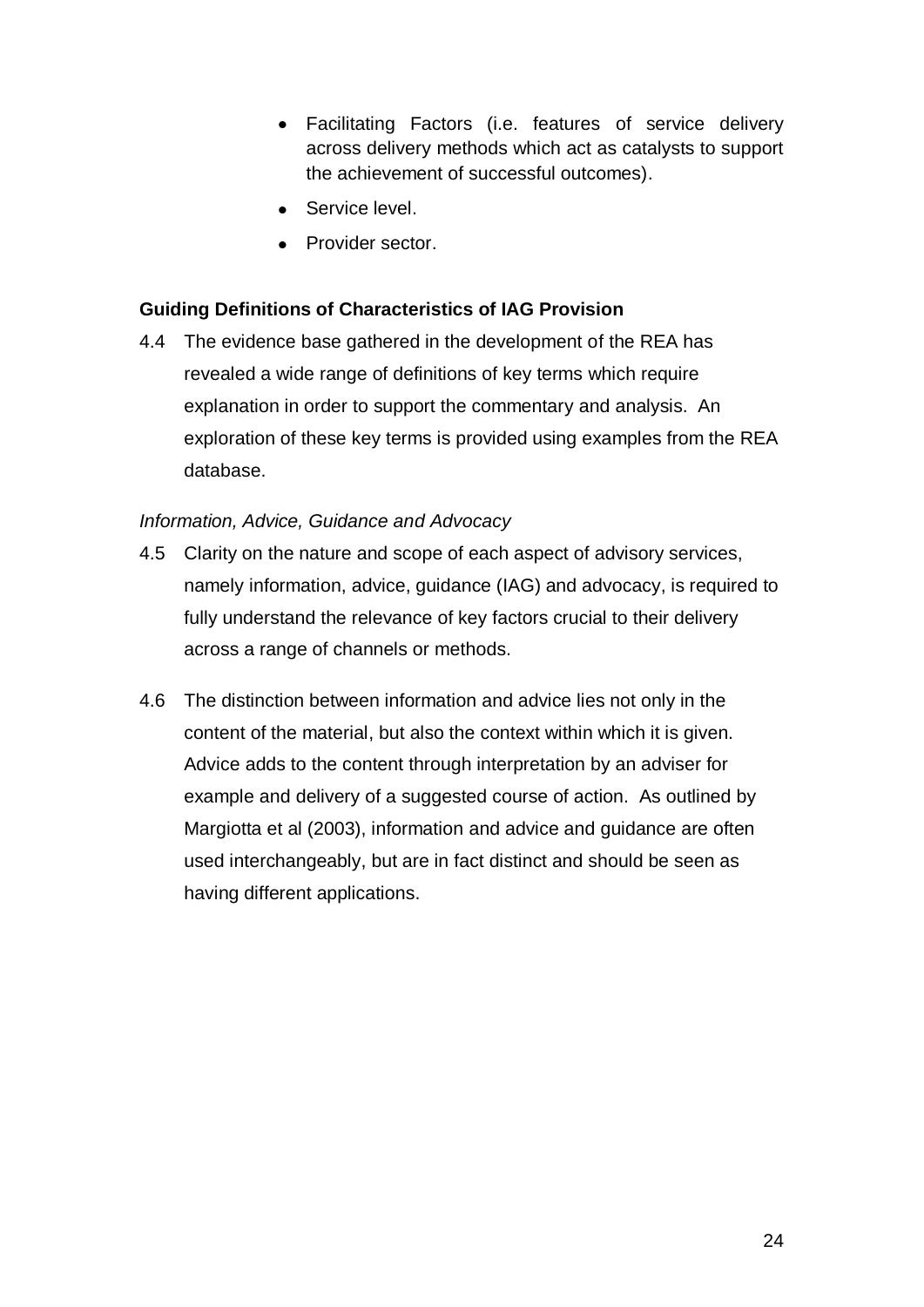- 4.7 Advocacy sees the role of the advisor increased through 'the provision of support and encouragement, or representation of individuals' views, needs or rights'. Moreover, a range of research studies including Citizens Advice Scotland (2011) highlight that information, advice/guidance and advocacy are interlinked and should be provided within an integrated approach with the client remaining central in order to maximise the efficiency and effectiveness of support provided. Such an approach recognises the fact that clients often require support in respect of multiple and often interlinked issues or 'problem clusters' (Lamb et al. 2006), which cannot be dealt with effectively through the provision of information, advice/guidance or advocacy in isolation.
- 4.8 In other words, and as outlined by D'Angelo and Kaye (2012) '[accessing advice services] is just one step in a longer and sometimes complicated journey for a client'. Fox et al (2010) highlight the importance of integrating general and specialist advice services and providing a seamless link between the two in order to ensure that 'you don't lose people in the crevasses'.
- 4.9 These publications suggest that the provision of a holistic package of support that uses the most appropriate and relevant approach in light of the client's context are prerequisites for the delivery of 'good advice' and resultant positive outcomes.

#### *Informing Policy*

- 4.10 In addition to the direct provision of IAG, the evidence base incorporates recognition of the impact of policy reforms, legislation and national initiatives. The research highlights how the achievement of successful outcomes through the provision of IAG can be supported by tackling the very drivers of the demand for IAG. Johnson and Steed (2011) identify three key drivers of increased demand for advice:
	- Increased value demand (i.e. demand for IAG increases in line with the scale of issues such as unemployment or problem debt and therefore can be reduced by reducing such factors).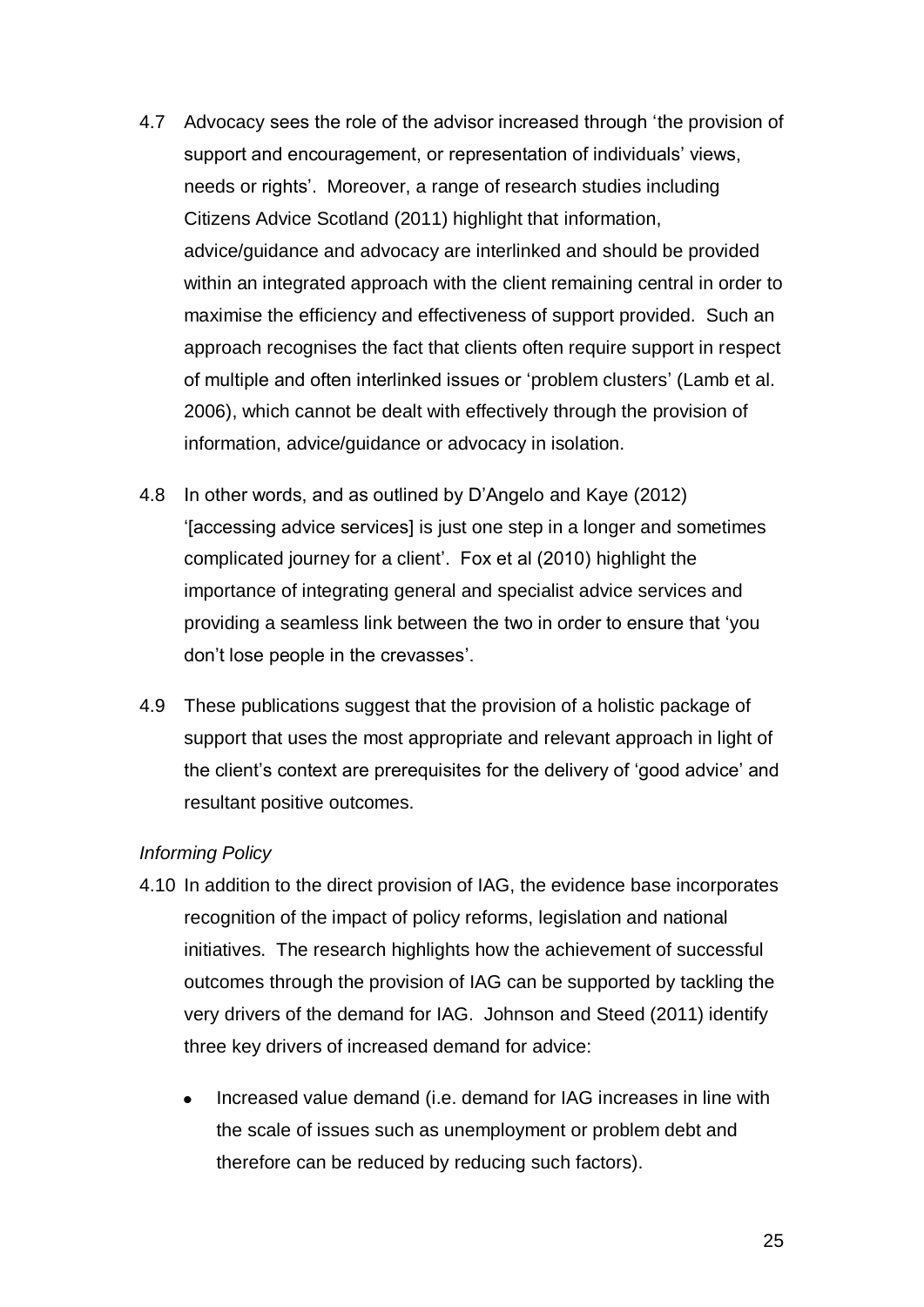- Increased system failure (i.e. demand for IAG stemming from failures in public services such as the welfare state or social housing).
- Output-driven commissioning (i.e. a focus on meeting the short term problems of clients rather than their root cause can contribute to a 'revolving-door' of demand for IAG services).
- 4.11 Consequently, the prospect of advice services delivering sustainable outcomes for individual clients can be strengthened by addressing wider policy failures which drive the demand for support. This highlights the importance of advice services continuing to draw on their delivery experience in order to influence and inform policy change.

#### *IAG Delivery Methods*

- 4.12 The REA process has highlighted a range of factors which can influence the take-up and effectiveness of the range of IAG delivery methods or channels employed by IAG providers.
- 4.13 A key facilitating factor across the evidence base is exemplified by the findings of the Review of Not-for-Profit Advice Services in England (Cabinet Office, 2012) which highlights **the value to be derived from combining IAG delivery methods**. Specifically, the report emphasises a need to exploit digital technology to increase access and achieve economies of scale from national networks highlighting that this can prove effective especially when combined with outreach strategies tailored to specific local needs.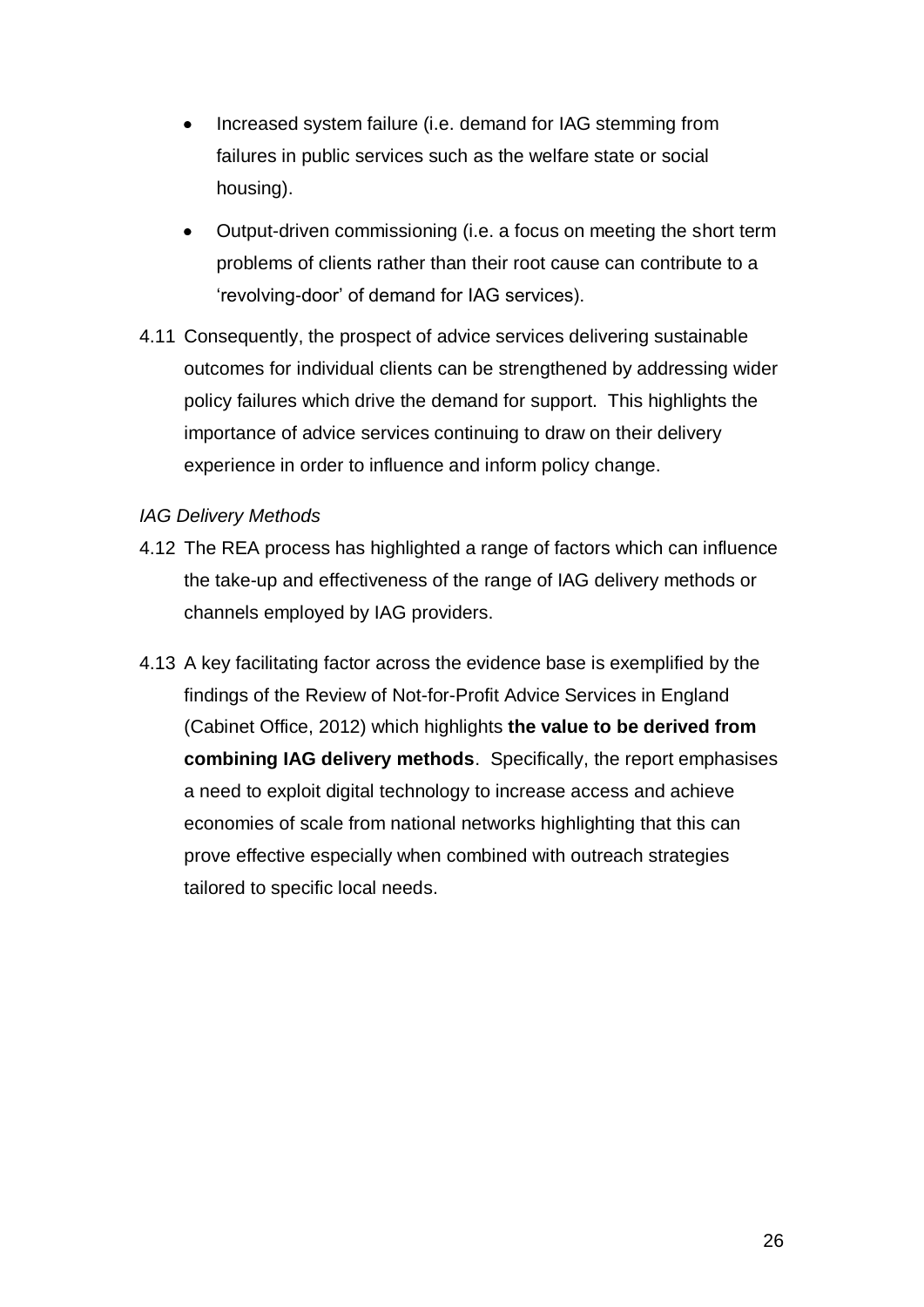- 4.14 Indeed, there is evidence that **delivery methods become irrelevant when clients reach crisis point** as they **seek solutions from the first available provider** they trust, are aware of or find. In the context of debt advice for example, Ellison and Whyley (2012a) highlight that clients' needs at crisis point are for information on their rights and options to resolve their debt levels with **little variation observed in choice or outcomes between clients using different channels**.
- 4.15 Much of the evidence base stresses the **importance of establishing a strong relationship between the advisor and the client if positive outcomes are to be achieved** across a range of service areas.
- 4.16 For example, Bell and Smerdon (2011) highlight that people who access advice services funded by civil legal aid are **more likely to reveal full information if the advisor builds a trusting and respectful relationship, thus leading to swifter resolution of cases, and clients who are more satisfied with the outcomes**. Furthermore, patients who experience a good relationship with their healthcare professional are more likely to engage in positive behaviour change.
- 4.17 The importance of building relationships between advisers and clients is reinforced by Whitfield (2013) who cites the need for social housing providers to develop more personalised and interactive relationships with residents in order to support the early identification of problems and solutions. As emphasised by Smith et al (2013) in their analysis of legal advice in England and Wales, the process of maintaining a strong relationship between the adviser and client necessitates a level of continuity that is not always apparent or possible within advice services.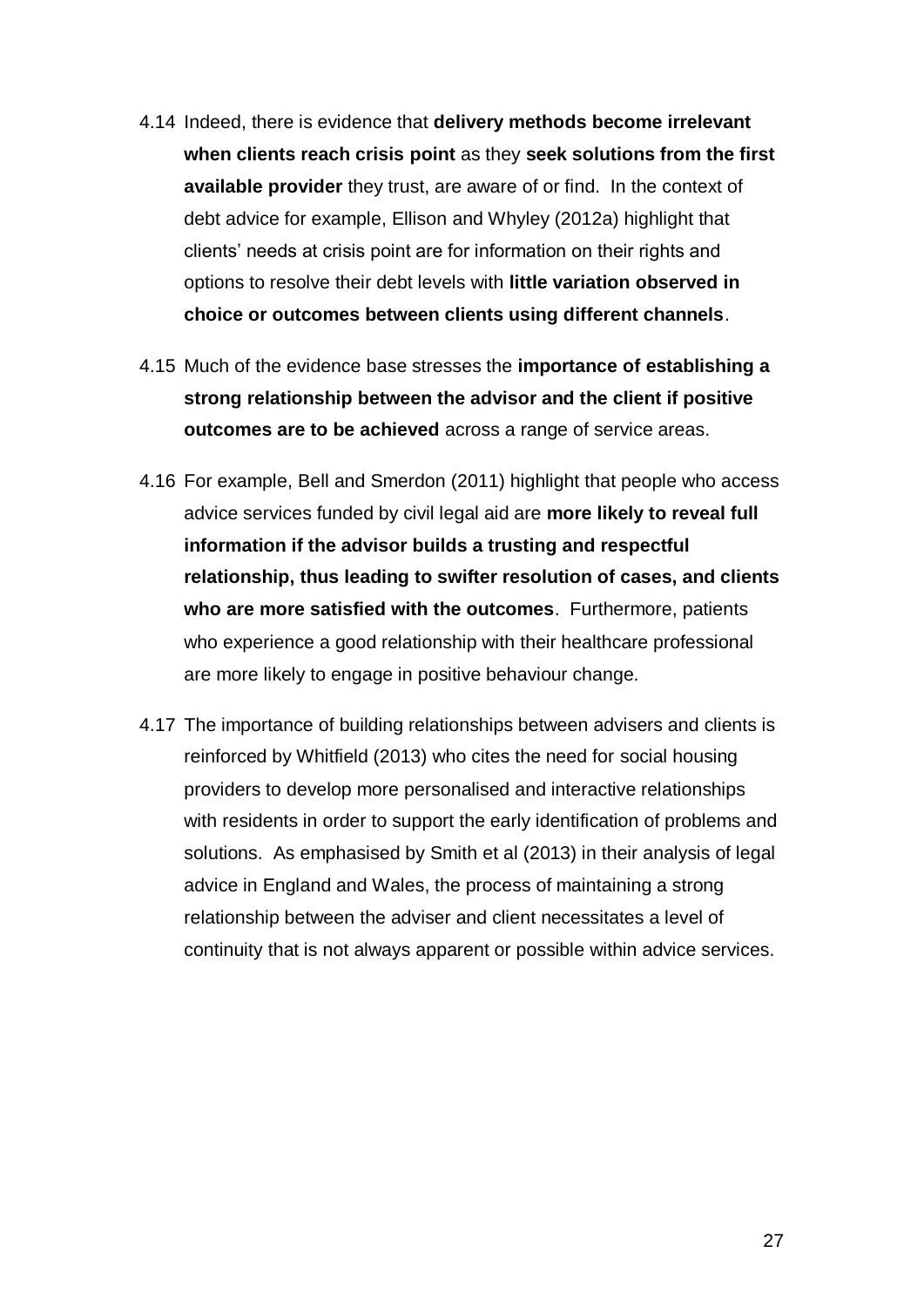- 4.18 Examples of the outcomes that can be improved and/or secured across delivery methods as a result of an effective relationship between adviser and client include:
	- Information is gathered accurately ensuring that the problem or issue is correctly identified.
	- A fuller understanding is achieved of the issue being tackled and wider problems that may be contributing to it enabling the correct action to be identified.
	- Greater commitment and motivation to achieve outcomes.  $\bullet$
	- Immediate problems are addressed and prevented from escalating.  $\bullet$
	- Clients experiencing a range of psychological benefits from a  $\bullet$ positive relationship in addition to a beneficial outcome from the IAG.
- 4.19 This conclusion has some clear implications for service delivery including:
	- Increasing the effectiveness of relationships can be linked to quality of service and achievement of positive outcomes.
	- Where people using services have lower skills or self-confidence it is  $\bullet$ even more important for service providers to develop effective relationships.
	- Delivery channels which distance the adviser from the clients may  $\bullet$ undermine the potential for positive outcomes.
- 4.20 It is however important to avoid establishing a relationship of dependency amongst clients and to adopt an approach which empowers clients to deal more effectively with their issues on their own in the future (D'Angelo and Kaye, 2012). The notion of empowering the clients and building their resilience in a common theme in the evidence base.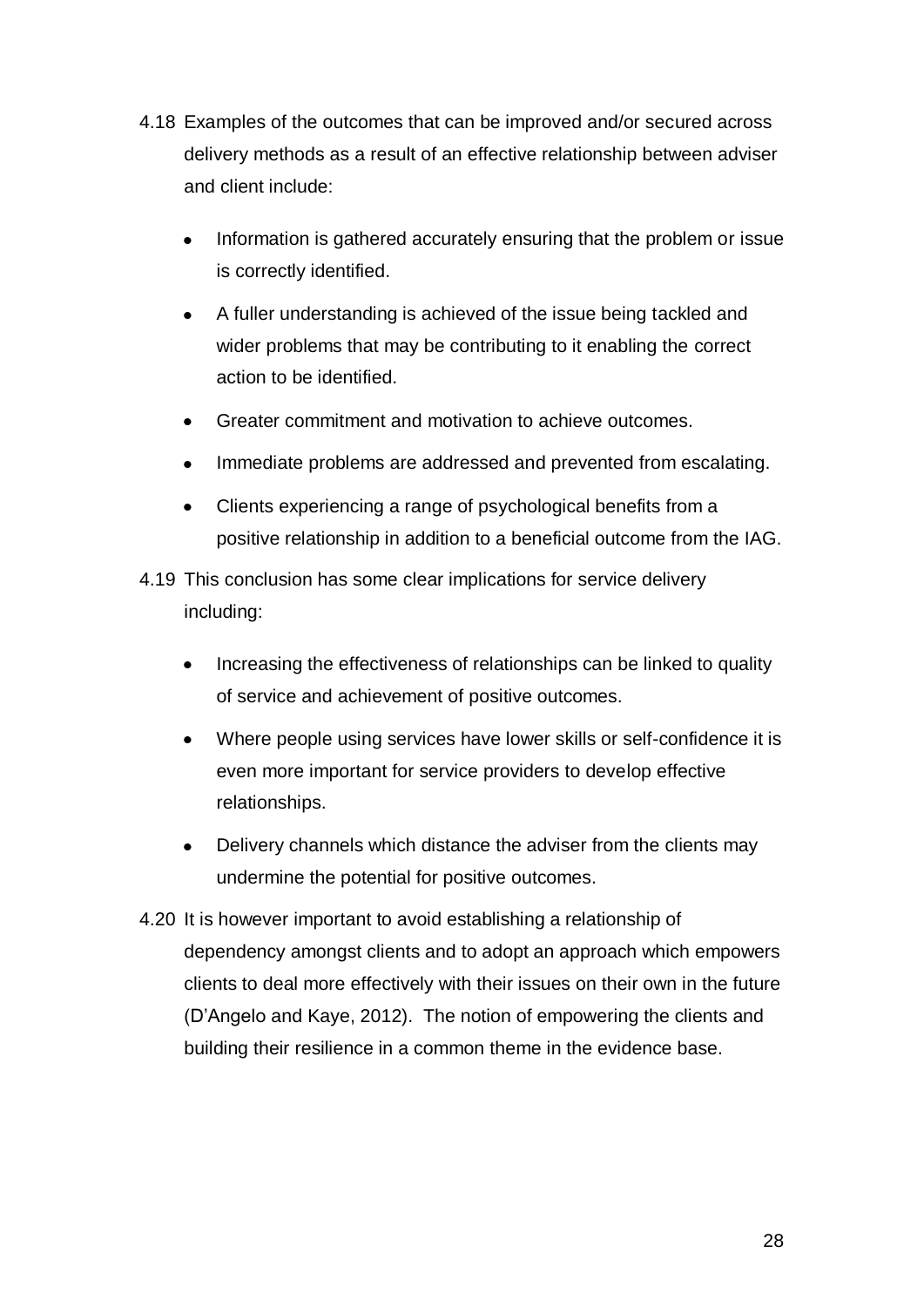#### *Face-to-face Support*

- 4.21 Face-to-face support is acknowledged within the evidence as the delivery method most likely to deliver positive outcomes, in particular for vulnerable clients. For example, in their response to the Welsh Government's Advice Services Review (Welsh Government, 2013)<sup>5</sup>, Age Connects Wales stresses the importance of the face-to-face channel for older people who wish to discuss their issues and needs in a confidential and familiar environment. **The evidence base is clear in reaffirming that there is, and will continue to be, a need for face-toface advice and guidance in order to deliver positive advice outcomes for some clients**.
- 4.22 As well as physical face-to-face support, **new technology enables the benefits of this approach to be employed on a wider basis**. Wood and Griffiths (2007) emphasise the benefit of a client being able to see an advisor via a web-cam. This was found to bring both reassurances when forming a relationship on the Internet coupled with the advantages of anonymity emanating from a one-way feature where the adviser cannot see the client.
- 4.23 However, Ellison and Whyley (2012a) demonstrate that vulnerable clients (requiring debt advice) do not always either need or want face-toface support. Indeed, the research suggests that more clients are using face-to-face delivery methods for debt advice than either need or desire them. **This has implications for resource allocation and efficiency savings to be gained from greater understanding of the channel preferences/needs of different clients**.

 $\overline{a}$ <sup>5</sup> Appendix 10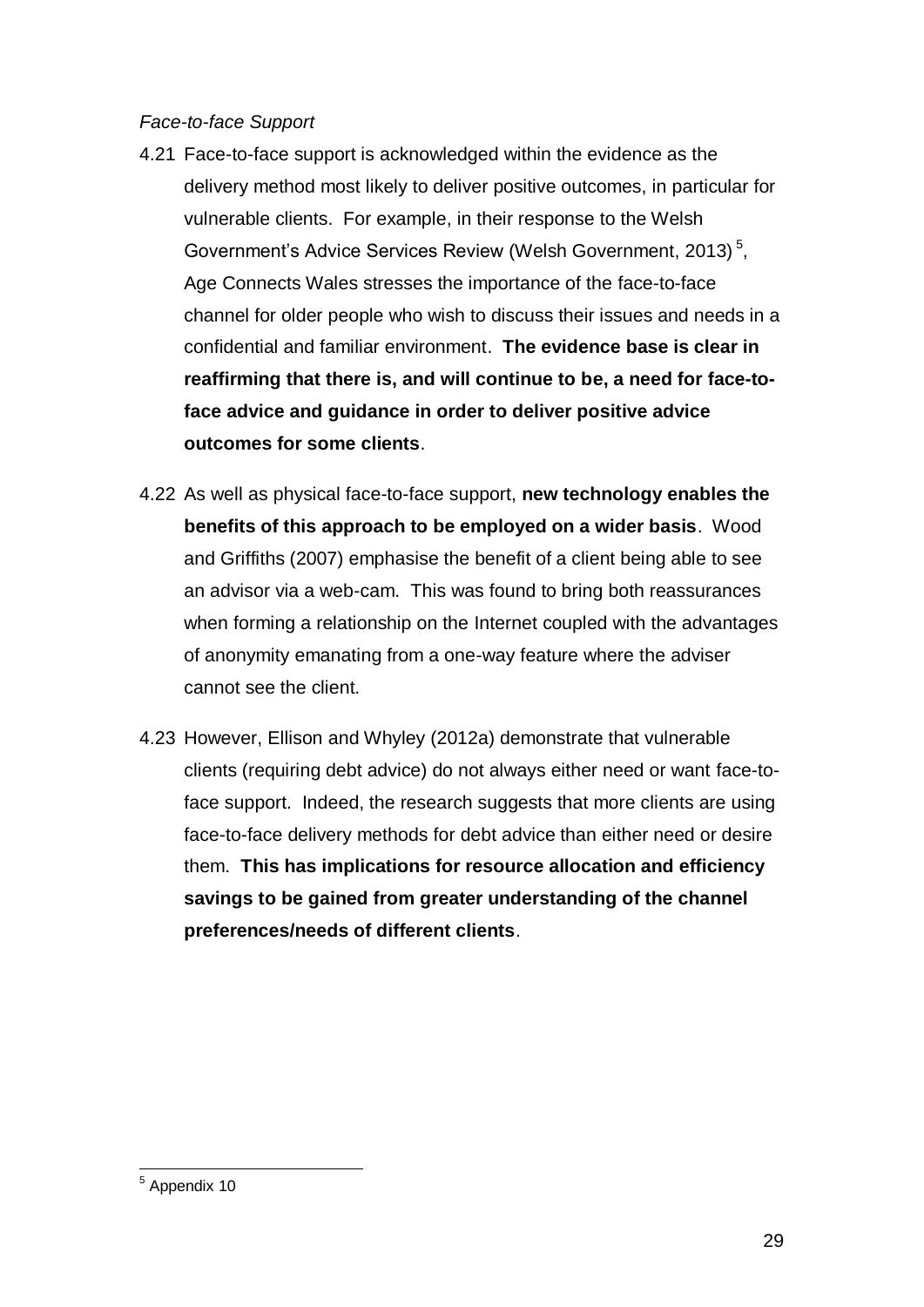#### *Telephone Support*

- 4.24 As outlined in the Welsh Government's Review of the not-for-profit IAG sector (Welsh Government, 2013), there is a paucity of research comparing the outcomes of telephone IAG support combined with faceto-face channels. However, **telephone channels are frequently cited as a cost effective approach to delivering or allocating increasingly scarce resources according to complexity and need (e.g. a triage system)** with the quality of the rating of calls/issues and the appropriateness of sign-posting and referral key variables that highlight the importance of locally based IAG services.
- 4.25 Balmer et al (2012a) also highlight the limited empirical research which compares the effectiveness of telephone to face-to-face services in the field of legal advice. The research examines the client groups and issues which gravitate toward particular channels of advice, the relationship between mode of advice and the outcome of cases for clients and the relationship between mode of advice and advice time.
- 4.26 The findings conclude that there is some evidence to suggest that **mode of advice may be dictated in part by socio-economic status**, with clients who were tenants of social landlords, private landlords, the local authority or homeless shown to be much more likely to use face-to-face services. The report states that this may, in part, be explained by disadvantaged clients being less likely to have a fixed line telephone and being increasingly reliant on pay as you go mobile phones which have higher charges than landlines for non-geographic numbers such as the 0845 prefix for telephone advice line.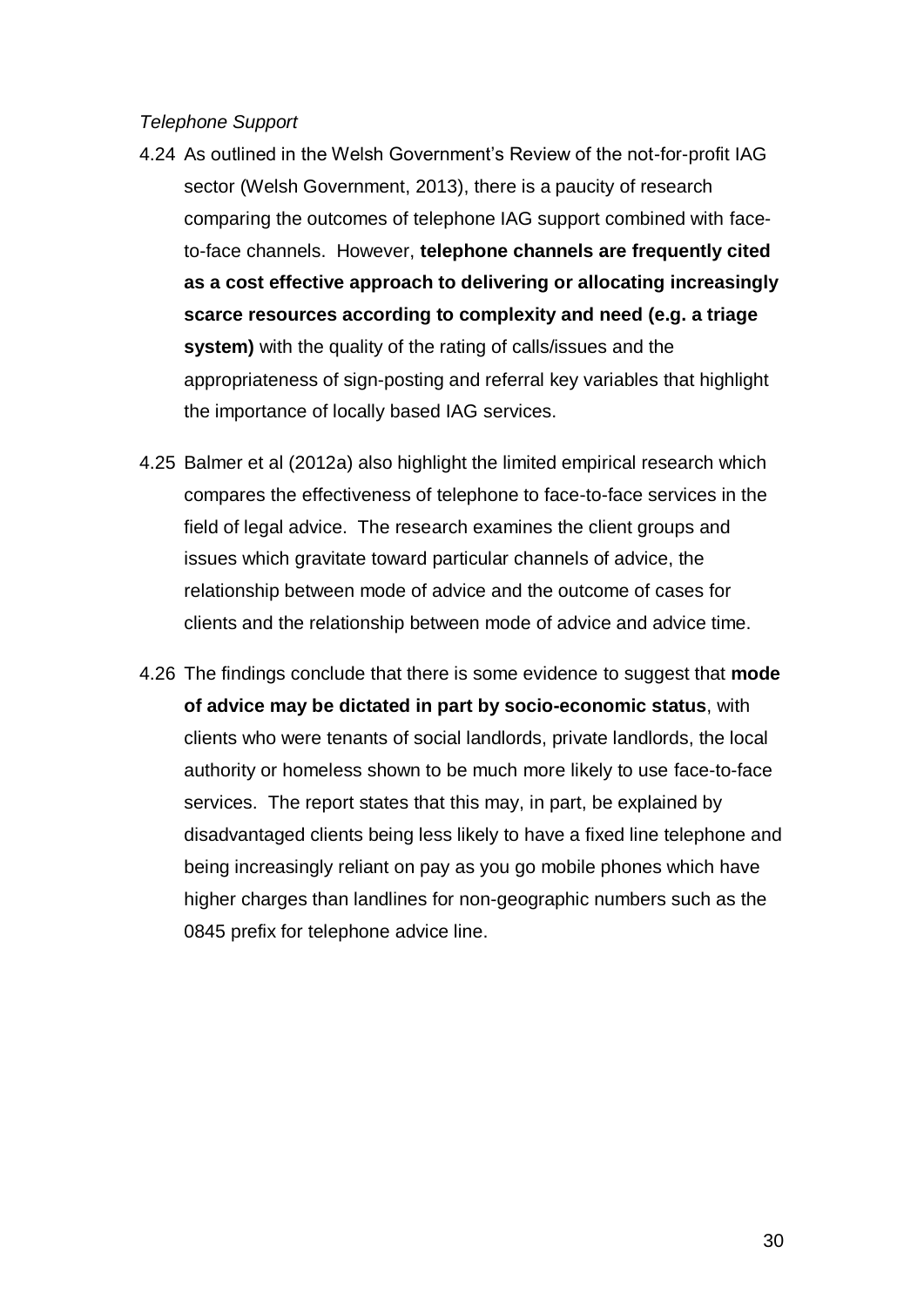- 4.27 Earlier research conducted by Hasluck et al (2005) concludes that for some clients telephony costs may present a barrier to accessing services which may produce a more stark disparity in the event that 'client call back' features are made unavailable. Such concerns are also evident in CAB commissioned research into the effectiveness of call centres (Chatha et al. 2004) who found that '*when it comes to delivery by call centres in the public and private sector there is a long way to go to achieve the right balance between high volume, resource efficient and consistent standards of service on the one hand and accessible, responsive and personalised services for all on the other. Too many consumers and CABx report extreme service shortcomings in the delivery of call centres, often incorrectly leaving people living on very low incomes, in debt, out of pocket, feeling frustrated and under extreme stress'*.
- 4.28 Balmer et al (2012b) conclude that whilst the majority of substantive benefit outcomes for telephone advice comprised '*enabling clients to plan or manage affairs'*, more tangible outcomes such as being '*housed, rehoused or retaining a home'* in the case of homelessness, or '*repairs*' in the case of disrepair were rare, and far more common for face-to-face advice.
- 4.29 The strengths and weaknesses of IAG provision delivered by telephone are outlined later in this report. It is apparent however that **the most effective IAG channels will vary by client group, socio-economic characteristics of the client and the complexity of issues to be addressed** (i.e. the client's context).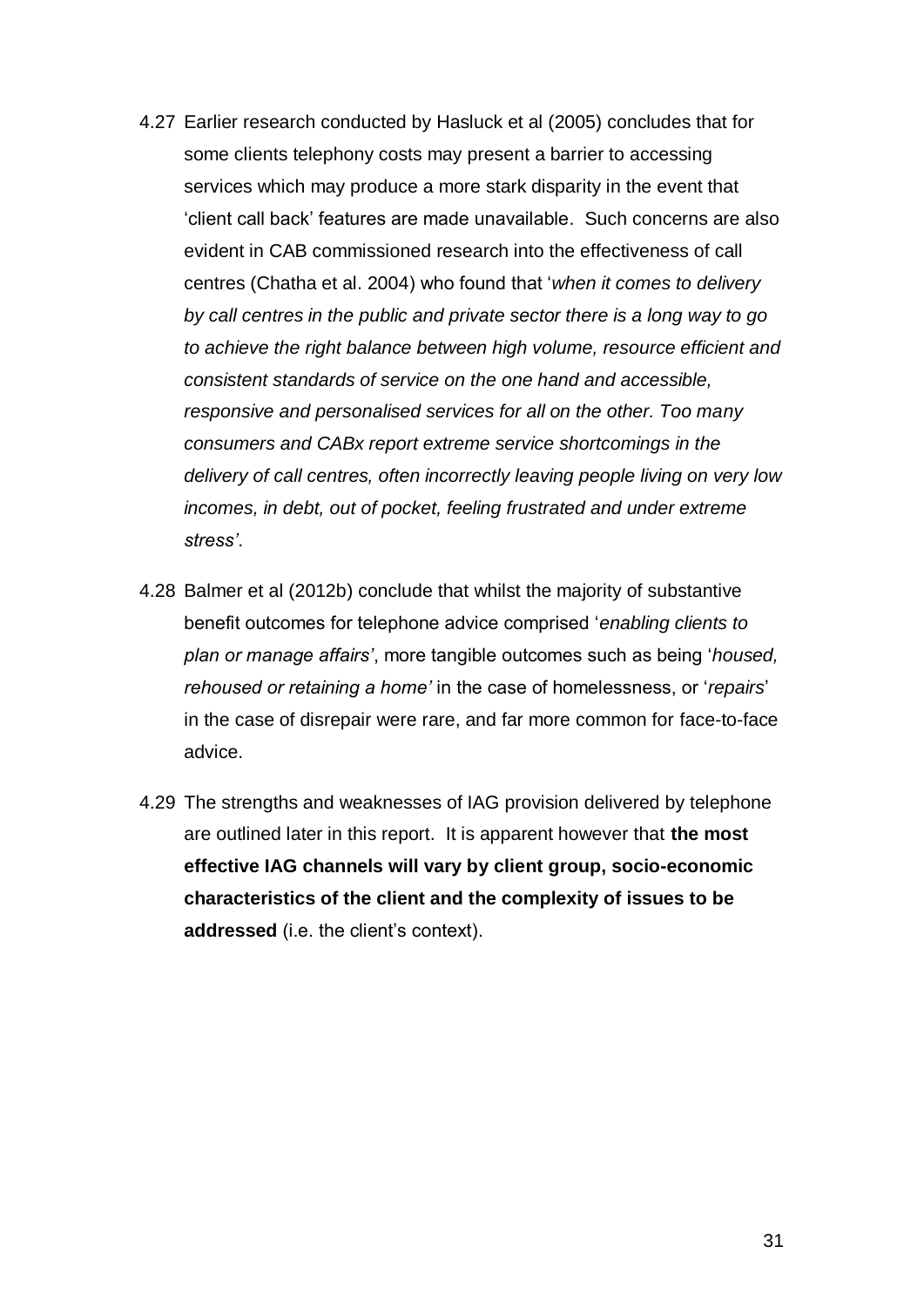#### *Online Information and Guidance*

- 4.30 The merits of online information are frequently cited as **enabling quick and (assumed) up-to-date access for clients** across a range of issues. There are numerous examples of innovative approaches to improving access to online information including video-chats, self-help interactive tools, advice via email and smart phones apps (Cabinet Office, 2012) although **very little evaluation of the related outcomes is currently available**.
- 4.31 There also remain concerns over the growing use of online methods in terms of the barriers to accessing these resources amongst older people, those with a dementia, disability or sensory impairment and those in remote areas without access to quality broadband services.
- 4.32 Taghioff (2006) showed that the success of online guides was based on a combination of focused content, the range of information techniques employed and the variety of design techniques used in order to provide a relevant overview of a specific user 'situation'. The use of presentation techniques including realistic case studies, question and answer examples, checklists and prompts about key factors and key decisions, glossaries and presentations customised to different learning styles of different users were also identified as catalysts of effective online information provision.

#### *Self-help*

4.33 Self-help methods are defined, as per the Advice Services Review: Final Research Report (Welsh Government, 2013) as generic or specific information targeted at resolving specific social welfare issues. Focusing on the provision of information within the wider scope of IAG, self-help information can be delivered in a variety of formats from leaflets and letters to websites and email. There is therefore a degree of crossover between other IAG channels which needs to be accounted for in the analysis of effectiveness of IAG delivery overall.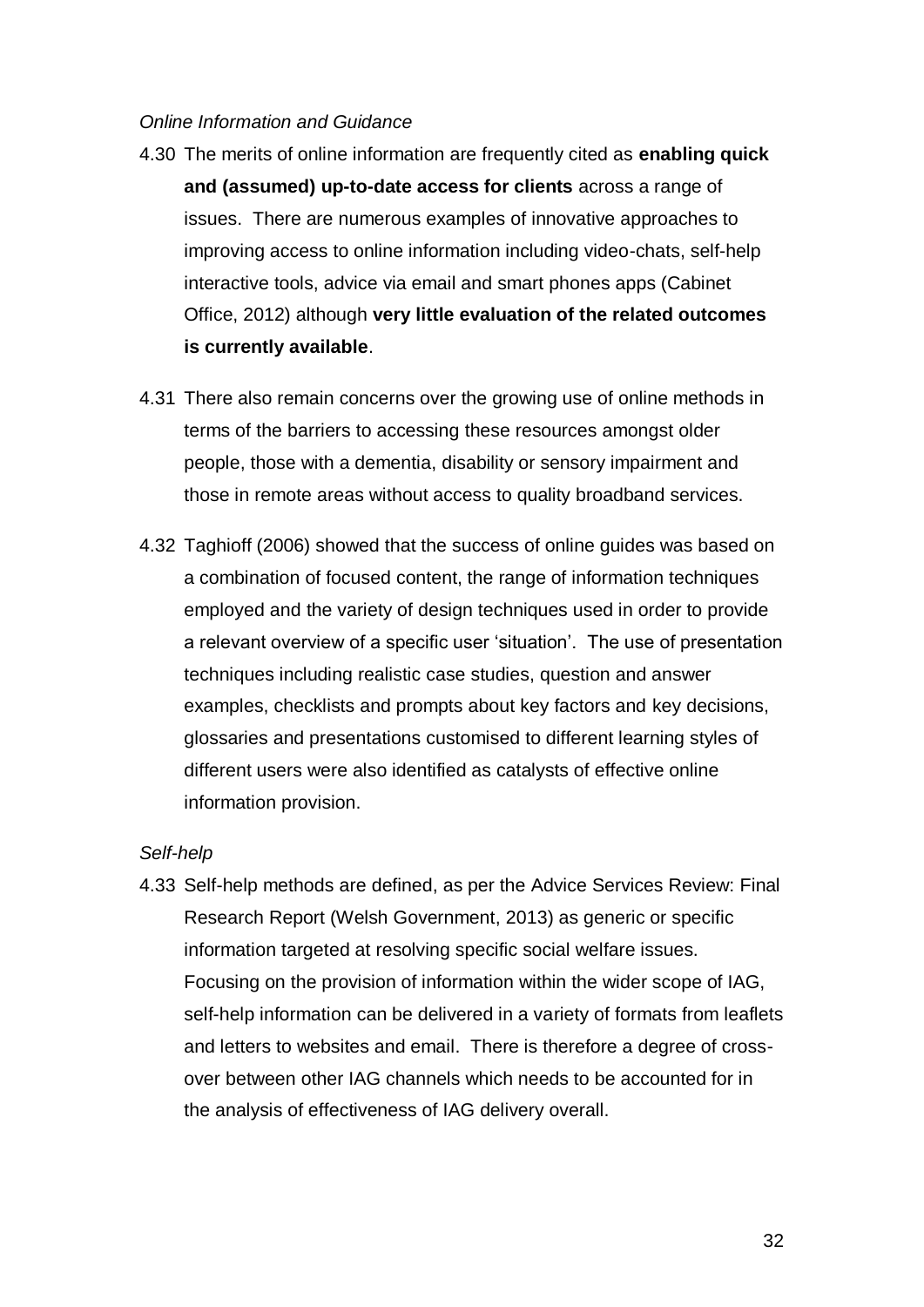#### *Measurement Systems and Outcomes*

- 4.34 The quality of advice should relate to a combined measurement of how good the advice given to a client is, the effectiveness of the delivery and the degree to which the client acts upon the advice provided. However, **there are no consistent standards or frameworks against which providers of IAG and funders can assess the quality of the IAG provided and attribute the service to the achievement of outcomes and impacts**<sup>6</sup> .
- 4.35 **There are a range of factors linked to the delivery and content of IAG provision which will impact upon** the **effectiveness of quality advice.** For example, providing IAG in a format that enables the client to engage with the adviser on an inter-personal level and derive the benefits of a trusted relationship/rapport is more likely to produce enhanced outcomes (Kenrick, 2011).
- 4.36 Home visiting is important for older clients and enables the adviser to understand the client's context whereas neutral space meeting is important for services looking to protect individuals (i.e. discrimination at work or domestic abuse).
- 4.37 **There are also a range of factors which can provide a false impression of quality**. Age UK (2010) explores the difference between client satisfaction and the receipt of quality advice that can be attributed to beneficial outcomes - the 'phew effect'. This refers to the sense of relief people often feel immediately after having visited an advice service, which cannot be used in isolation as an indicator of the quality of advice received or any longer term change in behaviour or gain for the client.

 $\overline{a}$ 

 $6$  As found by a survey of the debt advice landscape recently commissioned by the Money Advice Service, in part because it is challenging and can be seen as imposing a disproportionate burden. Referenced in Cabinet Office (2012) - 'Not-for-Profit Advice Services in England'. October 2012.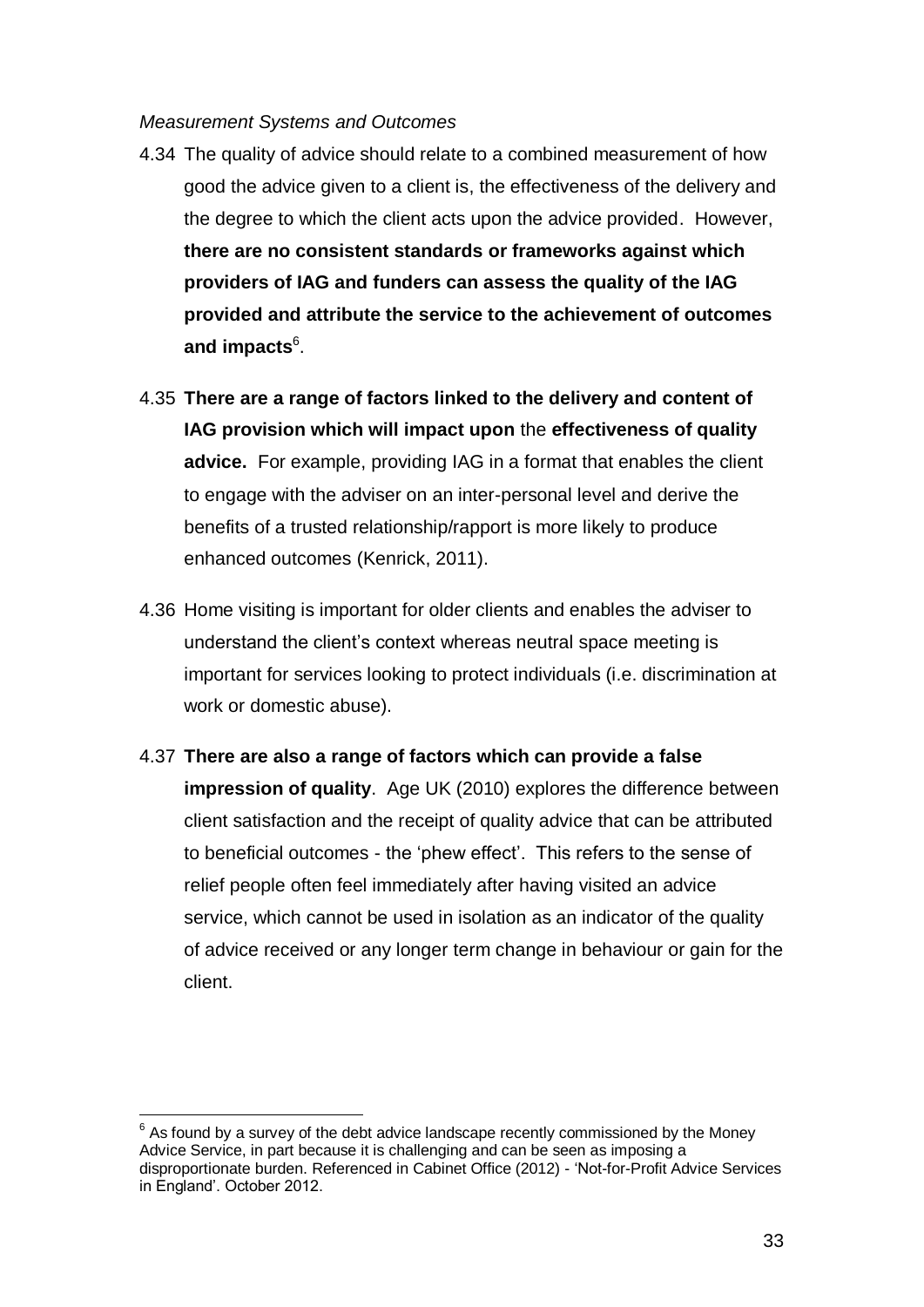- 4.38 D'Angelo and Kaye (2012) provide an example of an assessment of the impact of advice on individual clients in the form of analysis of the 'costs and benefits' related to the amounts of debt of clients and the reductions due to CAB intervention. However, whilst representative of a number of impact research studies of IAG provision, such an analysis **does not account for the counterfactual scenario and the additionality of the IAG provided**. The research also recognises the **difficulties in attributing impact and outcomes to one specific element of IAG given that in many cases the process of support will take the form of a multi-stage journey** comprised of a range of different interventions which will be difficult to attribute to an eventual outcome. **The importance of effective signposting or referral in order to support the client to engage other services along the multi-stage IAG journey and ultimately achieve a positive outcome is therefore clear**.
- 4.39 Griffith (2003) states that there is a link between good advice and good outcomes (i.e. **'good advice gives good results'**). However, the research also suggests that there is a difference between usersatisfaction with advice and outcomes and a professional assessment, with users often much less critical than a professional assessment of the service. The value of the service to users is such that people trust the project to take care of their interests and assume that any unmet needs are due to other people (i.e. inaction by other agencies) or to the rules. Consequently as the report concludes **there is clearly a difference between satisfaction and effectiveness and a difference between assessments made by different stakeholders**.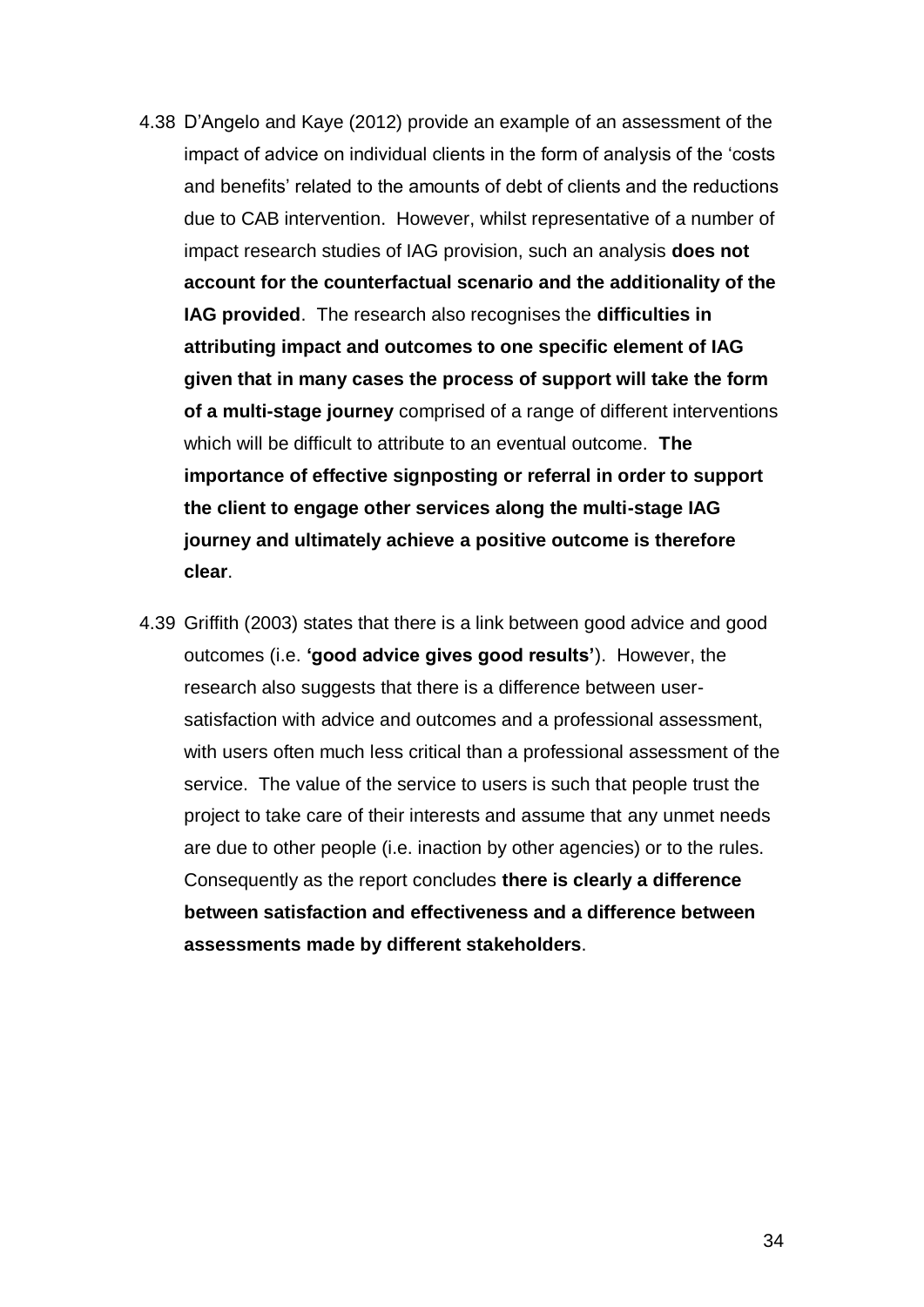- 4.40 Pleasence and Balmer (2007) conducted a randomised trial to assess whether the offer of advice to those experiencing debt problems and who had yet to obtain any formal advice, had a positive impact on their financial and general circumstances. The research found that there was no significant difference in the rate at which intervention and control group respondents had resolved their debt problems at the 20-week follow-up. However, the former were significantly more likely to describe their financial position as 'better' than at baseline. There was also evidence that they became more knowledgeable about their financial circumstances, more focused on dealing with priority debt, and more optimistic about their future prospects, relative to control group counterparts. It should be noted however that these findings fell short of statistical significance.
- 4.41 The measurement of impacts and outcomes that can be attributed to IAG provision, and specifically the mode of delivery of IAG, are crucial to the REA process. However, **the focus within the evidence base is largely on outputs (e.g. numbers of people accessing IAG) or relatively short term outcomes (e.g. welfare benefits accessed) rather than impacts that tend to fall outside of often short term research timescales**.
- 4.42 The **REA process therefore encompasses those factors which are provided in the evidence base as supporting the achievement of positive outcomes and longer term changes in behaviour**. Given the inconsistencies in the evidence the relative strength of the evidence in scaling and attributing outcomes and impacts to IAG provision is stated in each case.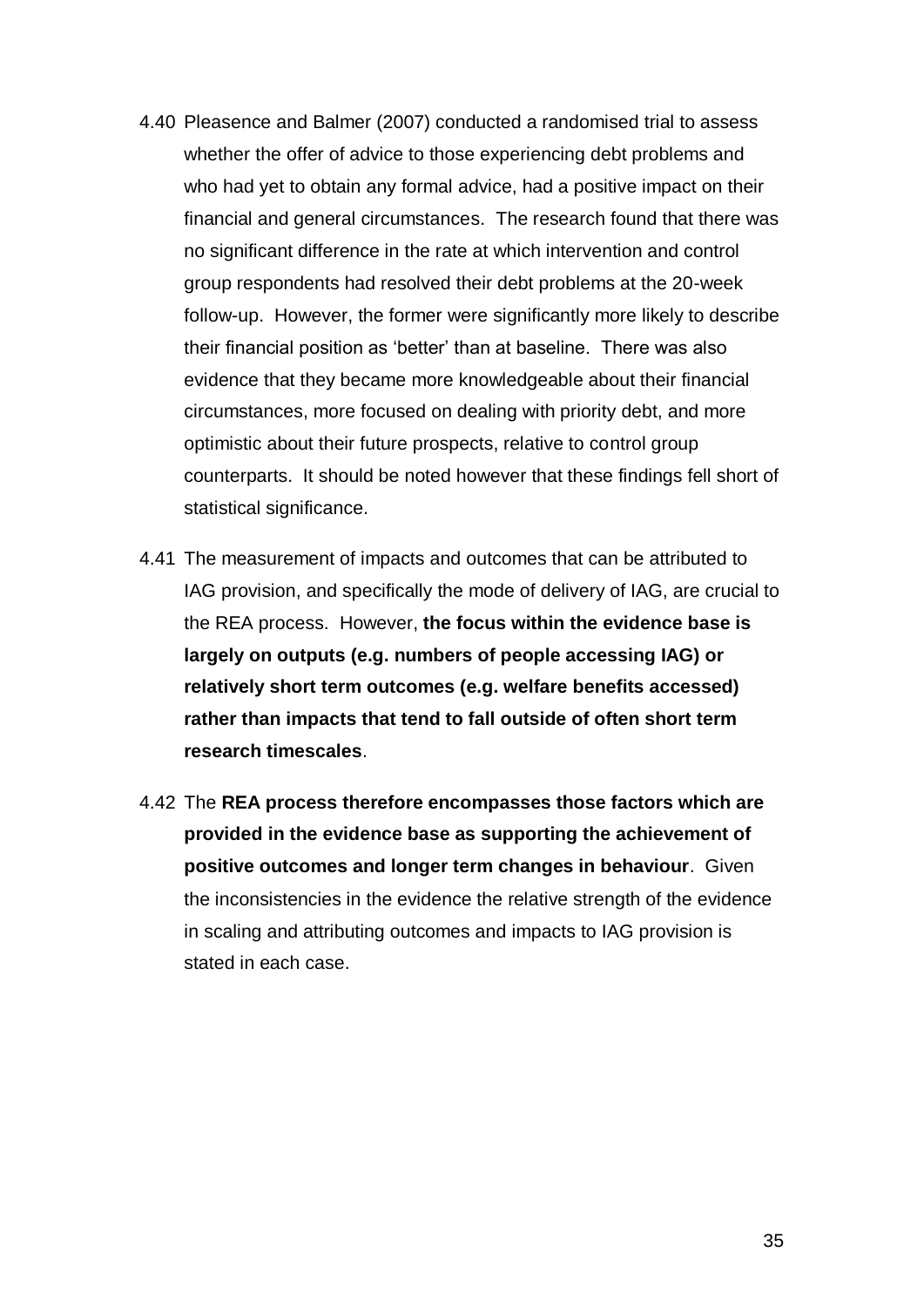## **Effectiveness of IAG Delivery by Client Group**

- 4.43 Drawing on the evidence base, the following presents an analysis of the key characteristics and impact of IAG provision on the following client cohorts:
	- General public (mixed profile of service users).
	- Older people.
	- Young people.
	- $\bullet$ People with health and social care needs.
- 4.44 Where there is an absence of evidence linking the provision of IAG to specific client outcomes, the analysis summarises the key characteristics or key catalysts which underpin positive change in the client's circumstances.

### **General Public**

### *Face-to-face*

4.45 Outreach services offering face-to-face support are identified in the evidence base as being **successful in reaching socially and financially excluded people** seeking advice and guidance for the first time. Such clients can benefit from partnership working and the delivery of support services from a variety of locations. Buck et al (2009) evidence this success in the form of a range of positive outcomes for clients, including payment plans, crisis avoidance, averting the loss of a home or utilities disconnection and gaining nearly £1.9million as income for clients in a one-year period. The research also identifies a variety of softer outcomes for clients including reduced stress levels and, importantly, changes in clients' attitudes to advice-seeking. This last point is important as **changing clients' advice seeking behaviour can yield future cost savings as they may be more likely to seek support before reaching crisis point**.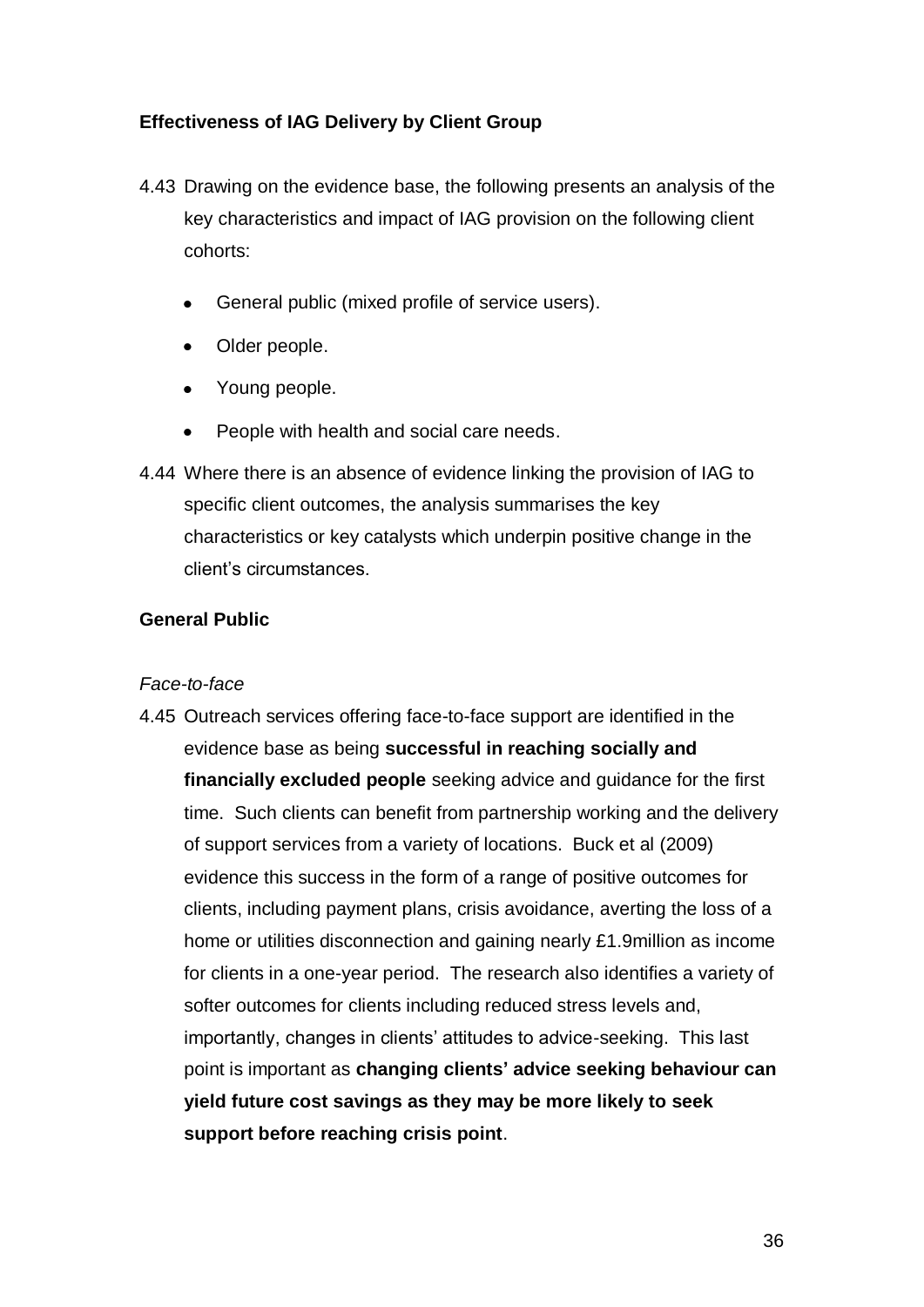- 4.46 The value of providing a holistic service delivered by trusted CAB advisers on a face-to-face basis is reiterated by Jones (2009) who brings to light the important role of specialist casework advisors who are skilled at explaining problems to clients and setting out a range of solutions using straightforward language that clients could understand. The benefits of face-to-face support in **facilitating emotional and practical support helps to reassure clients that their problems can be resolved although it can take time to address often multiple problem areas**.
- 4.47 Jones also makes a case for the continued delivery of face-to-face advice services which are able to **devote adequate time to individuals from outreach and other venues in order to achieve positive service outcomes**. Whilst the report acknowledges the pressure from some funders to restrict the time spent with individual clients in order to achieve 'value for money', Jones argues that this needs to be assessed against the cost benefits associated with increasing clients' selfconfidence and coping capabilities.
- 4.48 Indeed the process of receiving some initial support from an adviser can also prove effective in addressing anxiety and associated mental health difficulties and in turn can **enable and empower clients to take control of their problems and use self-help materials to achieve a more sustainable solution to their problems** (Direct Impact Research Group and Minogue, 2006).
- 4.49 **Face-to-face contact is important in building trust and enabling the adviser to spend sufficient time to give the clients the level of support and help they need.** Providing an overview of CAB research on mental health and social exclusion, Cullen (2004) emphasises the importance of face-to-face advice which can stop clients' difficulties mounting to a point where they become so stressful they might suffer serious negative health consequences.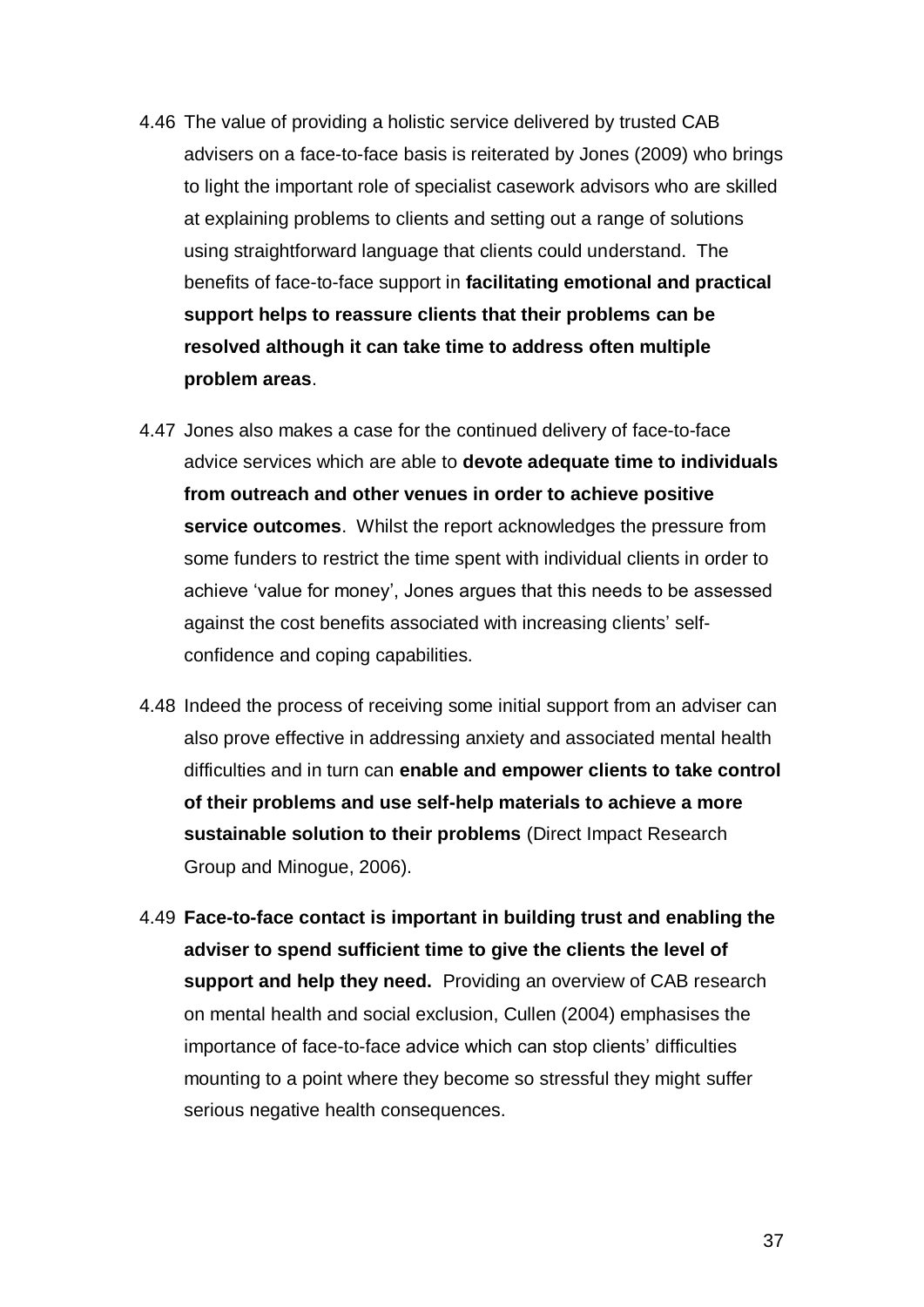#### *Telephone Support*

- 4.50 Delivering a greater proportion of advice by telephone may cause access problems for some clients, for example due to **literacy issues, language barriers or their perceived inability to act on advice given. Telephone channels also reduce the ability of the adviser to pick up on non-verbal cues and are also likely to limit their knowledge of local support services available to clients**.
- 4.51 Griffith and Burton (2011) highlight the dearth of independent research comparing telephone and face-to-face advice provision. In particular, **the efficiency and effectiveness of telephone-only contact for dealing with on-going complex social welfare law cases remain to be evaluated**.
- 4.52 Research into users of telephone advice 'hotlines' in the United States cited by Pearson and Davis (2002) found that 21 per cent of callers had not acted on the law advice they had been given, many of them because they had not understood it. The callers reporting the highest level of unfavourable outcomes included those classed as Spanish-speaking, of Hispanic ethnic origin, having no income and having low education levels.
- 4.53 Balmer et al (2012b) also highlight the lack of evidence on comparative effectiveness of telephone-based over face-to-face advice. Based on analysis of Legal Services Commission administrative data, the research found that whilst cases concluded over the telephone take less time than those conducted face-to-face, this disparity becomes less pronounced once factors such as demographics, matter type and (particularly) stage reached are accounted for. The results demonstrate a clear difference between the outcomes achieved based on mode of advice with far fewer telephone cases proceeding beyond 'First Meeting' whereas clients of face-to-face services had a broader range of outcomes<sup>7</sup>.

 $\overline{a}$  $<sup>7</sup>$  It should be noted that the data does not capture differences in the severity or complexity of</sup> the problems handled via the telephone versus those handled face-to-face, so this consideration must necessarily be set aside.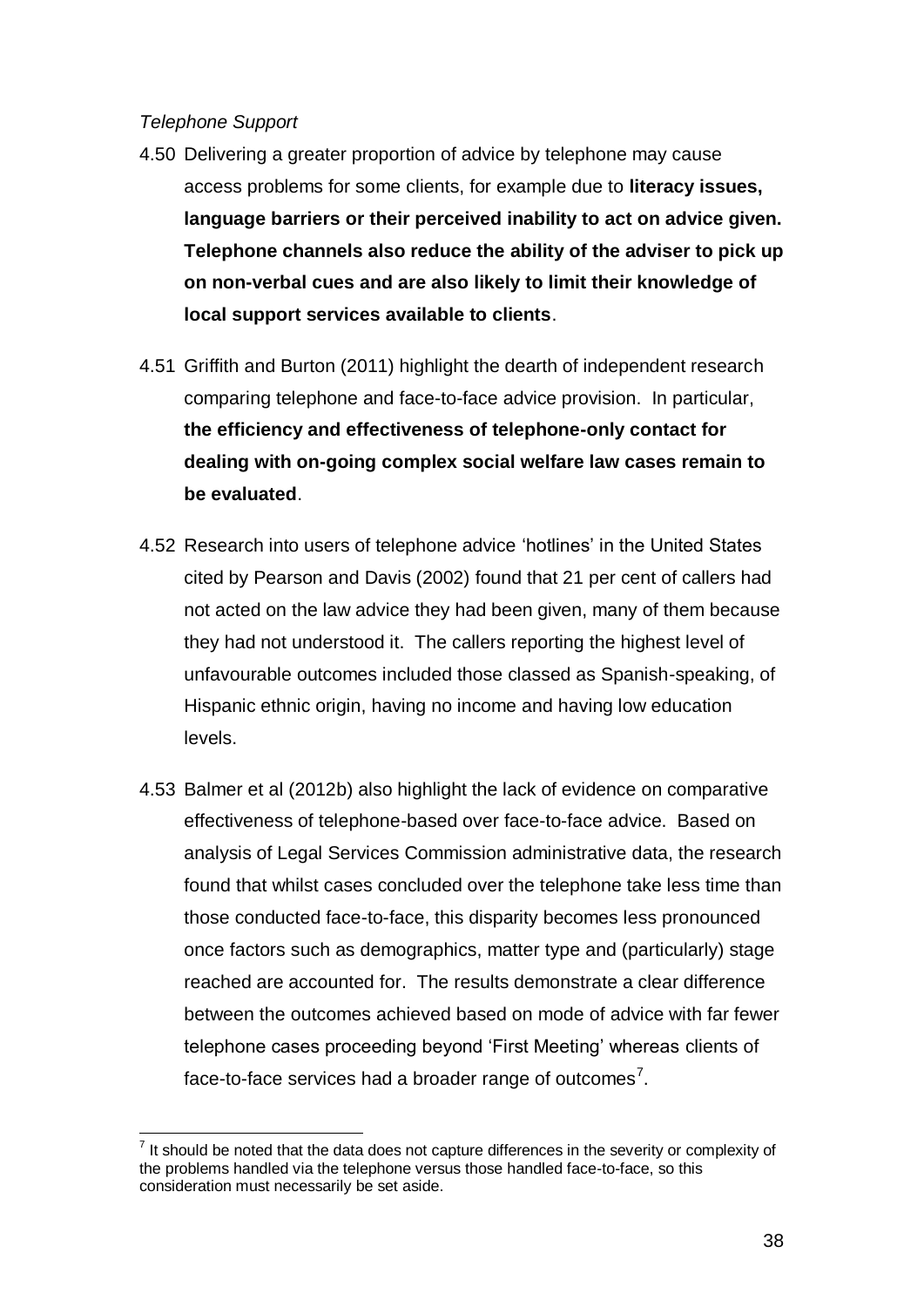#### *Online Support*

- 4.54 The isolated nature of many rural communities generates a number of practical and financial problems for agencies charged with delivering IAG services. McQuaid et al (2003) reflect upon the growing propensity for policy makers to turn to Internet and other ICT-based approaches to deliver services.
- 4.55 There are, however, concerns linked to access which could impact upon take up amongst the most disadvantaged groups in society. Bottery (2006) highlights calls for IAG services provided by CAB '*to be very personal and relevant'* – especially as over half of the service users consulted were seeking advice about more than one problem. The research describes the most important aspects of face-to-face support services as confidentiality, independence, ease of access, local knowledge and trust – factors which are largely not associated with online support channels.

#### *Facilitating Factors*

4.56 The challenge of assessing the impact of stronger partnership working and the use of quality marks on the ability of advice agencies to provide more effective advice has been highlighted in a number of studies – for example The Gilfillan Partnership (2011). Indeed the Advice Services Alliance Conference report (Griffith, 2003) highlights the **'***lack of clear evidence on which we can rely in seeking to prove the impact of advice***'**. What is clear from the evidence base is that the outcomes and impacts delivered for the client may not be immediately apparent or intended. The report makes reference to a HIV project delivered by Camden CAB that highlighted an unexpected outcome in users' appreciation of the way in which the staff deliver the service, concluding that **'***the way in which users are treated is an important part of what people get from the project; eliciting feelings of self-esteem and positive outlook which is reported by users to reduce their stress and improve their physical and mental health***.'**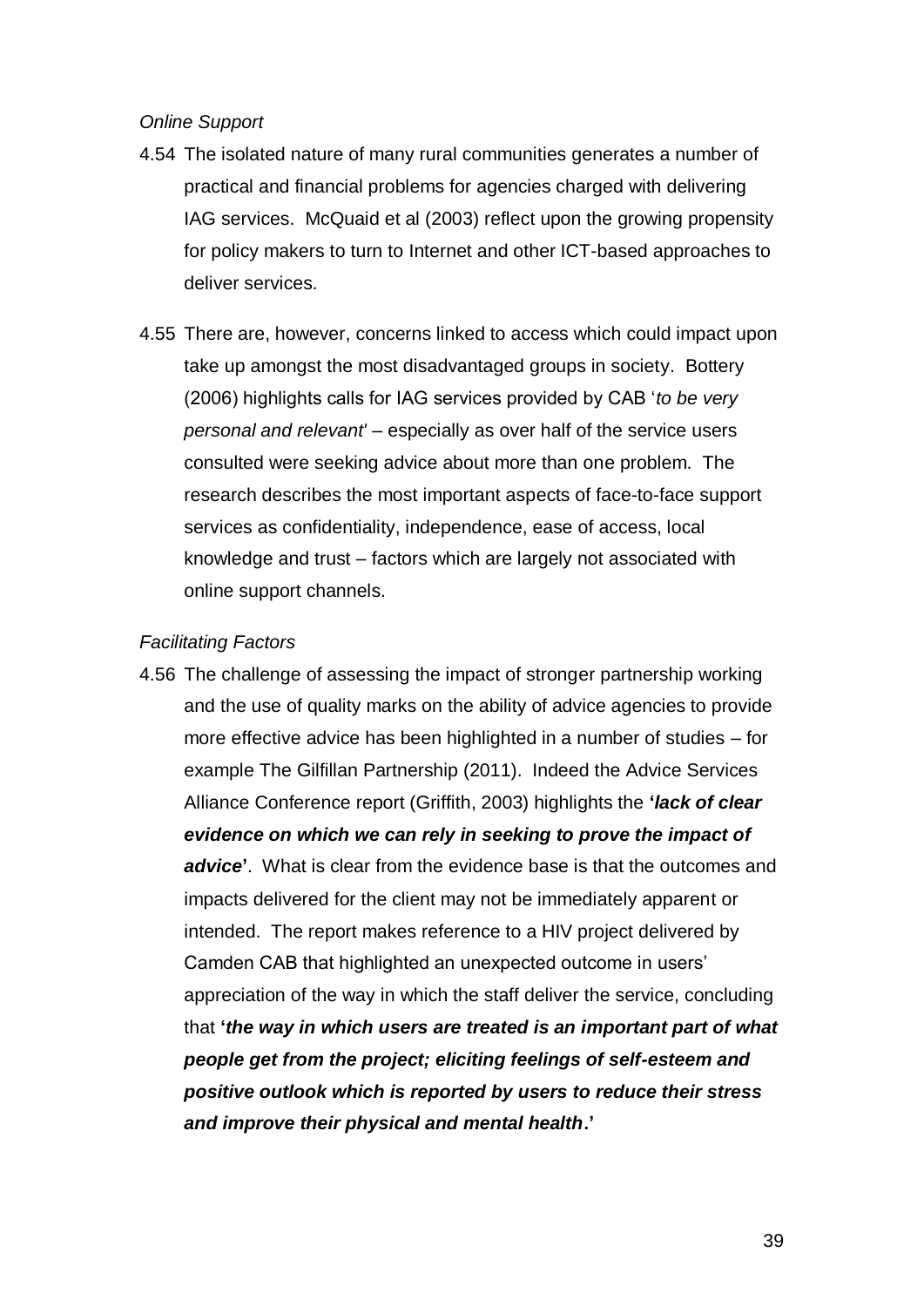- 4.57 A number of reports emphasise that to be effective it is **important that advice is tailored specifically to meet the needs of clients**. In their analysis of the provision of energy advice Boardman and Darby (2000) suggest that '*likely reasons for any lack of impact are over-formulaic or perfunctory advice, too much reliance on written information and inadequately trained or experienced advisers'*. Moreover, in their evaluation of the National Financial Capability Project, ECOTEC (2006) highlighted the **importance of focusing on 'life stage' events and to tailoring IAG materials to particular beneficiaries' needs**.
- 4.58 Arguing a similar point, Sommerlad and Sanderson (2013) express **concerns about the notion of a 'model' client** who is computer literate, with a mobile and is able to understand advice. The report states that this isn't the profile of clients that many advice services recognise. For many clients with multiple problems **advice services need to adopt a holistic view and provide on-going casework to resolve complex and inter-linked issues** and therefore be effective.

'*Face-to-face advice rather than a telephone line or website is necessary because someone with a lot of complex poverty-related issues isn't just an ordinary person without money – they're in a completely different place not only economically and socially but also emotionally. The model of the standard client is someone with reasonable understanding who has problems around the margins of their life, whereas for some of our clients, it's the whole of their lives which is the problem, and they need a high level of advice, and repeat advice'*. (p318)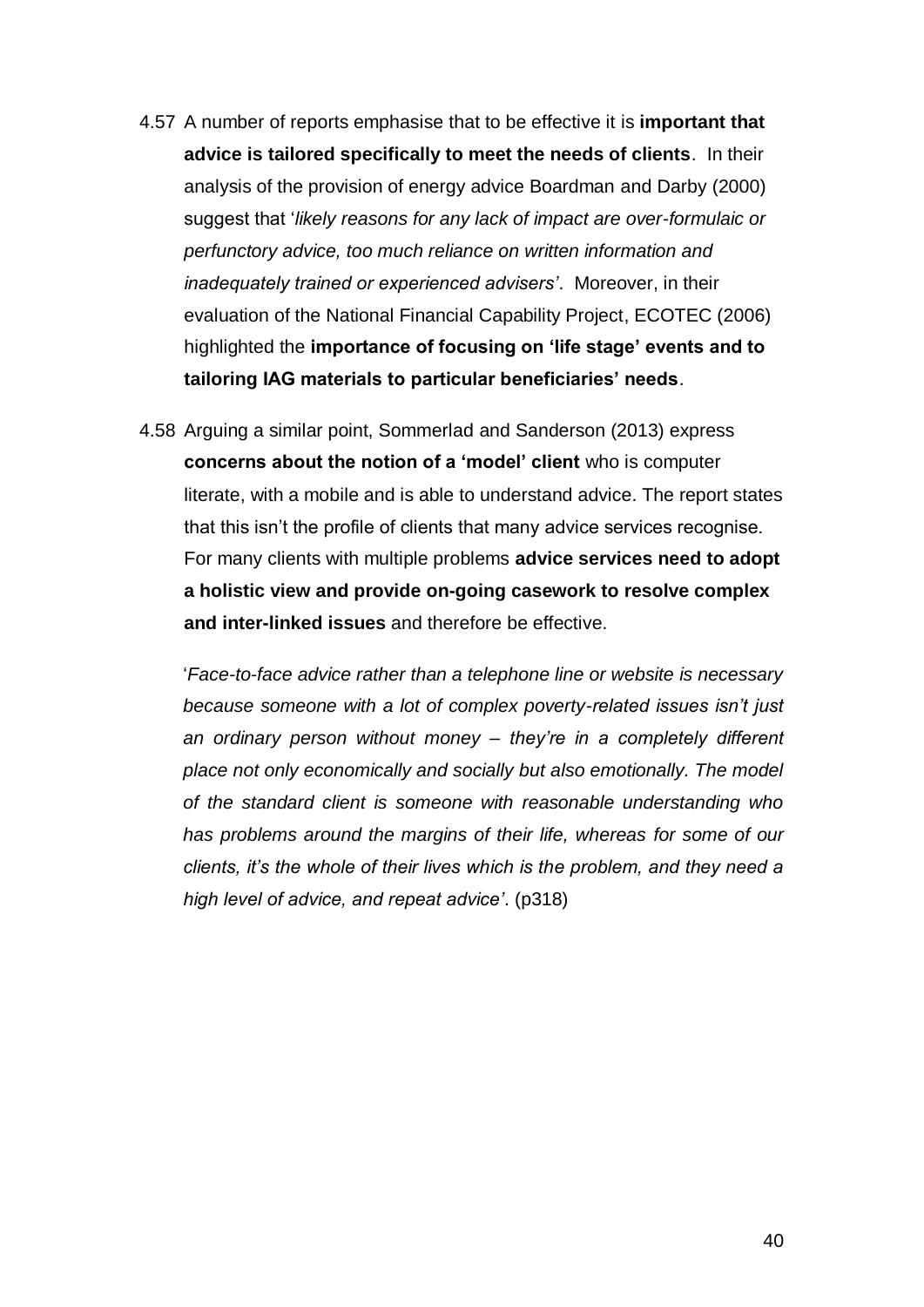- 4.59 In the context of debt advice a number of publications highlight how advice can **increase a client's confidence with managing money and improve their wellbeing**. The research base found an association between service user groups and the type of advice needed whilst recognising that there is no 'one size fits all' approach to advice and support for disadvantaged groups. Gillespie et al (2007) concluded that the following approaches were effective in supporting sustainable change in the situations of service users and increasing their confidence to access advice:
	- Targeted approaches that take account of barriers, lack of awareness of rights and the needs of individuals in methods of communication, delivery and location of support.
	- Allowing sufficient time for people to make choices and joint work with service user groups or support workers can help people with making informed decisions. Joint working with key workers or support workers can also raise mutual awareness and learning between services.
	- Holistic and proactive approaches to advice, particularly for people  $\bullet$ with mental health problems or learning disabilities; informal approaches that build relationships are effective across groups.
	- Leaflets, briefings and other written information that can support clients in making informed decisions, but they need to be accessible for individuals.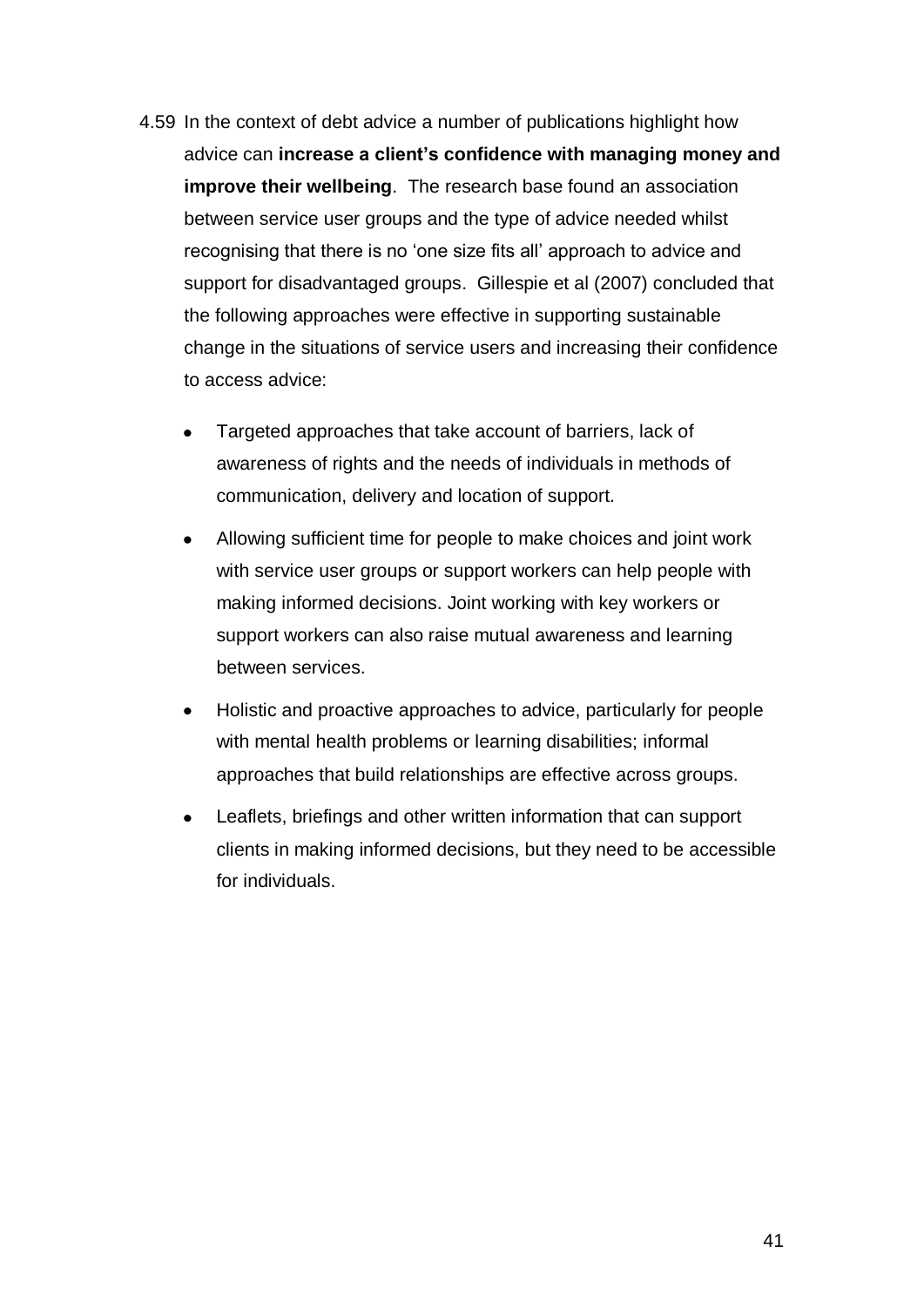- 4.60 The research base reflects upon the issues that need to be addressed by IAG providers in order to achieve positive outcomes with clients from different cultures. Wigan and Talbot (2006) provide evidence that African-Caribbean clients tend to have a clearer acceptance of their right to make claims on the benefits system understood in terms of the previous contributions they have made through employment and taxation whereas religious and cultural factors may underpin a resistance to making claims in other cultures or groups (also see Barnard and Pettigrew, 2003).
- 4.61 Moreover, research published by Department for Business, Innovation and Skills (2011c) stresses that **vulnerable groups need more than just access to information but also help in interpreting it**. Williams (2009) reports that people tend to require information and support to access services at particular points in their lives although online channels rarely organise information in a way which recognises this 'lifecourse approach'.
- 4.62 Pollard and Britain (2007) found that IAG is generally more effective when experienced as part of a process or journey with **in-depth support effective in helping people recognise and value what they have achieved which in turn increases self-confidence and their propensity to access support again, and at an earlier stage prior to crisis point**.
- 4.63 Buck et al (2010) highlight the importance of social networks in encouraging and signposting people to advice or in some cases advice been sought direct from family members rather than seeking professional advice (Buck et al. 2008). For people without these networks, the role of others such as health professionals and social workers takes on a crucial importance.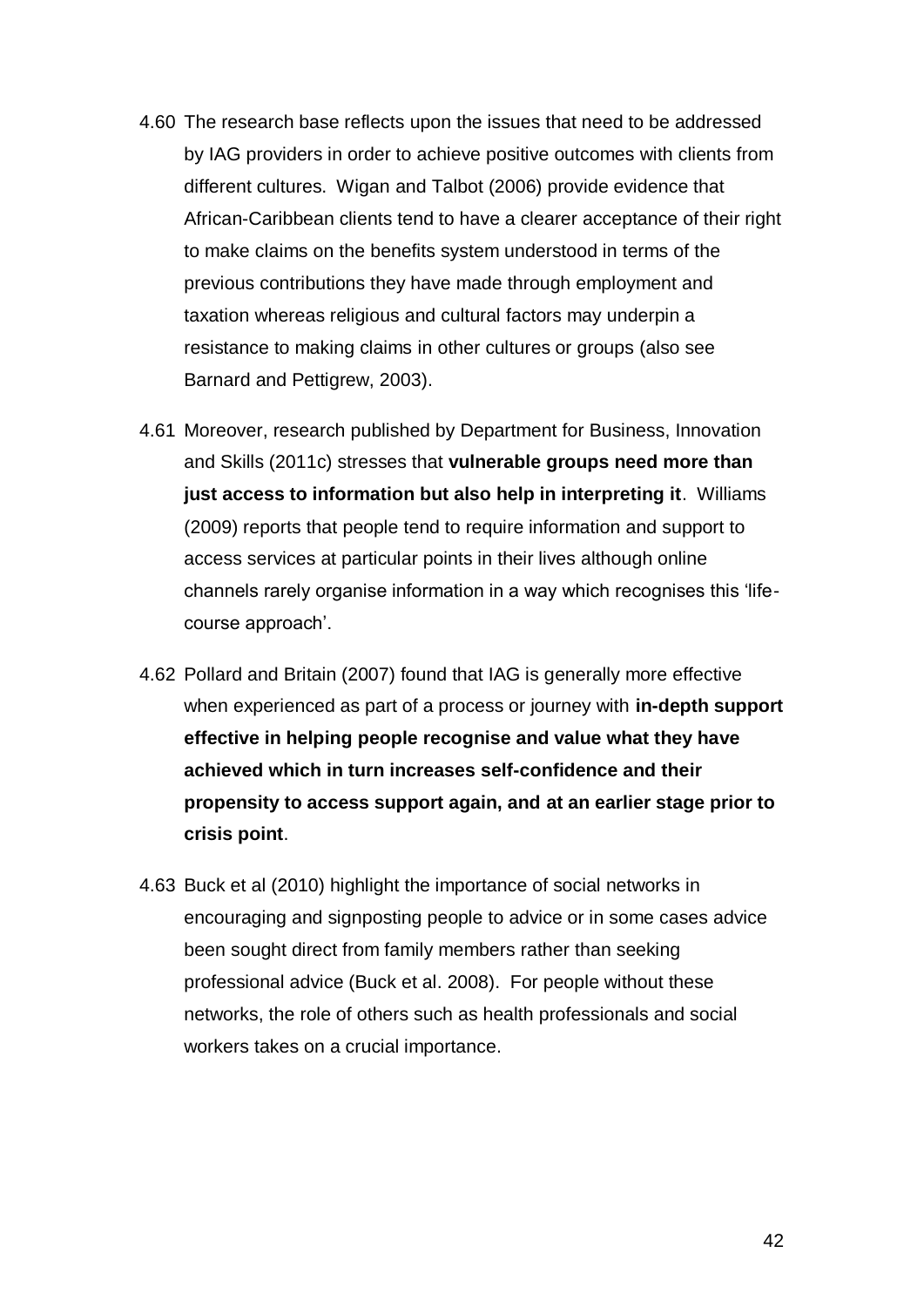- 4.64 The REA identified one report which specifically looked at the advice needs of lone parents. Moorhead et al (2004) highlight that one parent families are among the poorest families in Britain with lone parents often facing serious, persistent and worrying difficulties in their daily lives. However, the research states that **lone parents do not seek, or cannot find, the advice that they need and that their problems may last over a long period of time**. The research advocates for a holistic approach, which incorporates the family law context and the social welfare context, to ensure that advice provision meets the needs of lone parents, however they come to be lone parents, whatever the nature of their needs, and whenever the need arises. Relevant key findings from the research include:
	- Lone parents have higher advice needs than other family types and their problems are wide ranging and long-standing.
	- Sources of help are diverse and lone parents often use a large number. However large numbers of lone parents do not seek any help.
	- Different problems give rise to different advice seeking behaviour.  $\bullet$
	- Many lone parents struggle to find the help they need. Once a source of help has been identified there are a number of further accessibility problems.
	- Lone parents liked the accessibility, anonymity and speed of telephone helplines but the Internet is considerably less useful to lone parents than telephone and face-to-face advice.
- 4.65 The evidence of the effectiveness and key attributes of IAG delivery to the general public highlights issues which will also be of relevance for specific target groups. These include the value of face-to-face support in reaching and empowering socially excluded clients through, for example, outreach provision. The envisaged efficiencies derived from telephone support over the more resource intensive nature of face-toface support are countered in arguments of effectiveness.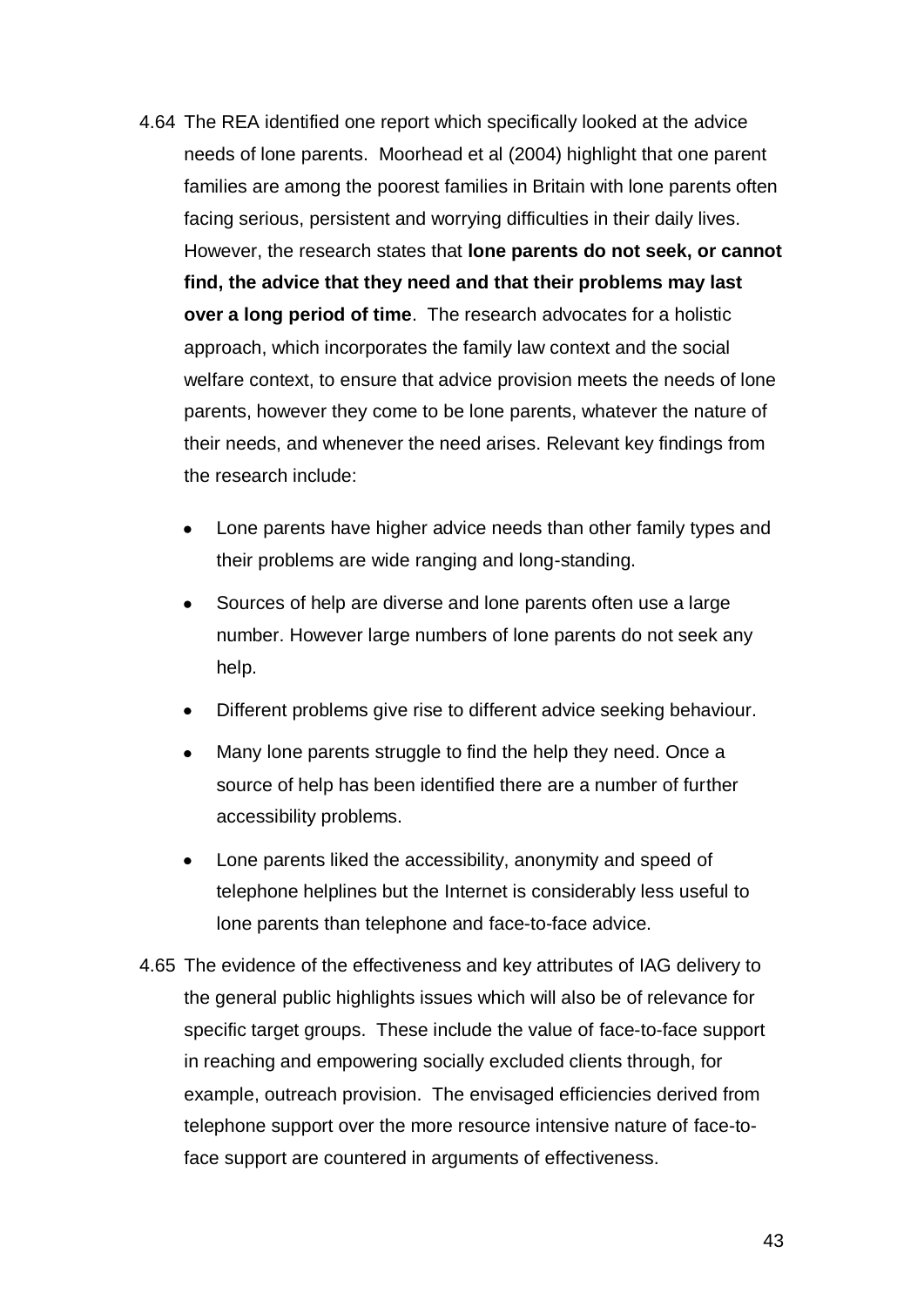4.66 Specifically, face-to-face channels are strongly linked to the establishment of trusting relationships between advisers and clients, ameliorating barriers including literacy and language and enabling the adviser to empower people to cope better with future problems.

## *Summary – General Public*

- Face-to-face channels are successful in reaching socially and  $\bullet$ financially excluded people.
- Face-to-face is effective in changing a client's advice seeking  $\bullet$ behaviour and can yield future cost savings as clients seek support before reaching crisis point.
- Face-to-face approaches which also devote adequate time to  $\bullet$ individuals in outreach and other venues are effective in achieving positive outcomes.
- $\bullet$ Face-to-face channels can empower clients to take control of their problems and use self-help materials to achieve a more sustainable solution to their problems.
- Face-to-face approaches are crucial in developing a trusted  $\bullet$ relationship with clients.
- Question marks over the effectiveness of telephone channels.  $\bullet$
- Practical and financial benefits of online support channels  $\bullet$ recognised.
- Important to tailor IAG specifically to meet needs of clients.
- Value in adopting a holistic view in providing on-going casework to  $\bullet$ resolve complex and inter-linked issues.
- Vulnerable groups need more than just access to information but  $\bullet$ also help in interpreting it.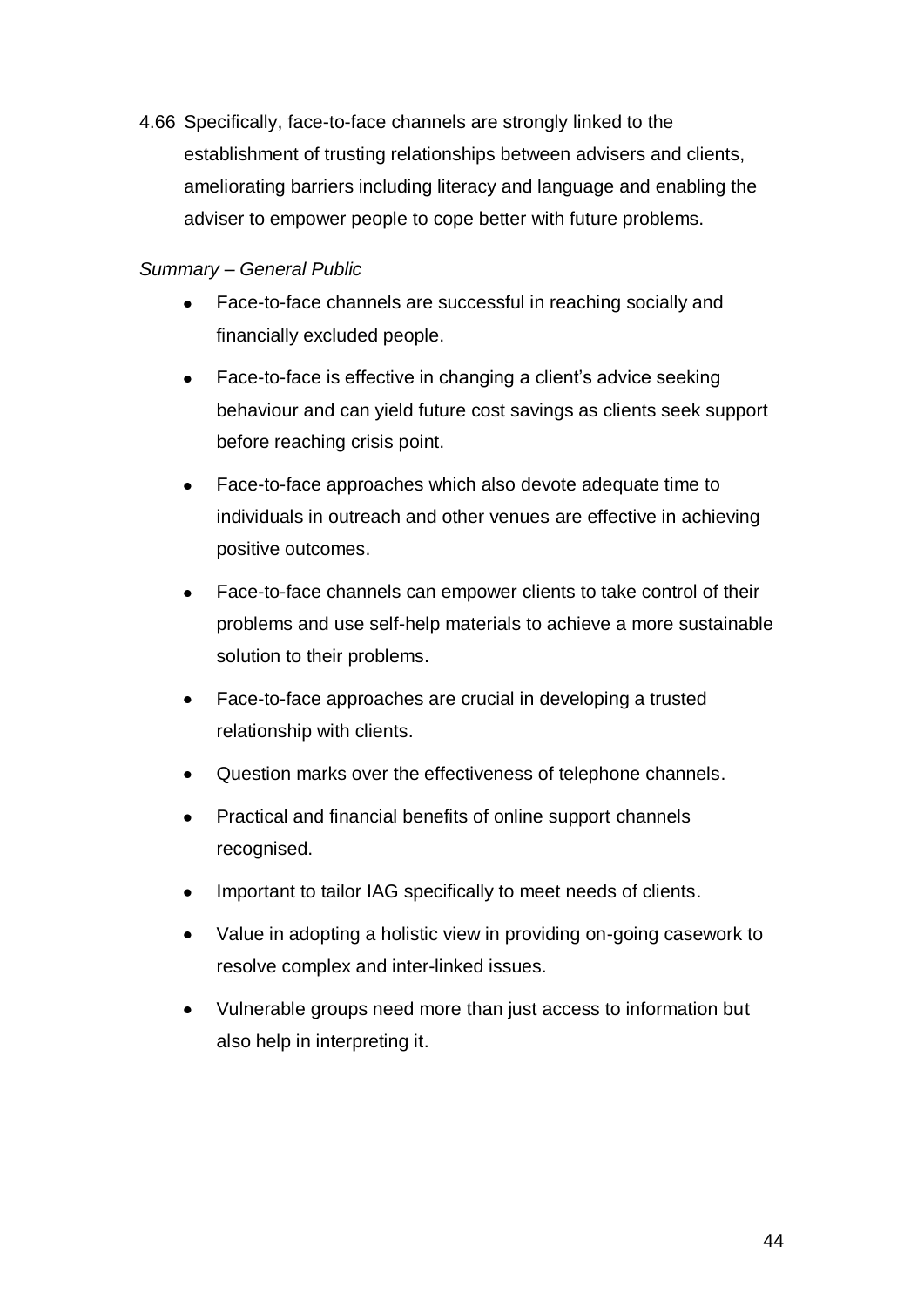## **Older People**

- 4.67 The **wealth of evidence exploring the IAG needs of older people reflects the scale of the task facing the Older Persons' Commissioner in Wales**. It also indicates the increasing need to target resources at this growing cohort of the population in order to overcome their barriers to accessing and implementing IAG and maximise take up of entitlements and support to reduce the risk of social exclusion and poverty.
- 4.68 Horton (2009) offers 10 themes which underpin good practice in advocacy services which are relevant for IAG more widely.
	- Building up trust. Effective citizen advocacy depends on the relationship between advocate and partner developing trust and understanding.
	- Advocacy schemes need a scheme co-ordinator who ensures that  $\bullet$ volunteer advocates are trained, supported and well matched to the vulnerable older people with whom they will be working.
	- Effective communication with health and social care professionals so  $\bullet$ that the role of the advocate is understood and accepted.
	- Independence of advocate so that there is no conflict of interest.
	- A one-to-one relationship in which the advocate represents their partner alone.
	- Allegiance. Loyalty to the older person by the advocate.  $\bullet$
	- The advocate is unpaid. This links with the principle of avoiding  $\bullet$ conflicts of interest. The advocate has no obligation to an employer.
	- A long-term relationship is seen as advantageous to both older  $\bullet$ person and advocate so that knowledge and understanding of the older person's needs develop.
	- Citizen advocates should be drawn from the diverse backgrounds, ages and experience within a community.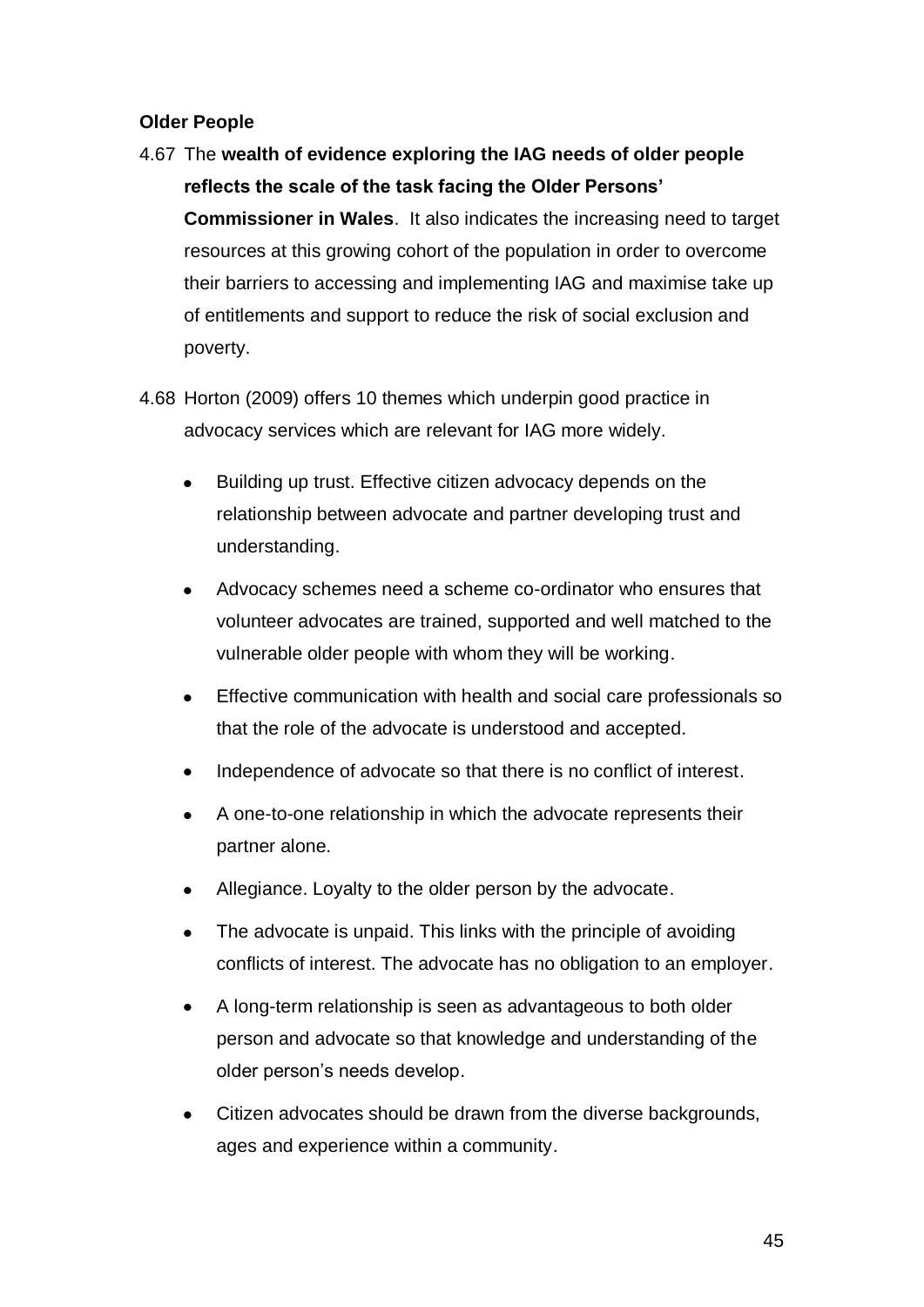- Training is seen as essential to good practice together with the setting of standards and monitoring of the service.
- 4.69 The themes provide lessons for policy and practice which should be assessed as part of any review of what works at a local and national level. Ritters and Davis (2008) also stress the role of capacity building and involving older people in service design in terms of IAG provision for older people:
	- Involve older people in meaningful ways and ensure their views are fed into decisions on information, advice and advocacy.
	- Enable change by building in dedicated officer time so that  $\bullet$ necessary development work in this area is not neglected.
	- Partner with 'not the usual suspects' such as local transport providers to ensure that the whole system is looked at, not just one part in isolation. Continuous dialogue is key to the success of these partnerships.
	- Consider what is known already about what older people and carers want and need.
	- Establish a common dataset of up-to-date information that older  $\bullet$ people, carers and staff can access.
	- Provide opportunities for frontline staff to learn from each other to  $\bullet$ support their critical role in giving information and advice to older people.
	- Learn from other areas. Many local authority areas are facing similar  $\bullet$ issues connected with the ageing population.
	- Agree on issues to be addressed by listening to older people and linking to opportunities provided by local and national policy.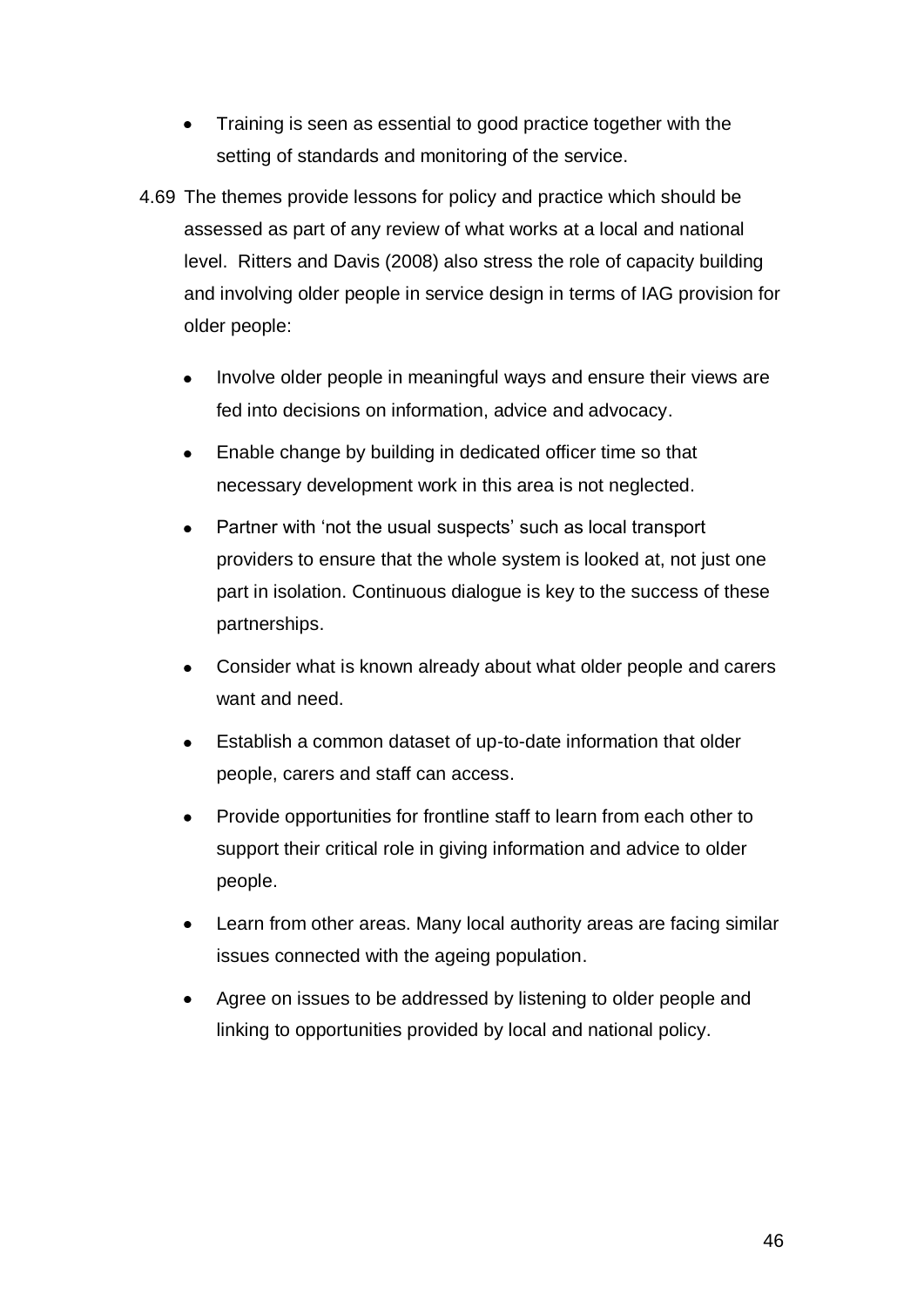## *Face-to-face*

- 4.70 The **value of face-to-face IAG support for older people is reinforced in much of the evidence base**. Older people were also found to value advocacy as a support mechanism with Jones (2004) highlighting the benefits of older people feeling they are not alone when dealing with a problem and being **listened to by an impartial, independent person who is focused on their interests**.
- 4.71 The evidence base reports **under-developed information and advice services for older disabled people and carers, with particular issues linked to black and ethnic minority communities and lesbian, gay, bisexual and transgender groups** with a lack of awareness and insensitivity amongst some mainstream service providers (and older people) about the needs of people from disadvantaged groups. This issue is reflected in calls for specialist information and advice services for older people as per the Consultation Response by the LGBT Excellence Centre to the IAG Review (Welsh Government,  $2013)^8$ .

# *Telephone Support*

4.72 Whilst the research base highlights the demand for effective telephonebased IAG support, it also acknowledges that **this channel is a cause of frustration for service users and advisers**. Key criticisms include telephone-accessed support services that provide out-of-date information or don't provide an immediate response (e.g. automated lines). Research commissioned by Age UK (2012), looking at older people's experiences of using call centres for advice revealed that most people wanted to speak to a 'real' person as this reduced their stress when discussing sensitive issues.

 $\overline{a}$ <sup>8</sup> Appendix 10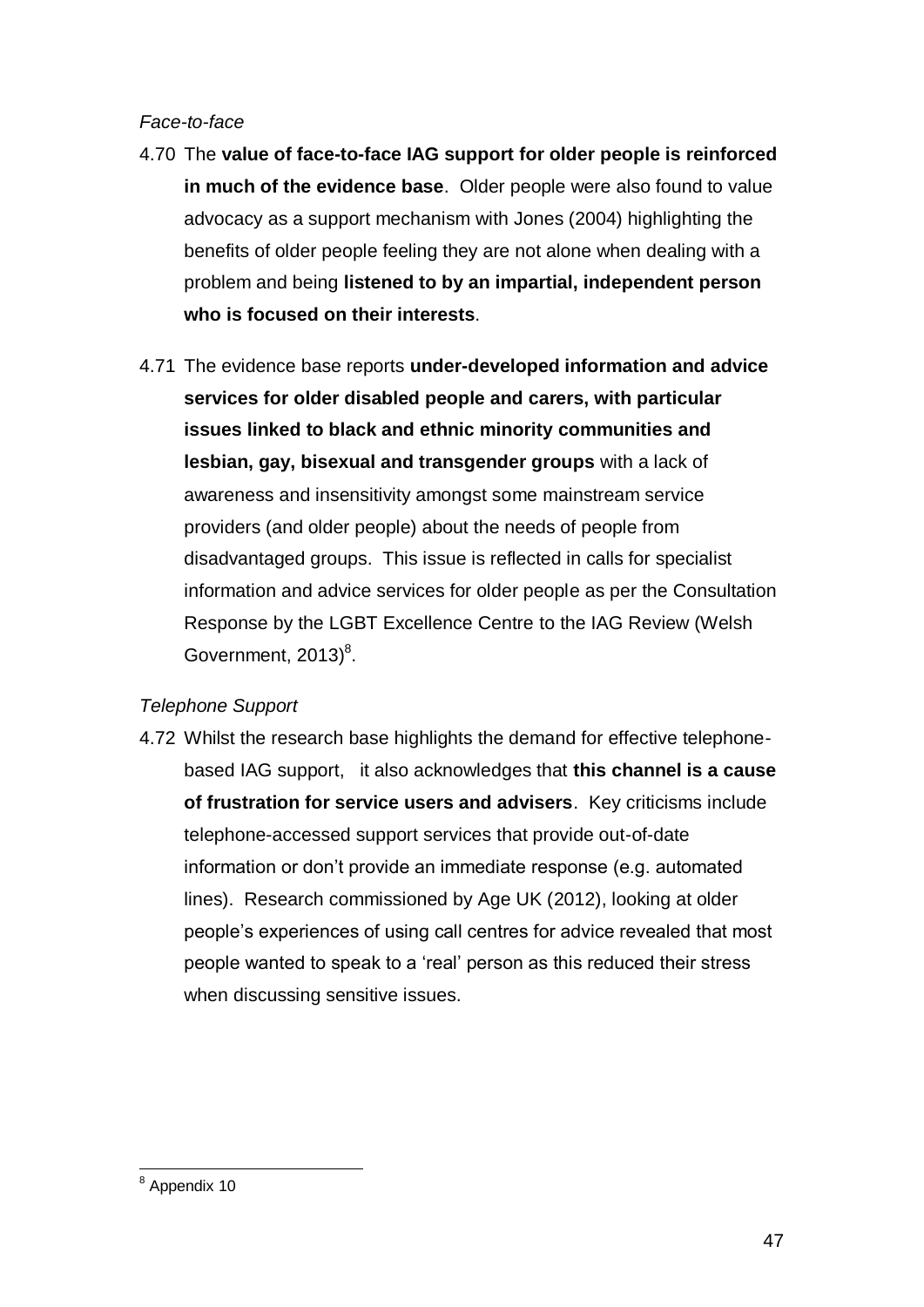*'Adverse experiences can erode the confidence of some individuals in both the organisations involved and also in their own capacity to resolve difficulties or emergencies if contact with a call centre is a failure. Taking one's custom elsewhere is not an option when the service is a statutory one and may not be practical or achievable in relation to private services'. (p.6)*

- 4.73 Quinn et al (2003) also emphasises the importance of telephone advisers speaking clearly, being pleasant and well informed in order to deliver support that can reassure and empower clients.
- 4.74 More recent research by Age UK (2013b) highlights the importance of telephone advice provided for older people being supported by written confirmation or summaries ideally by letter or email. Online chat, text messages and online information were reported as having far less value.

### *Online Support*

- 4.75 Online support for older people through websites is seen as a growth area for some IAG providers. However, there remains a degree of contradiction (see Age UK, 2011; Bryant, 2011) and/or a lack of evidence as to the barriers faced by older people to accessing online resources. Bryant (2011) identifies that **whilst an increasing number of older people are taking up ICT, a significant proportion are likely to remain unable to take advantage of new technologies, both now and in the future**. In addition, a recurring theme in the literature is the need and value (in terms of facilitating access and outcomes) to be derived from involving older people in the design, implementation and monitoring of information provision.
- 4.76 Both these issues have implications for resource allocation given the general direction of travel towards telephone helplines and web-based material. **The requirement for a balanced and/or mixed approach driven by customer service/customer insight is prominent in the evidence base**.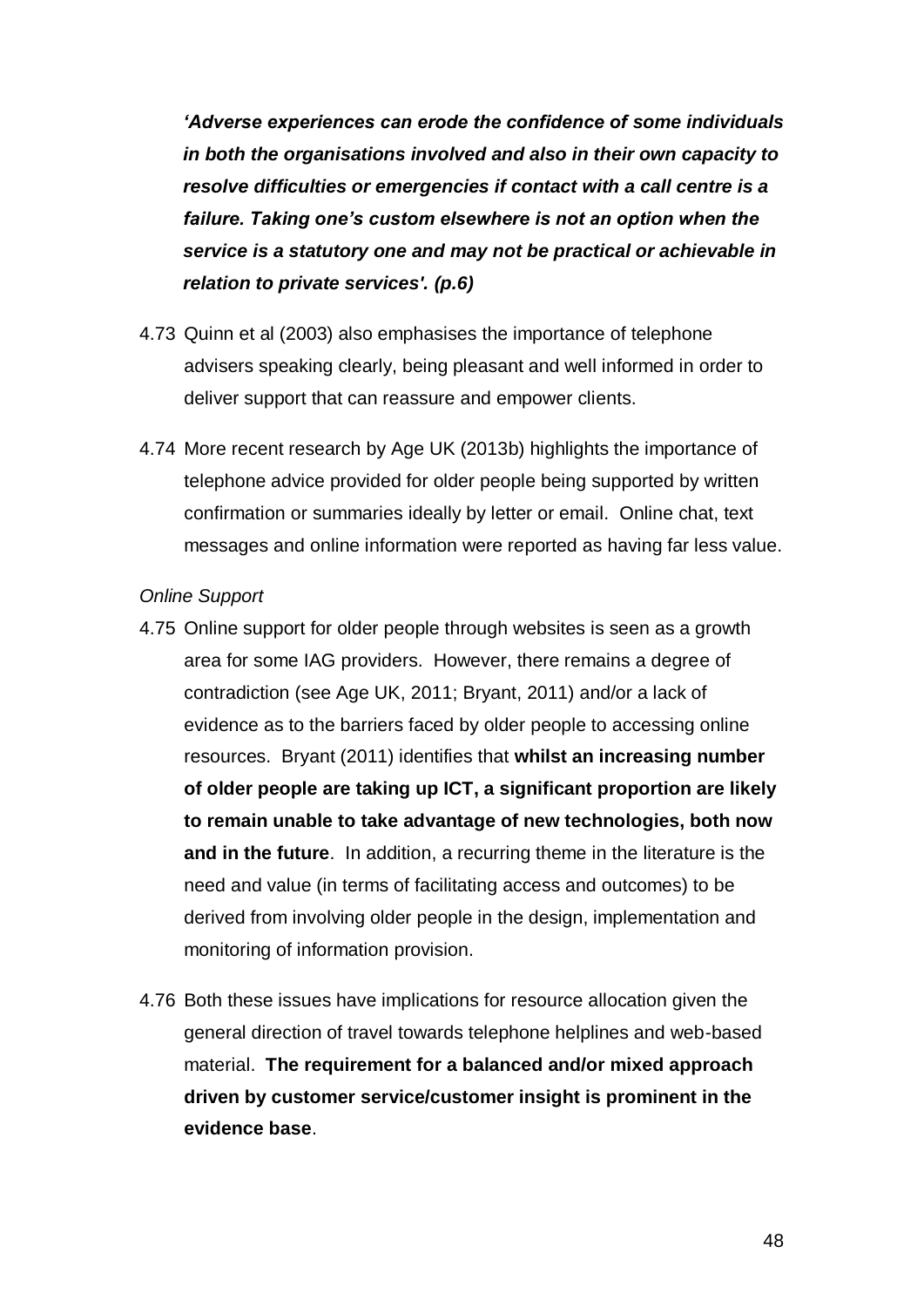## *Self-help*

- 4.77 The value of self-help IAG support is most apparent when complementing other, more intensive methods, which are employed to support older clients dealing with complex problems. **The value of selfhelp provision can often be realised between more intensive support sessions and is useful both in terms of reassuring older clients and reinforcing messages from face-to-face provision**.
- 4.78 A range of self-help options are identified in the research including radio and television. Although these can be valuable in disseminating information, key messages can easily be missed or may be inaccessible to people who have visual handicaps. Ritters and Davis (2008) reinforce the importance of older people getting self-help material in writing to enable them to refer to information resources when working to resolve their problems.

## *Facilitating Factors*

4.79 The qualities of effective IAG provision for older people are wide ranging and reflect a need to review the degree to which individual services provide the personalised service valued by older people (Dunning, 2005).

*'Because as soon as I found out they were able to help me, help me to understand better and that my problems could be solved, not worry so much burden on my shoulder that someone helping me. This gives me hope and they are very supportive, anyone who listens to me is so important.'*

*'The advice and support, it is not just advice. That is a part of it but they give us moral and social help.'* 

*'I think self-confidence and hope, there is hope if we need any help there is someone who can help you and if I know anyone who needs any help I know that [agency name] can.'* (Advice Services Alliance, 2010. p5)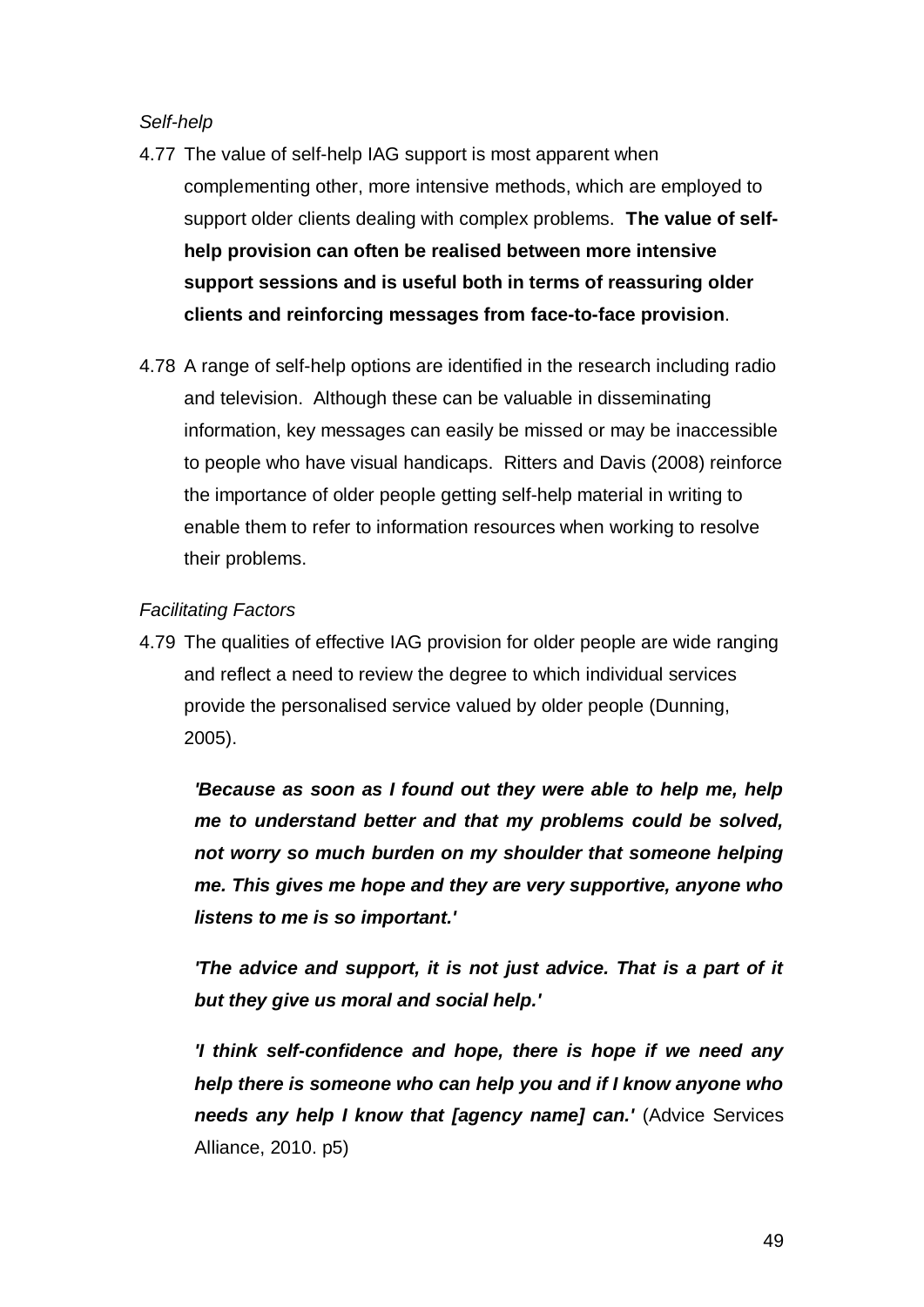- 4.80 The **use of peers in providing IAG for older people** is highlighted in a small number of research reports (Kerr and Kerr, 2003). Older people are found to value this form of support with **the life skills of trusted**  sources including family, friends, neighbours or a network or club seen as a useful resource (Age Concern, 2009). This does however raise issues linked to the training and funding for advocacy organisations that wish to use peer to peer models in order to meet the needs of older people who often do not want to 'trouble anyone' for help, are reluctant to claim their entitlement or are deterred by past experiences with overly complex advice systems.
- 4.81 The role of the adviser is seen as crucial to a range of IAG outcomes for older people. These range from a decline in worry as a result of dealing with a friendly, reliable and knowledgeable personal contact to a legitimisation to claim benefit entitlements for their need to claim (Mitton and Hull, 2006) although the labour intensive nature of this work is clear (Age Concern, 2008; Age UK, 2013). **A stand-alone information service is generally less effective than one that also provides advice, because many older people in particular will need support to fully understand and act on the information provided.**

### *Summary – Older People*

- The value of face-to-face IAG support for older people is reinforced in much of the evidence base with older people valuing a personalised approach from a trusted source who is focused on their interests.
- The research highlights the underdeveloped information and advice services for older disabled people and carers from BME and/or lesbian, gay, bisexual and transgender groups.
- Telephone support channels are a cause of frustration for service users and advisers.
- A significant proportion of older people are likely to remain unable to  $\bullet$ take advantage of new technologies for the foreseeable future.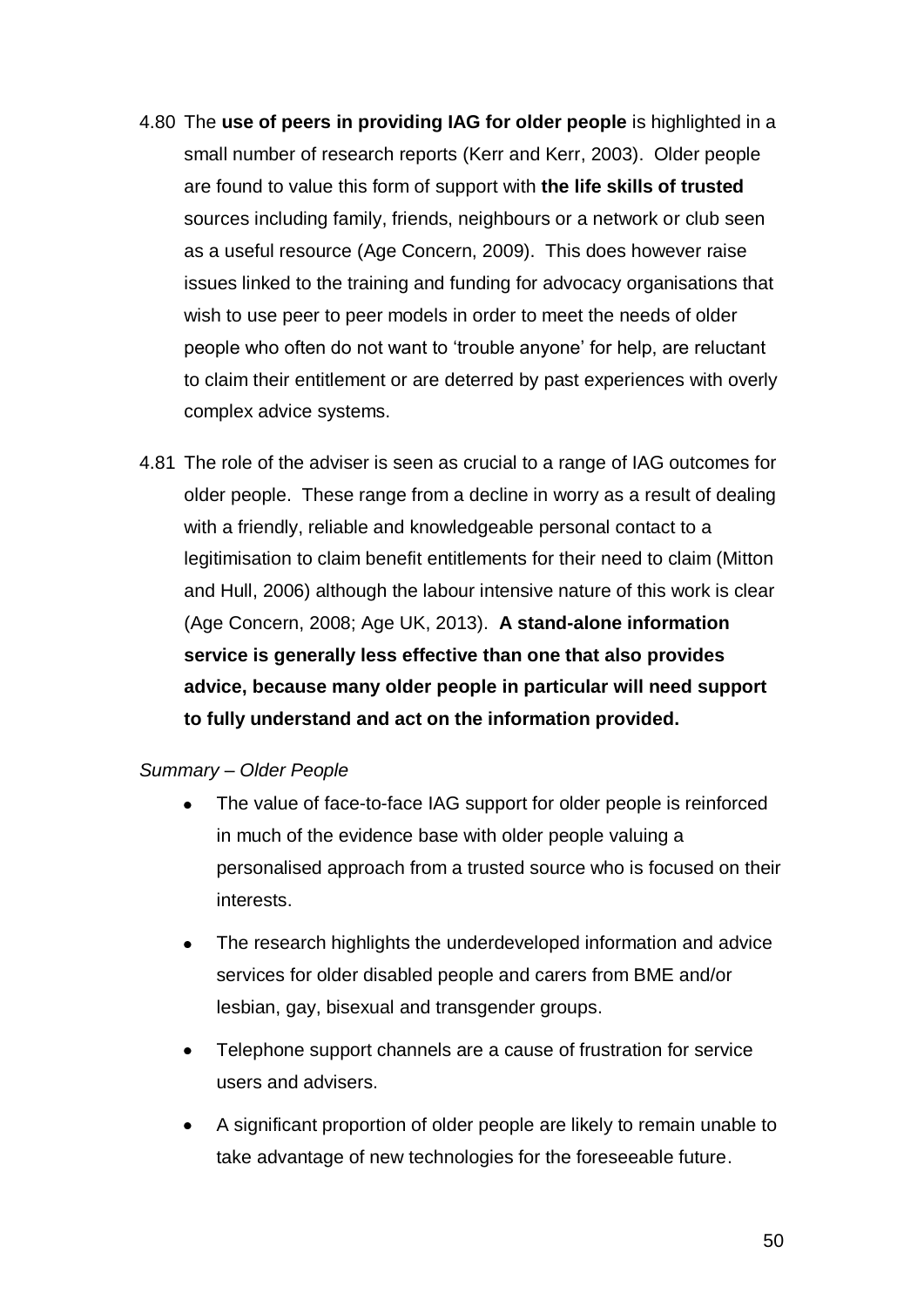- The requirement for a balanced and/or mixed approach driven by customer service/customer insight is prominent in the evidence base.
- The value of self-help provision for older people can often be realised between more intensive support sessions.
- Older people value the role of peers in providing IAG support.
- Many older people will need support to fully understand and act on  $\bullet$ information, highlighting the role of the adviser in achieving positive outcomes.

## **Young People**

- 4.82 Young people's advice-seeking experiences differ markedly from those of the general population with their attempts to obtain advice described by Kenrick (2009a: p.vi) as '*relatively haphazard and unsuccessful, resulting in poor outcomes*'. **Young people are less likely than the general population to obtain advice when they need it and amongst those that do, rarely do so from a recognised advice provider**. Young people are more likely than other age groups to take no action to resolve their problems or delay seeking help until their need is acute and more difficult to alleviate. As such, **young people who try but fail to get advice or who deal with their problems alone are far less likely to meet their objectives** and often feel that advice would have improved the outcome.
- 4.83 Some young people lack the key emotional and practical skills necessary for accessing advice and resolving their problems. Many young people have difficulties identifying that they have a problem that requires advice and knowing when to get help. Their ability to resolve their problems can be further hampered by poor verbal communication skills, difficulties dealing with the emotional impact that their problems have on their lives, a lack of confidence and lack of persistence.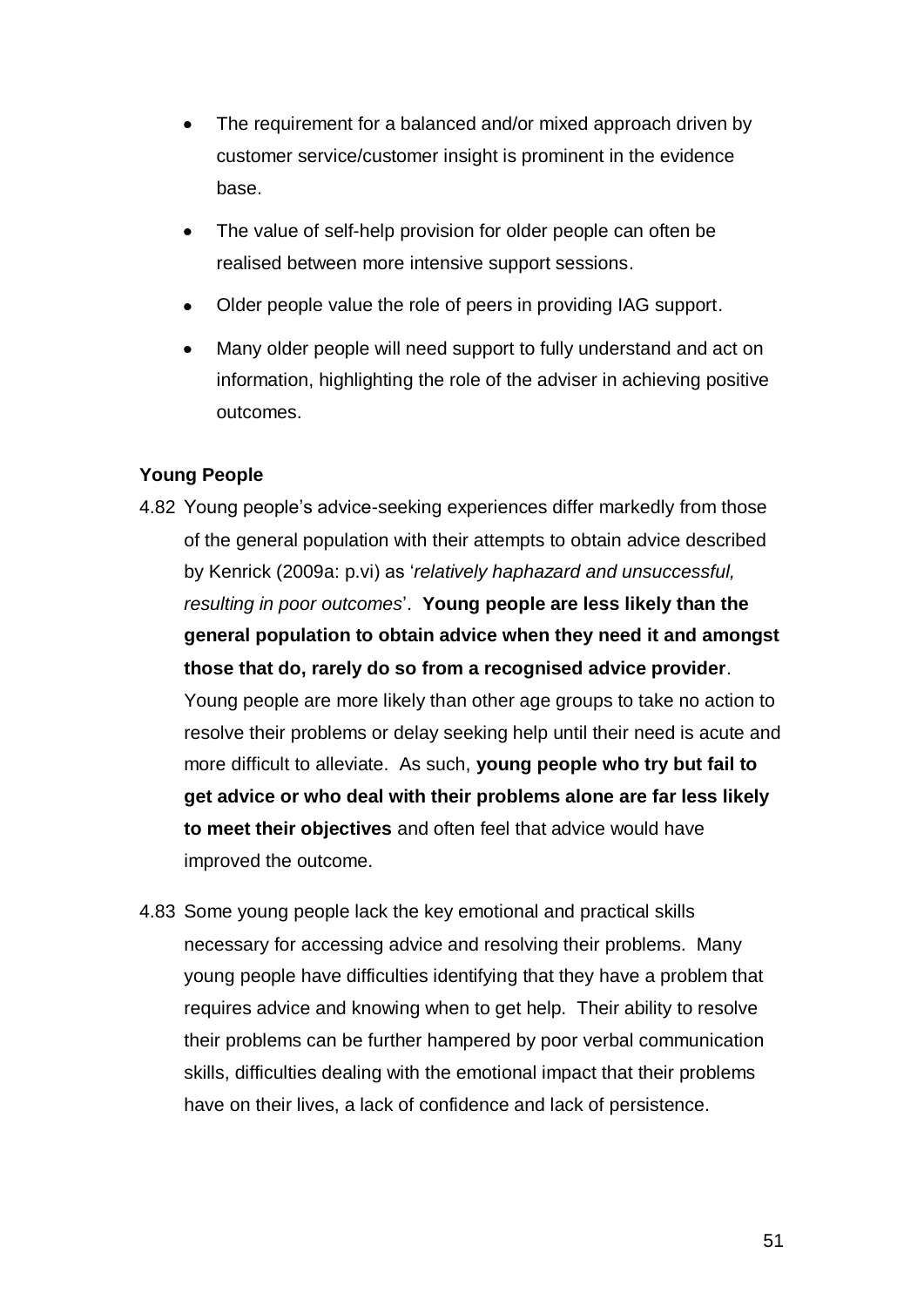#### *Face-to-face*

- 4.84 The overwhelming majority of young people, and particularly younger young people, approach people or organisations known to them. This reliance on familiarity leads many young people to approach non-expert sources of help, such as family and friends, in preference to professional advice agencies. Teachers and youth workers tend to be cited by young people as the most effective and approachable problem-solving adults after parents and carers. Youth workers are an important source of help, particularly for the more disadvantaged and disaffected young people.
- 4.85 Kane et al (2003) explore the provision of 'sensitive' information to young people in the setting of sexual health clinics. The research produced transferable learning based on consultation with young people that passive acceptance of information should not be taken to indicate tacit satisfaction and recommends that written information should be used in conjunction with face-to-face support. This has the advantage of enabling issues to be considered that do arise or are found difficult to absorb' in face-to-face consultations.
- 4.86 There is no doubt that the Internet and other new technologies offer opportunities for improving young people's access to advice. Overall, it is clear that the greater the range of modes of access available, the more accessible a given service will be to young people. However, **despite the proliferation of new technology amongst young people, a large majority choose to access advice and support for their social welfare problems either in person or by telephone.**
- 4.87 The available evidence raises a large number of issues for service providers with young people far more likely to access advice face-to-face than other age groups – a preference relating to trust and disadvantage.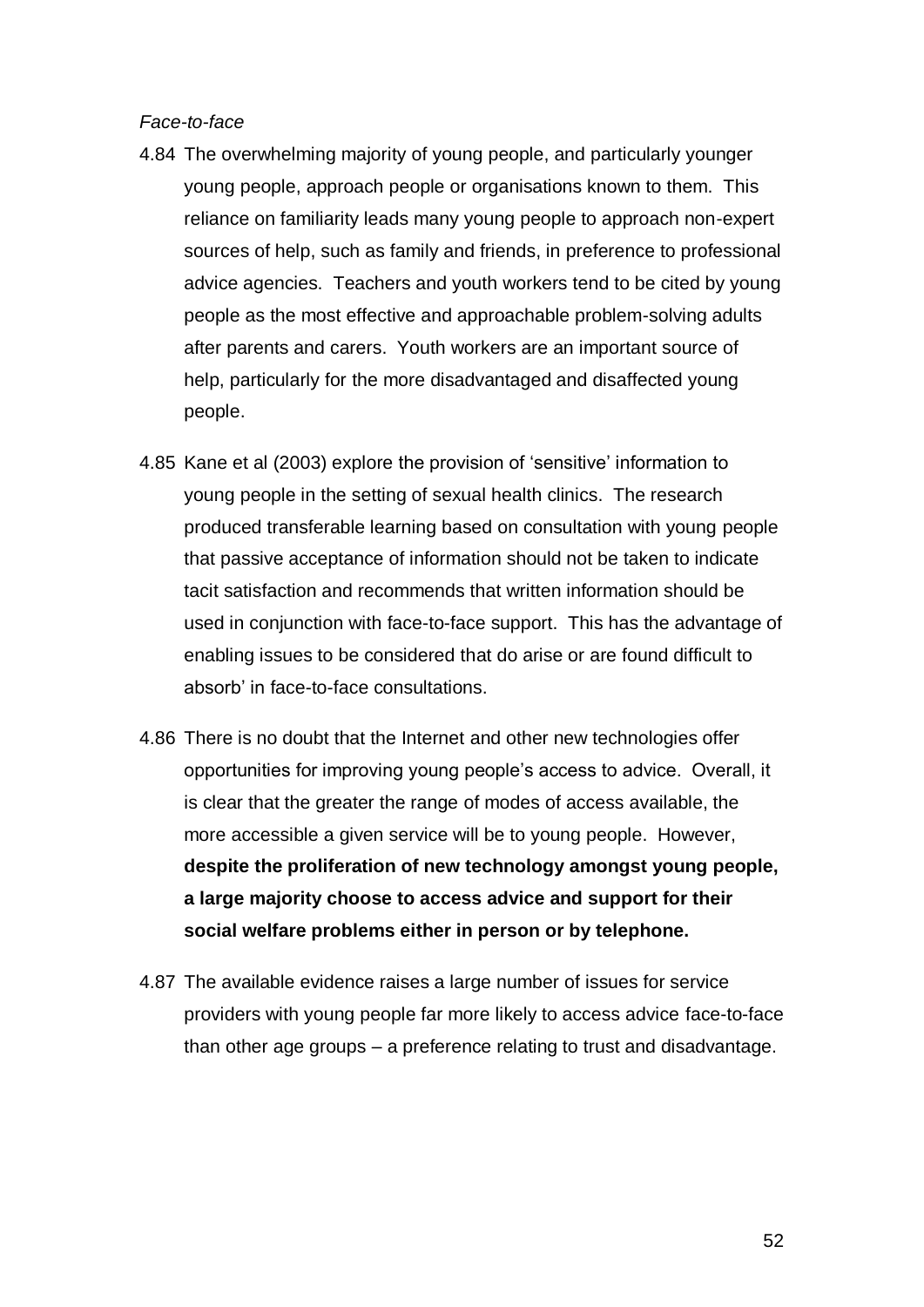#### *Telephone Support*

- 4.88 The evidence suggests that **remote mediums, such as email and telephone, are not as conducive to building the trust with an adviser which is necessary for young people to open up about their social welfare problems**. It is highly significant that disadvantaged young people, who experience the more severe problems, are considerably less likely to have access to telephones and the Internet than their better-off peers. The evidence base expresses concern that many young people cannot afford the cost of a potentially lengthy phone call. Those least likely to benefit from telephone advice services include young men and those with lower levels of education, language difficulties or lower incomes.
- 4.89 Whilst telephone advice is not appropriate for all young people, the telephone remains the most popular method of contacting advice services remotely. It is particularly valuable for those who face obstacles to accessing advice by other means, (e.g. due to distance, disability or mobility problems). However, it is worth noting that young people tend to say they would prefer face-to-face advice for more complex problems and that **successful helplines for young people tend to focus on sensitive personal, emotional and health issues rather than legal or practical issues**.

### *Online Support*

4.90 Use of the Internet for seeking advice and information has increased rapidly over the last few years, but remains a minority activity. **The extent to which young people currently use online advice and information services remains limited although a small number of specialist services for young people are extremely successful.**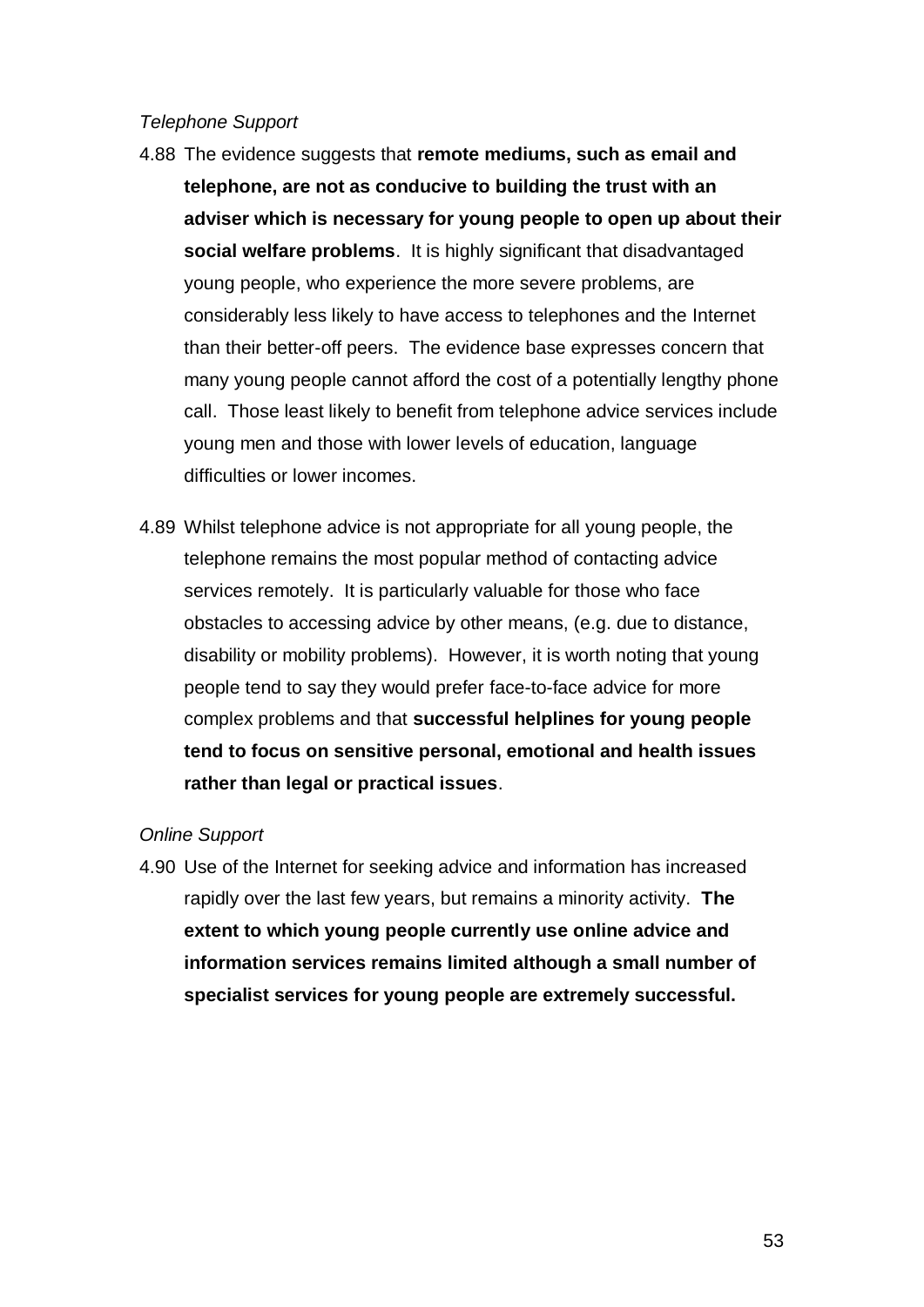4.91 There are likely to be rapid developments in service delivery methods over the coming years as technology develops with social networking potentially offering new opportunities for advice providers. Currently, young people tend to reject Internet chat rooms as reliable sources of advice. However, tightly moderated message boards, delivered alongside self-help material, could become an effective way of providing peer support (Kenrick, 2009a).

### *Facilitating Factors*

- 4.92 By resolving the problems that act as barriers to the achievement of stability, happiness, self-development and resilience, effective advice may often facilitate longer-term changes in young people's lives and increase the chances of long-term positive life outcomes. **There is little evidence currently available to prove that advice has a substantial long-term impact on individuals**. More research is needed into the longer-term impact of advice and the economic benefits of youth advice services. However, there are significant methodological challenges in conducting such studies (Kenrick, 2011).
- 4.93 Kenrick (2011) outlines a range of factors which can facilitate good outcomes for young people. Simply having someone to talk to can often be beneficial to young people. However, **an adviser who possesses the skills to engage with troubled young people, the expertise and capacity to provide technically proficient active assistance and the tenacity to pursue a case to a successful resolution is more likely to produce good results that can change clients' lives**.
- 4.94 The research also identifies a number of advice service characteristics and other factors that appear to be linked to the achievement of good outcomes, namely:
	- The degree of trust that the young person has in the service.
	- The quality of the one to one relationship between client and adviser.
	- The extent to which the service is age appropriate, young personfocused and holistic.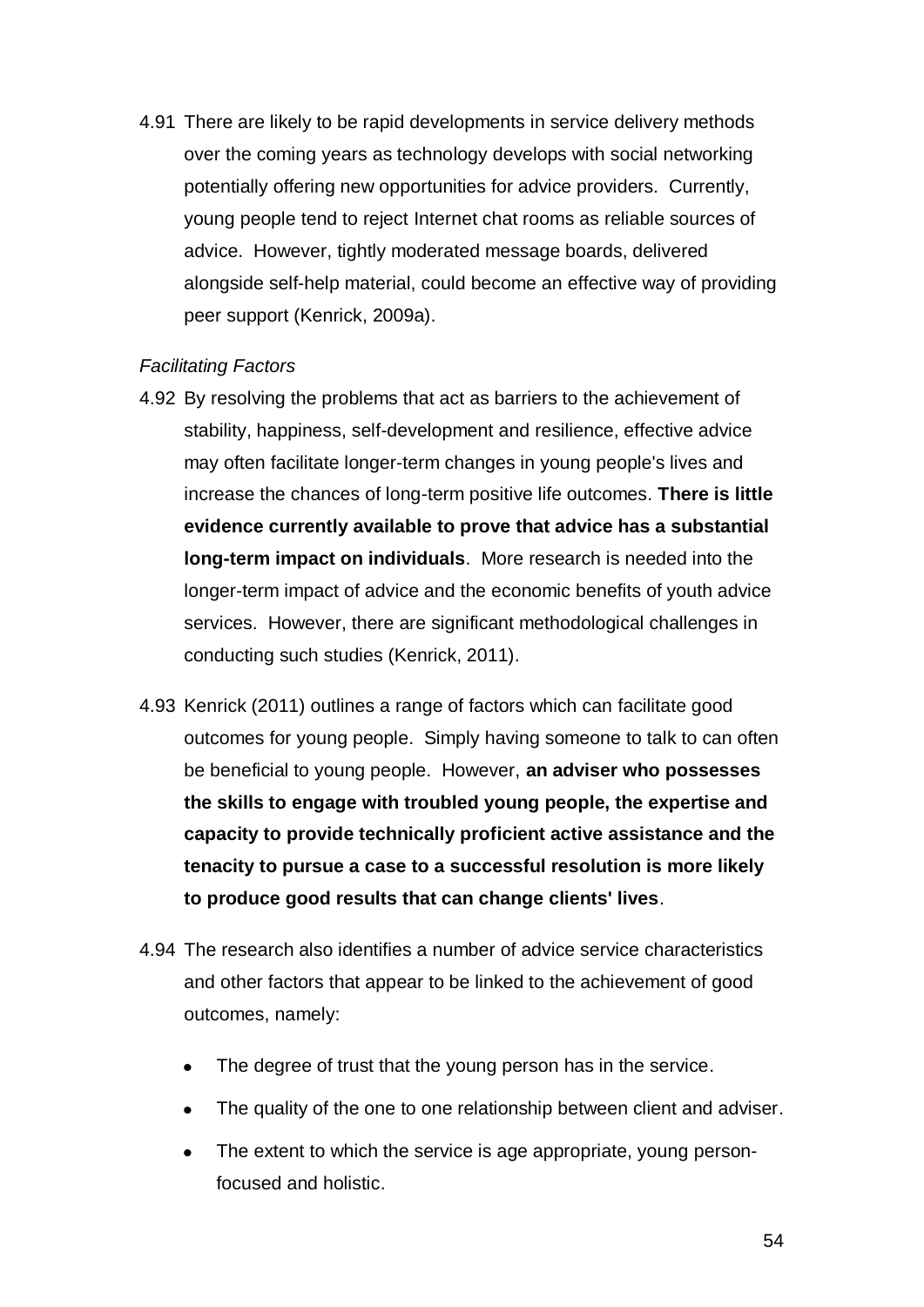- The degree of independence of the service.
- The availability of face-to-face advice.
- The depth and quality of the advice intervention.  $\bullet$
- The timing of the intervention.  $\bullet$
- Whether or not the problem was successfully resolved.  $\bullet$
- The level of disadvantage suffered by the client.

## *Summary – Young People*

- Young people's advice-seeking experiences differ markedly from those of the general population, rarely accessing IAG from a recognised advice provider.
- Young people who try but fail to get advice or who deal with their problems alone are far less likely to meet their objectives and often feel that advice would have improved the outcome.
- Passive acceptance of information should not be taken to indicate tacit satisfaction with written information valuable in supporting faceto-face support.
- Despite the proliferation of new technology amongst young people, a  $\bullet$ large majority choose to access advice and support for their social welfare problems either in person or by telephone.
- The evidence suggests that remote mediums, such as email and  $\bullet$ telephone, are not as conducive to building the trust with an adviser which is necessary for young people to open up about their social welfare problems.
- Successful helplines for young people tend to focus on sensitive  $\bullet$ personal, emotional and health issues rather than legal or practical issues.
- The extent to which young people currently use online advice and information services remains limited although a small number of specialist services for young people are extremely successful.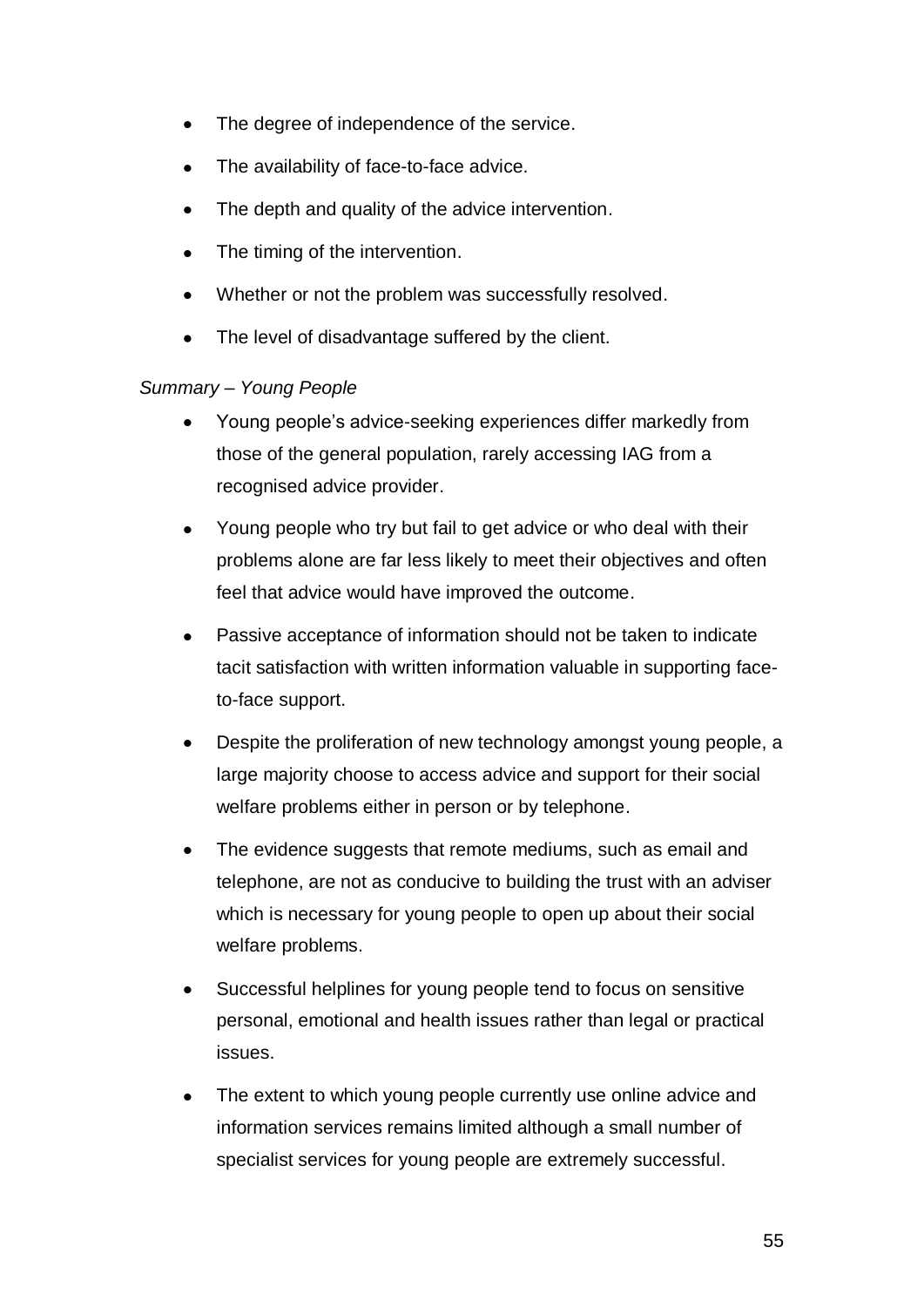- There is little evidence currently available to prove that advice has a substantial long-term impact on young people.
- An adviser who possesses the skills to engage with troubled young people and the tenacity to pursue a case is more likely to produce positive outcomes.

## **People with Health and Social Care Needs**

4.95 In their response to the Welsh Government's Advice Services Review (Welsh Government, 2013) Macmillan confirm that people affected by cancer often struggle to access generic benefits advice provision. Whilst there are access issues linked to the symptoms of cancer and side effects of treatment, there are also skills gaps amongst advisers linked to a **lack of understanding of cancer and its treatments that affects the quality of advice provided** in terms of missed opportunities to access financial help.

#### *Face-to-face*

4.96 Clients consulted as part of the evaluation (Williamson Consulting, 2009) of the Macmillan Welfare Advice Project based in Altnagelvin Hospital highlight the benefits of receiving advice from this outreach service. The outcomes centred on financial rewards from obtaining Macmillan grants and/or benefits entitlement which could be used to pay for expenses including travel, parking, heating and clothes etc. However, **the knowledge that these financial issues had been taken care of was found to also help to reduce stress**. Consultation revealed a large degree of additionality associated with project services. There are however cost issues with paying for the outreach service where cancer patients may not in fact attend due to their illness.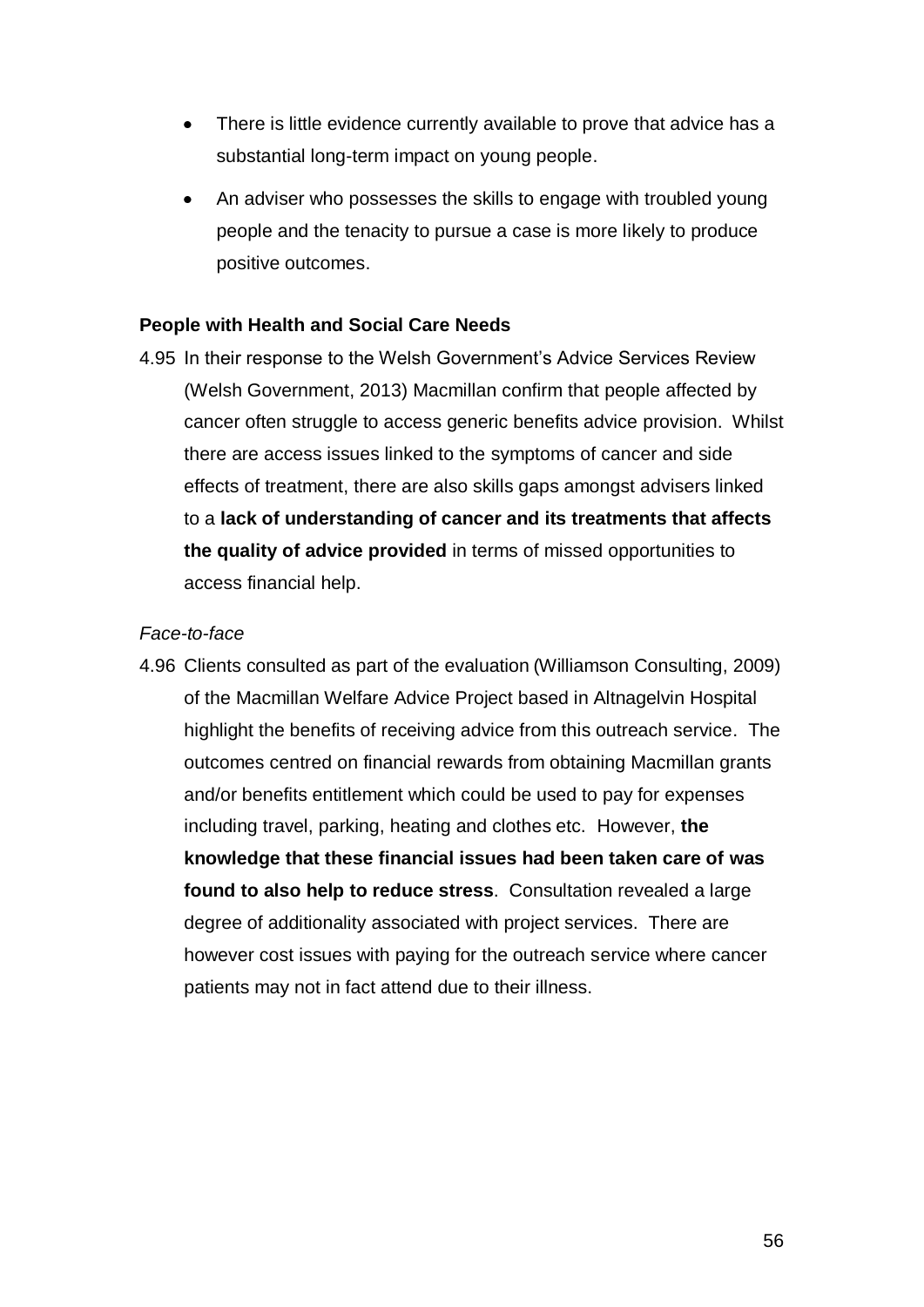- 4.97 A report by the Patient Information Forum (2013) to support the investment case in high quality health information for patients and the public, found that **information is best understood as part of a broader process of communication with health professionals**. The research finds that the impact of consumer health information can be maximised by:
	- Tailoring information to reflect an individual's particular needs and circumstances.
	- High-quality information is essential to empowering users to make  $\bullet$ choices and take control of their health and wellbeing.
	- Information must be converted into knowledge and understanding  $\bullet$ through effective communication with patients and facilitate behaviour change.
	- $\bullet$ Written information aids recall and understanding to supplement verbal communication.
	- Information and support needs to change over time in relation to the 'patient journey'.
	- Simpler materials, visual aids and alternative formats are needed to  $\bullet$ increase access and application of health information.
	- Web-based solutions are not the only answer given the digital divide  $\bullet$ and preferences for hard copy formats.
	- Patients need specialist support to help them access, understand and act upon reliable health information given the huge volume, complexity and poor quality of much health information.
	- A collaborative, partnership-based approach works best.
	- Information alone will only have a limited effect and needs to be supplemented by active encouragement, education and support – especially when targeting those with low levels of health literacy and engagement.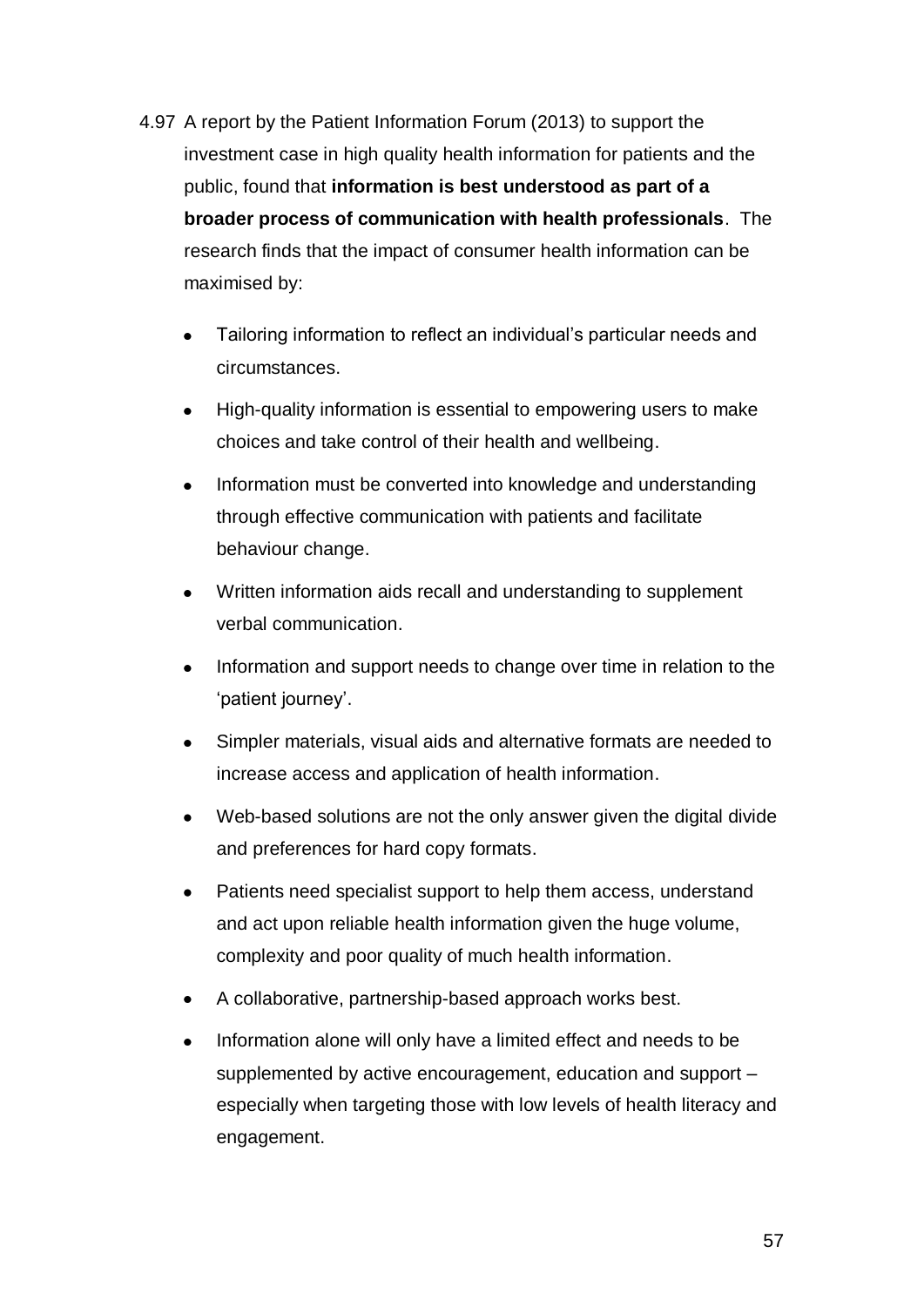- Significant behaviour change will only be achieved by information in conjunction with active educational support to maintain and improve their own health.
- 4.98 An assessment of a welfare rights project based in an in-patient hospital unit highlights the short term impacts of a specialist post in terms of lessening the burden on nursing staff in the provision of IAG whilst accessing additional benefits or allowances for nearly 50% of clients. The project reiterates the wider impacts of welfare benefits on clients and their families in terms of reducing stress levels. However, research from Direct Impact Research Group and Minogue (2006) also highlights that **welfare benefit problems can take time to resolve and the project's existence in in-patient units did not fully meet the needs of patients returning to the community or those being treated in the community**.
- 4.99 Consistent with learning from the provision of advice to other vulnerable groups, research by Cullen (2004) confirms that **people with mental health problems need face-to-face advice that allows time to build a trusting relationship with the adviser**. The impact of early intervention enables providers to give clients the level of support and help they need to prevent their difficulties mounting to a point where they become so stressful they might cause a return to hospital, delay discharge or approach to a debt management company. CAB projects have developed a range of core features which break down barriers of distrust and overcome people's lack of confidence including:
	- Face-to-face contact with clients to build trust.
	- Continuity of adviser contact to retain trust and confidence.  $\bullet$
	- Holistic advice and support tackling many problems.  $\bullet$
	- Long and repeated interviews.  $\bullet$
	- $\bullet$ Good access in terms of both location but also accessibility over the phone through, for example, a 24 hour telephone line.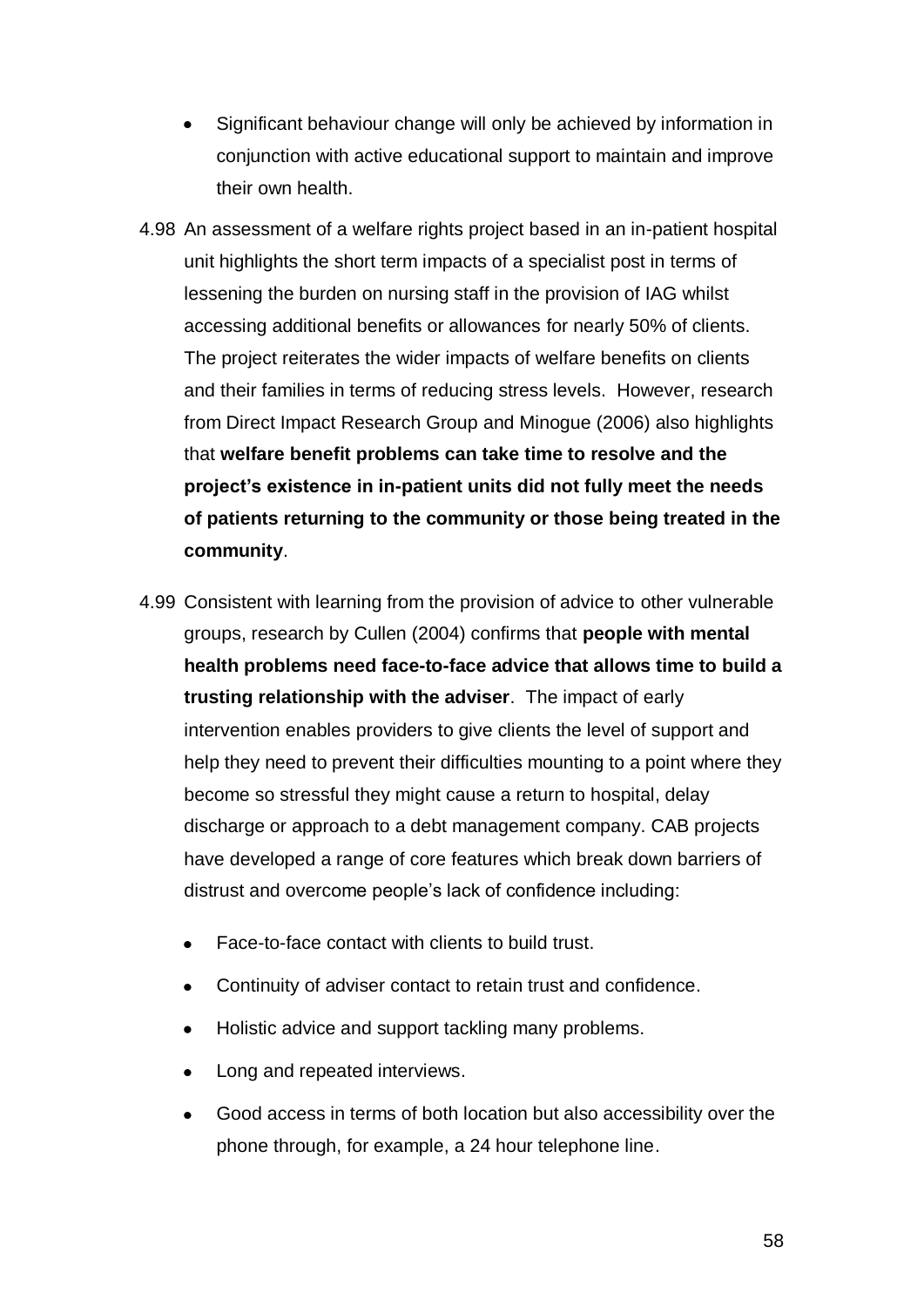Workers with experience of benefit issues and mental health problems to advise and represent their clients.

# *Facilitating Factors*

- 4.100 Information is necessary to enable control and to inform choice (Williams, 2009). Personalised information, explanation, advice and often advocacy are essential if resultant support and services are to be personalised. **Information needs to support the key decision factors of availability, affordability, suitability and quality and safety**.
- 4.101 Ipsos MORI's (2013) analysis of the take-up of professional and informal advice by disabled people reveals little variation by age, gender or household composition in terms of those seeking advice. However, people in employment (42%) were more likely to receive professional advice than those not in employment (28%) whilst those in a good financial situation are more likely to have received professional advice (37%) than those in a poor financial situation (27%). **The research therefore has implications for ensuring access to IAG for unemployed disabled people or those in a poor financial situation**.

# *Summary – People with Health and Social Care Needs*

- $\bullet$ There are skills gaps amongst advisers which contribute to a lack of understanding and unfulfilled outcomes for cancer patients.
- The knowledge that financial issues can be taken care of can have additional impacts linked to reduced stress levels.
- $\bullet$ Information is best understood by those with health and social care needs as part of a broader process of communication with health professionals.
- People with mental health problems need face-to-face advice that  $\bullet$ allows time to build a trusting relationship with the adviser.
- Information needs to support the key decision factors of availability, affordability, suitability and quality and safety.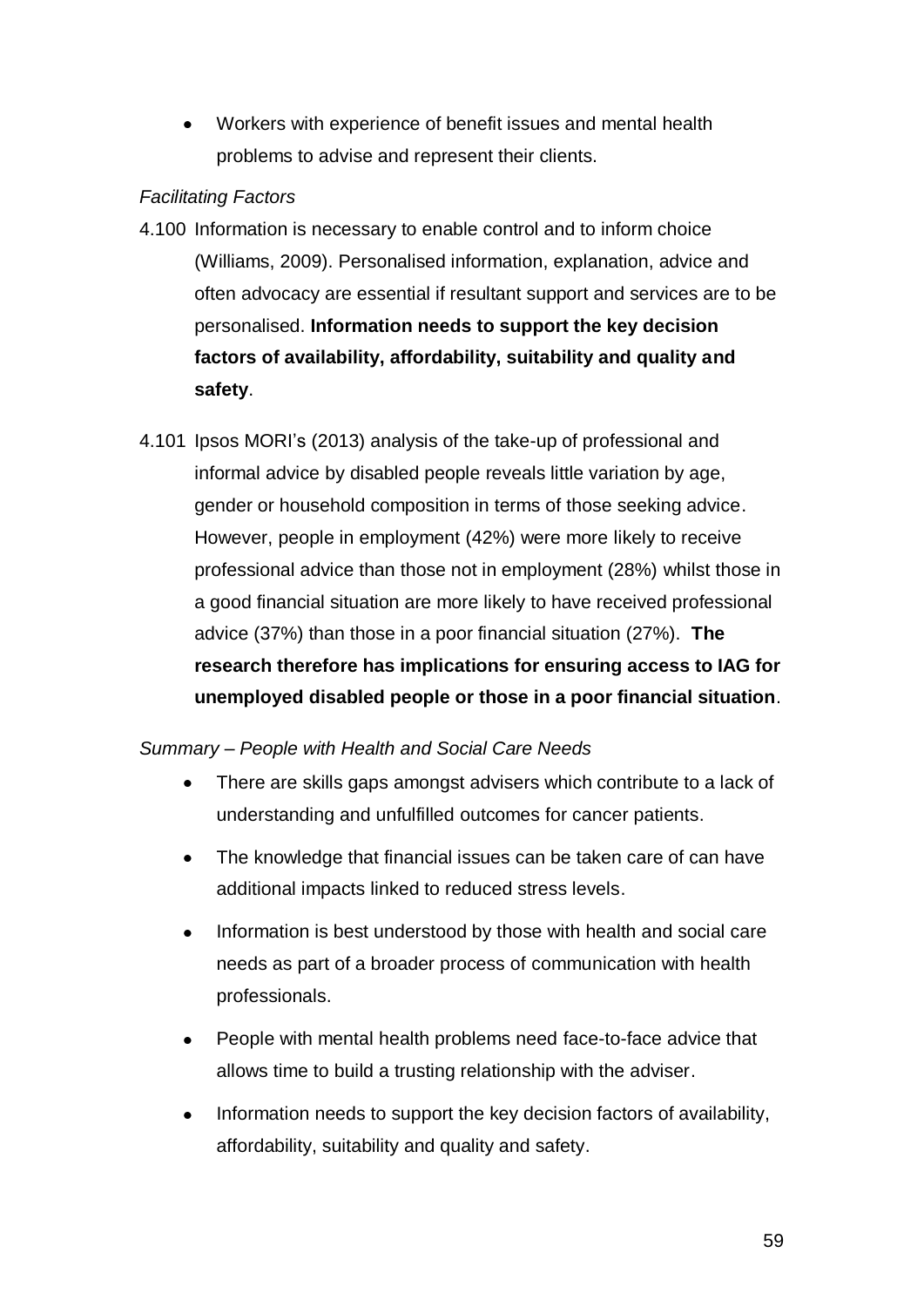The research highlights a need to ensure that unemployed disabled  $\bullet$ people or those in a poor financial position have access to IAG support.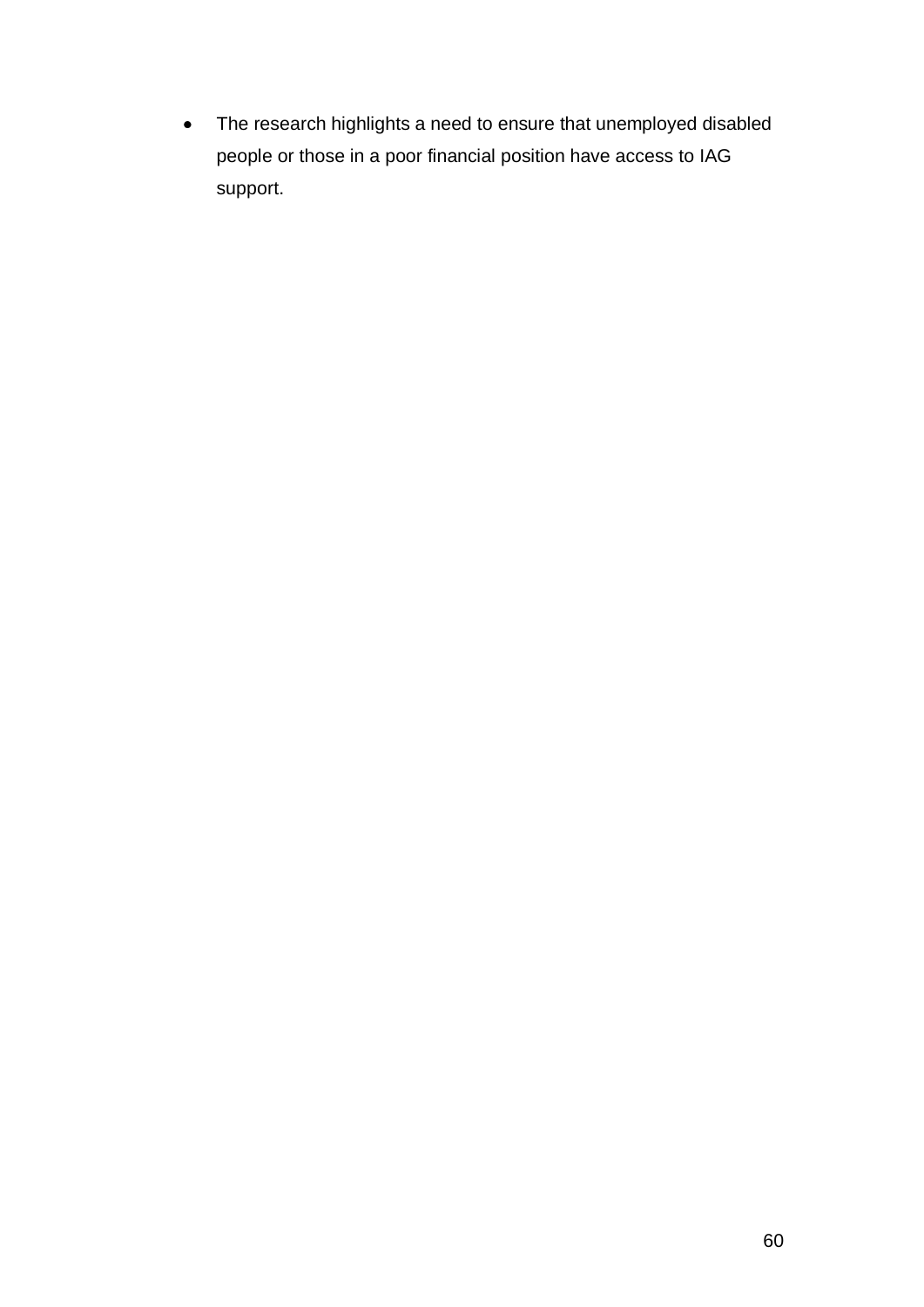# **5 Gaps in the Evidence Base**

- 5.1 As outlined earlier in the report, this REA review acknowledges the absence of robust, quality evidence which refers to the effectiveness of IAG and specifically delivery methods that are effective in achieving positive outcomes for and changes in behaviours of clients.
- 5.2 The major omission from the evidence base is a critical mass of material outlining the outcomes and impacts of IAG support by delivery method. The longer term benefits of IAG provision can take many years to fully emerge, be related to a lengthy, multi-method IAG journey which is hard to disaggregate and often falls outside the scope of time limited evaluations that do not incorporate a longitudinal element.
- 5.3 Much of the research base fails to provide a robust analysis of the causal link or attribution between IAG and/or IAG delivery methods and the eventual outcomes which will be integral to analysis of effectiveness. This should incorporate factors such as the counterfactual position (i.e. to what degree – how quickly, to the same standard, to the same scale would the outcome and impacts be achieved in the absence of the IAG support received?).
- 5.4 The evidence base does not incorporate a wealth of studies with learning from the delivery of IAG from outside the UK although a longer study period enabling a comprehensive call for evidence from outside in Europe and the USA will have yielded better results.
- 5.5 Acknowledging the limitations of the REA process, the gaps in evidence are reflected in the following calls for future research:
	- There is a need for greater research around what works, and what does not work rather than small scale qualitative evidence that is not able to contribute to the evidence base around effectiveness.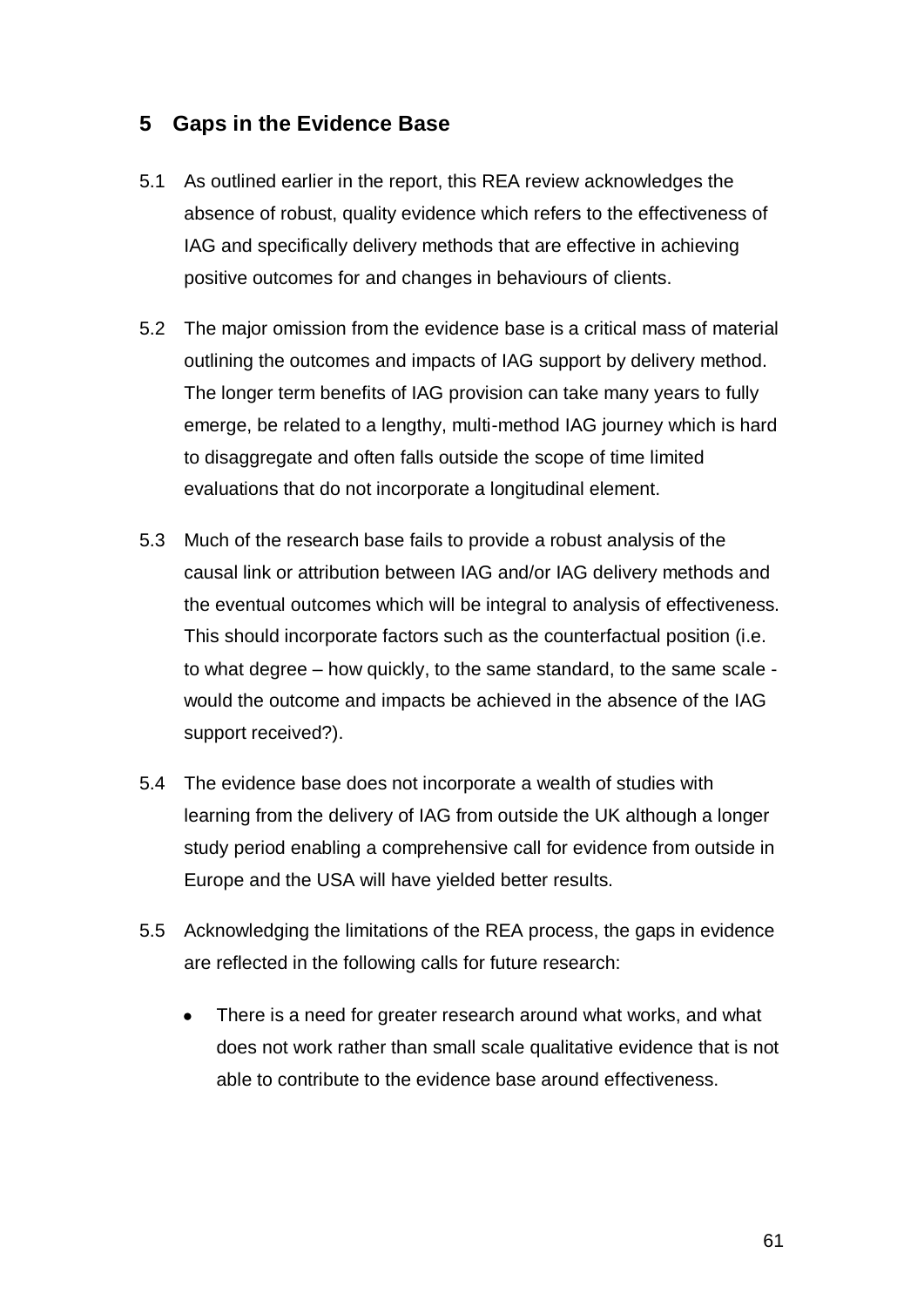- More research is needed into the longer-term impact of advice through longitudinal assessments and/or studies revisiting clients accessing services in the past in order to analyse impact.
- The efficiency and effectiveness of telephone-only contact for dealing with on-going complex problems (e.g. social welfare law cases) remains to be evaluated.
- Research to assess the supply-led provision of face-to-face support (i.e. in relation to debt advice accessed at crisis point) could inform the allocation of resources to less intensive channels without jeopardising outcomes.
- There is a need to understand what types of issues can be addressed using the telephone or online channels rather than faceto-face contact without negatively impacting upon outcomes.
- Research to update the evidence base as to the extent to which  $\bullet$ barriers remain to accessing and using online resources amongst key groups including older people and the implications for accessing a range of self-help support.
- Scoping of how the expected rapid developments in ICT resources  $\bullet$ can be tailored to the IAG needs of different clients.
- There is a current gap in the evidence base of the impact and effectiveness of more innovative approaches to facilitating access to online information including video-chats, self-help interactive tools and smart phone apps.
- Specific research to assess the effectiveness of 'client call back'  $\bullet$ features within telephone support services could inform provision for key groups including older people and those for whom cost represents a barrier to access and use.
- There is a current lack of information and advice services for older disabled people and carers, people from black and ethnic minority communities and lesbian, gay, bisexual and transgender groups.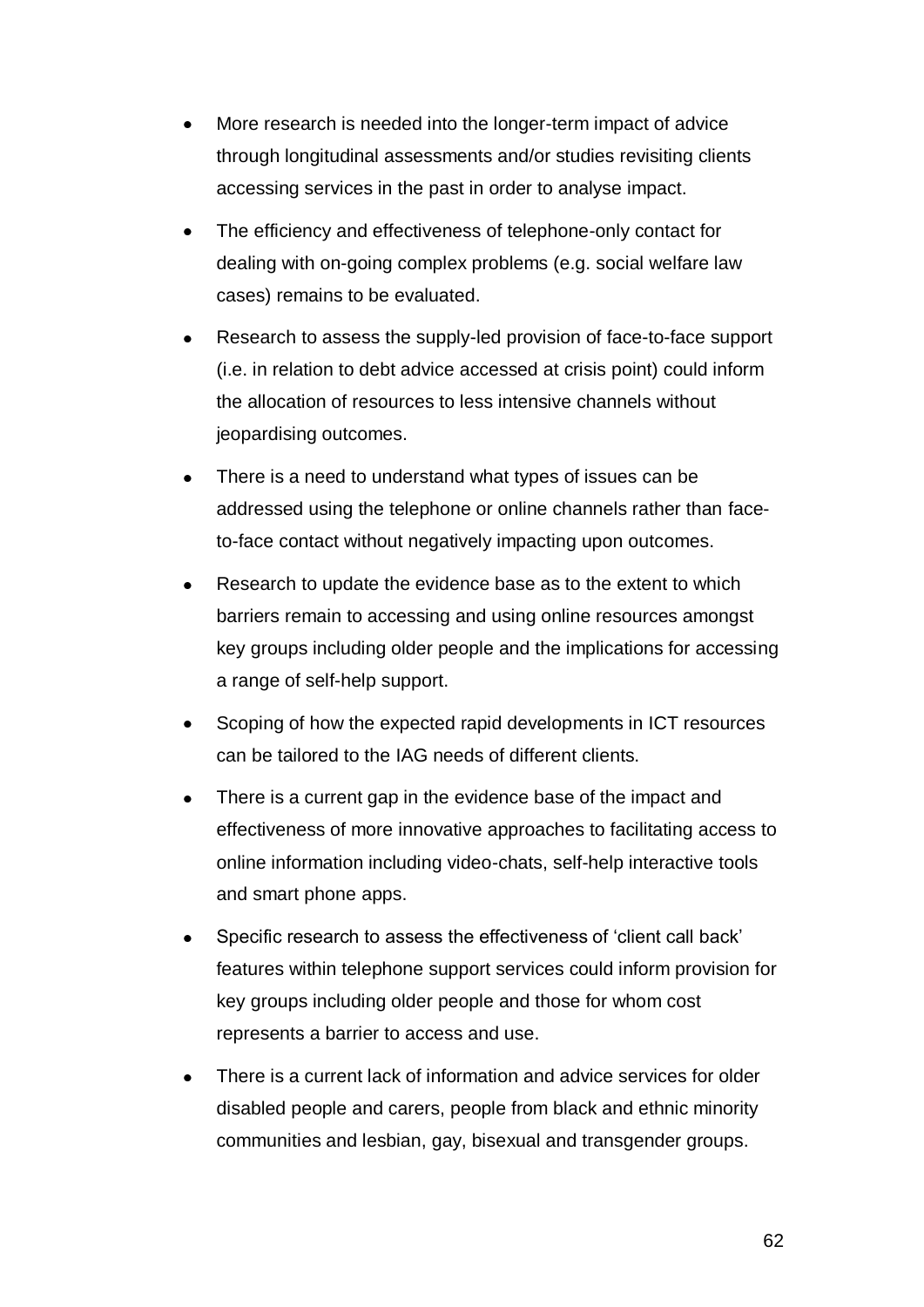More research is needed into the longer-term impact of advice and the economic benefits of youth advice services.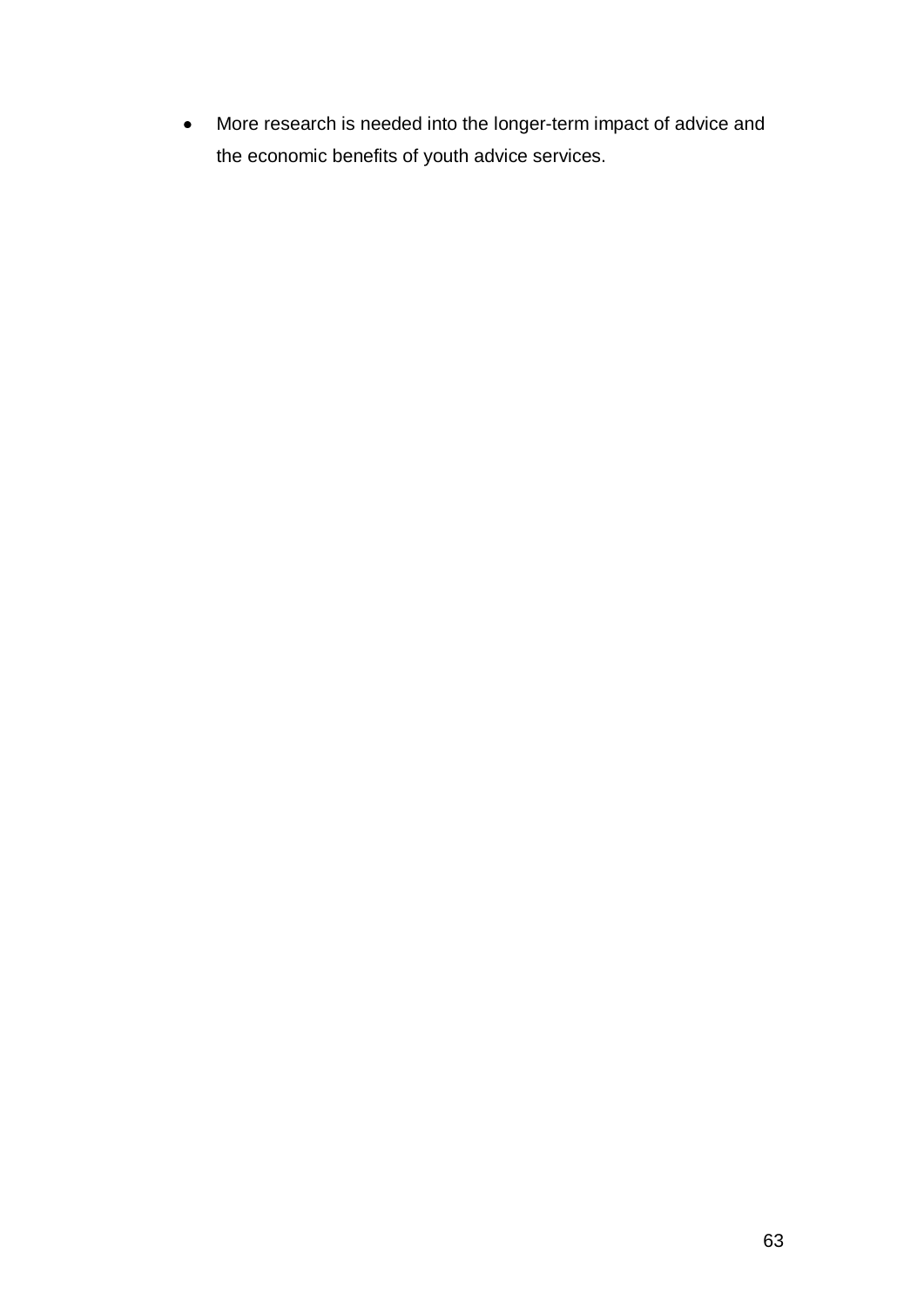# **6 Conclusion**

- 6.1 This evidence review has attempted to assess the effectiveness of the different delivery mechanisms that providers of information, advice and guidance (IAG) offer to members of the public. It has maintained a focus on evidence relating to delivery mechanisms that are recognised as ensuring beneficial outcomes for clients and specifically those aspects evidenced as instrumental to prompting positive changes in the behaviours of clients.
- 6.2 However, the REA process has encountered a number of challenges, most notably the absence of a robust evidence base which met the inclusion and exclusion criteria agreed for the research. Whilst the majority of the studies fall short of evidencing a causal link between IAG delivery and outcomes for clients, there are a number of delivery characteristics which are recognised as crucial to the achievement of successful outcomes. These can provide guidance to policy makers and delivery agencies on approaches which are able to alleviate barriers to accessing IAG or hasten the identification of the root causes and therefore effective solutions to the often multifaceted problems faced by many clients.

## **Key aspects of IAG delivery**

6.3 The distinction between information and the added value offered by advice, guidance and advocacy highlights the importance of the role of the adviser in coordinating the relative values and benefits to be gained from each element of the IAG journey as part of a trusted relationship with the client. Indeed, the combination of different delivery methods, exploiting technology and convenience, is recognised as providing the most effective package of support to meet the IAG needs of clients.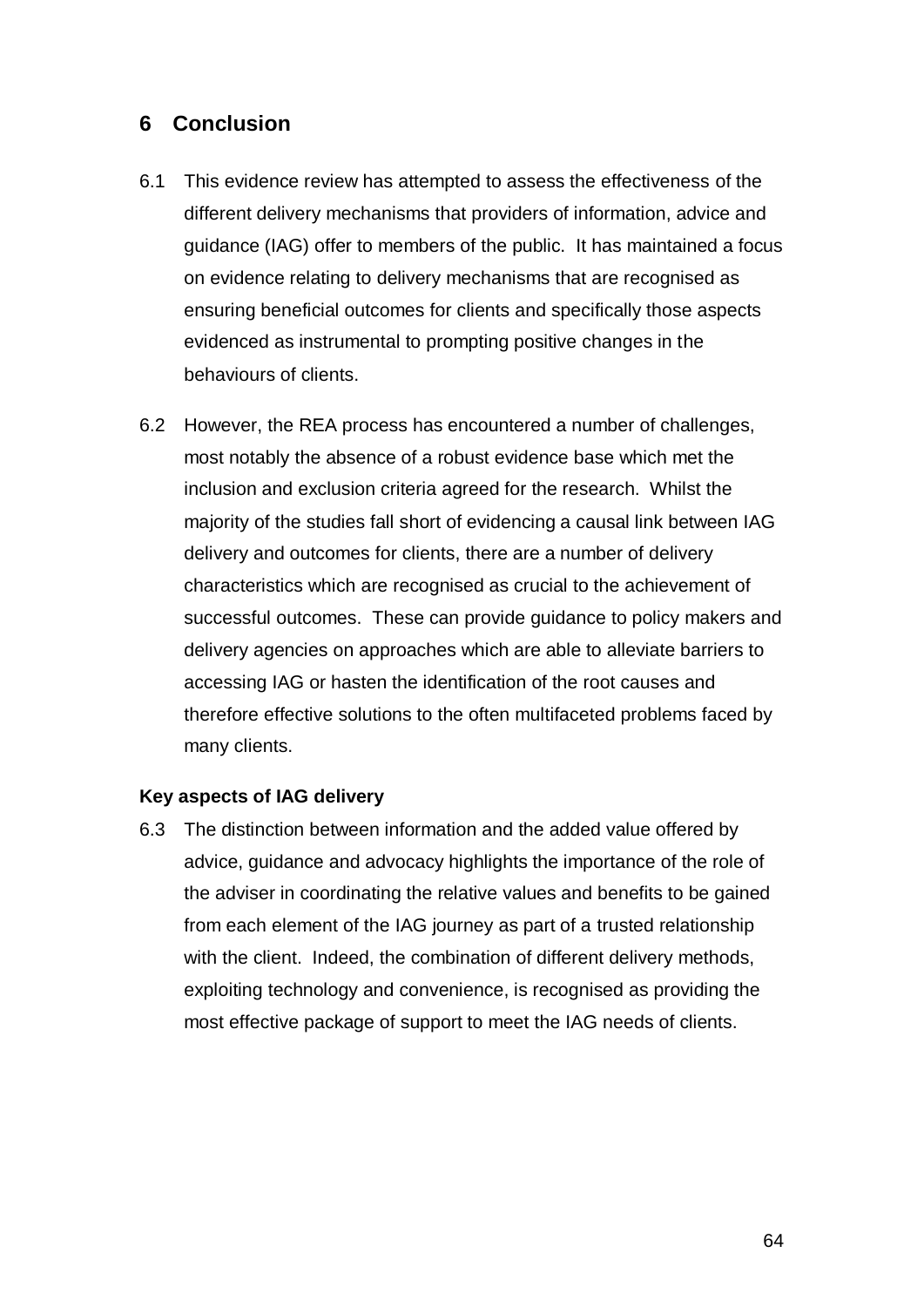- 6.4 Face-to-face support is acknowledged as the predominant method of IAG delivery from which the most substantive outcomes can be achieved and especially when dealing with clients with clusters of problems. However, research has shown that there are occasions when clients either do not want a face-to-face discussion, or have no preference in delivery method and simply search for help from the first available organisation (particularly for clients at crisis point). There are clear lessons for the allocation of resources to ensure that face-to-face support is prioritised to those clients and cases which require the level of support offered by this route although more research is required to match service provision to advice seeking behaviour.
- 6.5 The REA has highlighted the challenges faced in rolling out a larger proportion of IAG delivery through telephone services – both advice lines and initial triage services that look to signpost clients to services which match their problem topic and complexity. There are well stated barriers to accessing and using telephone support including language, cost and distrust. In addition, the adviser has the disadvantage of not seeing nonverbal cues or environmental factors (i.e. home conditions on a home visit) which could inform the advice and guidance delivered.
- 6.6 There is also evidence to suggest that the outcomes associated with telephone support are less effective when compared to face-to-face and could also be more expensive in the longer term as problems are not tackled in the most appropriate way and/or clients are not empowered to try to address future problems earlier and on a self-help basis.
- 6.7 There are similar access and impact issues associated with online support and telephone support, although the growing use and advancement of the Internet provides examples of good practice that can be applied to a range of problems and clients.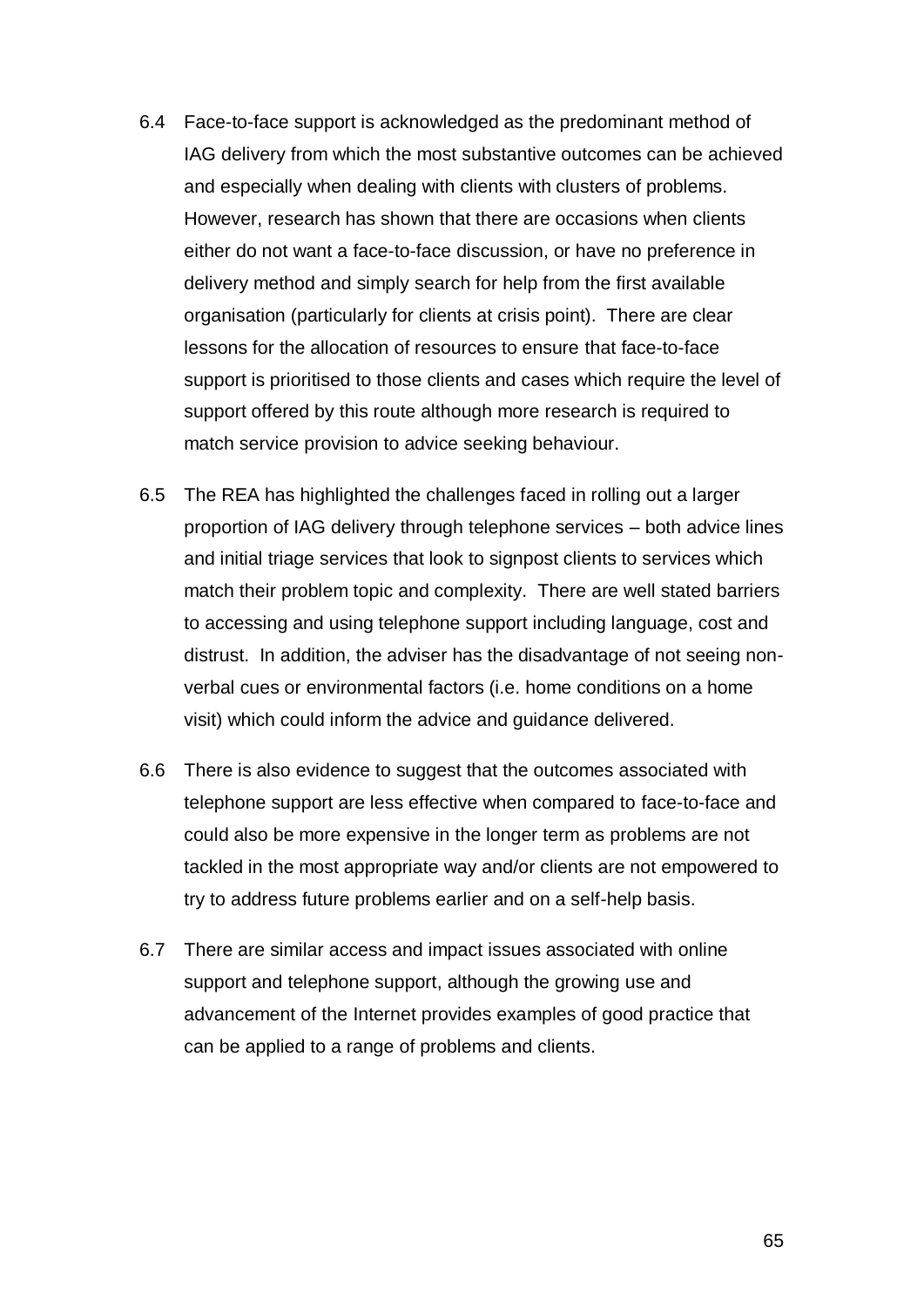#### **What does success look like?**

- 6.8 The absence of consistent standards or frameworks, against which providers of IAG and funders can assess the quality of the IAG provided and attribute the service to the achievement of outcomes and impacts has presented challenges for the REA process. There is a lack of consistent terminology and clear definitions of what a beneficial outcome actually represents for different clients and problems. The REA has however, identified a range of factors linked to the delivery and content of IAG provision which can improve advice quality.
- 6.9 It is also important to identify false impressions of the effectiveness of IAG provision in delivering positive outcomes and impacts for clients. Whilst advice may deliver valuable short term relief for the client (the 'phew effect') and associated client reported satisfaction levels, this does not provide a robust proxy for longer-term effectiveness in addressing the client's problems or influencing behaviours. Moreover, clients' perceptions of quality may not be the same as an IAG professional. **Crucially, the outcomes to be derived from IAG will be linked to the quality of the advice received - 'good advice gives good results' and the client's ability to take action.**
- 6.10 IAG success can also be observed in the form of more sustainable outcomes including the client feeling empowered as a result of the IAG support received and subsequently having the confidence to access selfhelp channels to address future problems. Advice providers can also help to shape the success of IAG provision by effectively reducing the instances of 'failure demand' linked to policy reform.
- 6.11 Assessments of outcomes and impacts should also incorporate analysis of the additionality offered by the service which cannot always be easily identified if the IAG is part of a longer journey characterised by numerous providers and delivery methods. The focus of many studies identified for the REA is on outputs (e.g. numbers of people accessing IAG) or relatively short term outcomes (e.g. welfare benefits accessed) rather than impacts.

66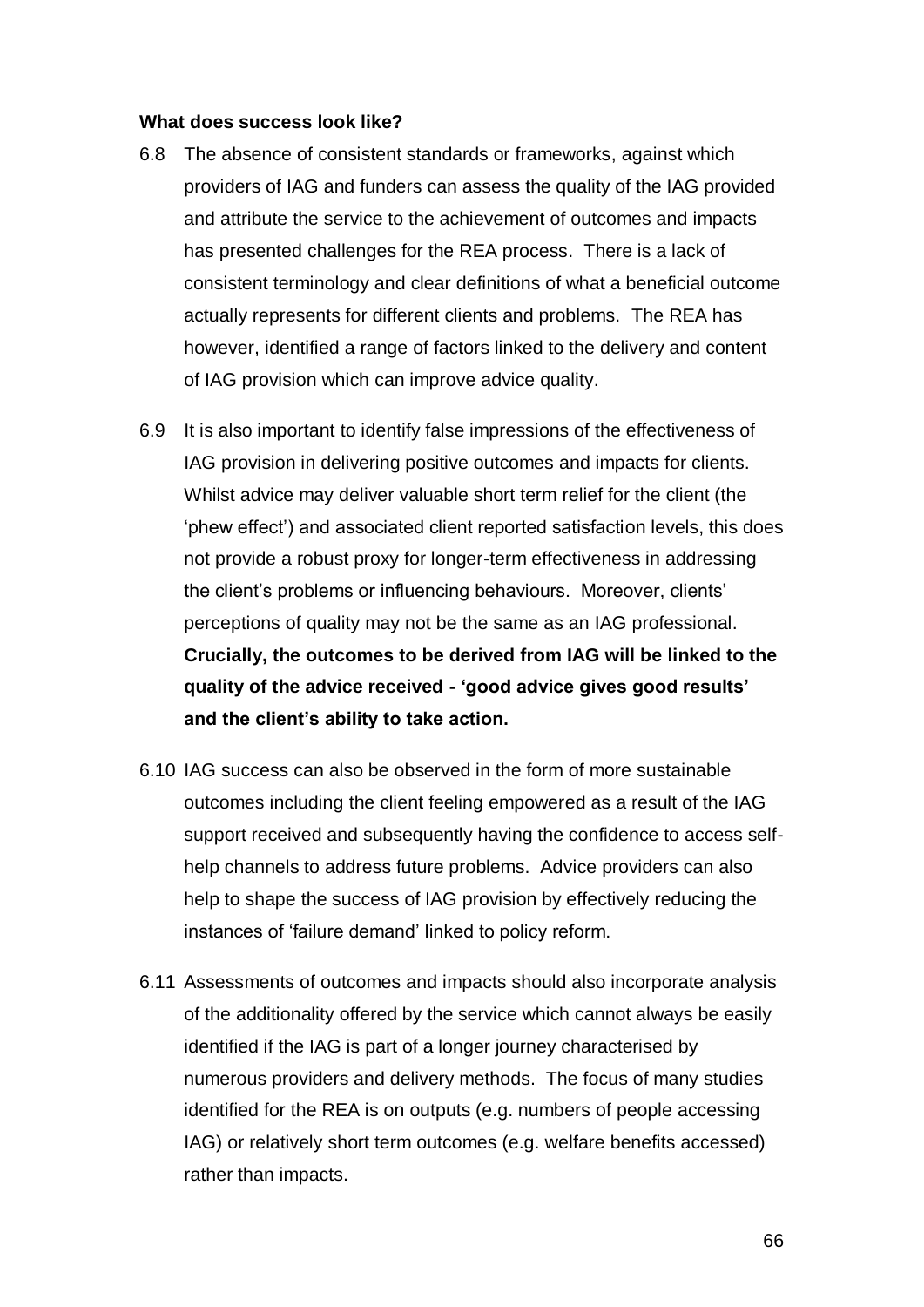## **Effectiveness of IAG by client group**

- 6.12 The review has identified a range of evidence which relates to aspects of delivery mechanisms that are recognised as helping to meet the IAG needs of older people, young people, people with health and social care needs and the general public more widely. There are however very few examples of research material which categorically attribute delivery mechanisms to the achievement of positive outcomes for specific client groups. Examples include:
	- The use of outreach provision and face-to-face support in order to provide the emotional and practical support required by clients with complex problems as part of a trusted relationship.
	- Empowering clients to take control of their problems (earlier) with the support of self-help materials following initial interventions.
	- Tailoring IAG to the needs of the client.
	- Recognising the journey within IAG provision which encompasses a range of delivery mechanisms overtime.
	- Involving clients in the design of IAG support.
	- Recognising the importance of face-to-face support amongst older people including the role of peers who can utilise both contacts and life skills.
	- Acknowledging the need for support amongst older people to fully  $\bullet$ understand and act upon information.
	- The preferences for accessing IAG amongst younger people which  $\bullet$ are likely to incorporate people and organisations that are familiar and utilise face-to-face or telephone methods.
	- There are a range of secondary health outcomes (e.g. reduced anxiety) that can be achieved amongst people with health and social care needs linked to other problems – most commonly amongst the evidence gathered being financial or welfare issues linked to cancer.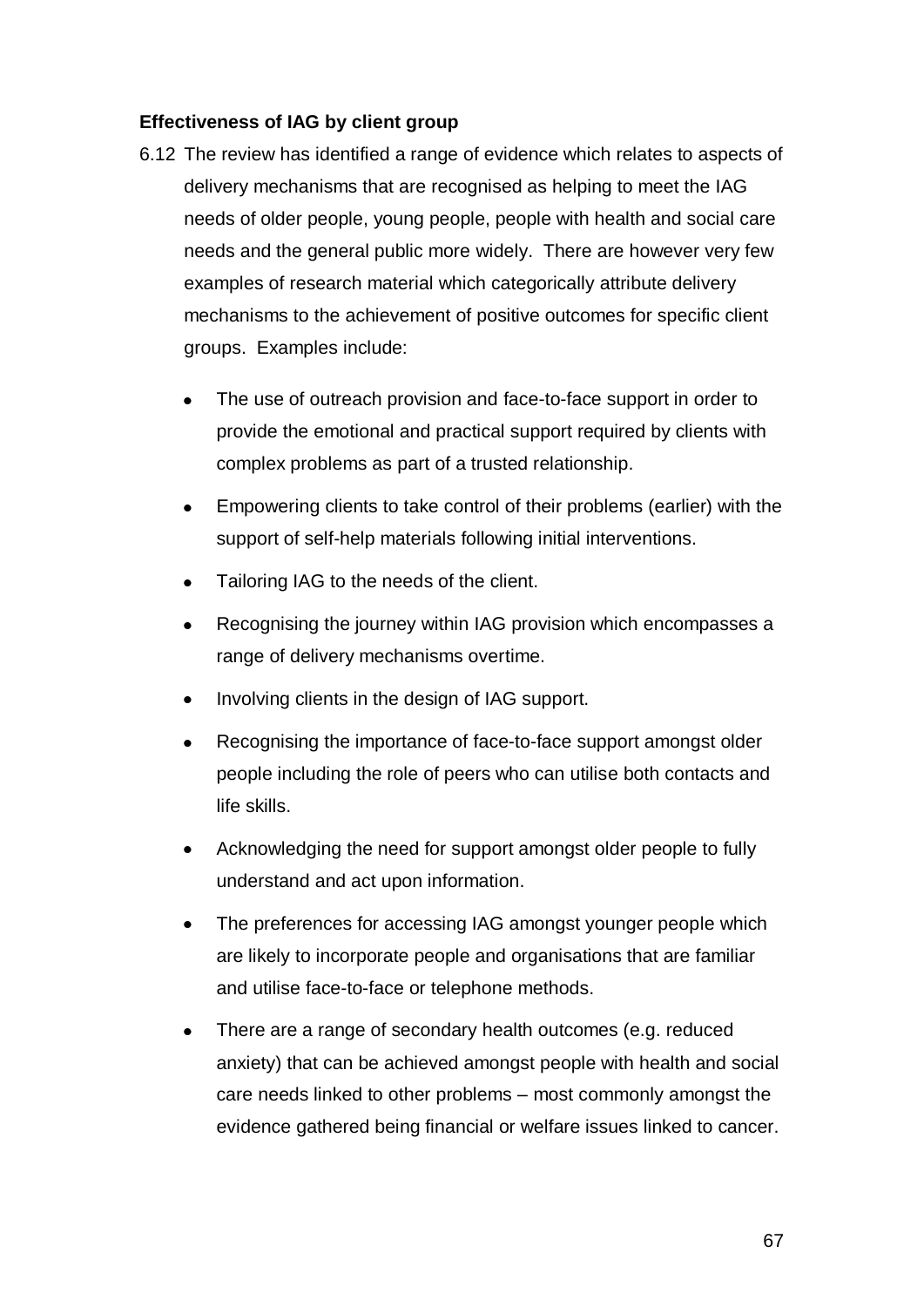## **Gaps in the Evidence – Future Recommendations**

6.13 There are a number of gaps in the evidence base which have restricted the scale of analysis and reporting possible in this report. This does however stress the importance gathering more robust evidence on the longer term outcomes and impacts of IAG support in order to assist in the process of efficiently allocating resources to meet the needs of distinct client cohorts.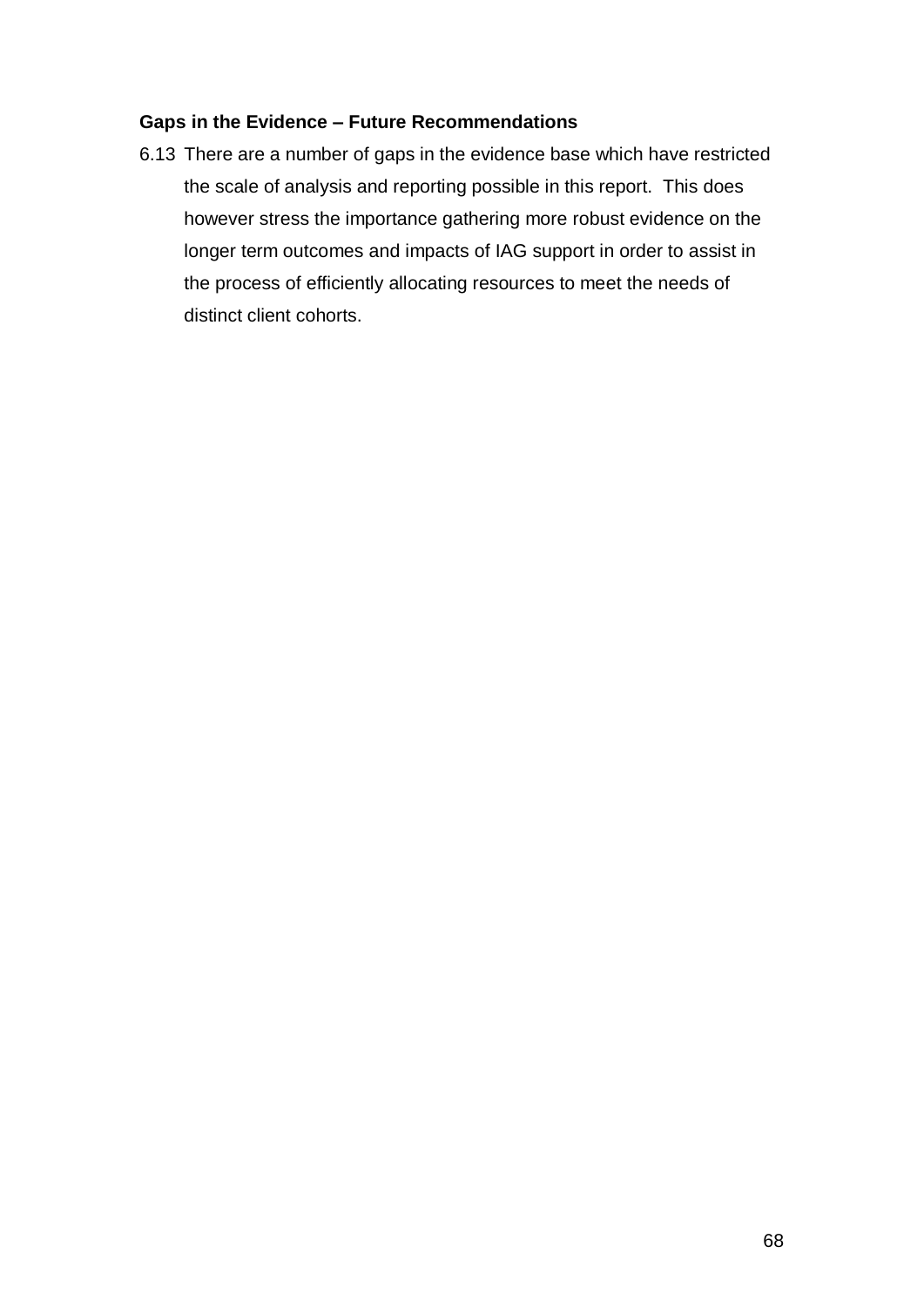# **7 References**

Adams, J. White, M. Moffatt, S. Howel, D. and Mackintosh, J. (2006) – 'A systematic review of the health, social and financial impacts of welfare rights advice delivered in healthcare settings. BMC Public Health

ADP Consultancy (2010) – 'Evaluation of the Quality Mark Pilot'. Advice Services Alliance

Advice Services Alliance (2010) – 'What the clients say: extracts from client focus groups held as part of the WTfA outcomes project'. Advice Services Alliance

Advice UK (2013) – 'Breaking the Mould: Commissioning Advice Services in Portsmouth'. Advice UK

Age Concern (2008) – 'Transforming Lives: Tackling Poverty and Promoting Independence and Dignity through Information and Advice'. Age Concern

Age Concern (2009) – 'Take my advice: A survey on information and advice needs among the 45+ age group'. Age Concern

Age UK (2010) -'Age UK Advice Outcomes Approach – an overview'. Age UK

Age UK (2011) - 'Technology and Older People: Evidence Review'. Age UK

Age UK (2012) - 'Your call is valuable to us: Understanding what older people want from call centres'. Age UK

Age UK (2013a) - 'Information and Advice for Older People: Evidence Review'. Age UK

Age UK (2013b) - 'Who can I turn to? The case for Age UK's information and advice services'. Age UK

Balmer, N. Miles, J. Smith, M. Patel, A. Denvir, C. (2012a) - 'Just a phone call away: Is telephone advice enough'. University College London, Trinity College Cambridge, Legal Services Research Centre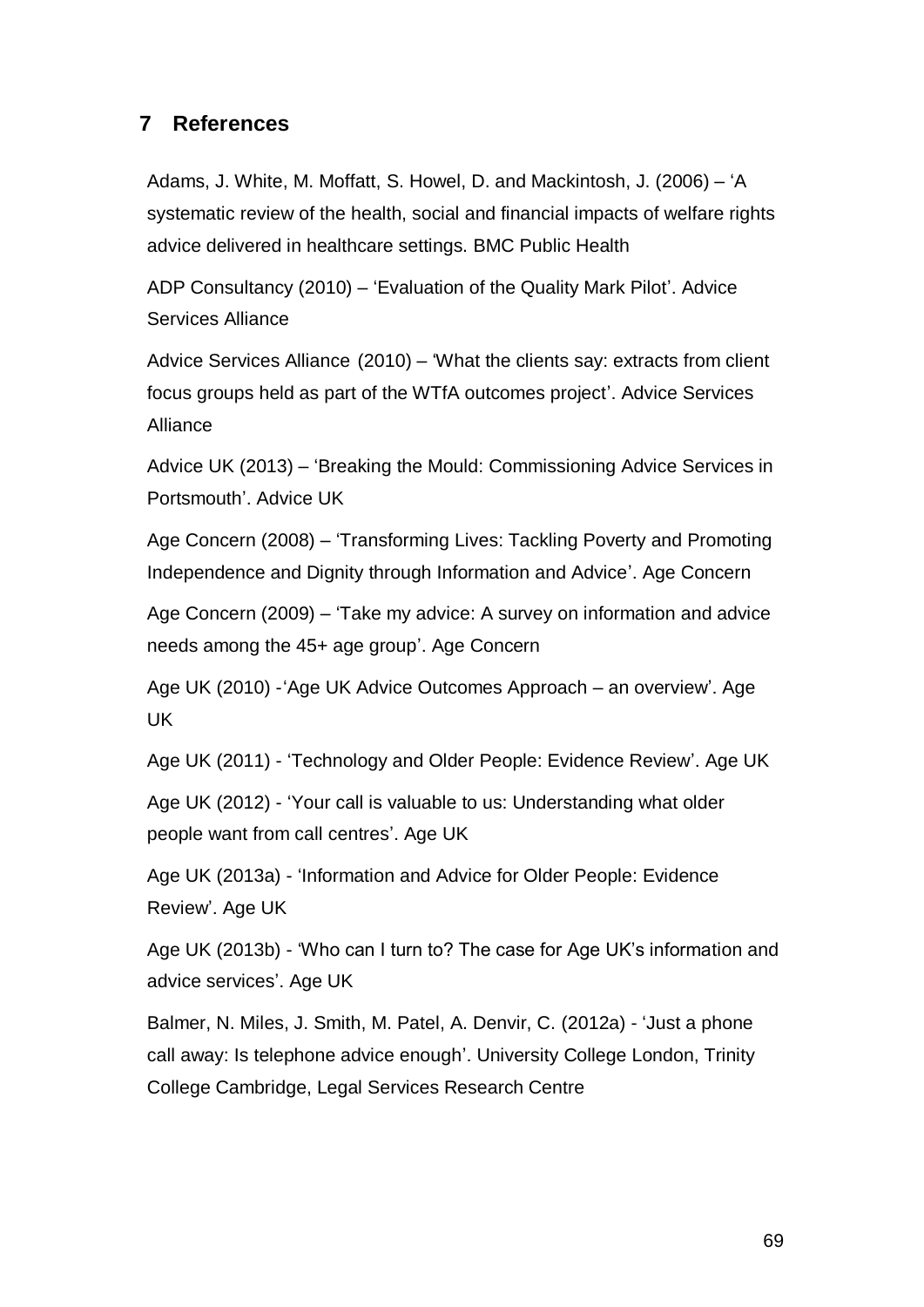Balmer, N. Miles, J. Smith, M. Patel, A. Denvir, C. (2012b) – 'In scope but out of reach?'. University College London, Trinity College Cambridge, Legal Services Research Centre

Barnard, H. and Pettigrew, N. (2003) - Delivering benefits and services for black and minority ethnic older people, Department for Work and Pensions, Research Report No. 201, HMSO, Corporate Document Services, Leeds.

Bell, K. and Smerdon, M. (2011) – 'Deep Value: A literature review of the role of effective relationships in public services'. Community Links

Boardman, B. and Darby, S. (2000) – 'Effective advice: Energy efficiency and the disadvantaged'. University of Oxford

Bottery, S. (2006) – 'What clients and other groups say about advice services'. Citizens Advice

Brennan, C., and Gallagher, K. (2002) – 'Consumer Support Networks: improving consumer advice in the UK'. International Journal of Consumer **Studies** 

Bryant, P. (2011) – 'Scoping study for information and advice service for older people in Wales'. Older People's Commissioner for Wales

Buck, A. Tam, T. and Fisher, C. (2008) – 'Putting Money Advice Where the Need Is: Evaluating the Potential for Advice Provision in Different Outreach Locations'. Legal Services Research Centre

Buck, A. Day, L. Collard, S. Smith, M. and Patel, A. (2009) – 'Outreach Advice for Debt Problems: Research and Evaluation of Outreach Services for Financially Excluded People'. Legal Services Research Centre

Buck, A. Smith, M. Sidaway, J. and Balmer, N. (2010) – 'Community Legal Advice Centres: A Survey of Clients in Reception Areas'. Legal Services Research Centre

Cabinet Office (2012) – 'Not-for-Profit Advice Services in England'. Cabinet **Office**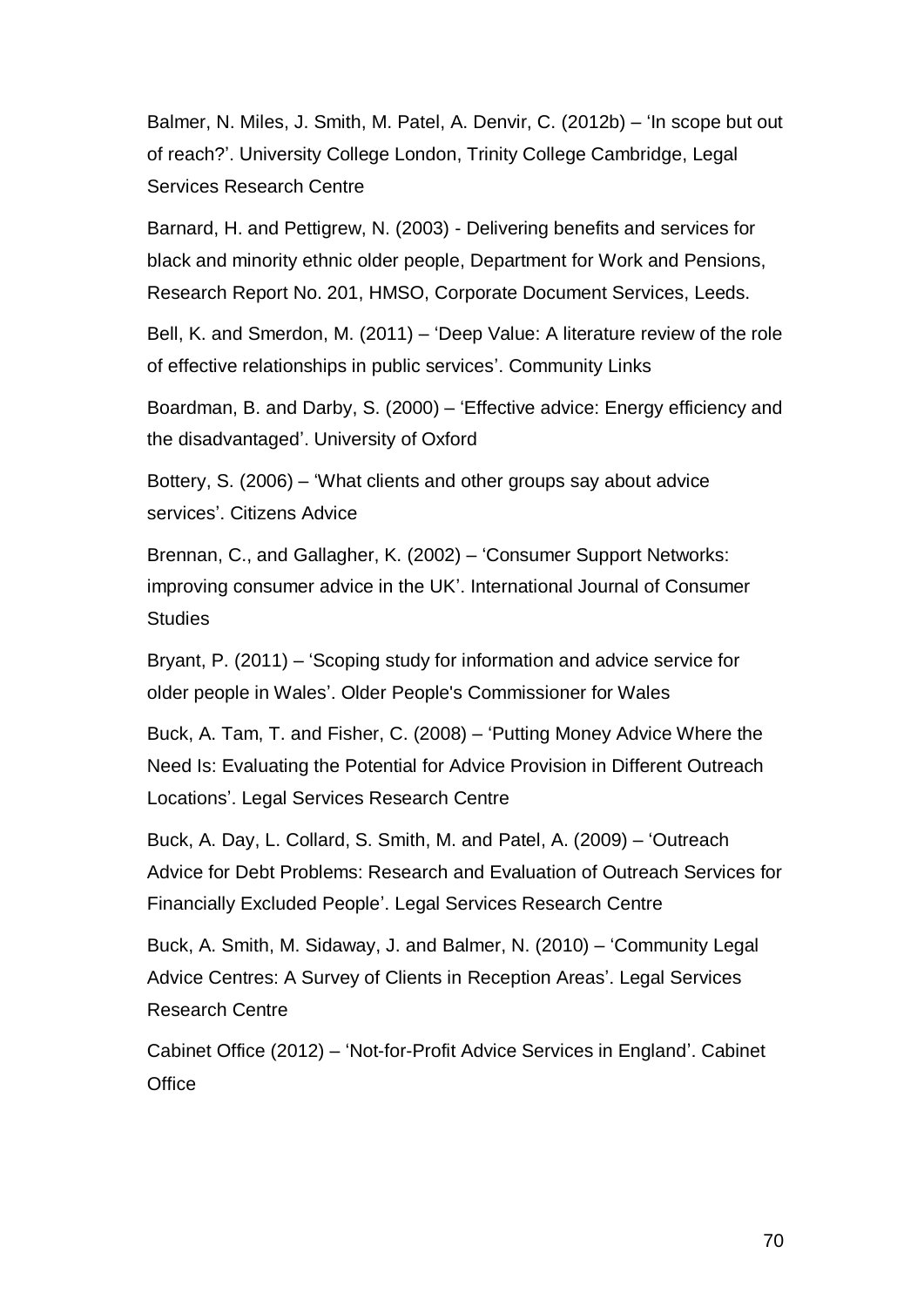Chalmers,T. and Jones, L. (2005) – 'Final report of the Evaluation of 3 different benefits advice services for people affected by cancer'. Scottish Centre for Social Research

Chatha, J. Deacon, S. Edwards, S. Marks, S. and Vale, D. (2004) – 'Hanging on the telephone: CAB evidence on the effectiveness of call centres'. Citizens Advice

Citizens Advice (2012) – 'Social policy impact report 2011/12'. Citizens Advice

Citizens Advice Bureau (2010) – 'Fair welfare: supporting claimants into work'. Citizens Advice Bureau

Citizens Advice Bureau (2009) – 'Client Outcomes: Recommended approach and resources'. Citizens Advice Bureau

Citizens Advice Scotland (2011) – 'Empowering and Protecting Consumers: Interim Response'. Citizens Advice Scotland

Cullen, L. (2004) – 'Out of the picture: CAB evidence on mental health and social exclusion'. Citizens Advice Bureau

D'Angelo, A. and Kaye, N. (2012) – 'Enfield Citizens' Advice Bureau Clients Profile and Needs Gap Analysis'. Social Policy Research Centre, Middlesex **University** 

Department for Business, Innovation and Skills (2011a) - 'Empowering and Protecting Consumers: Consultation on institutional changes for provision of consumer information, advice, education, advocacy and enforcement'. Department for Business, Innovation and Skills

Department for Business, Innovation and Skills (2011b) - 'Consumer Landscape Review'. Department for Business, Innovation and Skills

Department for Business, Innovation and Skills (2011c) – 'Better Choices: Better Deals Consumers Powering Growth'. Department for Business, Innovation and Skills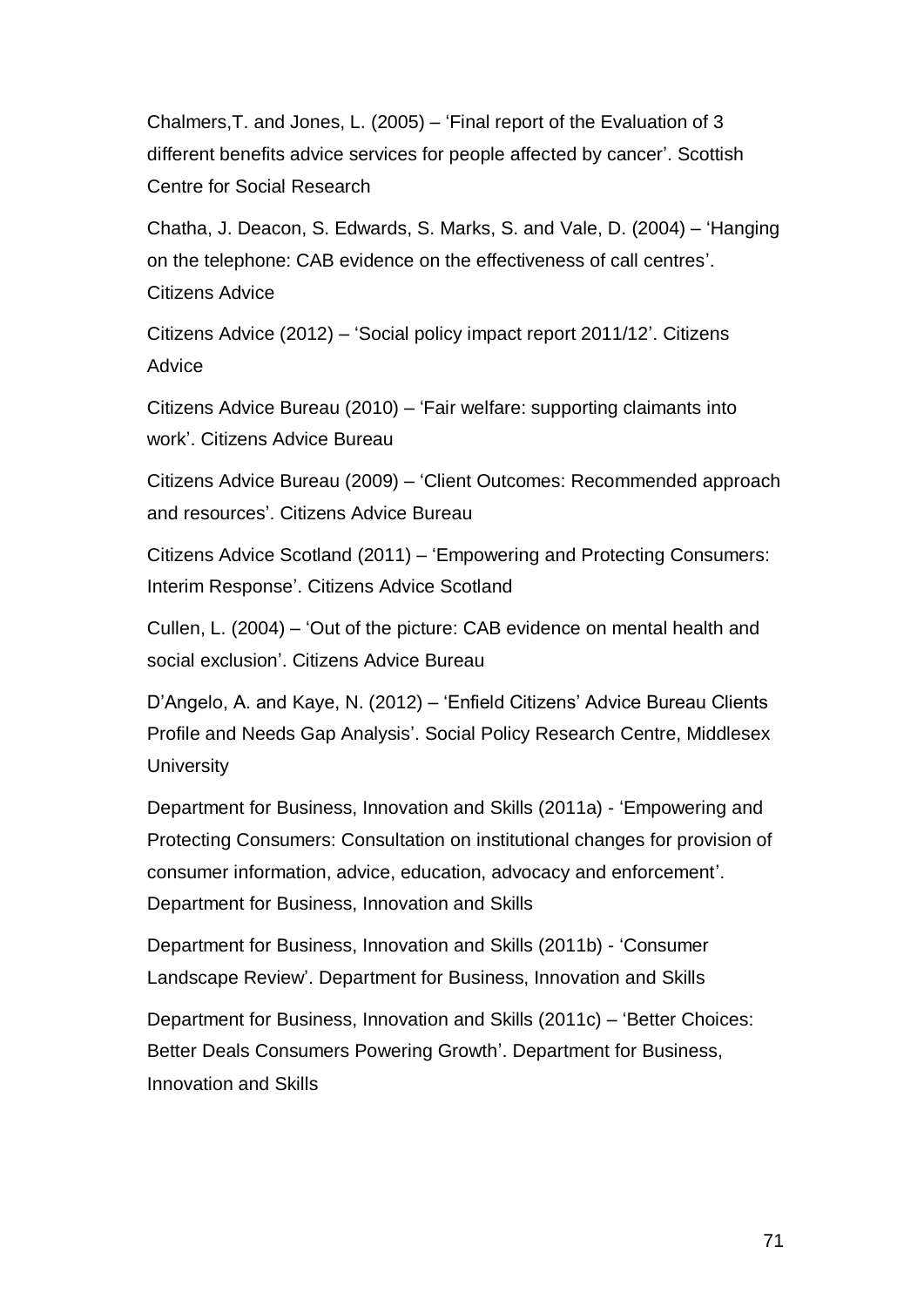Department for Children, Schools and Families (2009) – 'Quality, Choice and Aspiration: A strategy for young people's information, advice and guidance'. Department for Children, Schools and Families

Direct Impact Research Group and Minogue, V. (2006) – 'Evaluation of a Citizens Advice Bureau (CAB) Mental Health Welfare Rights Project'. Mental Health and Learning Disabilities Research and Practice. Volume 3 Number 1. April 2006.

Dobbie, B. (2010) – 'BIS value for money review of Citizens Advice and Citizens Advice Scotland'. Department for Business, Innovation and Skills

Dunning, A. (2005) – 'Information, advice and advocacy for older people'. Joseph Rowntree Foundation

ECOTEC (2006) – 'Evaluation of the Citizens Advice National Financial Capability Project'. Citizens Advice Bureau

Ellison, A. and Whyley, C. (2012a) – 'Debt Advice Channel Strategy Research. Volume one – The client experience of channel choice, use and outcomes'. The Money Advice Trust

Ellison, A. and Whyley, C. (2012b) – 'Debt Advice Channel Strategy Research. Volume two – The potential for channel shift'. The Money Advice Trust

Equality and Human Rights Commission (2010) – 'Response of the Equality and Human Rights Commission to the Consultation on reform of legal aid in England and Wales'. Equality and Human Rights Commission

Fox, C., Moorhead, R., Sefton, M. and Wong, K (2010) – 'Community Legal Advice Centres and Networks: A Process Evaluation'. Legal Services Commission

Gillespie, M. Dobbie, L. Mulvey, G. Gallacher, Y. Campbell, J. (2007) – 'Money Advice for Vulnerable Groups: Final Evaluation Report'. Scottish **Executive** 

Goode, J. (2012) – 'Brothers are doing it for themselves?: Men's experiences of getting into and getting out of debt'. The Journal of Socio-Economics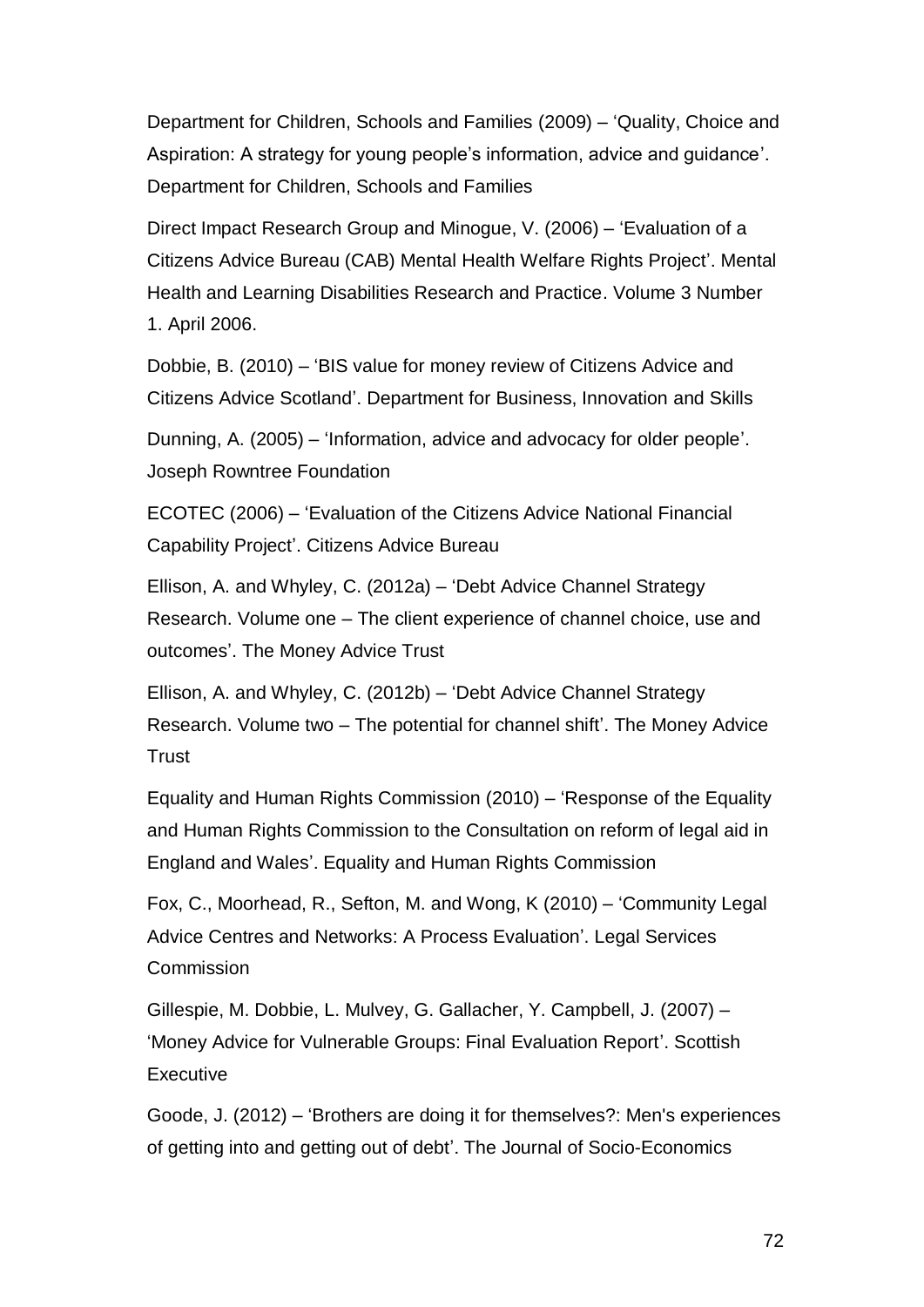Griffith, A. (2003) – 'The Impact of Advice: A brief report'. Report from the Advice Services Alliance Conference: February 2003. Advice Services Alliance

Griffith, A. (2010) – 'Face-to-face and telephone advice under legal aid'. Advice Services Alliance

Griffith, A. and Burton, M. (2011) – 'From face-to-face to telephone advice?'. Legal Aid

Guy, G. (2013) - Insight Report 2012. Citizens Advice

Harrington, M. (2012) – 'An Independent Review of the Work Capability Assessment: Year three'.Department for Work and Pensions

Hasluck, C., Mhonda, J., Winter, E., Durrant, C., Thompson, M., Dobbs, L. and Chrisou, G., (2005) - 'The use and development of alternative service channels in Jobcentre Plus: a review of recent evidence'. Norwich: Department for Work and Pensions.

Horton, C. (2009) - Creating a stronger information, advice and advocacy system for older people'. Joseph Rowntree Foundation

Ipsos MORI (2013) – 'Disabled People and Financial Wellbeing: A report for Scope by Ipsos MORI'. Ipsos MORI

Johnson, S. and Steed, S. (2011) – 'Advice Services: What Next?: Reflections from the BOLD project'. Advice UK

Jones, J. (2004) - Adding Value Through Advocacy: Report of an investigation to find the benefits WASSR brings to the community and the statutory service providers in Westminster'. Westminster Advocacy Service for Senior Residents

Jones, K. (2009a) – 'Outcomes of a Longitudinal Study of Citizens Advice Service Clients in Wales'. Bangor University

Jones, K. (2009b) – ['Outcomes of a longitudinal study of Citizens Advice](http://www.citizensadvice.org.uk/print/print/outcomes_of_cab_advice-2.pdf)  [Service Clients in Wales'](http://www.citizensadvice.org.uk/print/print/outcomes_of_cab_advice-2.pdf). Bangor University and Citizens Advice Cymru

Jones, P.A. (2010) – 'Supporting personal finance education in primary schools on Merseyside'. Liverpool John Moores University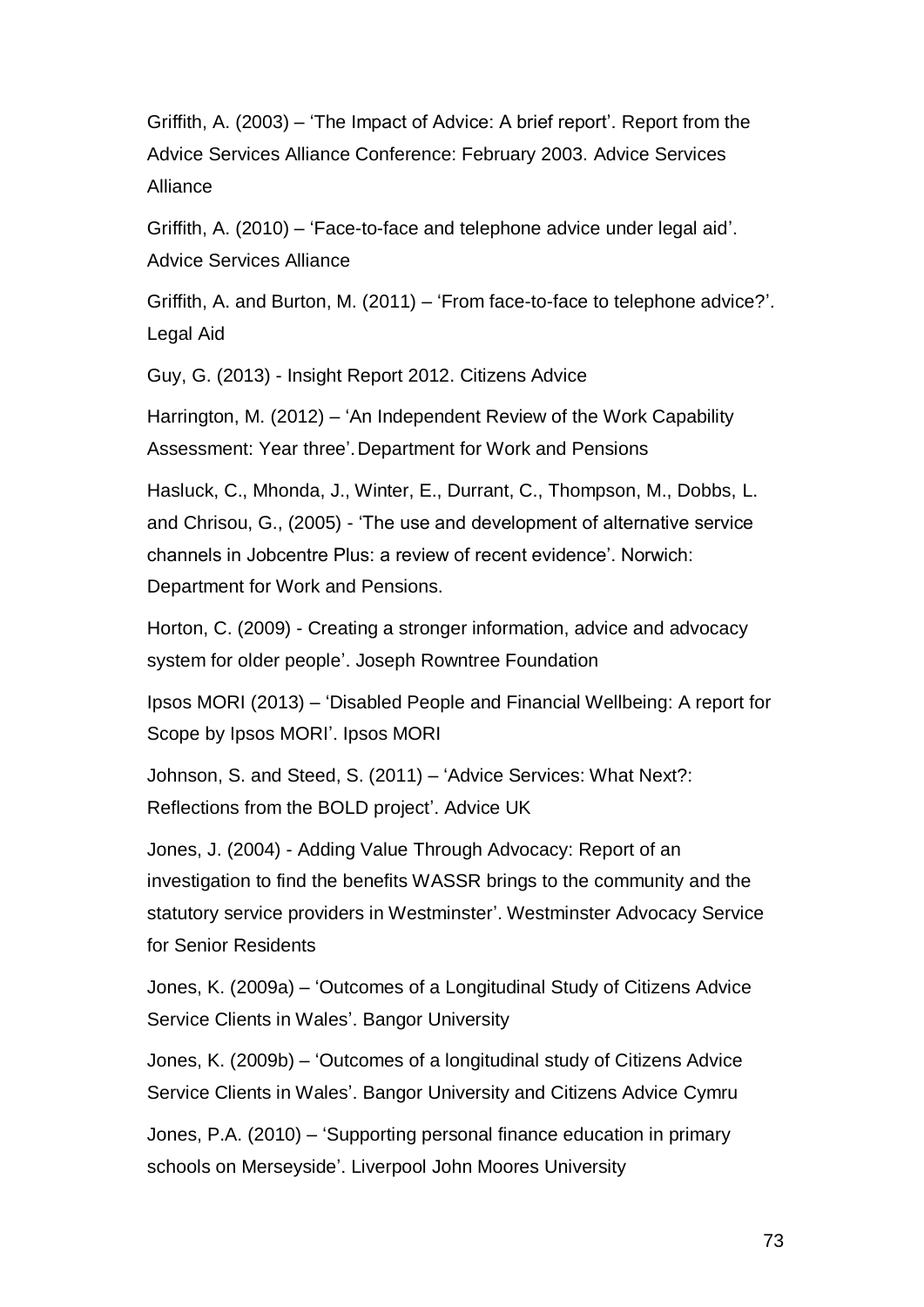[Kane, R., Macdowall, W. and](http://www.ncbi.nlm.nih.gov/pubmed/12885308/) Wellings, K. (2003) – ['Providing information for](http://www.ncbi.nlm.nih.gov/pubmed/12885308/)  [young people in sexual health clinics: getting it right'.](http://www.ncbi.nlm.nih.gov/pubmed/12885308/) Journal of Family Planning Reproduction Health Care

Kenrick, J. (2009a) – 'Young people's access to advice: the evidence'. Youth Access

Kenrick, J. (2009b) – 'Advice needs of young people: the evidence'. Youth Access

Kenrick, J. (2011) – 'The outcomes and impact of youth advice – the evidence'. Youth Access

Kerr, L. and Kerr, V. (2003) – 'Older people doing it for themselves: Accessing information, advice and advocacy'. Joseph Rowntree Foundation

KPMG (2010) – 'Review and Evaluation of the Macmillan CAB Welfare Benefits Advice Service for Belfast Hospital Trust'. KPMG

Lamb, A. Garner, D. and Fearnley, J. (2006) – 'The value of independent housing advice: Leicester as a case study'. Advice Development Project

Margiotta,P. Raynes,N. Pagidas,D. Lawson,J. & Temple,B. (2003) – 'Are you listening? Current practice in information, advice and advocacy services for older people'. Joseph Rowntree Foundation

McQuaid, R.W., Lindsay, C. & Greig, M. (2003) – 'Wired for work? ICT and job seeking in rural areas'. Joseph Rowntree Foundation

Merrell, J. (2006) – 'Accessibility and equity of health and social care services: exploring the views and experiences of Bangladeshi carers in South Wales, UK'. Health and Social Care in the Community

Mitton, L. (2008) – 'Financial inclusion in the UK: Review of policy and practice'. Joseph Rowntree Foundation

Mitton, L. and Hull, C. (2006) – 'The Information, Advice and Guidance Needs of Older Workers'. Social Policy and Society

Moffatt, S. and Mackintosh, J. (2009) – ['Older people's experience of](http://www.tandfonline.com/doi/abs/10.1080/13557850802056455)  [proactive welfare rights advice: qualitative study of a South Asian](http://www.tandfonline.com/doi/abs/10.1080/13557850802056455)  [community'](http://www.tandfonline.com/doi/abs/10.1080/13557850802056455). Ethnicity & Health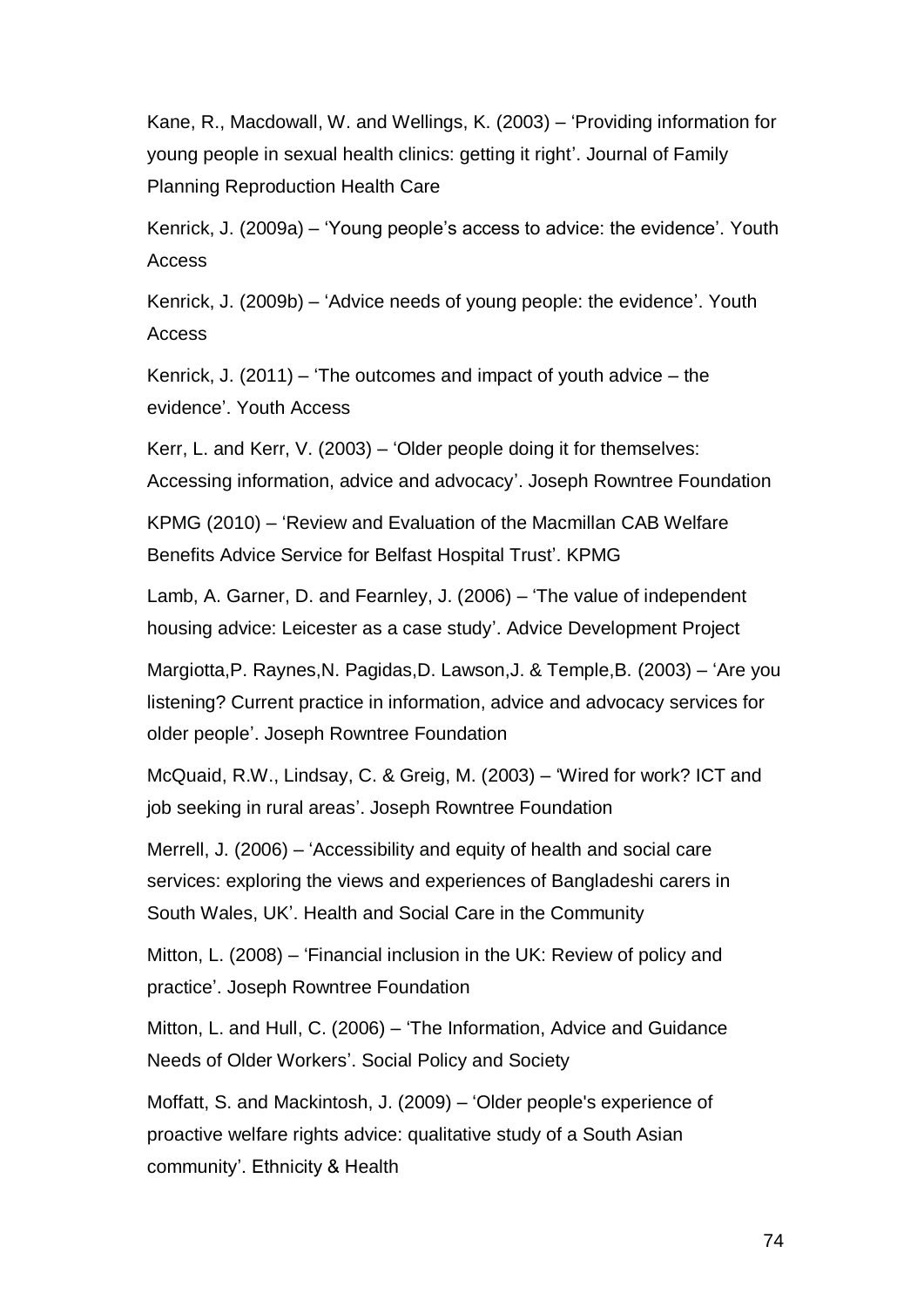[Moffatt,S., White, M., Stacy, R. and](http://scholar.google.co.uk/citations?user=Qj1CGEkAAAAJ&hl=en&oi=sra) Downey, D. (2004) – ['The impact of](http://www.tandfonline.com/doi/abs/10.1080/09581590400007959)  [welfare advice in primary care: a qualitative study'](http://www.tandfonline.com/doi/abs/10.1080/09581590400007959). Critical Public Health

Moorhead, R. Sefton, M and Douglas, G (2004) – 'The advice needs of lone parents'. Cardiff University and One Parent Families

Moorhead, R and Robinson, M (2006) – ['A trouble shared -](http://iris.ucl.ac.uk/iris/publication/446115/1) legal problems [clusters in solicitors' and advice agencies'](http://iris.ucl.ac.uk/iris/publication/446115/1). Department for Constitutional Affairs

Noble, E., Moffatt, S. and White, M. (2011) – 'The impact of a dedicated welfare rights advice service for people affected by cancer'. Newcastle **University** 

Older People's Commissioner for Wales (2012) – 'Information and Advice Services for Older People: Conference Report'. Older People's Commissioner for Wales

Patel, A. Balmer, N. and Pleasence, P. (2012) – 'Debt and disadvantage: the experience of unmanageable debt and financial difficulty in England and Wales'. International Journal of Consumer Studies

Patient Information Forum (2013) – 'Making the Case for Information. The evidence for investing in high quality health information for patients and the public'. Patient Information Forum

Pearson, J. and Davis, L (2002) – 'The hotline outcomes assessment study, final report – phase III: full-scale telephone survey'. Center for Policy Research

Pleasence, P. and Balmer, N. (2007) – 'Changing Fortunes: Results from a Randomized Trial of the Offer of Debt Advice in England and Wales'. Journal of Empirical Legal Studies. Volume 4, Issue 3, pages 651–673, November 2007.

Pleasence, P. Buck, A. Balmer, N. and Williams, K. (2007) – 'A Helping Hand: The Impact of Debt Advice on People's Lives'. Legal Services Research Centre

Pollard, E. and Britain, G. (2007) – ['Assessing the net added value of adult](http://www.employment-studies.co.uk/pdflibrary/rr825a.pdf)  [advice and guidance'](http://www.employment-studies.co.uk/pdflibrary/rr825a.pdf). Institute for Employment Studies Research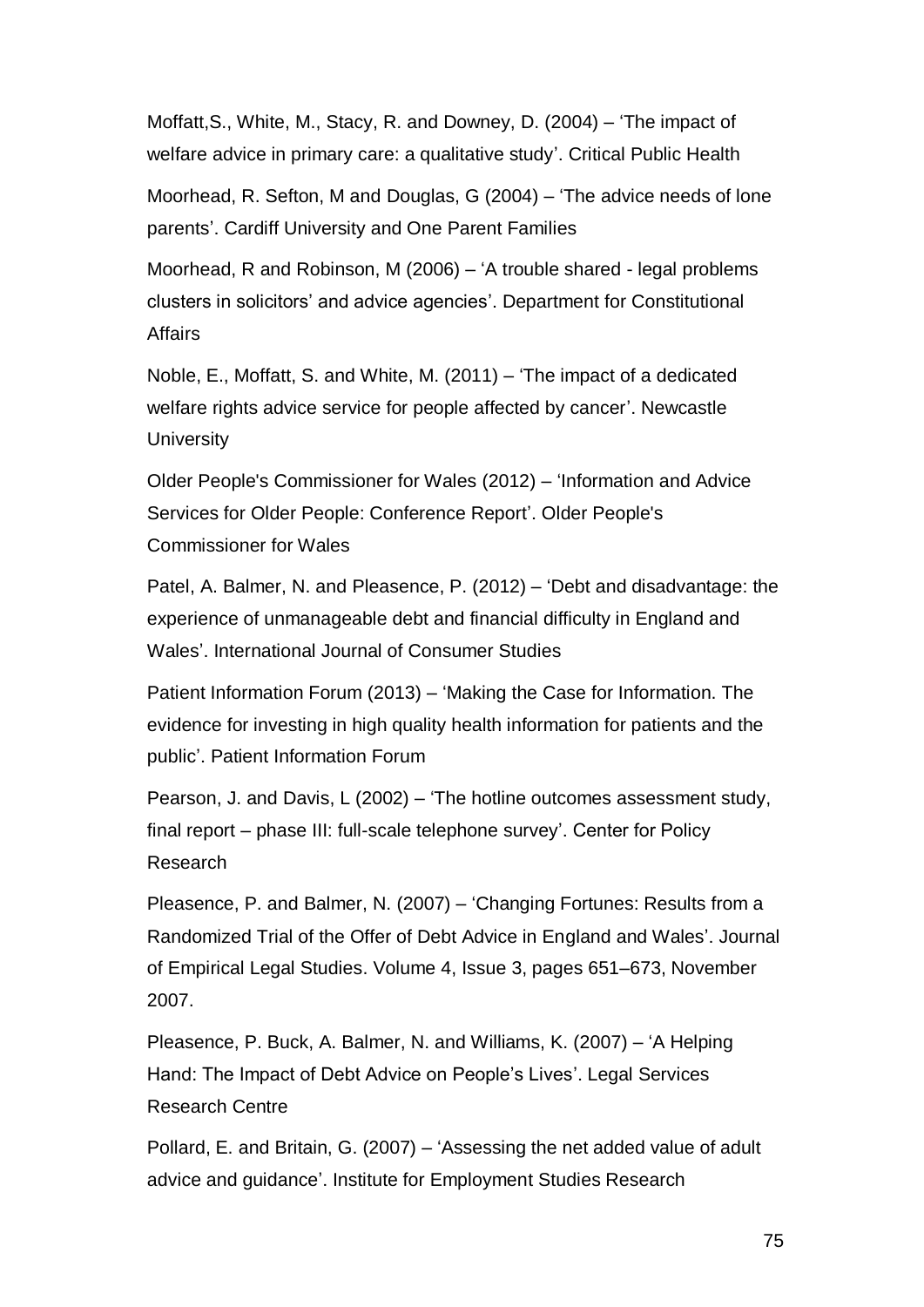Public Health Wales (2012) – 'Evidence Review: The patient information needs of people with cancer and the effectiveness of interventions to meet these needs'. Public Health Wales

Quinn, A., Snowling, A. and Denicolo, P. (2003) – 'Older people's perspectives: Devising information, advice and advocacy services'. Joseph Rowntree Foundation

Ritters, K. and Davis, H (2008) – 'Access to information and services for older people – the joined-up approach'. Department for Work and Pensions Working Paper No 53.

Sandbach, J. (2004) – 'Geography of advice: An overview of the challenges facing the Community Legal Service'. Citizens Advice

Sandbach, J. (2012) – 'Out of scope, out of mind: Who really loses from legal aid reform'. Citizens Advice Bureau

Shared Intelligence (2013) – 'Evaluation of Macmillan Cancer Support's Information Resources: Phase 1'. Macmillan Cancer Support

Smith, M. and Patel, A. (2008) – 'Money Advice Outreach Evaluation: Cost and Effectiveness of the Outreach Pilots'. Legal Services Research Centre

Smith, M., Buck, A., Sidaway, J. and Scanlan, L. (2013) – 'Bridging the Empirical Gap: New Insights into the Experience of Multiple Legal Problems and Advice Seeking'. Journal of Empirical Legal Studies. Volume 10, Issue 1, 146–170, March 2013.

Sommerlad, H. and Sanderson B.P (2013) – 'Social justice on the margins: the future of the not-for-profit sector as providers of legal advice in England and Wales'. Journal of Social Welfare and Family Law

Taghioff, D. (2006) – 'Advicenow guides: helping advisers and advice service users'. Advicenow

Tailby, S., Pollert, A., Warren, S., Danford, A., and Wilton, N. (2011) – 'Under-funded and overwhelmed: the voluntary sector as worker representation in Britain's individualised industrial relations system'. Industrial Relations Journal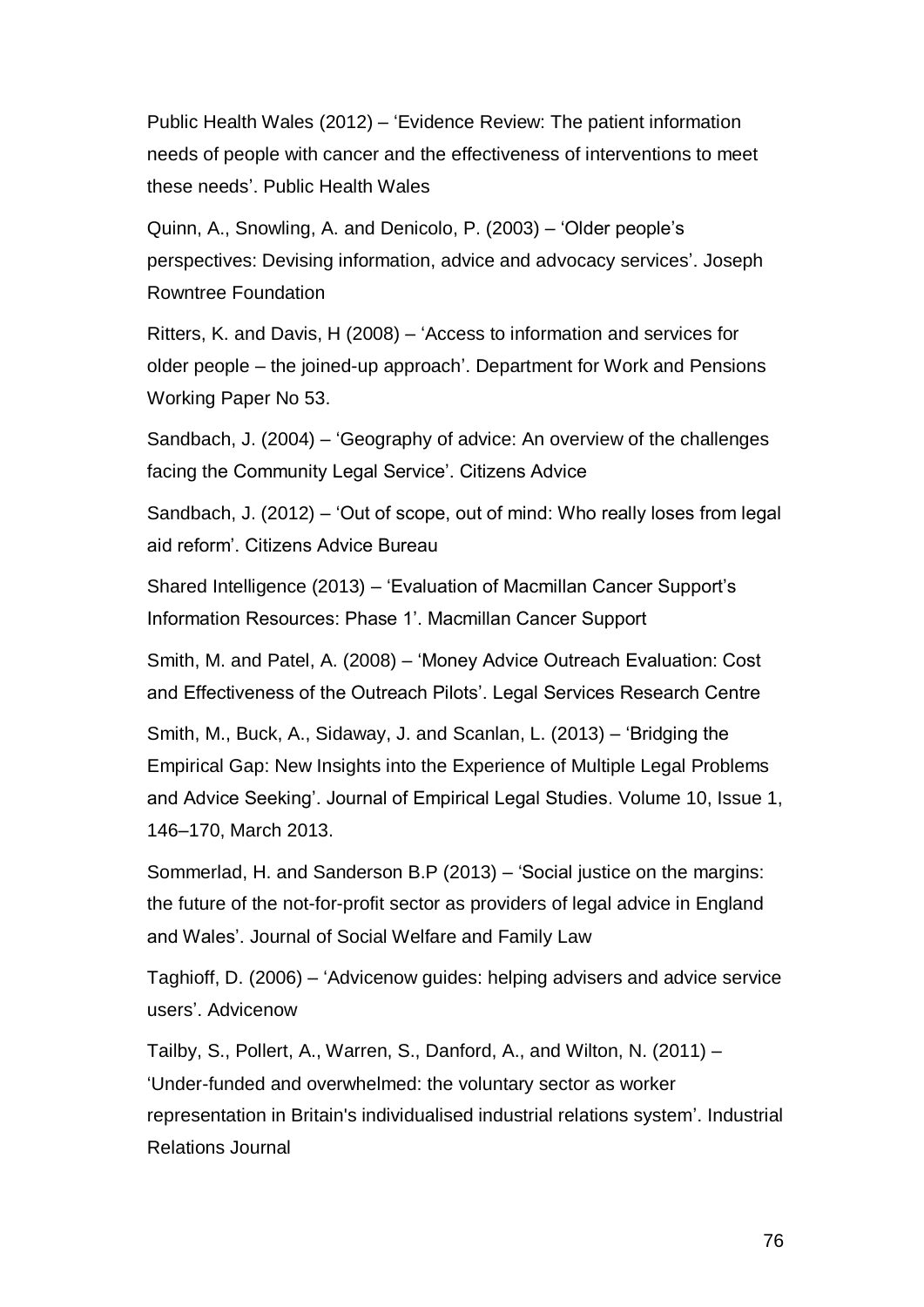The Custody Minefield Submission (2013) – 'The Custody Minefield Submission to the Low Commission'. The Custody Minefield

The Financial Inclusion Centre (2011) – 'Money Guidance Programme: Evaluation Summary'. The Financial Inclusion Centre

The Gilfillan Partnership (2011) – 'Evaluation of Working Together for Advice'. Advice Services Alliance

Welsh Government (2012a) - 'Tackling Poverty Action Plan 2012-2016'. Welsh Government

Welsh Government (2012b) - 'Strategic Equality Plan and Objectives 2012- 2016'. Welsh Government

Welsh Government (2013) - Advice Services Review: Final Research Report. Welsh Government

Whitfield, G. (2013) – 'Poverty and problematic debt: What can social housing providers do?'. Joseph Rowntree Foundation

Wigan, J. and Talbot, C. (2006) – 'Benefits of welfare rights advice: a review of the literature'. National Association of Welfare Rights Advisors

Williams, C. (2009) – 'Transforming adult social care: access to information, advice and advocacy'. IDeA

Williamson Consulting (2009) – 'Macmillan Welfare Advice Project – Altnagelvin'. Macmillan Cancer Support

[Wood, R.T.A. and](http://scholar.google.co.uk/citations?user=Ptx0xPkAAAAJ&hl=en&oi=sra) Griffiths, M.D. (2007) – 'Online guidance, advice, and support for problem gamblers and concerned relatives and friends: An evaluation of the GamAid pilot service'. British Journal of Guidance and Counselling. Volume 35, Issue 4.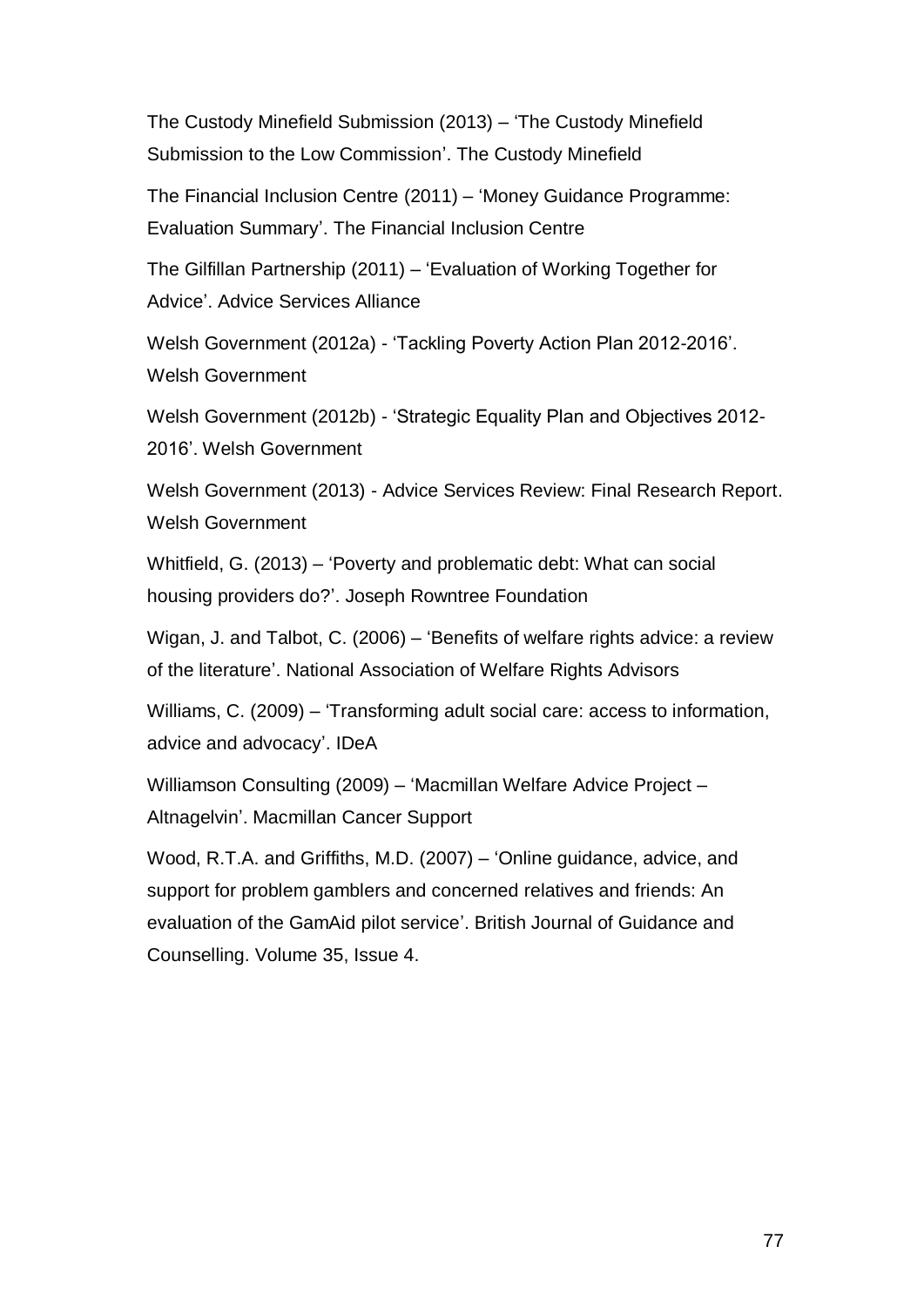# **8 Appendix 1 – Rapid Evidence Assessment Approach**

The Rapid Evidence Assessment (REA) approach provides an overview of existing research on a (constrained) topic and a synthesis of the evidence provided by these studies to answer the REA question.

The REA provides a balanced assessment of what is already known about a policy or practice issue, by using systematic review methods to search and critically appraise existing research. The REA aims to be rigorous and explicit in method, and thus systematic, but makes concessions to the breadth or depth of the process by limiting particular aspects of the systematic review process.

The key steps to undertaking the evidence review are provided below.



## **Steps to undertaking a Rapid Evidence Assessment**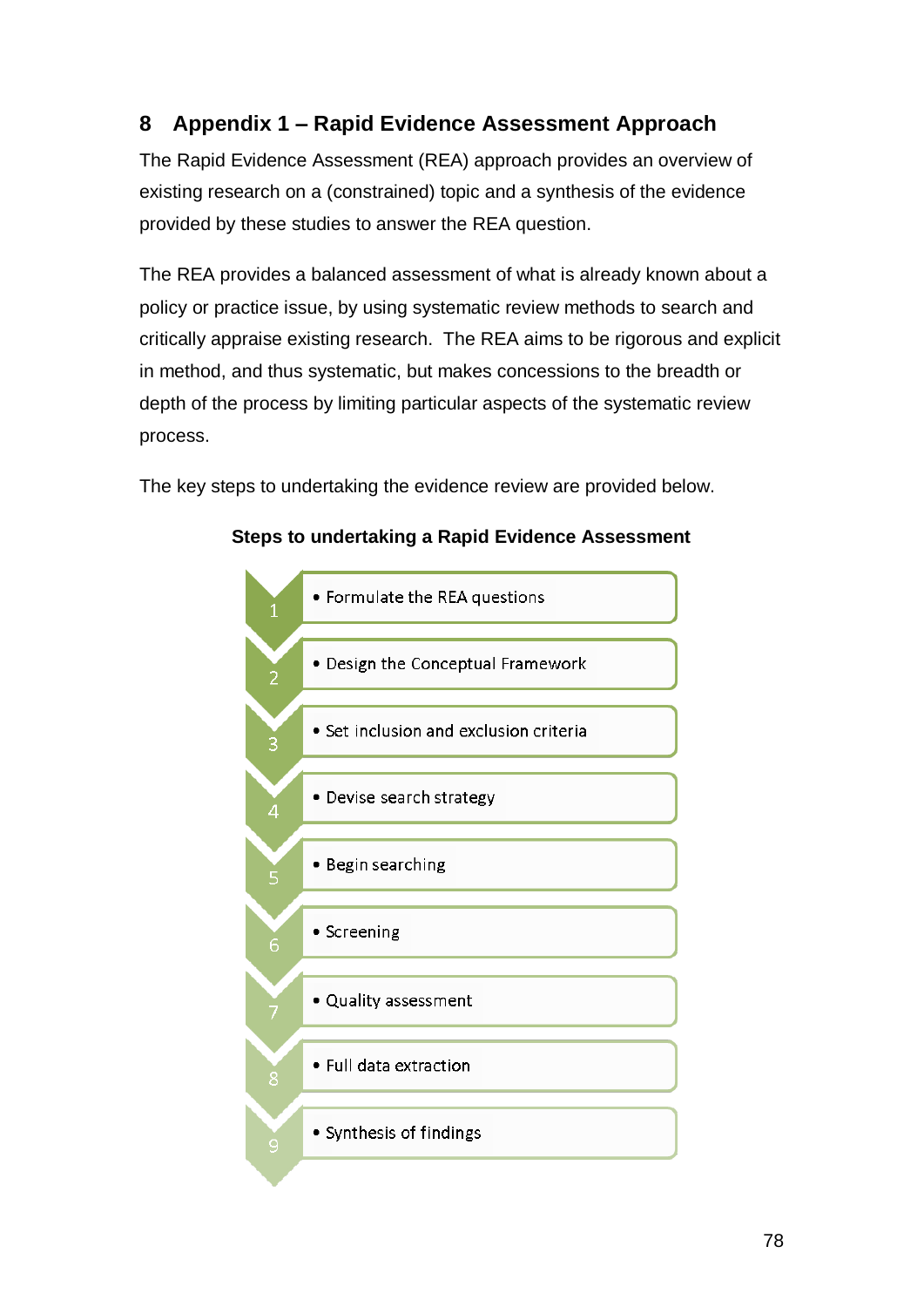| <b>Formulate the</b><br><b>REA questions</b> | This leads the direction of the review and therefore conclusions that<br>follow. It is important to make clear any assumptions associated with<br>for example, the conceptual framework for the review.<br>It is important that any REA question:<br>Drives the process.<br>Is a statement that can be investigated not a subject area of<br>interest.<br>Is clear and answerable.<br>Should need an answer and be worth asking.<br>Two main types of questions used:<br>1. What works (impact)?<br>2. What do you need to make it work? (Non-impact, e.g. what do<br>people need or want, attitudes, what do people think? etc.)                                                                                                                                                                                                                                    |
|----------------------------------------------|----------------------------------------------------------------------------------------------------------------------------------------------------------------------------------------------------------------------------------------------------------------------------------------------------------------------------------------------------------------------------------------------------------------------------------------------------------------------------------------------------------------------------------------------------------------------------------------------------------------------------------------------------------------------------------------------------------------------------------------------------------------------------------------------------------------------------------------------------------------------|
| Conceptual<br>framework?                     | A conceptual framework is a type of intermediate theory that can<br>connect to all aspects of an inquiry. In the context of this REA the<br>framework clarified the parameters of the evidence review, introduced<br>the key concepts (e.g. effectiveness of different delivery methods,<br>types and levels of service), explained the definitions used and<br>highlighted any underlying assumptions associated with the research.<br>The production of the framework assisted the research team in<br>clarifying the REA parameters when engaging with key organisations<br>and individuals that may be able to provide relevant secondary source<br>data.                                                                                                                                                                                                        |
| Set inclusion and<br>exclusion criteria      | The process of setting inclusion and exclusion criteria was included in<br>the development of the conceptual framework and helped to guide the<br>development of the search strategy for the REA. In the context of this<br>research the criteria included the following:<br>Geographical parameters (e.g. UK only, international).<br>Date of publication (e.g. 10 years).<br>٠<br>Subsections of service types.<br>Scale of service / delivery organisation.<br>Definition of client types (e.g. relative disadvantage, income,<br>education).<br>Language.                                                                                                                                                                                                                                                                                                        |
| Devise search<br>strategy                    | The search strategy is governed by the inclusion and exclusion criteria<br>and designed against the following areas:<br>Identification of key organisations and networks<br>Based on our knowledge of the IAG sector and the guidance and<br>support of the Welsh Government, key organisations and networks<br>were identified that could be approached as part of a 'call for<br>evidence'.<br>Whilst the short study period did not allow for an extensive call for<br>evidence (i.e. there is insufficient time for multiple reminders), this<br>approach offered sufficient added value in helping to shape the<br>online search undertaken by the study team by identifying<br>practical examples of good practice.<br>We approached each organisation/network through a standardised<br>email to seek relevant research material and evidence that may not be |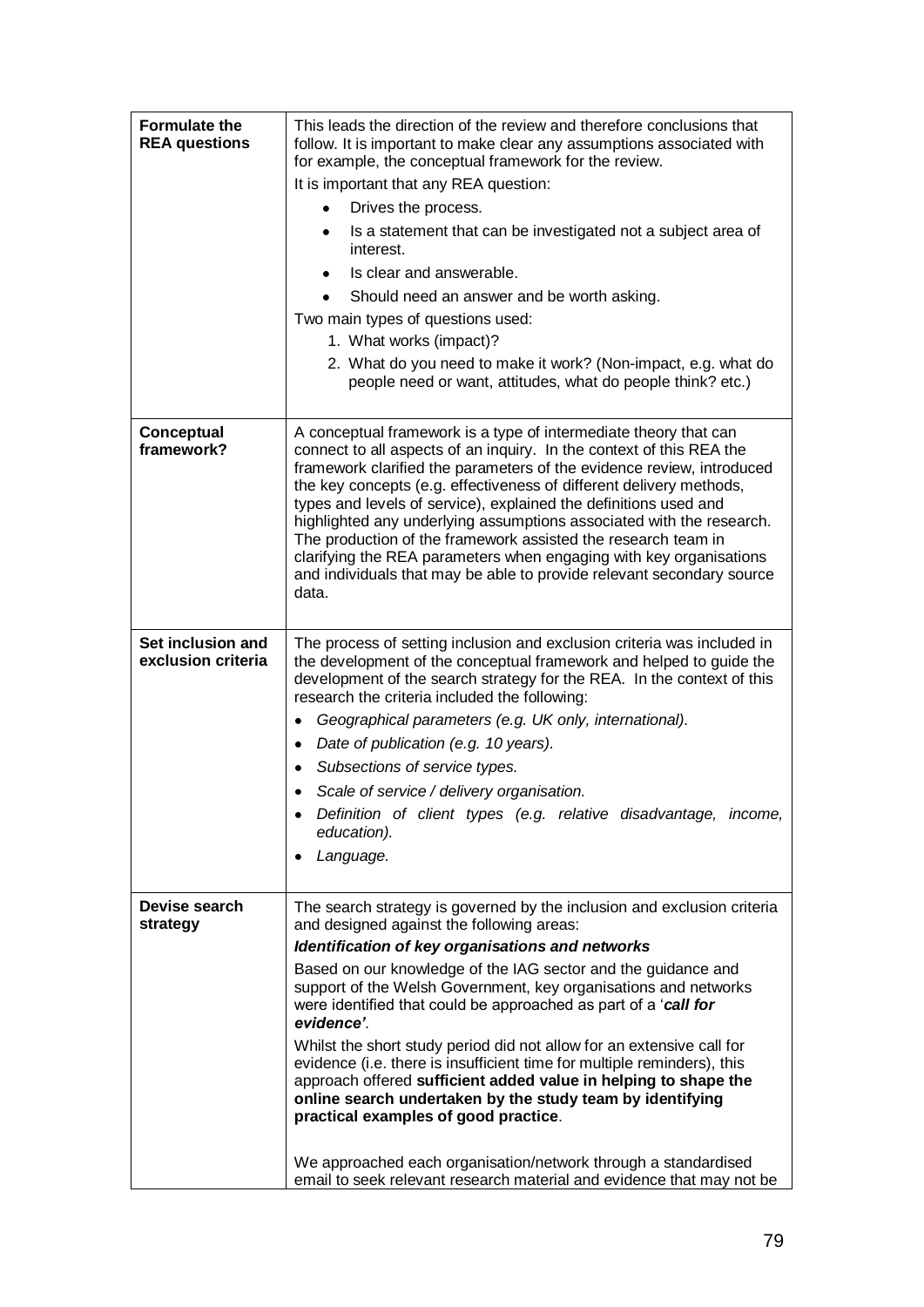|                                | publicly available (i.e. grey literature) or historical reports/publications<br>which are no longer held on organisation websites.                                                                                                                                                                                                                                                                                                                                                                                                                                                                                                                                                                                                                                                                                                       |  |  |  |  |  |  |  |  |  |
|--------------------------------|------------------------------------------------------------------------------------------------------------------------------------------------------------------------------------------------------------------------------------------------------------------------------------------------------------------------------------------------------------------------------------------------------------------------------------------------------------------------------------------------------------------------------------------------------------------------------------------------------------------------------------------------------------------------------------------------------------------------------------------------------------------------------------------------------------------------------------------|--|--|--|--|--|--|--|--|--|
|                                | <b>Identification of key publications</b>                                                                                                                                                                                                                                                                                                                                                                                                                                                                                                                                                                                                                                                                                                                                                                                                |  |  |  |  |  |  |  |  |  |
|                                | In addition to the publications provided as part of the 'call for evidence'<br>our team also searched key academic, government and sector<br>publications (e.g. peer reviewed journal articles, government research)<br>in order to identify relevant content. The conceptual framework helped<br>to focus the search of the key publications/documents which would be<br>identified using an appropriate online bibliographic service, Internet<br>search engines and reference lists.                                                                                                                                                                                                                                                                                                                                                  |  |  |  |  |  |  |  |  |  |
|                                | Example academic journals and information management systems<br>which were searched and reviewed included:                                                                                                                                                                                                                                                                                                                                                                                                                                                                                                                                                                                                                                                                                                                               |  |  |  |  |  |  |  |  |  |
|                                | Applied Social Sciences Index and Abstracts (ASSIA).<br>٠                                                                                                                                                                                                                                                                                                                                                                                                                                                                                                                                                                                                                                                                                                                                                                                |  |  |  |  |  |  |  |  |  |
|                                | British Library Public Catalogue.<br>٠                                                                                                                                                                                                                                                                                                                                                                                                                                                                                                                                                                                                                                                                                                                                                                                                   |  |  |  |  |  |  |  |  |  |
|                                | Cochrane Library.                                                                                                                                                                                                                                                                                                                                                                                                                                                                                                                                                                                                                                                                                                                                                                                                                        |  |  |  |  |  |  |  |  |  |
|                                | Google Scholar.                                                                                                                                                                                                                                                                                                                                                                                                                                                                                                                                                                                                                                                                                                                                                                                                                          |  |  |  |  |  |  |  |  |  |
|                                | Ingenta Connect.<br>٠                                                                                                                                                                                                                                                                                                                                                                                                                                                                                                                                                                                                                                                                                                                                                                                                                    |  |  |  |  |  |  |  |  |  |
|                                | Social Care Online.<br>$\bullet$                                                                                                                                                                                                                                                                                                                                                                                                                                                                                                                                                                                                                                                                                                                                                                                                         |  |  |  |  |  |  |  |  |  |
|                                | Taylor & Francis Online.<br>$\bullet$                                                                                                                                                                                                                                                                                                                                                                                                                                                                                                                                                                                                                                                                                                                                                                                                    |  |  |  |  |  |  |  |  |  |
|                                | Wiley Online Library.                                                                                                                                                                                                                                                                                                                                                                                                                                                                                                                                                                                                                                                                                                                                                                                                                    |  |  |  |  |  |  |  |  |  |
|                                |                                                                                                                                                                                                                                                                                                                                                                                                                                                                                                                                                                                                                                                                                                                                                                                                                                          |  |  |  |  |  |  |  |  |  |
| <b>Begin searching</b>         | Using pre-determined databases and websites, and contacts begin<br>searching using search terms and combinations. Articles identified in<br>this initial search are recorded in a bespoke database. Included articles<br>based on inclusion and exclusion criteria.                                                                                                                                                                                                                                                                                                                                                                                                                                                                                                                                                                      |  |  |  |  |  |  |  |  |  |
|                                |                                                                                                                                                                                                                                                                                                                                                                                                                                                                                                                                                                                                                                                                                                                                                                                                                                          |  |  |  |  |  |  |  |  |  |
| <b>Screening</b><br>(abstract) | All identified and received material was screened by a member of the<br>research team in order to compare against the agreed inclusion and<br>exclusion criteria. All received material was logged in a bespoke REA<br>database which recorded whether the material had been accepted to<br>the next stage of the review or, if rejected, the reason for the exclusion.<br>The collation of the material within a database enabled our team to<br>produce a robust bibliography as part of the process of providing the<br>narrative report. The database is available for the Welsh Government<br>to use as a future resource and is designed to enable users to search<br>against key words or filter the publications using agreed data fields.<br>The database fields are provided below:<br>Document Number.<br>$\bullet$<br>Title. |  |  |  |  |  |  |  |  |  |
|                                | Author.<br>٠                                                                                                                                                                                                                                                                                                                                                                                                                                                                                                                                                                                                                                                                                                                                                                                                                             |  |  |  |  |  |  |  |  |  |
|                                | Publishers.                                                                                                                                                                                                                                                                                                                                                                                                                                                                                                                                                                                                                                                                                                                                                                                                                              |  |  |  |  |  |  |  |  |  |
|                                | Year.                                                                                                                                                                                                                                                                                                                                                                                                                                                                                                                                                                                                                                                                                                                                                                                                                                    |  |  |  |  |  |  |  |  |  |
|                                | Month.                                                                                                                                                                                                                                                                                                                                                                                                                                                                                                                                                                                                                                                                                                                                                                                                                                   |  |  |  |  |  |  |  |  |  |
|                                | Source Type.<br>٠                                                                                                                                                                                                                                                                                                                                                                                                                                                                                                                                                                                                                                                                                                                                                                                                                        |  |  |  |  |  |  |  |  |  |
|                                | Geographical Scope.<br>٠                                                                                                                                                                                                                                                                                                                                                                                                                                                                                                                                                                                                                                                                                                                                                                                                                 |  |  |  |  |  |  |  |  |  |
|                                | Research Type.                                                                                                                                                                                                                                                                                                                                                                                                                                                                                                                                                                                                                                                                                                                                                                                                                           |  |  |  |  |  |  |  |  |  |
|                                | Methodological Summary.<br>٠                                                                                                                                                                                                                                                                                                                                                                                                                                                                                                                                                                                                                                                                                                                                                                                                             |  |  |  |  |  |  |  |  |  |
|                                | Content Summary.<br>Web Link URL.                                                                                                                                                                                                                                                                                                                                                                                                                                                                                                                                                                                                                                                                                                                                                                                                        |  |  |  |  |  |  |  |  |  |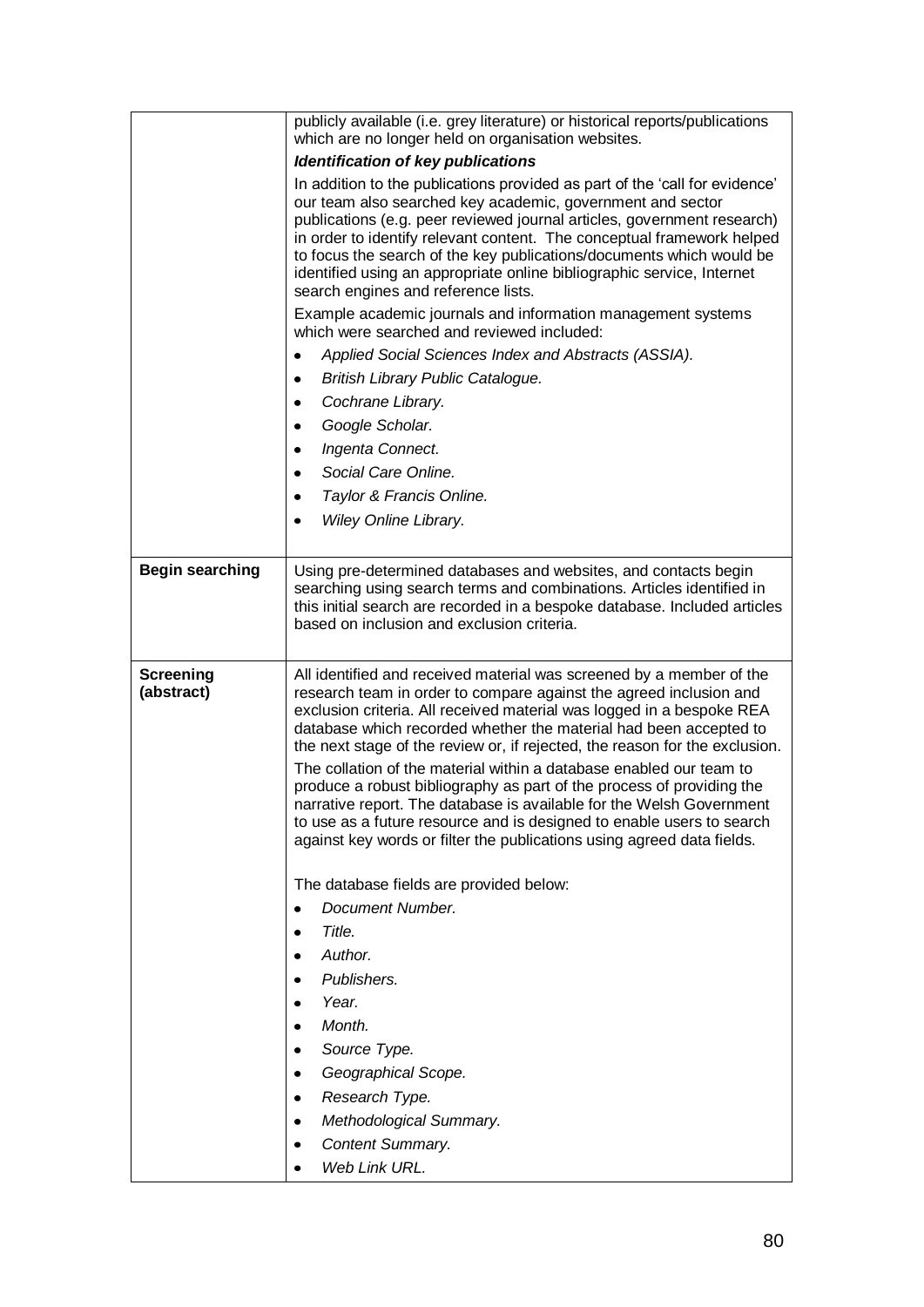|                                 | Downloaded/available electronically (Y/N).<br>$\bullet$                                                                                                                                                                                                                                                                                                                                            |  |  |  |  |  |  |  |  |
|---------------------------------|----------------------------------------------------------------------------------------------------------------------------------------------------------------------------------------------------------------------------------------------------------------------------------------------------------------------------------------------------------------------------------------------------|--|--|--|--|--|--|--|--|
|                                 | Entry made by.<br>$\bullet$                                                                                                                                                                                                                                                                                                                                                                        |  |  |  |  |  |  |  |  |
|                                 | Included $(Y)$ or Excluded $(N)$ .                                                                                                                                                                                                                                                                                                                                                                 |  |  |  |  |  |  |  |  |
|                                 | Reason for Exclusion.                                                                                                                                                                                                                                                                                                                                                                              |  |  |  |  |  |  |  |  |
|                                 | Service Provider.<br>$\bullet$                                                                                                                                                                                                                                                                                                                                                                     |  |  |  |  |  |  |  |  |
|                                 | Type of Service.<br>$\bullet$                                                                                                                                                                                                                                                                                                                                                                      |  |  |  |  |  |  |  |  |
|                                 | Level of Service.<br>$\bullet$                                                                                                                                                                                                                                                                                                                                                                     |  |  |  |  |  |  |  |  |
|                                 | Client Group.                                                                                                                                                                                                                                                                                                                                                                                      |  |  |  |  |  |  |  |  |
|                                 |                                                                                                                                                                                                                                                                                                                                                                                                    |  |  |  |  |  |  |  |  |
| Quality<br>assessment           | Once the research team screened the abstracts and selected the<br>material considered in more detail, each publication was reviewed in<br>order to draw out the evidence that will contribute to answering the<br>agreed research question(s). A secondary screening process would<br>be undertaken to exclude material that, following in-depth review, is<br>considered too weak to be included. |  |  |  |  |  |  |  |  |
|                                 | Where our research team considers that the report has some value but<br>is methodologically weak, it would be included with appropriate<br>caveats.                                                                                                                                                                                                                                                |  |  |  |  |  |  |  |  |
| <b>Full data</b><br>extraction  | Once a study has been assessed for relevance and quality, full data<br>extraction for inclusion in the narrative report can take place.                                                                                                                                                                                                                                                            |  |  |  |  |  |  |  |  |
| <b>Synthesis of</b><br>findings | This will vary depending on research questions but requires<br>consideration of all evidence extracted using narrative or thematic<br>synthesis.                                                                                                                                                                                                                                                   |  |  |  |  |  |  |  |  |
|                                 | Consideration needs to be given to integrating qualitative and<br>quantitative studies into the evidence synthesis to 'tell the story' from<br>the findings.                                                                                                                                                                                                                                       |  |  |  |  |  |  |  |  |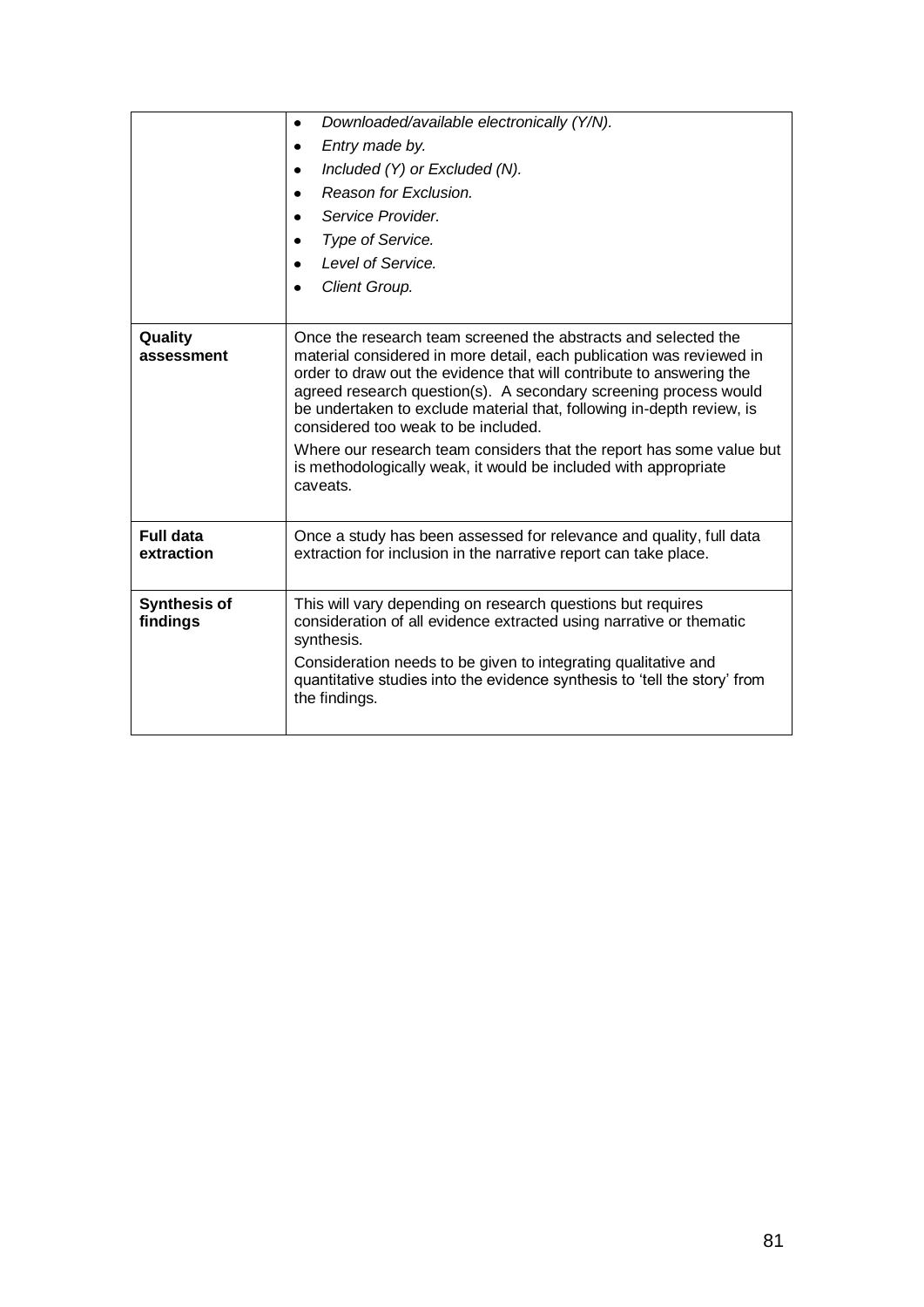## **9 Appendix 2 – Conceptual Framework**

## **Key Concepts**

Definitions of the key concepts likely to be used in the REA process are outlined below. The key concept definitions aim to mirror those utilised in the Welsh Government's Advice Services Review (Welsh Government 2013).

### *Types of Service Provision*

**Generalist Advice** - The IAG service provided is deemed to be 'Generalist Advice' when it does not meet the definition of Specialist Advice and either the adviser makes an emergency intervention for the client at the first contact; or the adviser carries out all of the following:

- Conducts one or more one-to-one interviews with the client, collecting appropriate information from the client as a basis for advice.
- Establishes client expectations and explaining what the Service can  $\bullet$ and cannot be provided.
- Furthers the diagnosis made at triage about the issue(s) presented by the client and identifying other related issues.
- Explains relevant options, consequences and limitations applicable to the particular circumstances of that client.
- Recommends a course of action to the client, giving an objective  $\bullet$ assessment of the likely most successful remedy if one is available.
- Provides information relevant to the person and their particular  $\bullet$ situation, including any entitlement calculations.

A generalist advice session may also involve the adviser doing the following:

- Assisting the client through: completing forms, making telephone calls, drafting and writing letters, negotiating on behalf of the client.
- Referring the client to a caseworker.  $\bullet$
- Making referrals to other agencies where the service cannot provide the necessary advice.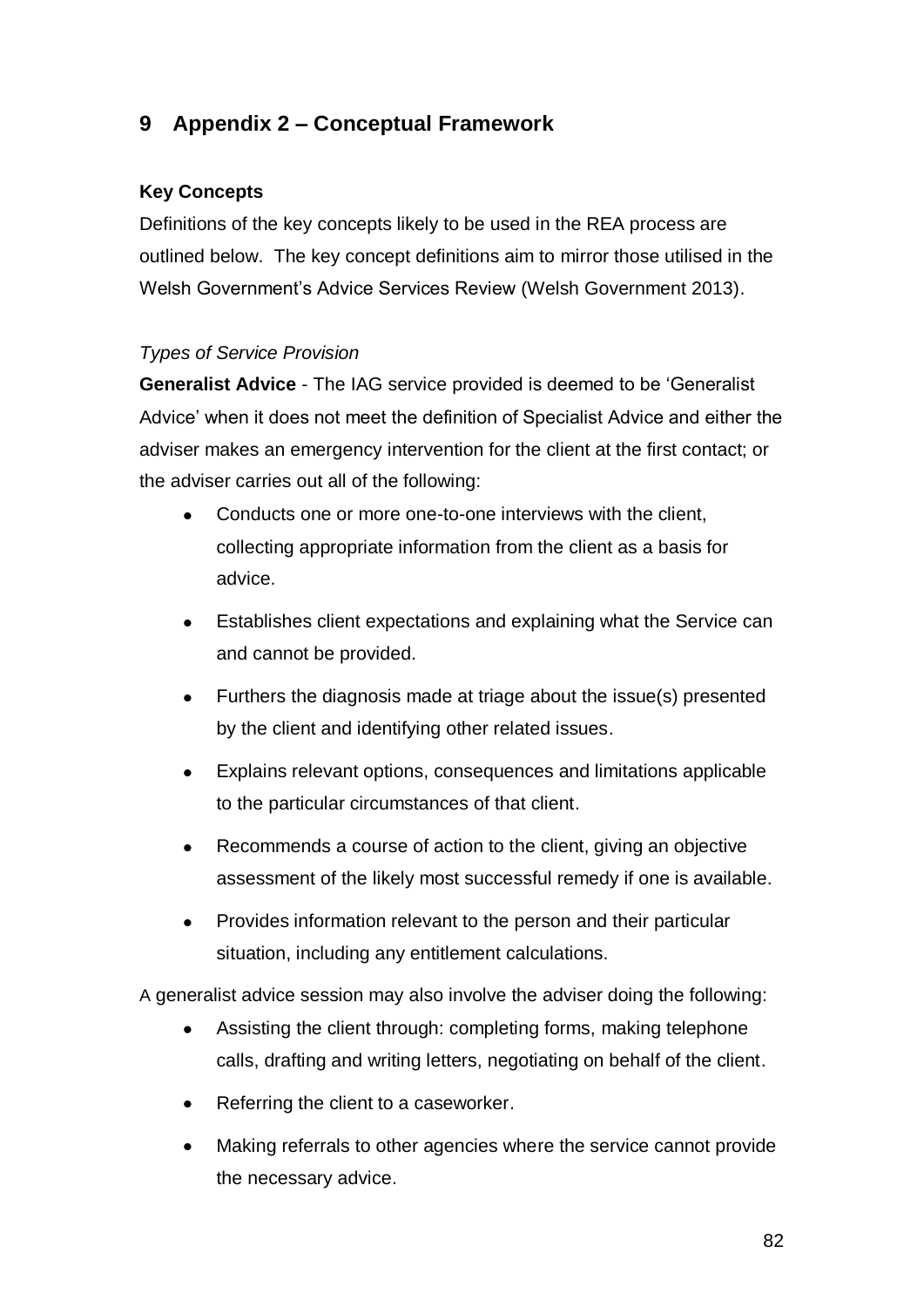**Social Welfare Law -** Social Welfare Law refers to those categories of law which govern entitlement to state benefits and housing; the management of personal and business debt; an employee's rights at work and access to redress for unfair treatment; and access to appropriate care and support for people with particular health problems.

Within the not-for-profit advice sector, advice is often given to members of the public on the following types or 'categories' of social welfare law:

- Welfare benefit.
- Debt.  $\bullet$
- Housing.
- Employment.
- Community care.

Some advice services also give advice in issues such as education, family, consumer and general contract. Immigration and asylum law may also be considered as social welfare law.

**Specialist debt advice** – linked to financial difficulties resulting from a range of reasons including financial shocks, low incomes, poor money management and creditor behaviour.

**Specialist welfare benefits advice** – linked to the understanding, access and entitlement to welfare benefits.

**Specialist housing advice** – including issues linked to homelessness legislation, housing standards, energy efficiency, and adaptations and in relation to tenancy issues.

**Specialist employment advice** – includes individuals' rights at work including leave, flexible working and problems at work and health and safety issues. Within the wider scope of employment advice also includes support for those seeking employment or facing redundancy.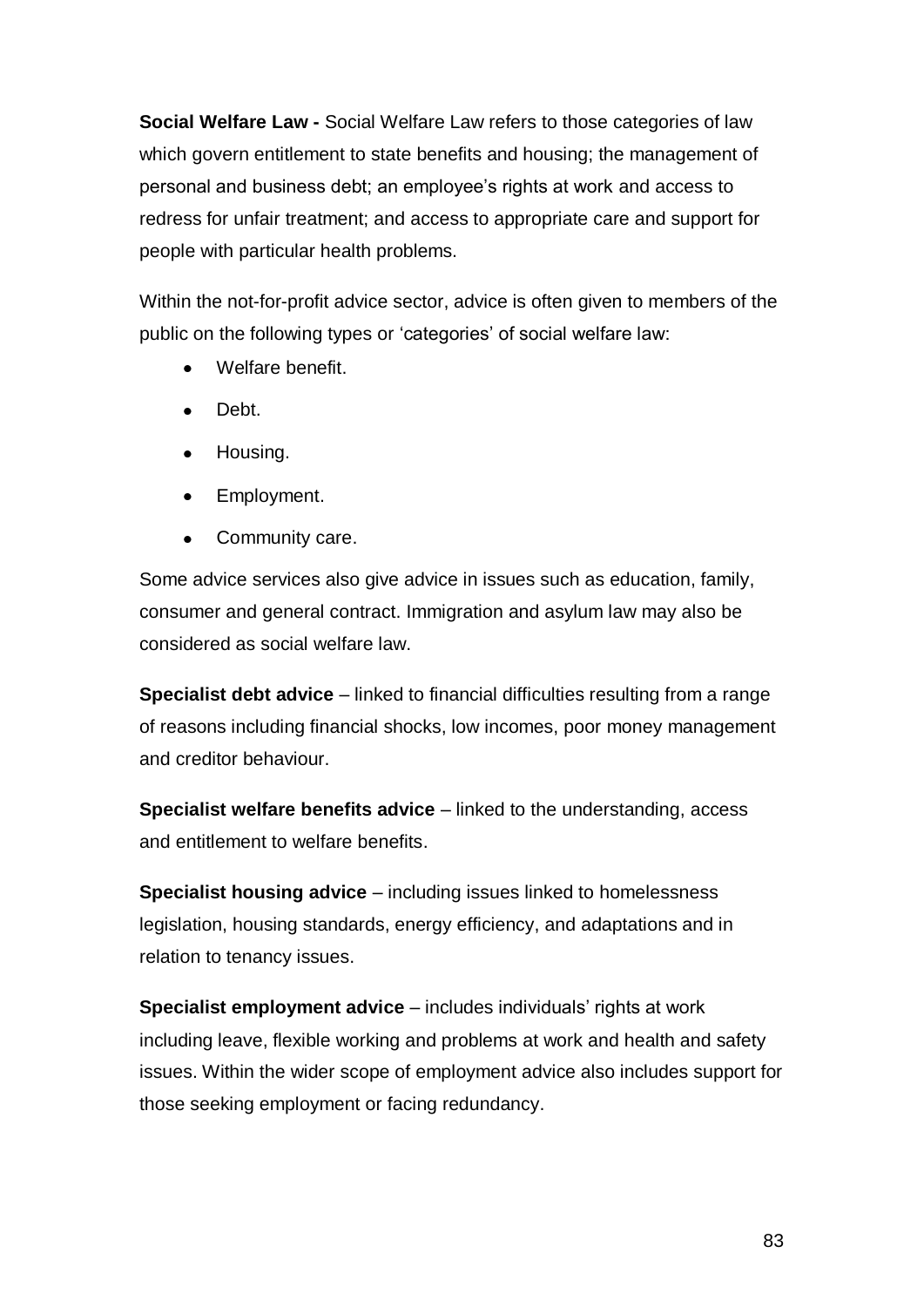**Specialist consumer advice** – relates to the purchase or use of goods and services, and can range from information and advice on financial services and products, to considering the impact of rising fuel costs on people living in poverty, through to miss-selling and aggressive sales tactics.

**Specialist discrimination advice** - Discrimination advice relates to equality legislation and ensuring those within protected characteristic groups are not discriminated against within society, as well as ensuring broader coverage regarding the human rights convention.

#### *Protected Characteristics*

**Age** - Where this is referred to, it refers to a person belonging to a particular age or range of ages.

**Disability** - A person has a disability if s/he has a physical or mental impairment which has a substantial and long-term adverse effect on that person's ability to carry out normal day-to-day activities.

**Gender reassignment -** The process of transitioning from one gender to another.

**Marriage and civil partnership** - Marriage is defined as a 'union between a man and a woman'. Same-sex couples can have their relationships legally recognised as 'civil partnerships'. Civil partners must be treated the same as married couples on a wide range of legal matters.

**Pregnancy and maternity** - Pregnancy is the condition of being pregnant or expecting a baby. Maternity refers to the period after the birth, and is linked to maternity leave in the employment context. In the non-work context, protection against maternity discrimination is for 26 weeks after giving birth, and this includes treating a woman unfavourably because she is breastfeeding.

**Race** - Refers to the protected characteristic of race. It refers to a group of people defined by their race, colour, and nationality (including citizenship) ethnic or national origins.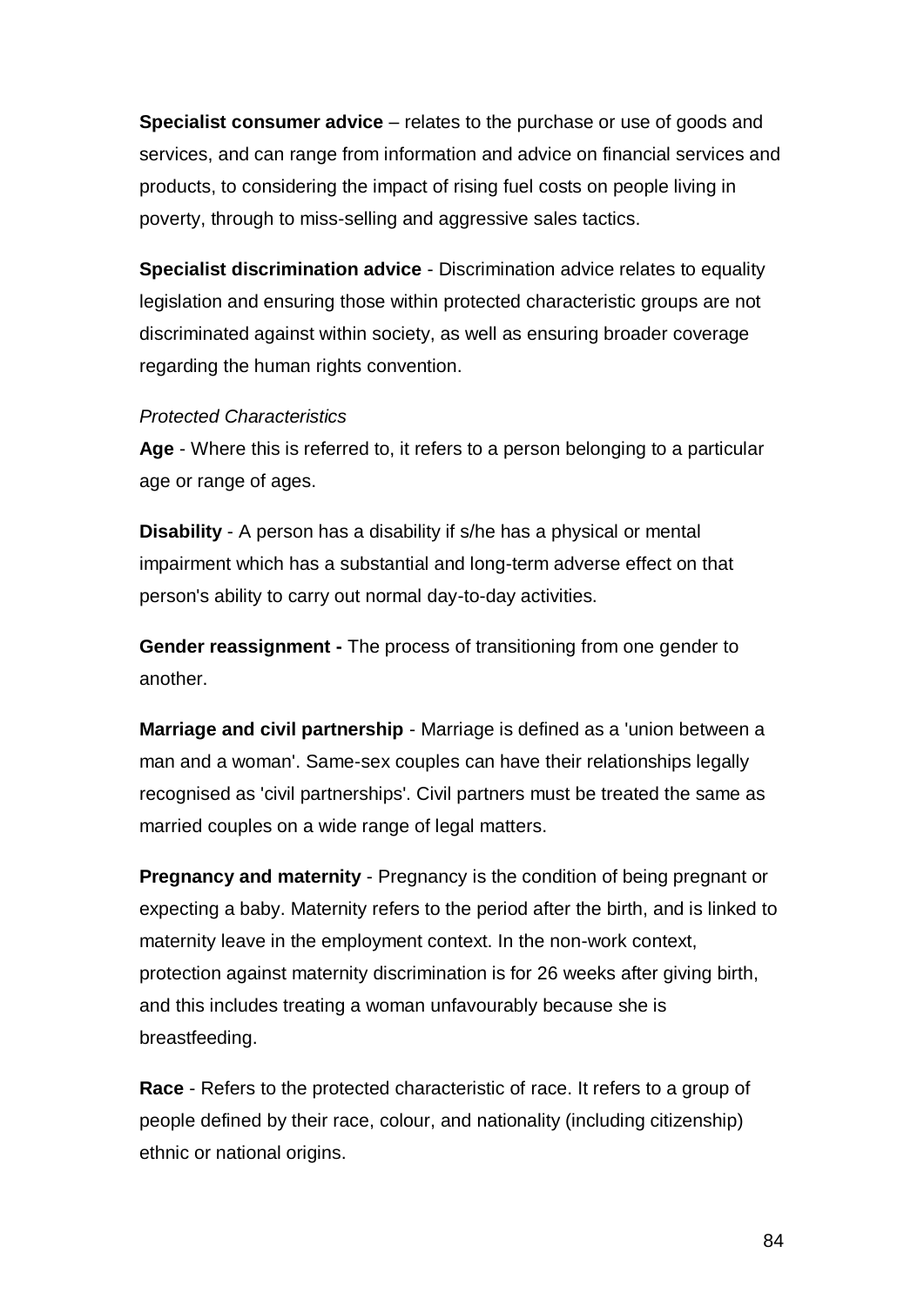**Religion and belief** - Religion has the meaning usually given to it but belief includes religious and philosophical beliefs including lack of belief (e.g. Atheism). Generally, a belief should affect your life choices or the way you live for it to be included in the definition.

**Sex** - A man or a woman.

**Sexual orientation** - Whether a person's sexual attraction is towards their own sex, the opposite sex or to both sexes.

#### *Levels of Service Provision*

**Low level provision** - Information services (e.g. signposting, and providing information for the client to pursue such as leaflets or verbal information).

**Medium level provision** - Advice services (e.g. benefit eligibility check, help with form filling, contacting someone on behalf of the client, repayment arrangements, advice on rights).

**High level provision** - Specialist advice (e.g. due to a client's multiple and complex needs or in-depth pieces of work, specialist legal knowledge is required to resolve the issue).

**Specialist Advice** - Services where the adviser or services as a whole undertakes advice and casework at a level where very detailed knowledge of the law and case law is required. Usually, this means it is delivered by advisers who have the necessary levels of knowledge and expertise to undertake representation for clients through the court or tribunal. It may include:

**Representation and litigation:** Acting for and representing a client at court and tribunal hearings: e.g. preparing and presenting written and oral submissions at hearings at Employment Tribunals, Social Security Appeal Tribunals, County Court, High Court.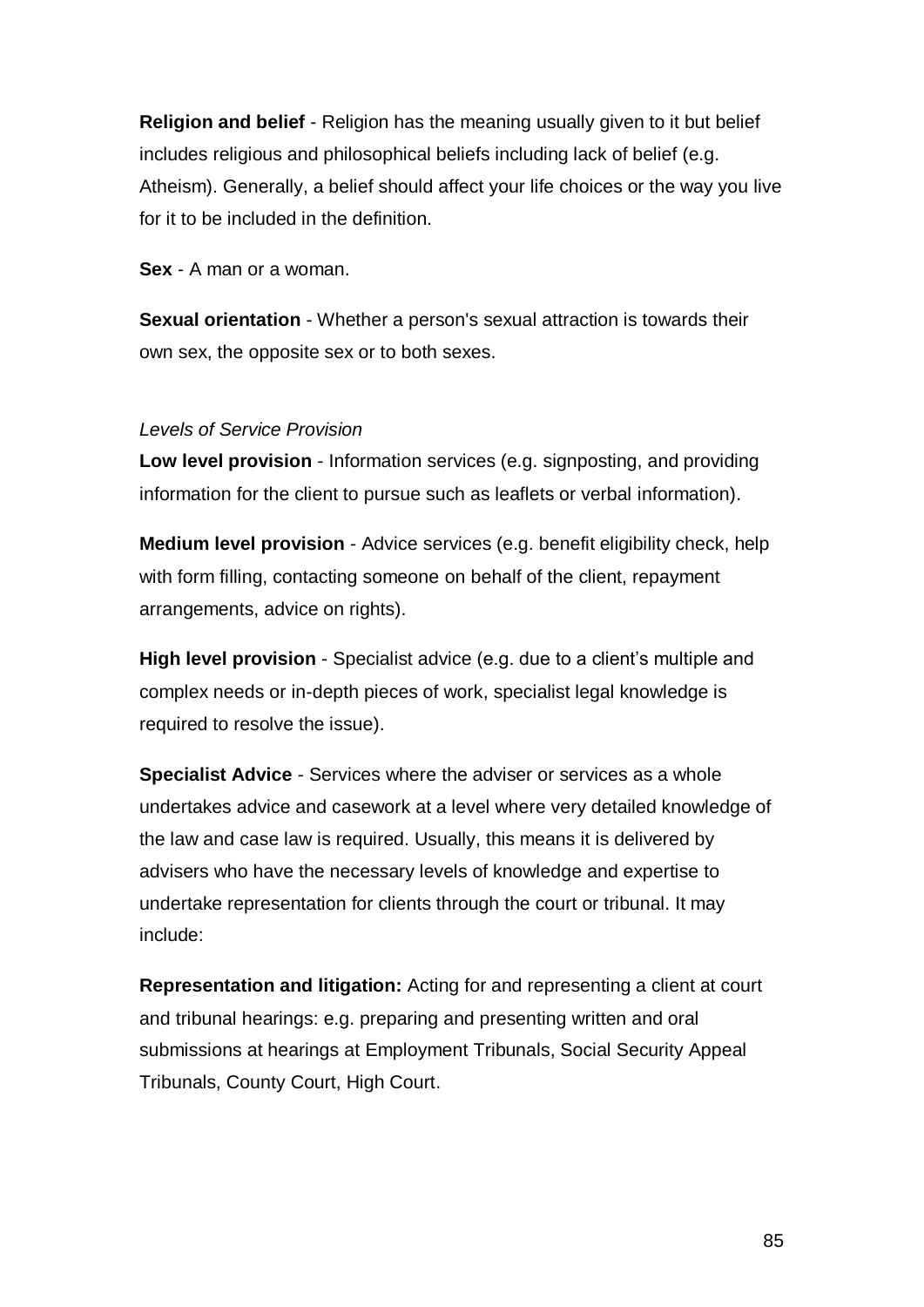**An application to a higher court or tribunal** (for example, for judicial review), and instructing experts – such as barristers – for representation at hearings at the High Court, Court of Appeal, Employment Appeal Tribunal.

**Negotiation** with the other side to a dispute or with relevant third parties: e.g. negotiation with the employer and Acas in an employment matter; with a creditor in a complex debt matter.

#### *Miscellaneous*

**Advice Services -** services that diagnose the client's legal problem and any related legal matters; identify relevant legislation and decide how it applies to a client's particular circumstances, including identifying the implications and consequences of such action and grounds for taking action; providing information on matters relevant to the problem, such as advising on next steps; and identify dates by which action must be taken in order to secure a client's rights.

**Advice with Casework -** services that include all the elements of an advice service previously listed, and also involves taking action on behalf of the client to move the case on. It could include negotiating on behalf of the client with third parties on the telephone, by letter or face-to-face. It will involve the advice provider taking responsibility for follow-up work.

**Advocacy -** used within the advice sector to describe a level of service which the advice agency provides for its clients: i.e. negotiation with third parties and representation at tribunal and court proceedings. Agencies providing advice may often describe their activities as *"advocacy"* where they are supporting a client to access justice through taking action on their behalf in line with the definitions of 'advice', 'specialist advice' or 'specialist casework', e.g. representing a client at court or tribunal hearings.

**Beneficial outcome** – the positive changes, benefits, learning or other effects that happen as a result of the delivery of information, advice and guidance.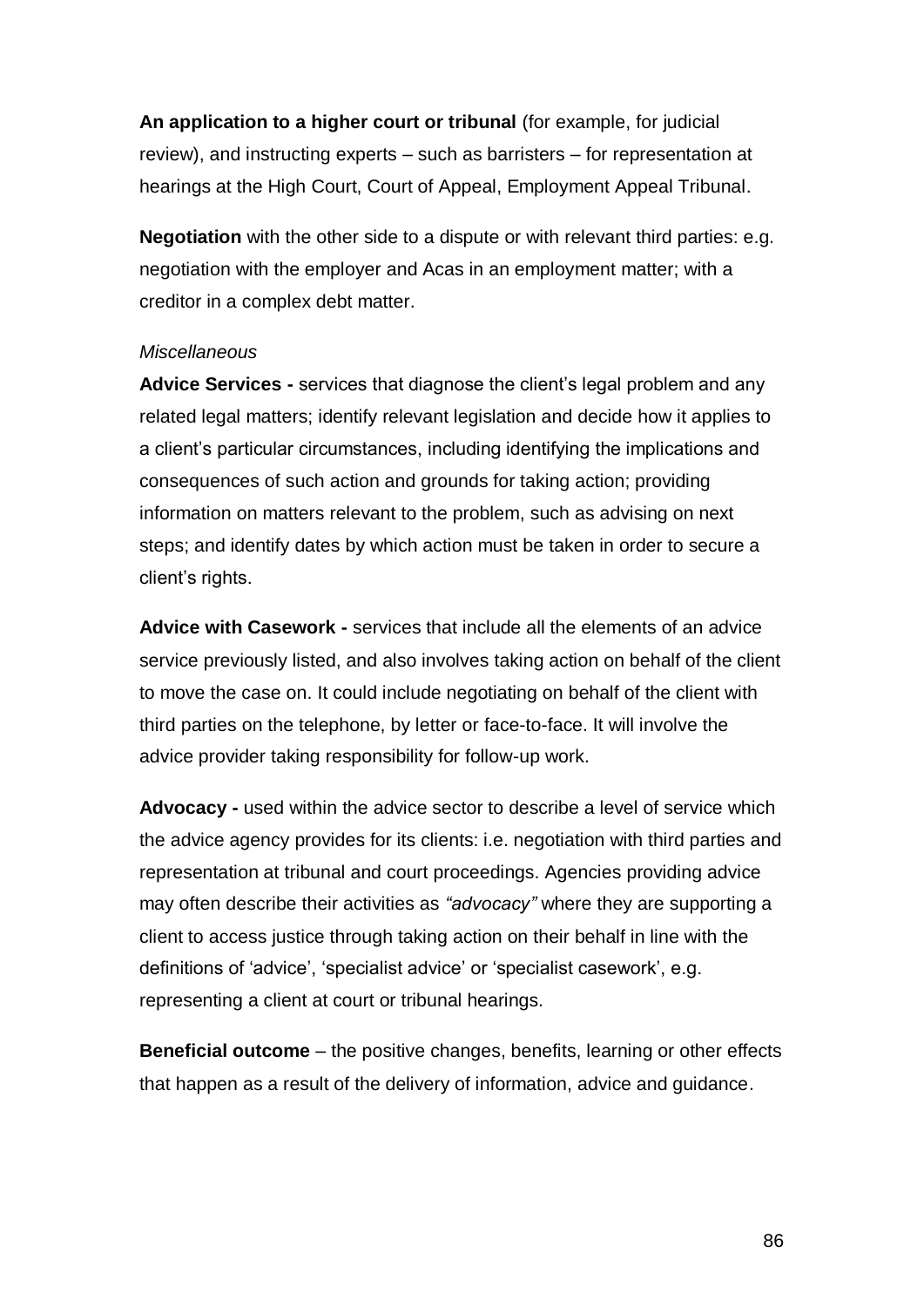**Clients** - A customer or patron of a service or organisation, generally where the service provider is professional and is in a position of trust and confidence.

**Direct discrimination** - Less favourable treatment of a person compared with another person because of a protected characteristic. **Protected characteristics** are the grounds upon which discrimination is unlawful. The characteristics are: age, disability, gender reassignment, marriage and civil partnership, pregnancy and maternity, race, religion or belief, sex and sexual orientation.

**Discriminating directly or indirectly** - Discrimination because of a person's protected characteristic (direct); or discrimination that occurs when a provision, criteria or practice is applied that creates disproportionate disadvantage for a person with a protected characteristic as compared to those who do not share that characteristic (indirect).

**Independent advice -** An advice provider delivers independent advice where it is able to act fully independently in the client's sole interest.

**Information Services -** Services that give clients the information they need, for them to know and do more about their situation. It can include information about rights, policies and practices; and about national and local services and agencies. Responsibility for taking any further action rests with the client.

**Justiciable problems -** problems or issues that people experience that may have a legal remedy.

**Legal advice -** Within the not-for-profit sector, advice on matters of social welfare law is often given by advisers, paid or voluntary. These are not legally qualified people and may not consider that they are giving "legal" advice simply because they do not have detailed knowledge of, or training in, social welfare law or case law. However, any advice which involves interpreting how the law applies to a client's particular problem or set of circumstances *is* legal advice.

87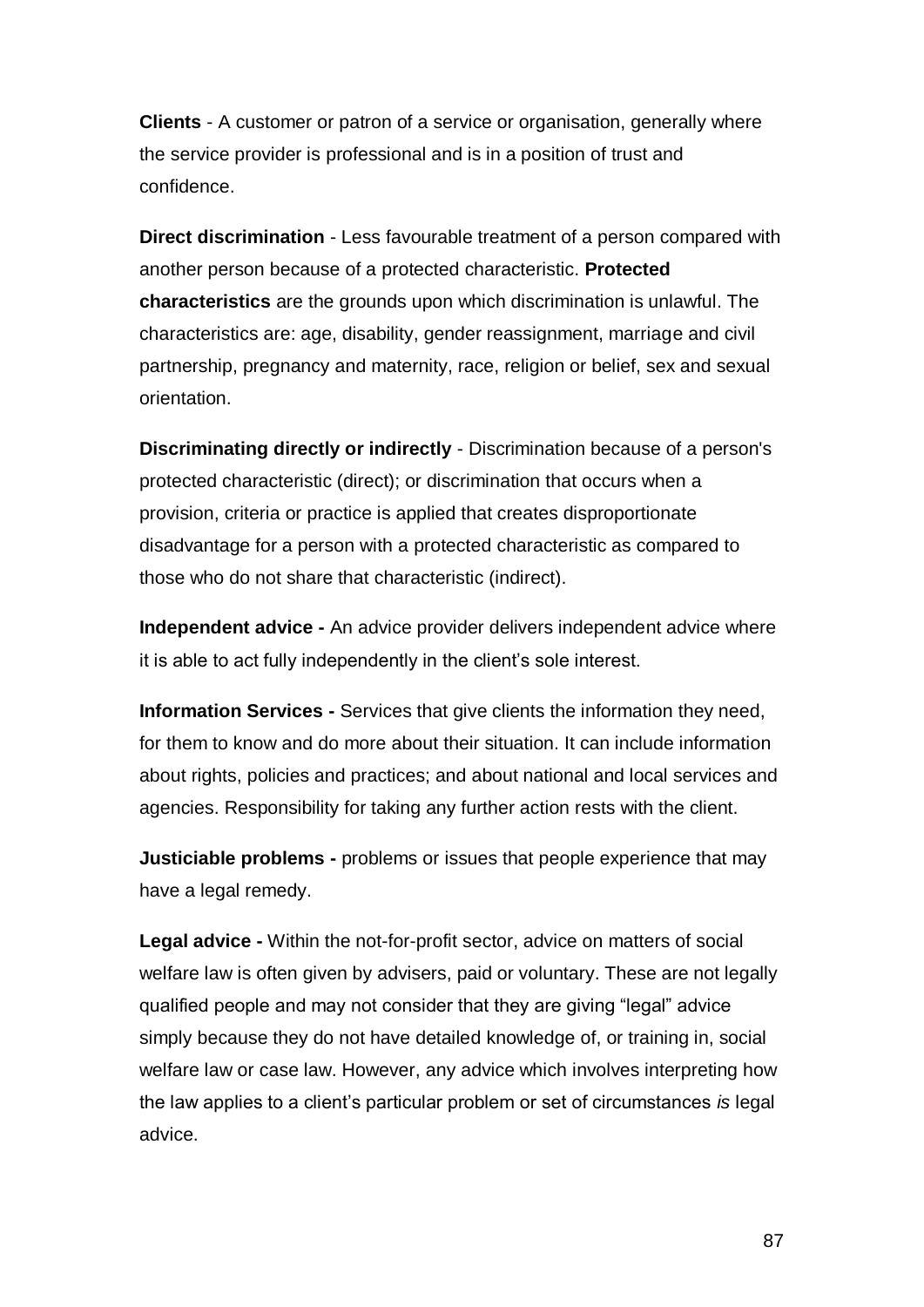**Not-for-profit advice sector** - A not-for-profit organisation does not earn profits for its owners. All of the money earned by or donated to a not-for-profit organisation is used in pursuing its objectives. The majority of not-for-profit advice providers are community based charities, sometimes focusing solely on advice provision, but often providing an array of services of which advice is a key part.

## **Assumptions**

The following underlying assumptions underpin the REA process.

- It will be possible to distinguish between the impact of delivery of  $\bullet$ information, advice and guidance and other activities when evidencing the impacts and outcomes for participants.
- The delivery of information, advice and guidance will be clearly  $\bullet$ defined.
- It will be possible to distinguish the quality of the research evidence. $\bullet$